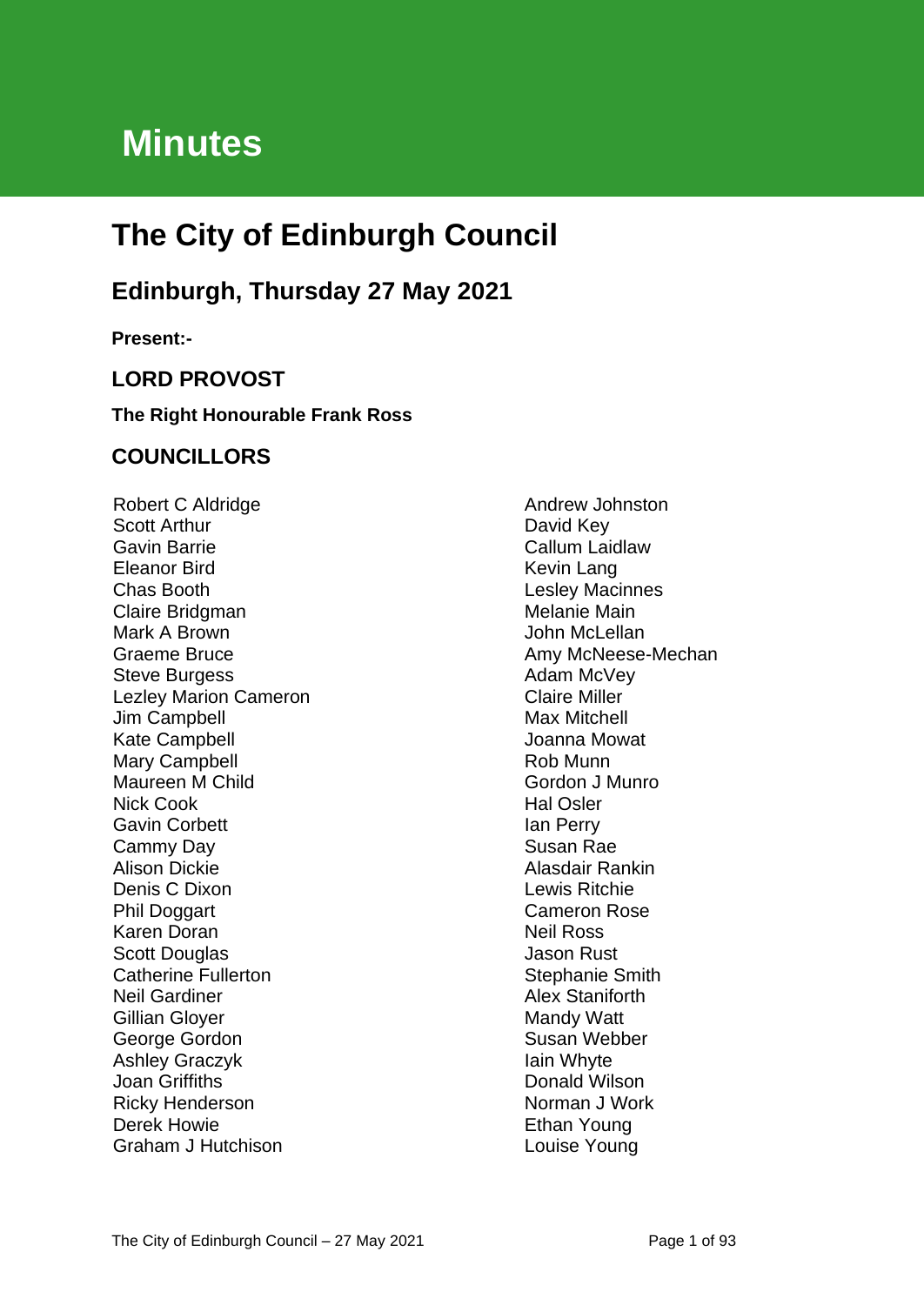### **1 Chair**

In the absence of the Lord Provost, the Depute Convener took the Chair.

### **2 Emergency Motion by Councillor Doggart – Edinburgh Integration Joint Board**

The Depute Convener ruled that the emergency motion submitted by Councillor Doggart in terms of Standing Order 17 not be considered as a matter of urgency and submitted to the next meeting of the Council for consideration.

## **3 Emergency Motion by Councillor Howie – Unlawful Discharges to Care Homes**

The Depute Convener ruled that the emergency motion submitted by Councillor Howie in terms of Standing Order 17 not be considered as a matter of urgency and submitted to the next meeting of the Council for consideration.

### **4 Order of Business – Motion by Councillor Jim Campbell**

The following motion by Councillor Jim Campbell had been submitted in terms of Standing Order 10.1(b)

"Council:

- 1) Agrees that item 6.2 on the agenda, Vacation of Office should be taken as the last item of Council business today.
- 2) Agrees that item 7.3 on the agenda, Edinburgh Integrated Joint Board (EIJB) – Contract Living Wage Update be taken before Item 7.2 Revenue Budget Framework 2021/26 Update so that Council can be assured that the EIJB Contract Living wage pressure places no prior call on the Revenue Budget before considering the options set out in the update."

#### **Motion**

To agree that item 7.3 on the agenda, Edinburgh Integrated Joint Board (EIJB) – Contract Living Wage Update be taken before Item 7.2 Revenue Budget Framework 2021/26 Update so that Council can be assured that the EIJB Contract Living wage pressure places no prior call on the Revenue Budget before considering the options set out in the update.

- moved by Councillor Jim Campbell, seconded by Councillor Whyte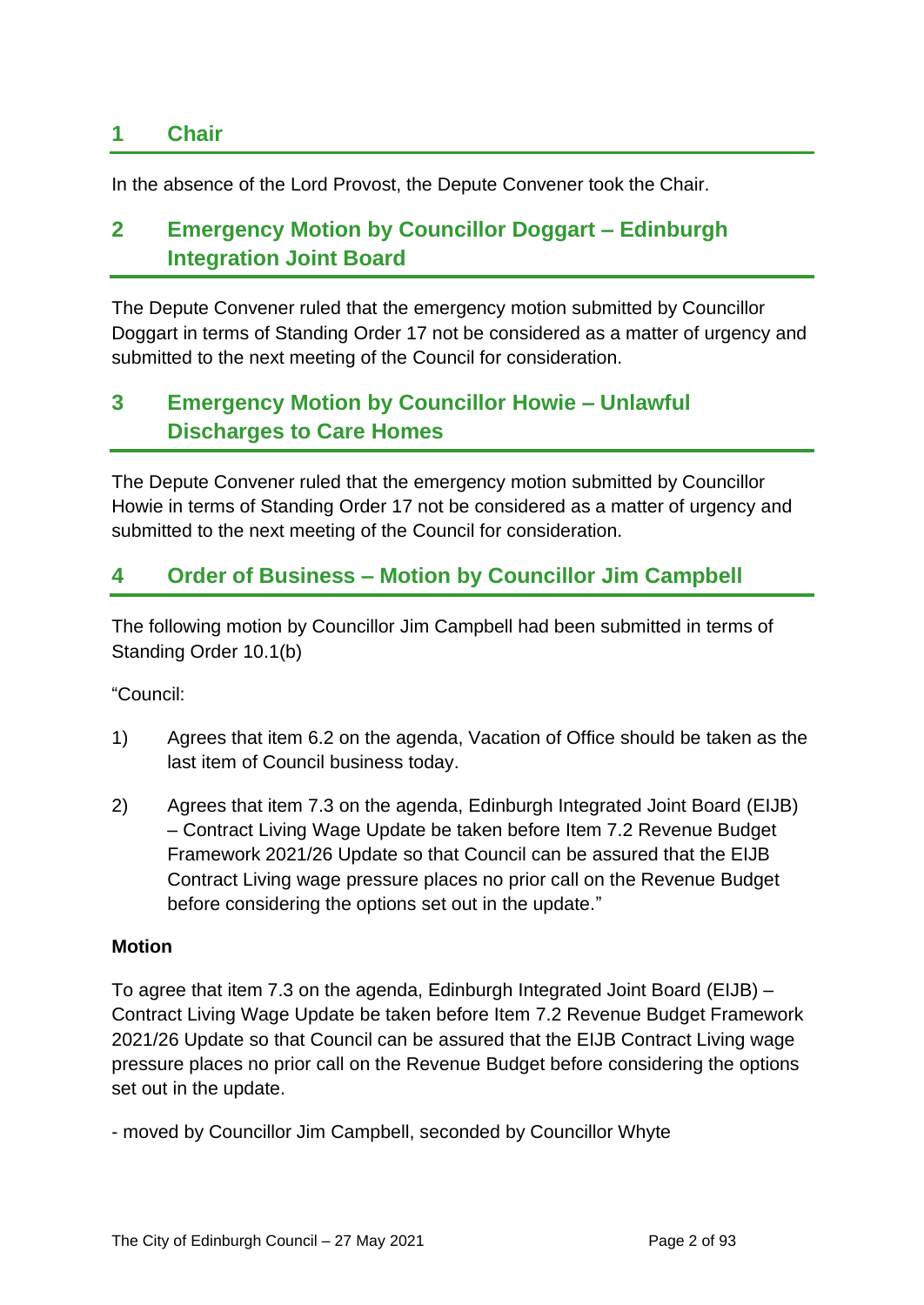#### **Amendment**

To deal with Items 7.2 and 7.3 on the agenda in the order they were listed on the agenda.

- moved by Councillor McVey, seconded by Councillor Day

#### **Voting**

The voting was as follows:

| For the motion    |   | 26 votes |
|-------------------|---|----------|
| For the amendment | - | 36 votes |

(For the motion: Councillors Aldridge, Barrie, Bridgman, Brown, Bruce, Jim Campbell, Cook, Doggart, Douglas, Gloyer, Hutchison, Johnston, Laidlaw, Lang, McLellan, Mitchell, Mowat, Osler, Ritchie, Rose, Neil Ross, Rust, Smith, Webber, Whyte and Louise Young.

For the amendment: Councillors Arthur, Bird, Booth, Burgess, Cameron, Kate Campbell, Mary Campbell, Child, Corbett, Day, Dickie, Dixon, Doran, Fullerton, Gardiner, Gordon, Graczyk, Griffiths, Henderson, Howie, Key, Macinnes, Main, McNeese-Mechan, McVey, Miller, Munn, Munro, Perry, Rae, Rankin, Staniforth, Watt, Wilson, Work and Ethan Young.)

#### **Decision**

To approve the amendment by Councillor McVey.

#### **Point of Order**

Councillor Whyte raised a point of order, whether or not in terms of Standing Order 22.15, the 40 minute rule would apply to Item 7.2 on the agenda (Revenue Budget Framework 2021/26 Update)

The Depute Convener confirmed that the 40 minute rule would apply.

#### **5 Minutes**

#### **Decision**

To approve the minute of the Council of 29 April 2021 as a correct record.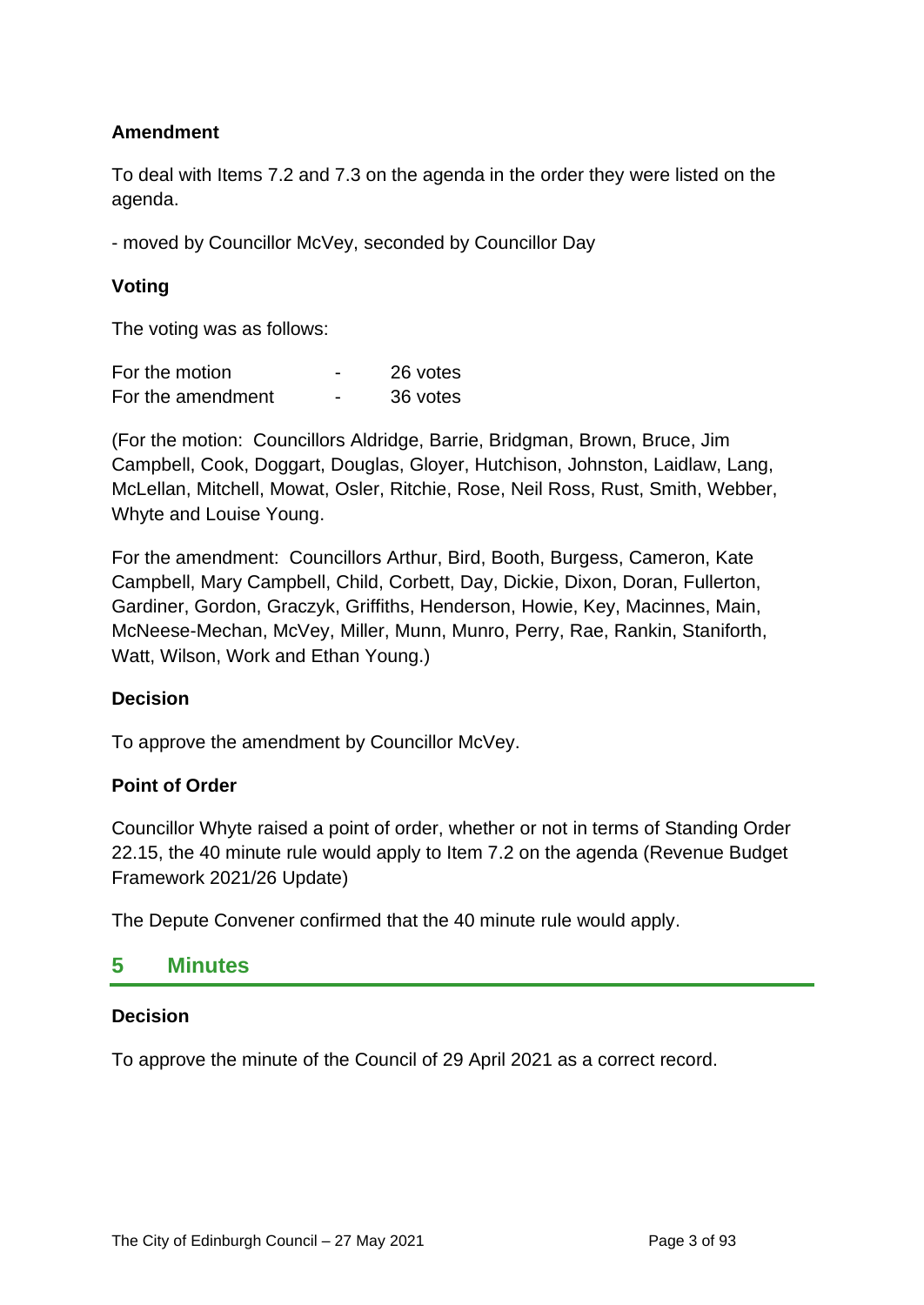### **6 Leader's Report**

The Leader presented his report to the Council. He commented on:

- Update on COVID emergency progress
- Congratulations to Hibernian Football Club and tributes to businesses and fans in the Leith area

The following questions/comments were made:

| <b>Councillor Whyte</b>              |                          | Recent election and work of staff                                                                                        |
|--------------------------------------|--------------------------|--------------------------------------------------------------------------------------------------------------------------|
|                                      |                          | <b>Congratulations to Councillor Webber</b>                                                                              |
|                                      |                          | Emergency motions on agenda                                                                                              |
| <b>Councillor Main</b>               |                          | Scottish Parliament results - Climate change -<br>extension of free bus travel for under 18's                            |
| <b>Councillor Aldridge</b>           |                          | Scottish Parliament elections - Congratulations to<br><b>Councillor Webber and former Councillor Alison</b><br>Johnstone |
|                                      |                          | Spaces for People measures – responses to<br>constituent's e-mails                                                       |
| <b>Councillor Day</b>                |                          | Scottish Parliament elections - Congratulations to<br><b>Councillor Webber and Foysol Choudhury</b>                      |
|                                      |                          | <b>Ongoing Local Government pay award</b><br>discussions                                                                 |
| <b>Councillor McNeese-</b><br>Mechan |                          | Disappointment of the Royal Military Tattoo not<br>going ahead this summer and support for the<br>City's Festivals       |
| <b>Councillor Johnston</b>           |                          | <b>Accounts Commission for Scotland - financial</b><br>outlook for Scotland's Councils                                   |
| <b>Councillor Staniforth</b>         | ٠                        | BBC report into Scottish libraries remaining closed<br>- opening Edinburgh's Libraries                                   |
| <b>Councillor Osler</b>              |                          | Libraries re-opening                                                                                                     |
| <b>Councillor Arthur</b>             |                          | Local Government pay award - COSLA                                                                                       |
| <b>Councillor Kate Campbell</b>      | $\overline{\phantom{0}}$ | Welcome announcement by Forthports<br>announcement of investment in renewable energy                                     |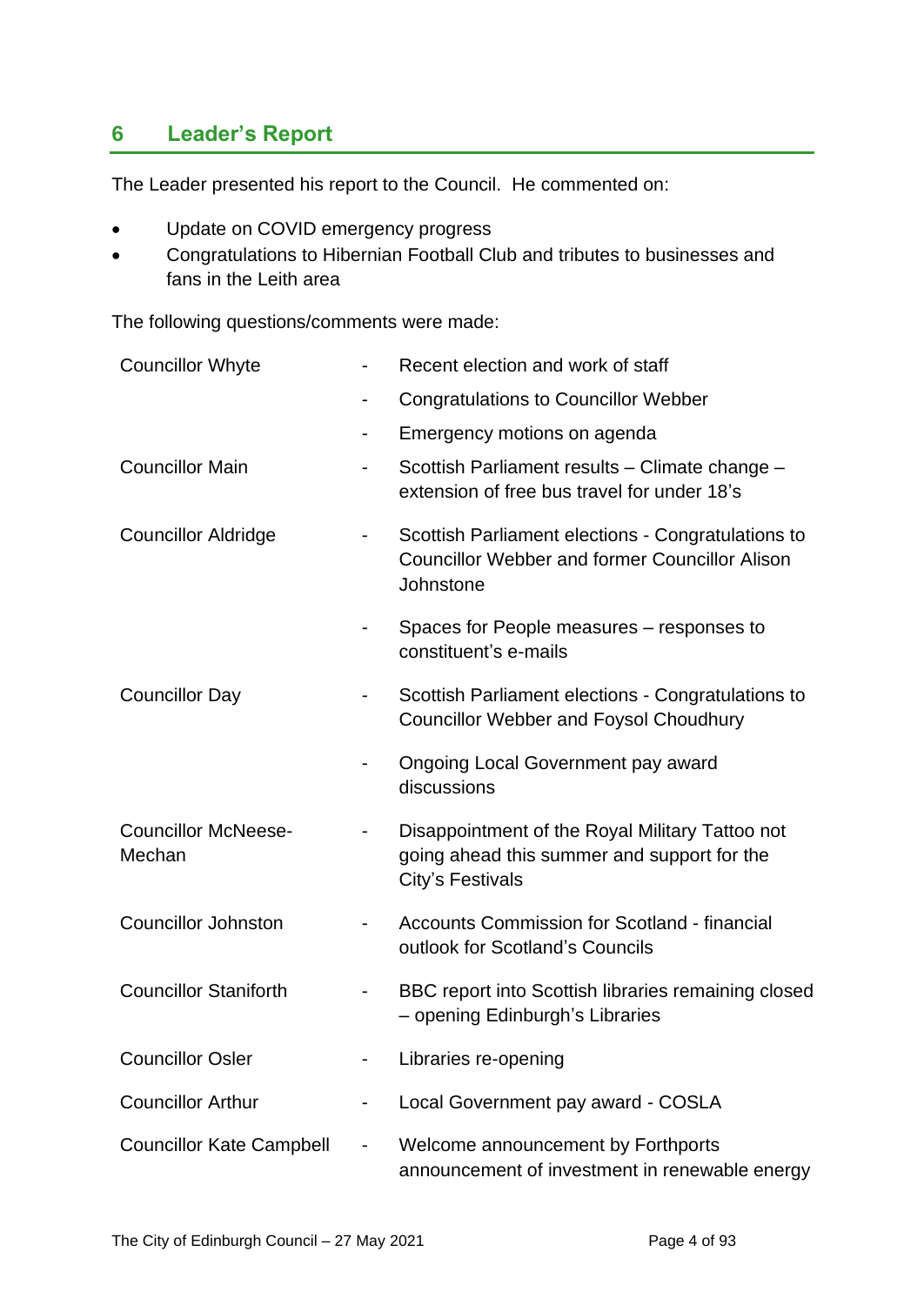| <b>Councillor Doggart</b> |                | Mental Welfare Commission hospital discharges                                                        |  |  |
|---------------------------|----------------|------------------------------------------------------------------------------------------------------|--|--|
| <b>Councillor Laidlaw</b> |                | Holyrood elections – GME secondary school for<br>Edinburgh - consultation                            |  |  |
| <b>Councillor Munro</b>   | $\blacksquare$ | Financial settlement for Edinburgh – lowest per<br>capita settlement of the major cities in Scotland |  |  |
| <b>Councillor Cameron</b> |                | Progress made towards the replacement of the<br>Princess Alexandra Eye Pavilion                      |  |  |
| <b>Councillor Burgess</b> |                | Lothian Pensions Fund – Investment in Royal<br>Dutch Shell and other oil and gas companies           |  |  |
| <b>Councillor Dickie</b>  | $\blacksquare$ | New Cabinet Secretary for Education's<br>announcement - proposals for new GME                        |  |  |

# **7 Review of Appointments to Committees, Boards and Joint Boards for 2021/2022**

The Council was invited to appoint members to Committees, Boards and Joint Boards for the municipal year 20219/2022.

#### **Motion**

- 1) To agree to appoint Councillor McVey as Leader of the Council and Councillor Day as Depute Leader of the Council.
- 2) To agree to retain the appointments to committees based on the current political breakdown and retains committee membership as outlined in Appendix 1 of the report by the Chief Executive.
- 3) To agree to retain current appointments as outlined in Appendix 2 of the report, with the following changes:
	- a) Councillor Gordon Munro from Housing Homelessness and Fair Work Committee and replace with Councillor Cammy Day.
	- b) To remove Councillor Gordon Munro form Governance Risk and Best Value Committee and replace with Councillor Scott Arthur.
- 4) To agree to retain current membership as outlined in Appendix 4 of the report.
- 5) To agree to appoint Councillor Ricky Henderson as Convener outlined in Appendix 4 of the report.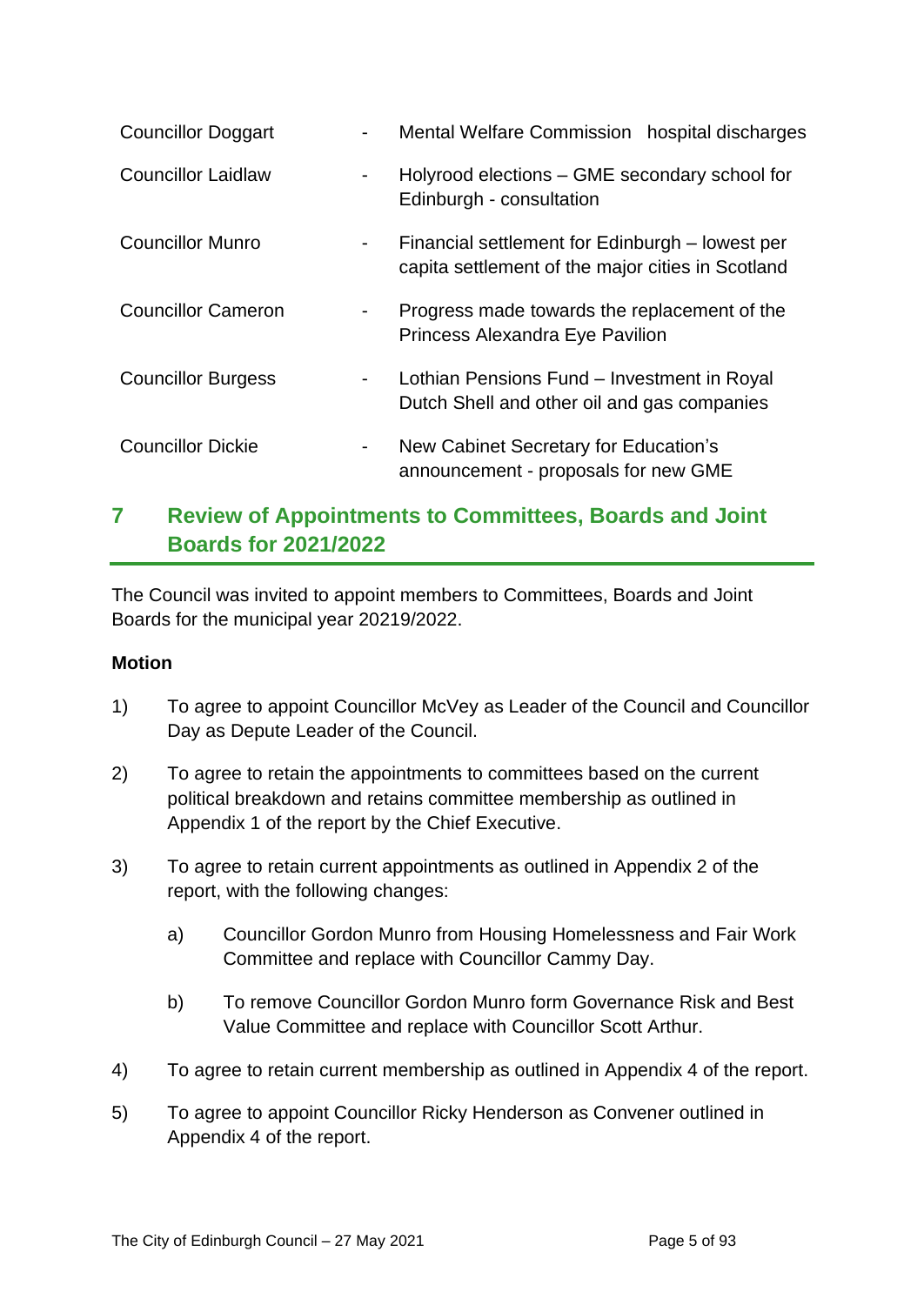- 6) To agree to retain current appointments to the Licensing Board and Lothian Joint Valuation Board outlined in Appendix 4 of the report.
- 7) To agree the appointment of John Anzani (member representative) and Richard Lamont (employer representative) as members of the Pensions Committee.

- moved by Councillor Doran, seconded by Councillor Fullerton

#### **Amendment 1**

To make the following changes to Committee and Board Membership:

- a) To appoint Councillor Hutchison to replace Councillor Webber on the Transport and Environment Committee.
- b) To appoint Councillor Webber to replace Councillor Hutchison on the Housing, Homelessness and Fair Work Committee.
- c) To appoint Councillor Jim Campbell to replace Councillor Webber on the Policy and Sustainability Committee.
- d) To appoint Councillor Whyte to the Licensing Board as Councillor Cook had already resigned.
- moved by Councillor Mowat, seconded by Councillor Whyte

#### **Amendment 2**

Council recognises that the Edinburgh Party of Independent Councilors (EPIC) meet the criteria as set by the Electoral Commission to be recogised as a political group as described in the paper tabled by the Chief Executive at Council on 21st November 2019, and as such should be proportionally represented on committees as described in that paper here **Item 7.1 - Appointments to Committee and Oustside** [Organisations.pdf \(edinburgh.gov.uk\)](https://democracy.edinburgh.gov.uk/documents/s11175/Item%207.1%20-%20Appointments%20to%20Committee%20and%20Oustside%20Organisations.pdf)

Council therefore agrees to delete recommendation 1.2(c) in the report by the Chief Executive and replaces it with:

"1.2 (c)

- i) Increase the Policy and Sustainability Committee number by one member to accommodate an EPIC member.
- ii) Remove 1 Green member and appoint one member from EPIC to the Culture and Communities, Education, Children and Families, Finance and Resources, Housing, Homelessness and Fair Work, Transport and Environment,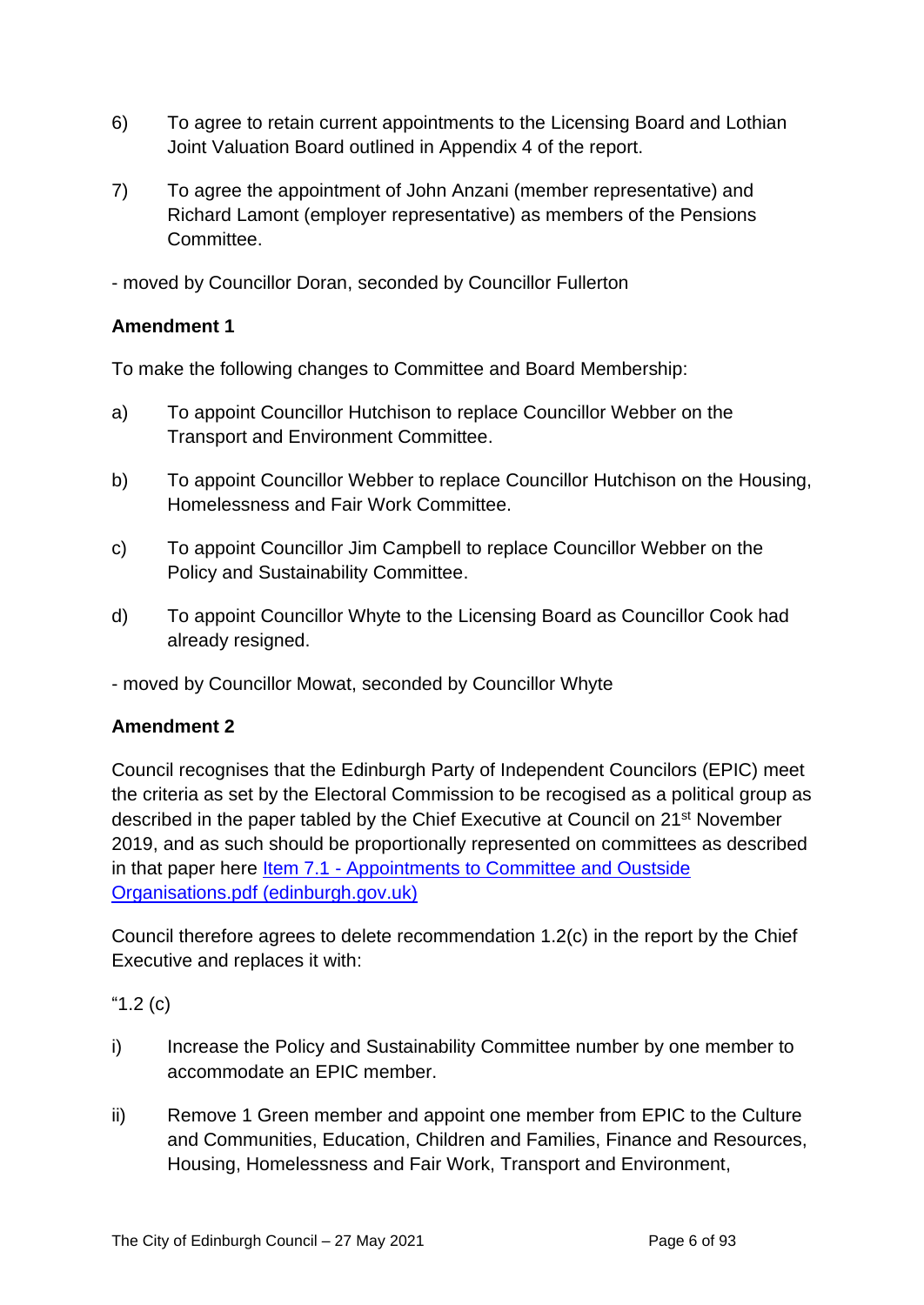Governance Risk and Best Value, Planning Committees and Development Management Sub-Committee.

iii) Maintain the current membership numbers of the Regulatory and Personnel Appeals Committees and Licensing Sub-Committee.

And as a consequence of this amendment appoints the undernoted Members to the following committees:

Policy and Sustainability Committee - Councillor Gavin Barrie

Culture and Communities Councillor - Gavin Barrie

Education, Children and Families - Councillor Gavin Barrie

Finance and Resources Councillor - Claire Bridgman Housing,

Homelessness and Fair Work Councillor - Lewis Ritchie

Transport and Environment - Councillor Gavin Barrie

Governance Risk and Best Value Councillor - Claire Bridgman

Planning Committees Councillor - Lewis Ritchie

Development Management Sub-Committee - Councillor Lewis Ritchie

- moved by Councillor Barrie, seconded by Councillor Bridgman

In accordance with Standing Order 22(12) Amendment 1 was accepted as an addendum to the motion.

In accordance with Standing Order 22(12) Amendment 2 was accepted as an addendum to Amendment 1.

#### **Voting**

The voting was as follows:

| For the motion (as adjusted) | $\overline{\phantom{0}}$ | 34 votes |
|------------------------------|--------------------------|----------|
| For Amendment 1 (as adjusted | $\sim$                   | 25 votes |
| Abstentions                  | $\sim$                   |          |

(For the motion (as adjusted): Councillors Arthur, Bird, Booth, Burgess, Cameron, Kate Campbell, Mary Campbell, Child, Corbett, Day, Dickie, Dixon, Doran, Fullerton, Gardiner, Gordon, Graczyk, Griffiths, Henderson, Key, Macinnes, Main, McNeese-Mechan, McVey, Miller, Munn, Perry, Rae, Rankin, Staniforth, Watt, Wilson, Work and Ethan Young.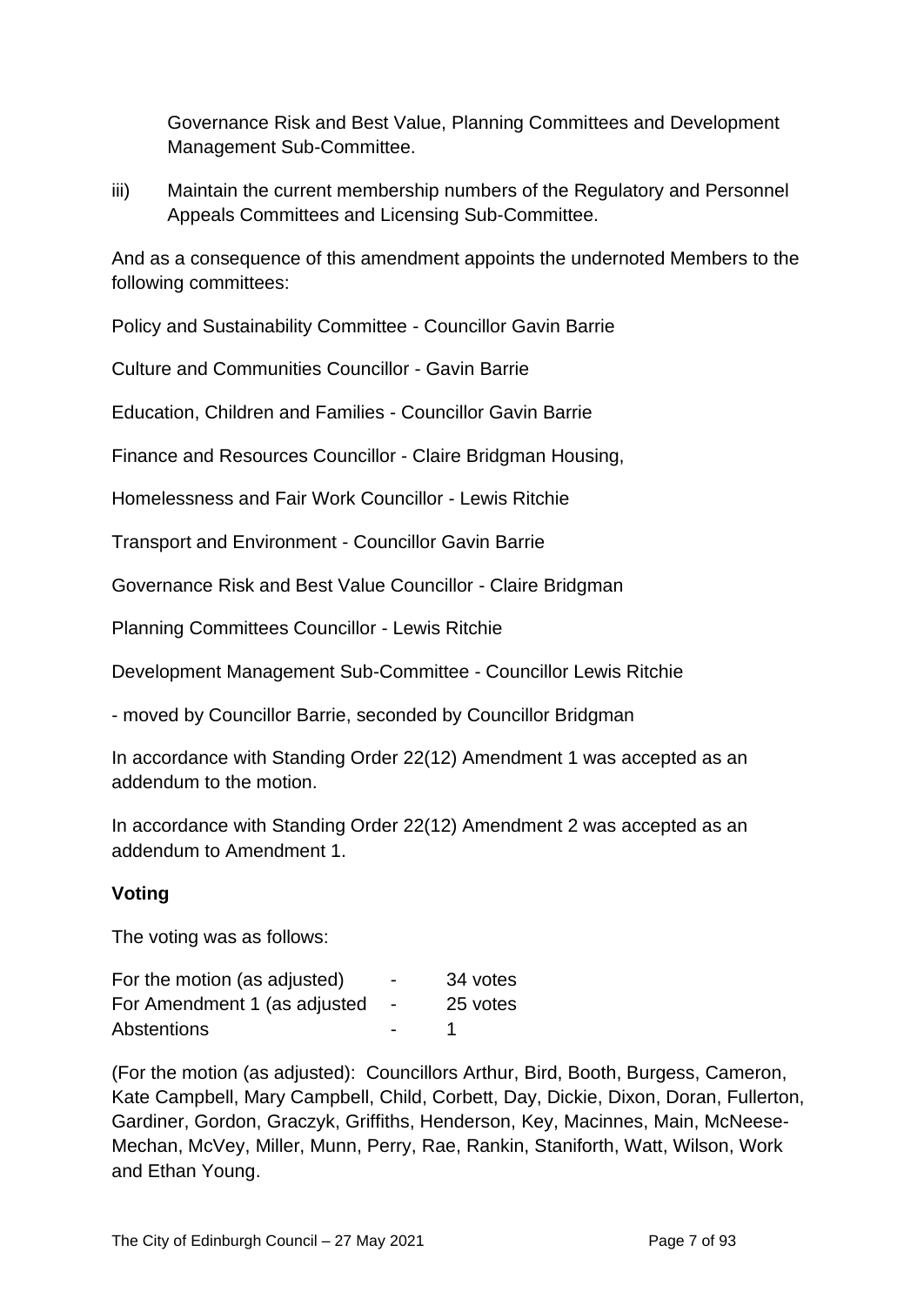For Amendment 1 (as adjusted): Councillors Aldridge, Barrie, Bridgman, Brown, Bruce, Jim Campbell, Doggart, Douglas, Gloyer, Hutchison, Johnston, Laidlaw, Lang, McLellan, Mitchell, Mowat, Osler, Ritchie, Rose, Neil Ross, Rust, Smith, Webber, Whyte and Louise Young.

Abstentions: Councillor Munro.)

#### **Decision**

To approve the following adjusted motion by Councillor McVey (the appointments to Committees, Boards and Joint Boards for 2021/22 are detailed in Appendices 1 to 3 of this minute):

- 1) To agree to appoint Councillor McVey as Leader of the Council and Councillor Day as Depute Leader of the Council.
- 2) To agree to retain the appointments to committees based on the current political breakdown and retains committee membership as outlined in Appendix 1 of the report by the Chief Executive.
- 3) To agree to retain current appointments as outlined in Appendix 2 of the report, with the following changes:
	- a) To remove Councillor Gordon Munro from Housing Homelessness and Fair Work Committee and replace with Councillor Cammy Day.
	- b) To remove Councillor Gordon Munro form Governance Risk and Best Value Committee and replace with Councillor Scott Arthur.
- 4) To agree to retain current membership as outlined in Appendix 4 of the report.
- 5) To agree to appoint Councillor Ricky Henderson as Convener outlined in Appendix 4 of the report.
- 6) To agree to retain current appointments to the Licensing Board and Lothian Joint Valuation Board outlined in Appendix 4 of the report.
- 7) To agree the appointment of John Anzani (member representative) and Richard Lamont (employer representative) as members of the Pensions Committee.
- 8) To appoint Councillor Hutchison to replace Councillor Webber on the Transport and Environment Committee.
- 9) To appoint Councillor Webber to replace Councillor Hutchison on the Housing, Homelessness and Fair Work Committee.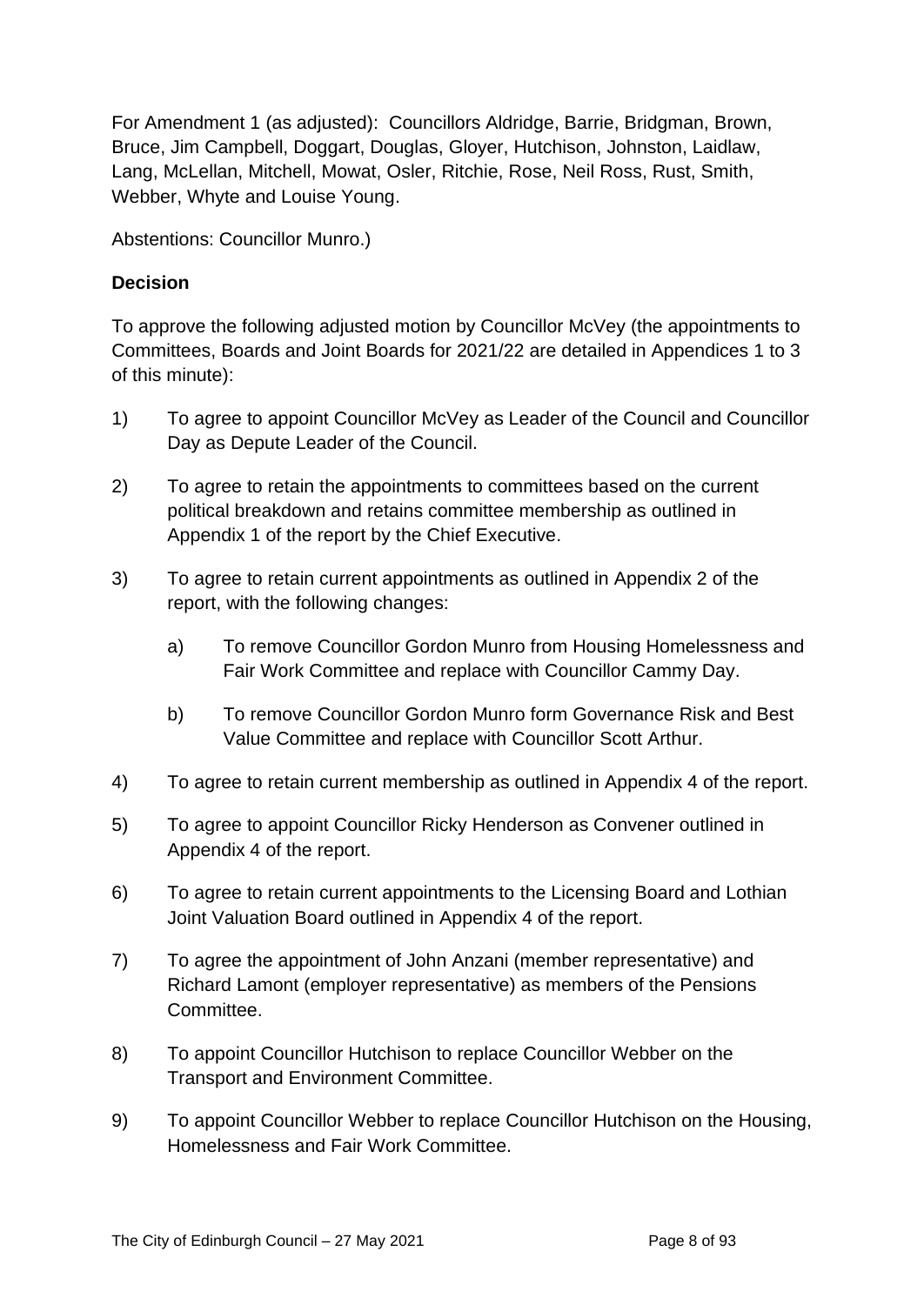- 10) To appoint Councillor Jim Campbell to replace Councillor Webber on the Policy and Sustainability Committee.
- 11) To appoint Councillor Whyte to the Licensing Board as Councillor Cook had already resigned.

(Reference – report by the Chief Executive, submitted.)

#### **8 Vacation of Office**

#### **Decision**

To note that the report had been withdrawn.

(Reference – report by the Chief Executive, submitted.)

# **9 Motion by Councillor Mary Campbell Deferred Start Funding referral from the Education, Children and Families Committee**

#### **a) Deputation – Give Them Time Campaign Group**

A written deputation was presented on behalf of the Give Them Time Campaign Group.

The deputation asked the Council to fund all discretionary deferrals this year, with specific consideration of the added impacts of the Covid-19 pandemic and subsequent restrictions as evidenced by multiple research publications  $(4)(5)(6)(7)$ .

They further asked the Council to consider changing their policy in advance of the law change to ensure a child centred, transparent, consistent approach to meeting the health, wellbeing and education needs of all children aged 4yrs old living in Edinburgh who needed more time in an Early Learning and Childcare (ELC) setting before transitioning to school at age 5yrs old.

The deputation urged the Council to allow children time to thrive, develop and learn in the environment most conducive to meeting their needs and let parents use their legal responsibilities and rights to decide this.

#### **b) Referral from the Education, Children and Families Committee**

The Education, Children and Families Committee had referred a motion by Councillor Mary Campbell to the City of Edinburgh Council as the terms of the motion called for expenditure which was not included in the annual revenue budget for financial year 2021/2022.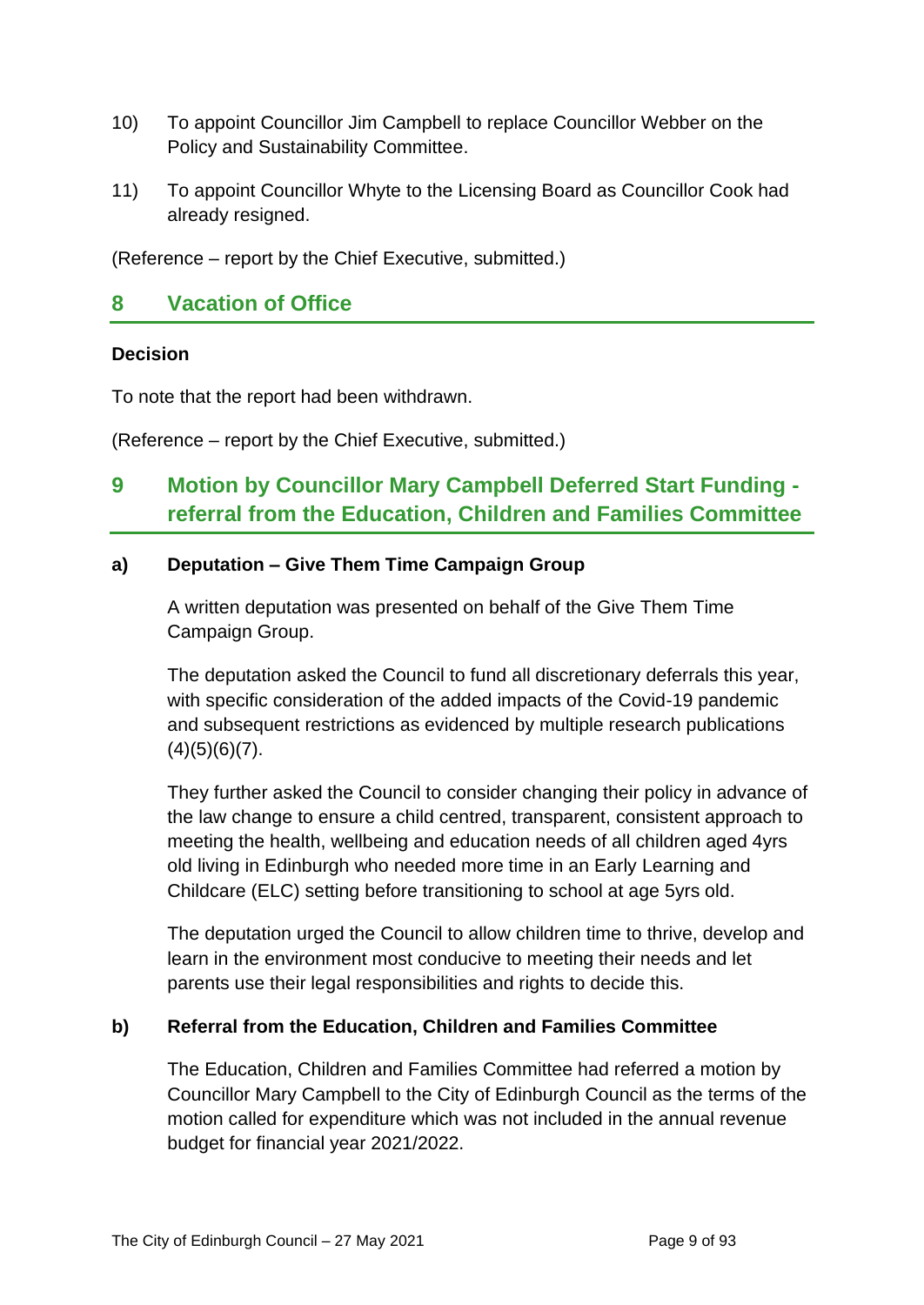#### **Motion**

To agree to the request that for the August 2021 intake, the unique circumstances of the year past and the level of applications for deferrals from parents concerned that their children had not been able to develop as well with so much time spent out of nursery; and so agree to fund any non-granted requests from those families who had already applied for term 2021/2022 and to note that this number would be known for certain after the appeals committee met on 13 May 2021 but would be fewer than 55 children.

- moved by Councillor Perry, seconded by Councillor Dickie

#### **Amendment**

- 1) To agree to the request that for the August 2021 intake, the unique circumstances of the year past and the level of applications for deferrals from parents concerned that their children had not been able to develop as well with so much time spent out of nursery; and so agree to fund any non-granted requests from those families who had already applied for term 2021/2022 and to note that this number would be known for certain after the appeals committee met on 13 May 2021 but would be fewer than 55 children.
- 2) To agree to allocate revenue funding of £169k in 2021/22, £270k in 2022/23 and £100k in 2023/24 to support all deferral applications. Funding to be allocated from the additional £20.150m available to address budget pressures, anticipated savings delivery shortfalls and member priorities in 2021/22 and 2022/23.
- 3) To assume that the Scottish Government will bring forward legislation and funding from the 2023/24 school year.
- 4) To recognise that there may be a significant increase in demand when funding is made available.

- moved by Councillor Laidlaw, seconded by Councillor Hutchison

In accordance with Standing Order 22(12), the amendment was adjusted and accepted as an amendment to the motion.

#### **Decision**

To approve the following adjusted motion by Councillor Perry:

1) To agree to the request that for the August 2021 intake, the unique circumstances of the year past and the level of applications for deferrals from parents concerned that their children had not been able to develop as well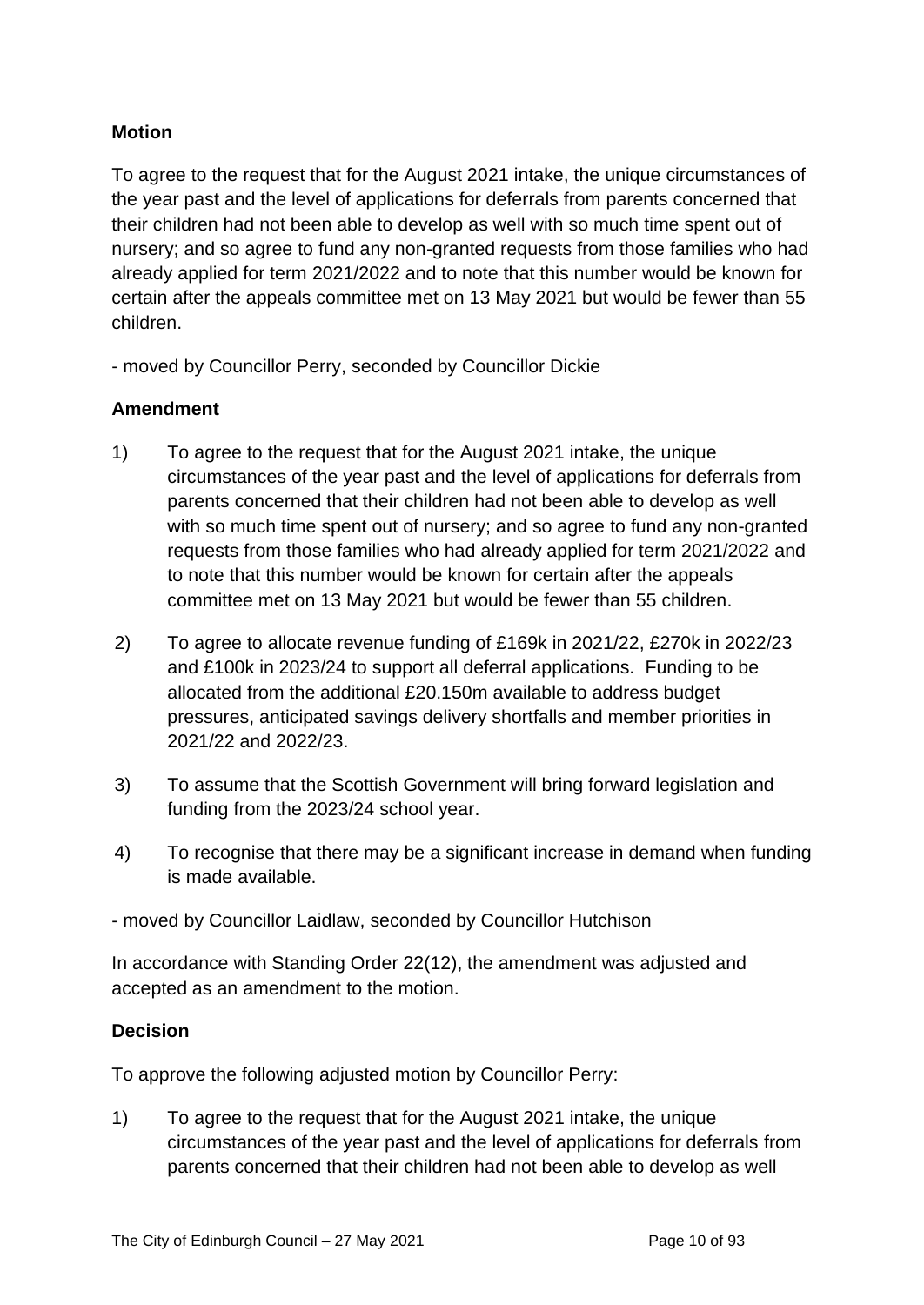with so much time spent out of nursery; and so agree to fund any non-granted requests from those families who had already applied for term 2021/2022 and to note that this number would be known for certain after the appeals committee met on 13 May 2021 but would be fewer than 55 children.

- 2) To agree to allocate revenue funding of £169k in 2021/22, £270k in 2022/23 and £100k in 2023/24 to support all deferral applications. Funding to be allocated from the additional £20.150m available to address budget pressures, anticipated savings delivery shortfalls and member priorities in 2021/22 and 2022/23.
- 3) To assume that the Scottish Government will bring forward legislation and funding from the 2023/24 school year.
- 4) To recognise that there may be a significant increase in demand when funding is made available

(References: Education, Children and Families Committee of 18 May 2021; referral from the Education, Children and Families Committee, submitted.)

#### **Declarations of Interest**

Councillor McVey declared a non-financial interest in the above item as the parent of a child contained in the statistics.

# **10 Revenue Budget Framework 2021/26 Update - referral from the Finance and Resources Committee**

The Finance and Resources Committee had referred a report on the Revenue Budget Framework 2021/26 to the City of Edinburgh Council for decision on funding available.

Following the receipt of significant additional COVID-related funding late in 2020/21, up to £20.150m was available to address budget pressures, anticipated savings delivery shortfalls and member priorities in 2021/22 and 2022/23.

#### **Motion**

Council notes that when the Council Budget was agreed in February 2021 the final local government settlement was not known in full. At the time we set a prudent Budget in the knowledge that we would have other decisions to make following clarification of the final settlement. That final settlement was more than we had anticipated which has allowed us to make investments to meet commitments and to ensure that we address poverty, well-being and the climate challenge.

Council therefore agrees to invest in the following: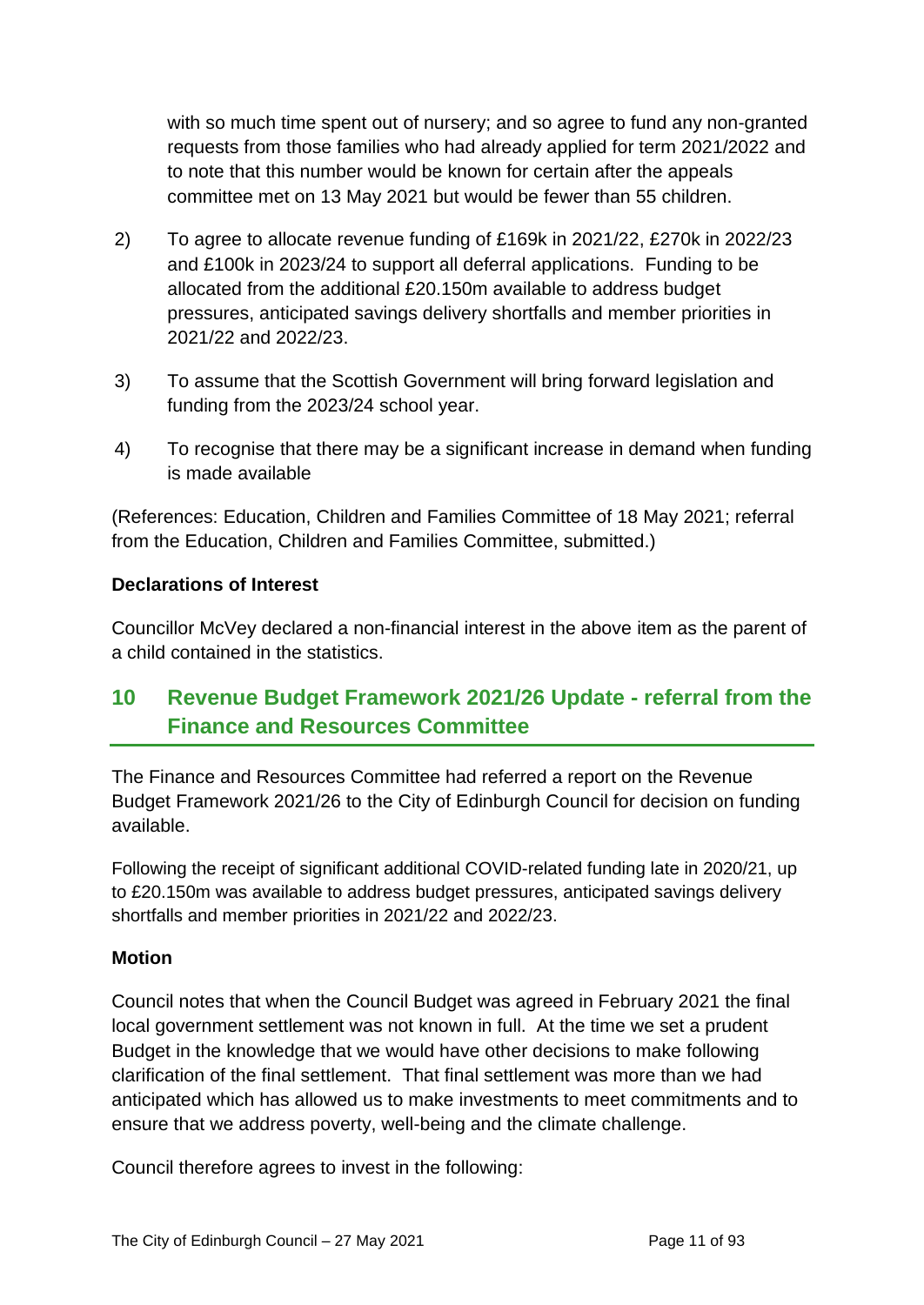**Roads and Pavements Infrastructure** – recognising the impact of prolonged winter weather the coalition will invest an additional £2m extra in repairs to our roads and pavements network including local residential areas and an extra £4m to improve surface condition for all users – those walking, wheeling, cycling, using public transport and motorists,

**Street Cleaning and gritting** – we will invest £300k to improve both street cleansing operations and winter gritting making our streets cleaner and safer,

**Communal Bins** – we will invest £1.100m in this programme to improve organisation and capacity in our communal bins across the city bringing forward welcome investment to improve the service and address the funding shortfall in delivering the programme in full,

**Public Conveniences** - the £450k Council has already approved to invest will ensure a temporary network of public conveniences at key locations, meeting accessibility needs in premier parks and other locations where people need facilities,

**Estate Energy Reduction** – we will invest another £500k to improve council estate carbon performance to meet the climate challenge by identifying shovel ready projects,

**Carbon net zero engagement** – £700k funding to take forward citizen communication and engagement to bring about behaviour change assisting the city in reaching carbon net zero target,

**EV Infrastructure –** we will invest £250k to expand EV charging infrastructure for our fleet ensuring that as a Council we lead by making our vehicle fleet carbon zero,

**Up Recycling –** £200k invest to improve our recycling performance,

**20-minute neighbourhoods –** we're allocating £500k to drive forward the delivery of 20-minute neighbourhoods, making it easier for people to get to and access the services they need in their community,

**Food Growing –** invest £130k recognising the increase in demand for local food growing opportunities this is investment to expand provision,

**Looked after Children –** we recognise the pressures of out of authority placements we will invest £1.5m to improve the service and help ensure vulnerable children are accommodated in authority wherever possible,

**Children & Families Development officers –** £124k investment to provide service for disabled children in terms of holiday provision and positive destinations,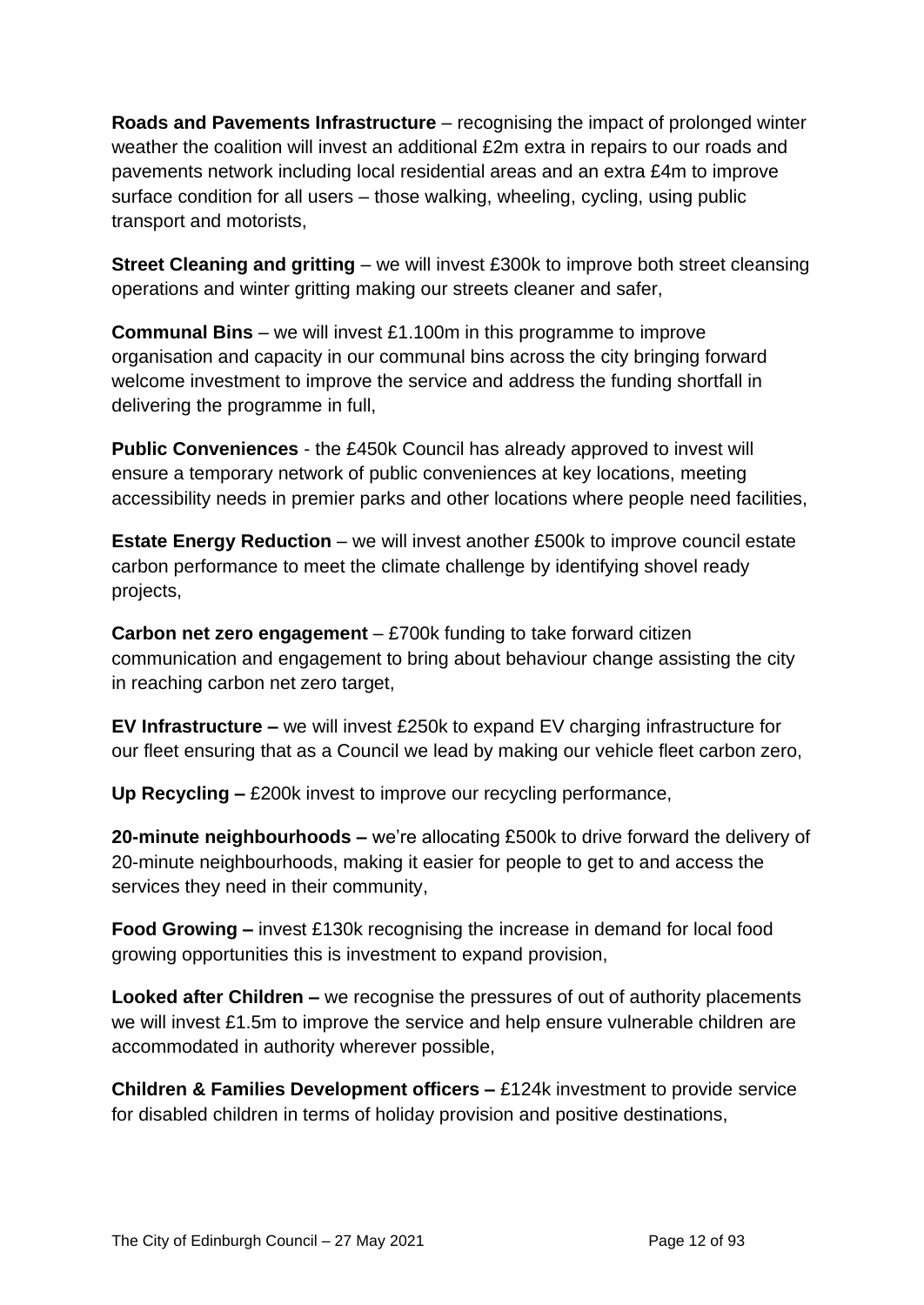**Carers' Recovery Fund –** It is important that we recognise the extra challenge for carers during the pandemic we will invest £250k in a fund providing additional support to carers,

**Edinburgh Summer Festivals –** invest £300k to support resumption of festivals this summer including support for local community festivals,

**Books for libraries -** we'll increase this year's allocation for new books in our libraries by £50k, improving choice and service to our residents**,**

**Embedding Prevention and Community Engagement –** £600k investment to improve delivery of prevention services through empowering frontline staff to coproduce service redesign across departments, reform current practice, and create a preventative service and community engagement model and develop a plan for wider roll out,

**HR Diversity –** invest £100k to embed diversity training in HR,

**Taxi and Licence enforcement –** invest £160k to meet demand and ensure robust enforcement,

**Edinburgh Integration Joint Board –** £2.5m funding to EIJB to address base budget pressures for social care,

**Independent inquiries –** £400k funding for these inquiries. They are important inquiries for this council and this funding is needed to bring these inquiries to their conclusion,

**Place fees and charges reduced income –** £559k to address issues with reduced income due to the Covid-19 pandemic changing behaviours and the impact on fees and charges.

**Home to School Travel Demand –** invest £600k to meet demand in this service while working to reshape and achieve savings,

**Development and Business Services Loss of Income –** invest £187k to cover loss of Planning, Building Services and Regulatory Services income,

**Early Years Deferral -** We will allocate up to £270k over the full academic year (two financial years) to offer the 40 nursery children who applied for deferral and were not among the 66 approved through application of appeal a funded place for another year due to lost time through COVID-related nursery closures.

**All Ability Bike** - Active travel is for everyone in our City. Work is ongoing to find a solution to ensure the service is still available and we're allocating £71k to help facilitate this and ensure our transport is inclusive.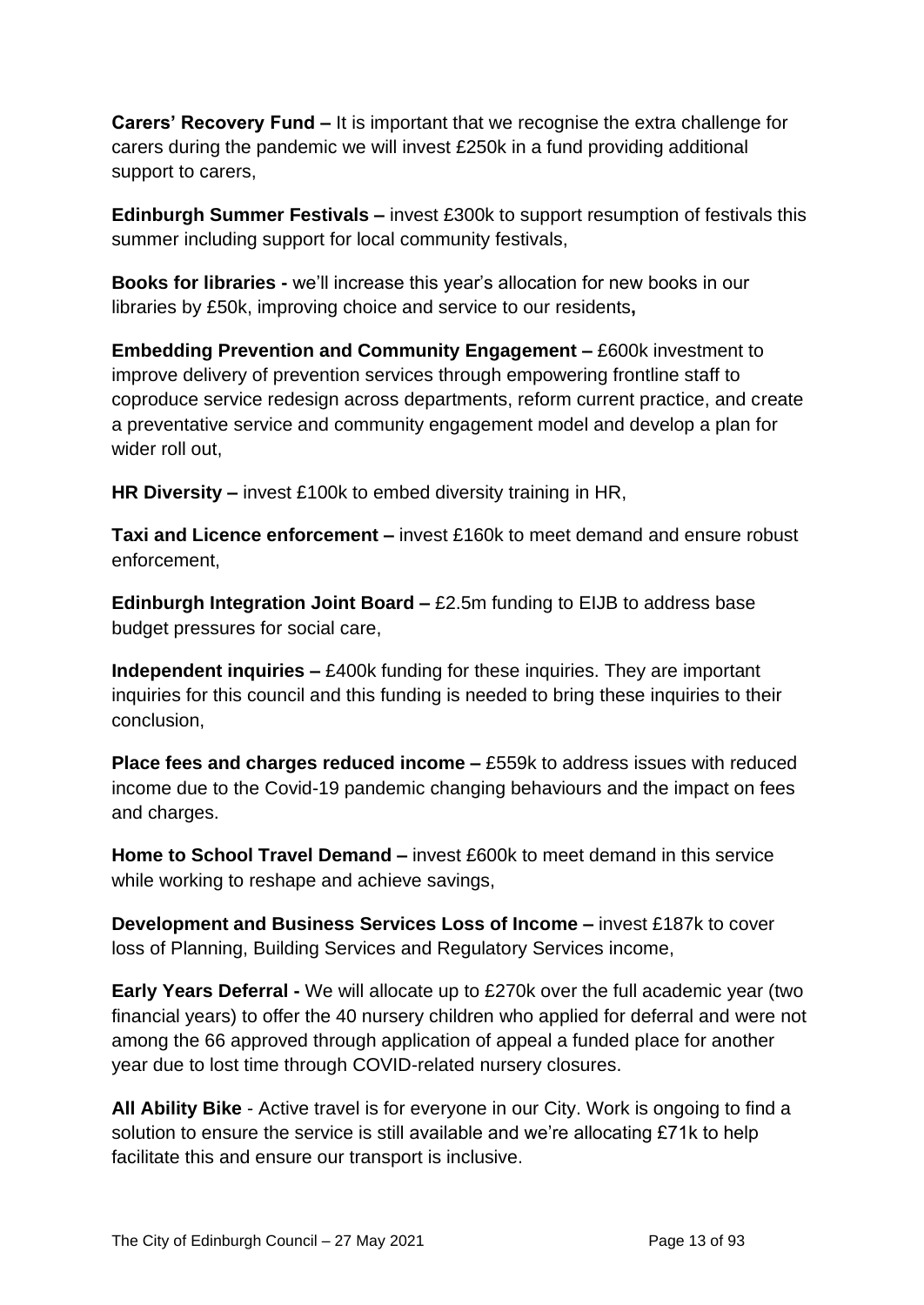In addition to these investments, further funding has been set aside to address the following;

**Edinburgh Bike Hire Scheme** – We recognise the popularity of the current scheme and seek to continue with a cost-effective and robust scheme fit for the future,

**Trams Concessionary travel –** Trams contribute to Edinburgh's clean air and net zero strategy and will continue to press the Scottish Government to recognise this in its concessionary travel funding. We will continue dialogue with the Scottish Government on delivering free tram journeys for young people on the same terms as bus travel as we feel an integrated public transport system is key to Edinburgh's future. If this is unfunded at a national level, we will look into the possibility of expanding free provision to young people in Edinburgh subject to affordability,

**Homelessness** – we recognise the pressure on the service in the past year due to Covid and that pressures are expected to exceed the additional £10m allocated in February's budget. We also recognise that should legislative protections change as restrictions ease, there may be a requirement for even further resources to improve outcomes for temporary homeless accommodation. We will continue to make the case for additional resources equivalent to those allocated to other local authorities for homelessness support from IBJ budgets. Following that process and depending on in-year position due to service demand, we will agree that left over monies can used to meet the required supply to get the outcomes right for people finding themselves at risk of homelessness.

**Employability for disabled people** - to plug the gap left by the loss of the European Social Fund due to Brexit and the lack of a direct replacement fund from the UK government

- 1) Under the terms above, the Council therefore approves the revised budget for 2021/22 outlined in this motion and following Appendix.
- 2) Notes the proposed spending plans.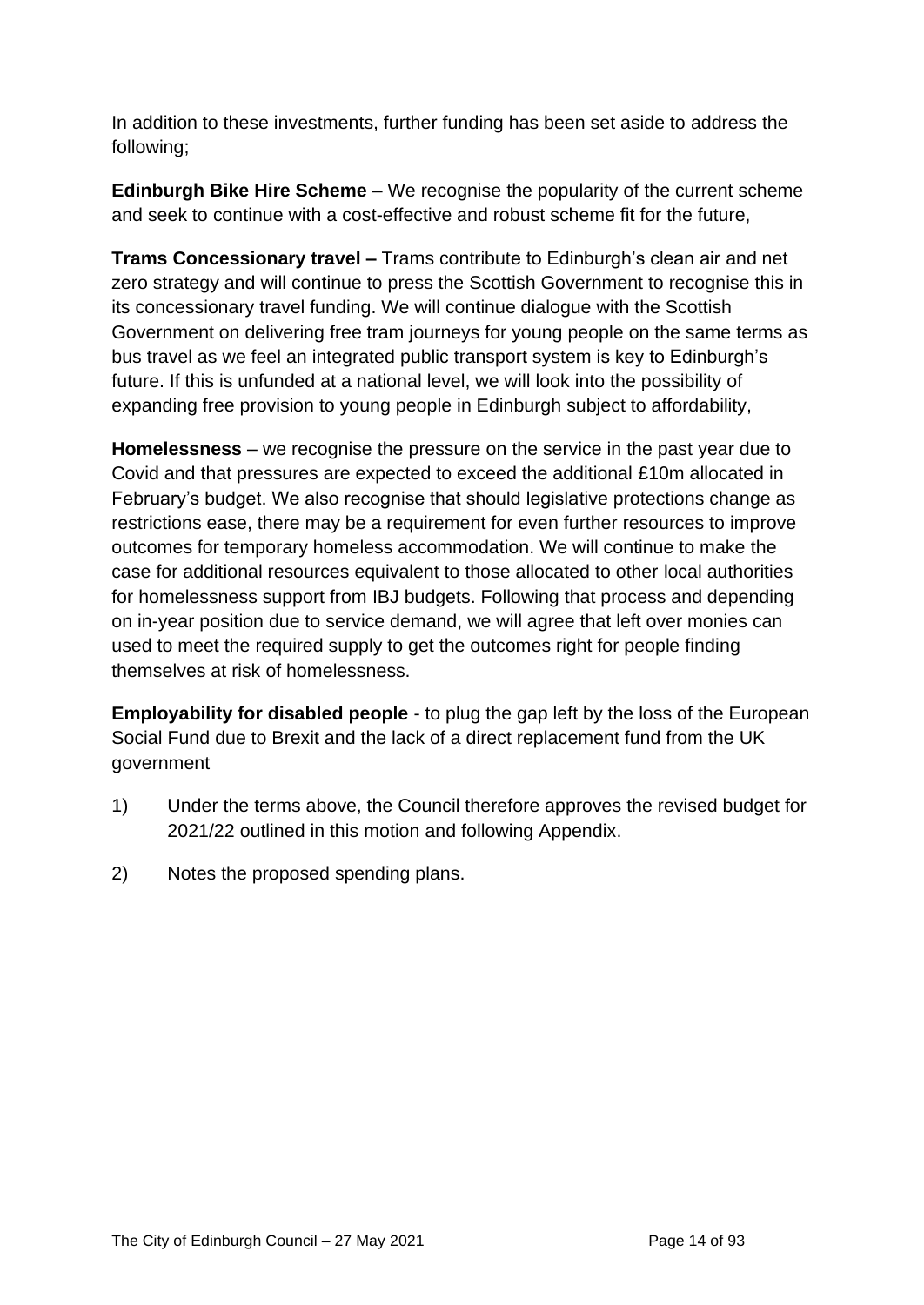# **Appendix - Spending Profiles 2021/22 to 2024/25**

|                                                                        | 2021/22  | 2022/23 | 2023/24 | 2024/25 |
|------------------------------------------------------------------------|----------|---------|---------|---------|
|                                                                        | £000     | £000    | £000    | £000    |
| Projected funding gap per Budget                                       | 0        | 0       | 50,200  | 65,200  |
| <b>Framework Update report to Finance</b>                              |          |         |         |         |
| and Resources Committee, 20 May 2021                                   |          |         |         |         |
| Resources available for allocation                                     | (21,000) | 0       | 0       | 0       |
| <b>Changes to budget framework</b>                                     |          |         |         |         |
| assumptions (if any), including                                        |          |         |         |         |
| additional savings                                                     |          |         |         |         |
|                                                                        |          |         |         |         |
|                                                                        |          |         |         |         |
| Total                                                                  | 0        | 0       | 0       | 0       |
|                                                                        |          |         |         |         |
| Proposed allocation of available<br>resources, including future years' |          |         |         |         |
| impacts (where applicable)                                             |          |         |         |         |
|                                                                        |          |         |         |         |
| <b>Public Conveniences</b>                                             | 450      |         |         |         |
| Roads and Pavements Infrastructure                                     | 6,000    |         |         |         |
| Edinburgh Integration Joint Board                                      | 2,500    |         |         |         |
| <b>Communal Bins</b>                                                   | 1,100    |         |         |         |
| Independent Inquiries                                                  | 400      |         |         |         |
| Looked after Children                                                  | 1,500    |         |         |         |
| C&F - Development Officers                                             | 124      | 124     | 124     | 124     |
| <b>Estate Energy Reduction</b>                                         | 500      |         |         |         |
| Up Recycling                                                           | 200      | 100     | 100     | 100     |
| Carbon Net Zero Engagement                                             | 700      |         |         |         |
| EV Infrastructure                                                      | 250      |         |         |         |
| <b>Street Gritting and Cleansing</b>                                   | 300      | 500     | 500     | 500     |
| <b>Embedding Prevention and Community Engagement</b>                   | 600      | 600     |         |         |
| <b>HR Diversity</b>                                                    | 100      |         |         |         |
| Active Travel and 20 mins Neighbourhood                                | 500      | 500     | 500     | 500     |
| Carers' Recovery Fund                                                  | 250      |         |         |         |
| Taxi and Licence Enforcement                                           | 160      |         |         |         |
| Home to School Transport - Travel Demand                               | 600      |         |         |         |
| Place - Fees and Charges: Reduced Income                               | 559      |         |         |         |
| Development and Business Services - Reduced Income                     | 187      |         |         |         |
| Edinburgh's Summer Festivals                                           | 300      |         |         |         |
| <b>Food Growing</b>                                                    | 130      |         |         |         |
| Homelessness                                                           | 2,000    |         |         |         |
| Disability Employability                                               | 0        | 400     |         |         |
| Library Books                                                          | 50       |         |         |         |
| <b>Bike Scheme</b>                                                     | 800      | 500     | 500     | 500     |
| <b>Tram Concessions</b>                                                | 500      | 500     | 500     | 500     |
| Early Years Deferral                                                   | 169      | 101     |         |         |
| All Abilities Cycling                                                  | 71       |         |         |         |
| Total                                                                  | 21,000   | 3,325   | 2,224   | 2,224   |
| Restated funding gap, taking account of                                | 0        | 3,325   | 52,424  | 67,424  |
| above investment and/or savings                                        |          |         |         |         |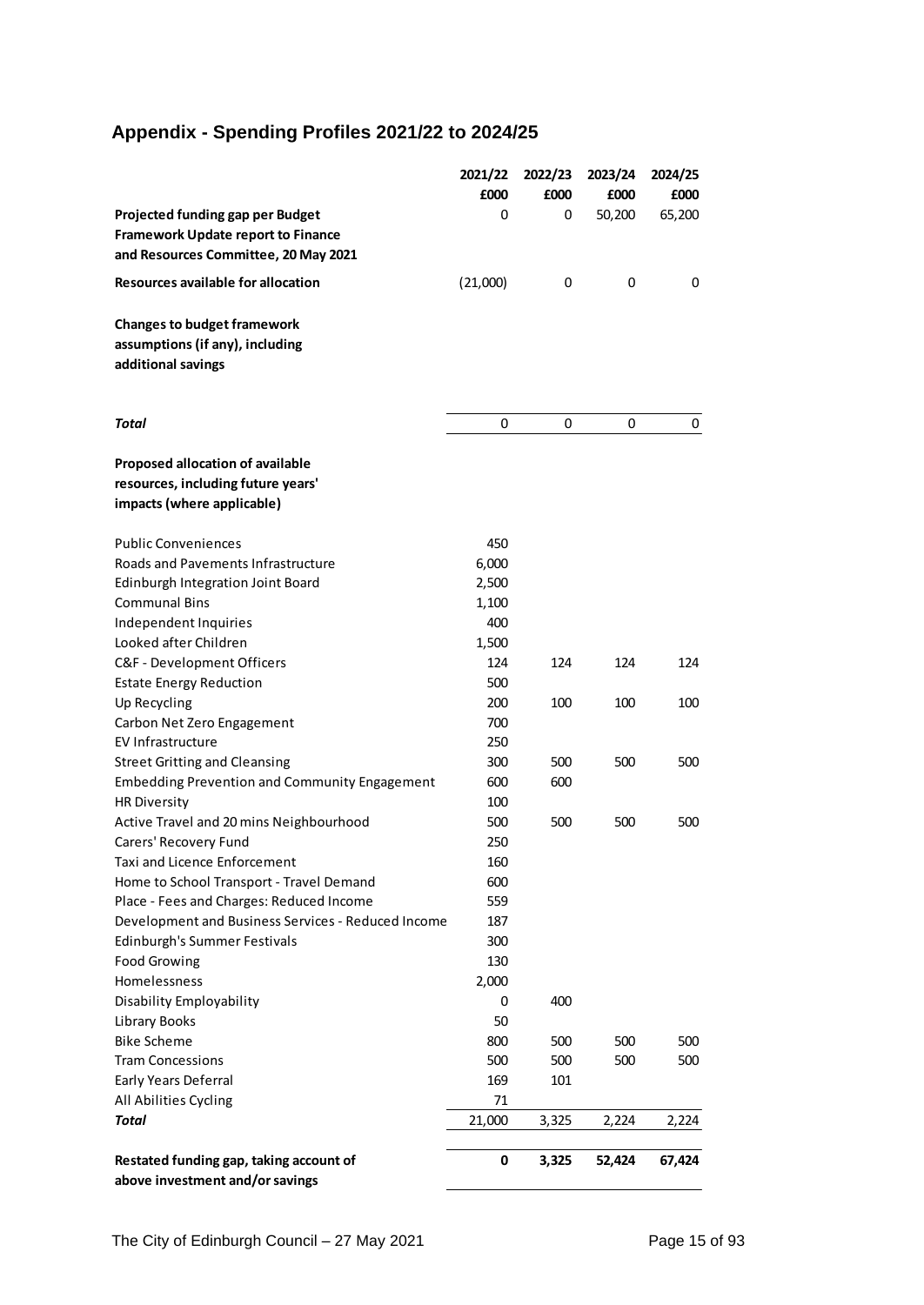- moved by Councillor Munn, seconded by Councillor Griffiths

#### **Amendment 1**

#### **Council:**

Recognises the significant financial challenges which lie ahead as the city recovers from the COVID-19 pandemic, not least the formidable projected deficits for 2023/24 and 2024/25.

Welcomes the availability of an additional £21m of revenue funding across 2021/22 and 2022/23, but further recognises that in allocating this funding Council should seek as far as possible not to commit to recurring spending which will widen the projected deficit in future years.

Approves the implementation of the following proposals from the Conservative Budget Motion 2021-26 presented in February 2021: Strategic property and VfM service reviews £1m , and Health and Social Care Innovation £0.500m, all funded from the Spend to Save fund; Strategic Investment in Homelessness £1m funded from the City Strategic Investment Fund and a programme of workforce modernisation, in total delivering projected savings of £8.7m by 2025.

Agrees to allocate the available revenue funding as follows;

- 1) £0.450m to support the decision of Council on 29 April 2021 to provideadditional temporary public toilets, thereby meeting accessibility needs in premierparks that require additional facilities. This funding will also be used to extendexisting facility opening hours in peak footfall locations and further improvesignage at locations where these facilities are available.
- 2) Acknowledging the need for the whistleblowing inquiries to be concluded andreport back on their associated findings and recommendations, allocates an in-year provision in 2021/22 of £0.400m.
- 3) In support of the Deferred Start Funding allocates £0.539m to cover all deferralrequests in the 2021/22 and 2022/23 school years. Assumes that the ScottishGovernment will introduce legislation and funding from the 2023/24 school year. Recognises the potential for increased demand when funding is made available.
- 4) Recognising the significant budgetary pressures faced by the Council duringthe COVID-19 pandemic, agrees to allocate: £3m to Homelessness and themanagement of recurring COVID pressures, noting the investment in preventionelsewhere in this motion and engaging with the Scottish Government to seek fairfunding for Edinburgh; £2.5m to the residential and secure budgets within LookedAfter Children, noting that financial flexibilities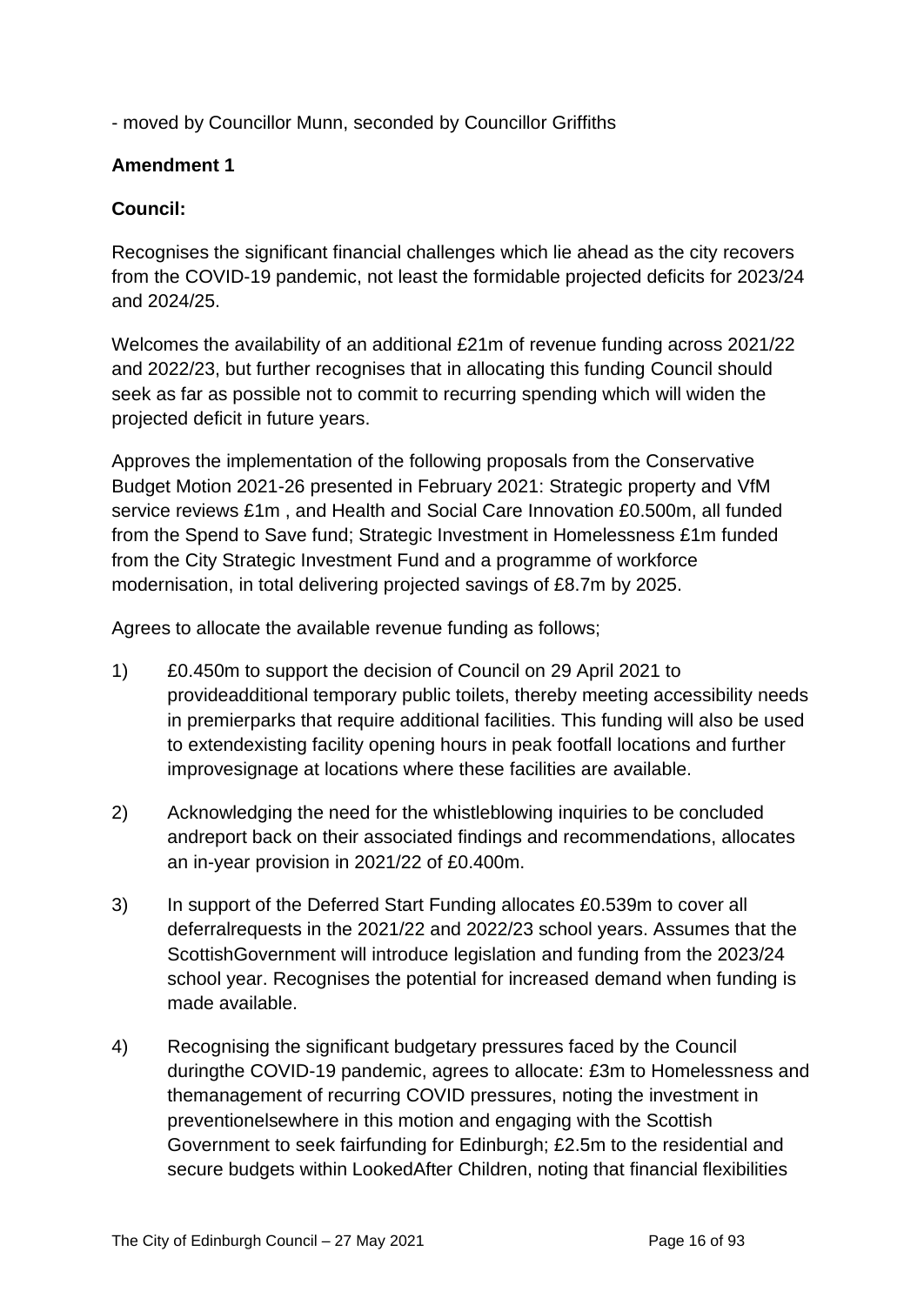are still available and beingconsidered and thus could be used to meet further pressures; and £2.5m to theEdinburgh Integration Joint Board while engaging with the Scottish Governmentand NHS Lothian regarding fair funding for demography, living wage and delayeddischarge improvements.

- 5) Noting the Red rated approved savings within the main report which areunlikely to be delivered, allocates; £0.187m to the Development and BusinessServices Operating Model, £0.900m to the Transport Review – Travel Demandand £0.563m to Fees and Charges – 5% uplift, instructing the Chief Executive todevelop options to deliver these savings from year 2 onwards.
- 6) From the suggested investment options laid out in the report; allocates;

£0.500m to Edinburgh's Summer Festivals, £0.250m to EV charging, £1.200m toPrevention and Community Engagement – Reforming the way we work, £1.800mto Increase Footway and Cycleway Gritting and Cleansing, £0.250m to a Carers'Fund and £2.3m to the Edinburgh Bike Hire Scheme subject to presentation of afull business case.

- 7) A total investment of £6.5m in Improvements to Roads and Pavements including funding for a pilot of the Road Mole – Right First Time pothole repairsystem, and an additional investment of £0.300m in dropped kerbs.
- 8) From the spending priorities identified in the Conservative Budget Motion 2021-26, allocates; £0.100m for establishment of a sports fund including £0.030m tosupport the Spartans alternative school, £0.025m for a modular housing feasibilitystudy to help tackle homelessness, £0.500m to establish a Business andEconomy Support Fund, £0.300m for a Staff Support Fund and £0.800m in Parksand Greenspace infrastructure.
- 9) Recognising the unique challenges facing the City Centre in order to ensuresafety and cleanliness, and avoid overcrowding as citizens and visitors return, allocates £0.250m to support the City Centre.
- 10) Acknowledging the scale of the financial challenges which lie ahead, allocatesthe remaining £0.286m to the Council's General Reserve.
- 11) Notes the risk of a funding gap in relation to the Communal Bin Review andrequests a further detailed report on estimated financial implications followingoutcome of the Zero Waste Scotland funding application.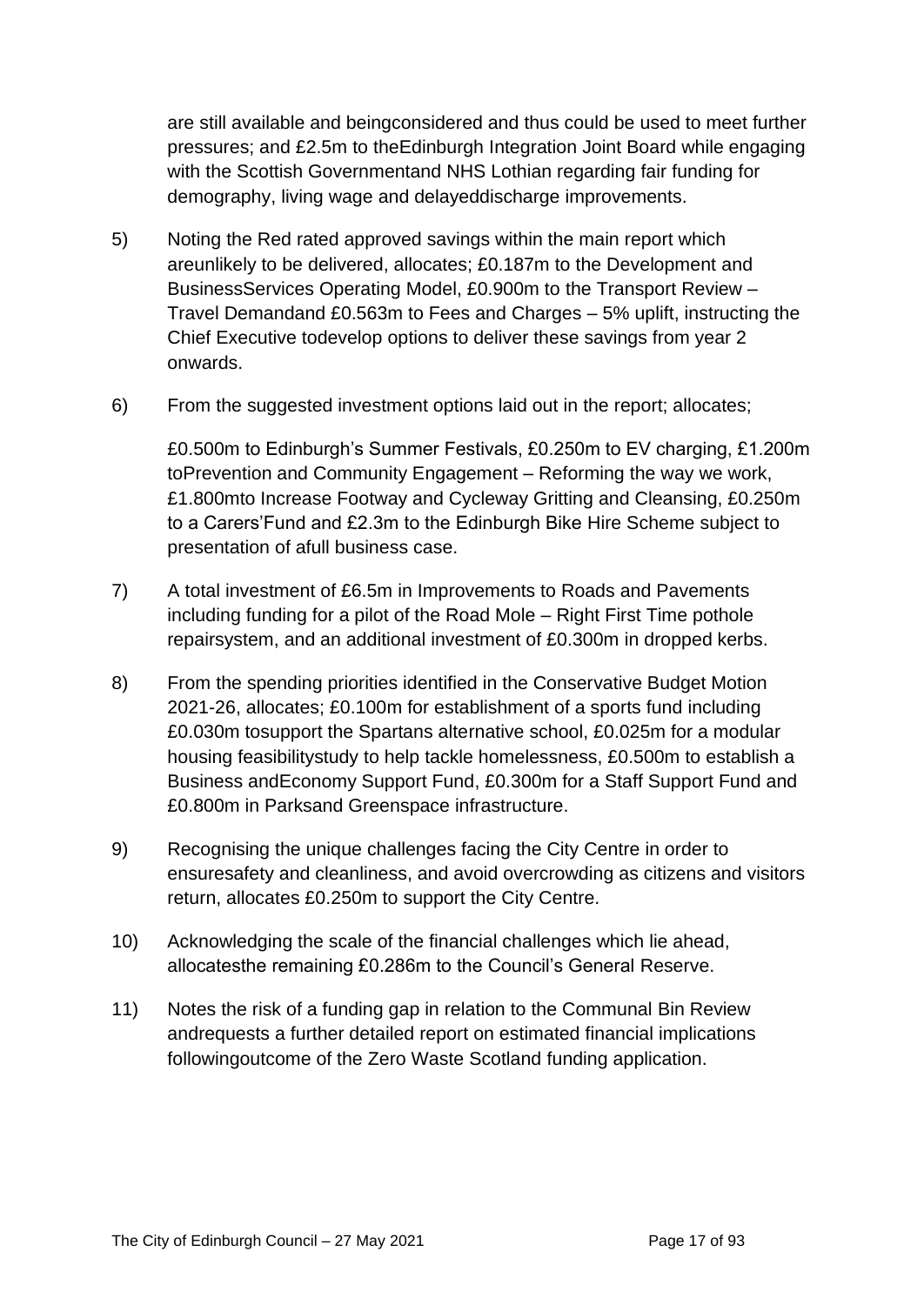# **Appendix**

|                                                                                                        | 2021/22<br>£000 | 2022/23<br>£000 | 2023/24<br>£000 | 2024/25<br>£000 |
|--------------------------------------------------------------------------------------------------------|-----------------|-----------------|-----------------|-----------------|
| Projected funding gap per Budget Framework Update<br>report to Finance and Resources Committee, 20 May |                 |                 |                 |                 |
| 2021                                                                                                   | $\mathbf 0$     | $\pmb{0}$       | 50,200          | 65,200          |
| <b>Resources available for allocation</b>                                                              | (19, 519)       | (1,481)         | 0               | $\mathbf 0$     |
| Changes to budget framework assumptions (if any),<br>including additional savings                      |                 |                 |                 |                 |
| Contributions from reserves (subject to business cases                                                 |                 |                 |                 |                 |
| to Finance & Resources)                                                                                |                 |                 |                 |                 |
| Spend to Save Fund (Strategic Property and VfM                                                         |                 |                 |                 |                 |
| Reviews; HSC Innovation)                                                                               | (1,500)         |                 |                 |                 |
| City Strategic Investment Fund (Homelessness)                                                          | (500)           | (500)           |                 |                 |
| <b>Investment from reserves</b>                                                                        |                 |                 |                 |                 |
| <b>Strategic Property Review and VfM Service Reviews</b>                                               | 1,000           |                 |                 |                 |
| <b>Health and Social Care Innovation</b>                                                               | 500             |                 |                 |                 |
| Homelessness Strategic Investment                                                                      | 500             | 500             |                 |                 |
| <b>Additional Savings</b>                                                                              |                 |                 |                 |                 |
| VfM Reviews - Phase 1 (net) Savings                                                                    |                 | (1,500)         | (1,500)         | (1,500)         |
| <b>Workforce Modernisation</b>                                                                         | (600)           | (1,200)         | (1,200)         | (1,200)         |
| <b>Total</b>                                                                                           | (600)           | (2,700)         | (2,700)         | (2,700)         |
| Proposed allocation of available resources, including<br>future years' impacts (where applicable)      |                 |                 |                 |                 |
| Homelessness                                                                                           | 2,000           | 1,000           | 0               | 0               |
| Looked after children                                                                                  | 1,500           | 1,000           | 0               | 0               |
| Edinburgh Integration Joint Board                                                                      | 2,500           | 0               | 0               | 0               |
| Development and Business Services Operating Model                                                      | 187             | 0               | 0               | 0               |
| Fees and Charges 5% Uplift                                                                             | 563             | 0               | 0               | 0               |
| <b>Transport Review - Travel Demand</b>                                                                | 900             | 0               | 0               | 0               |
| <b>Public Toilets</b>                                                                                  | 450             | 0               | 0               | 0               |
| Whistleblowing Inquiry                                                                                 | 400             | 0               | 0               | 0               |
| <b>Deferred Start Funding</b>                                                                          | 169             | 270             | 100             | 0               |
| <b>Edinburgh Summer Festivals</b>                                                                      | 500             | 0               | 0               | 0               |
| <b>EV Charging</b><br>Prevention and Community Engagement - Reforming                                  | 250             | 0               | 0               | 0               |
| the way we work                                                                                        | 600             | 600             | 0               | 0               |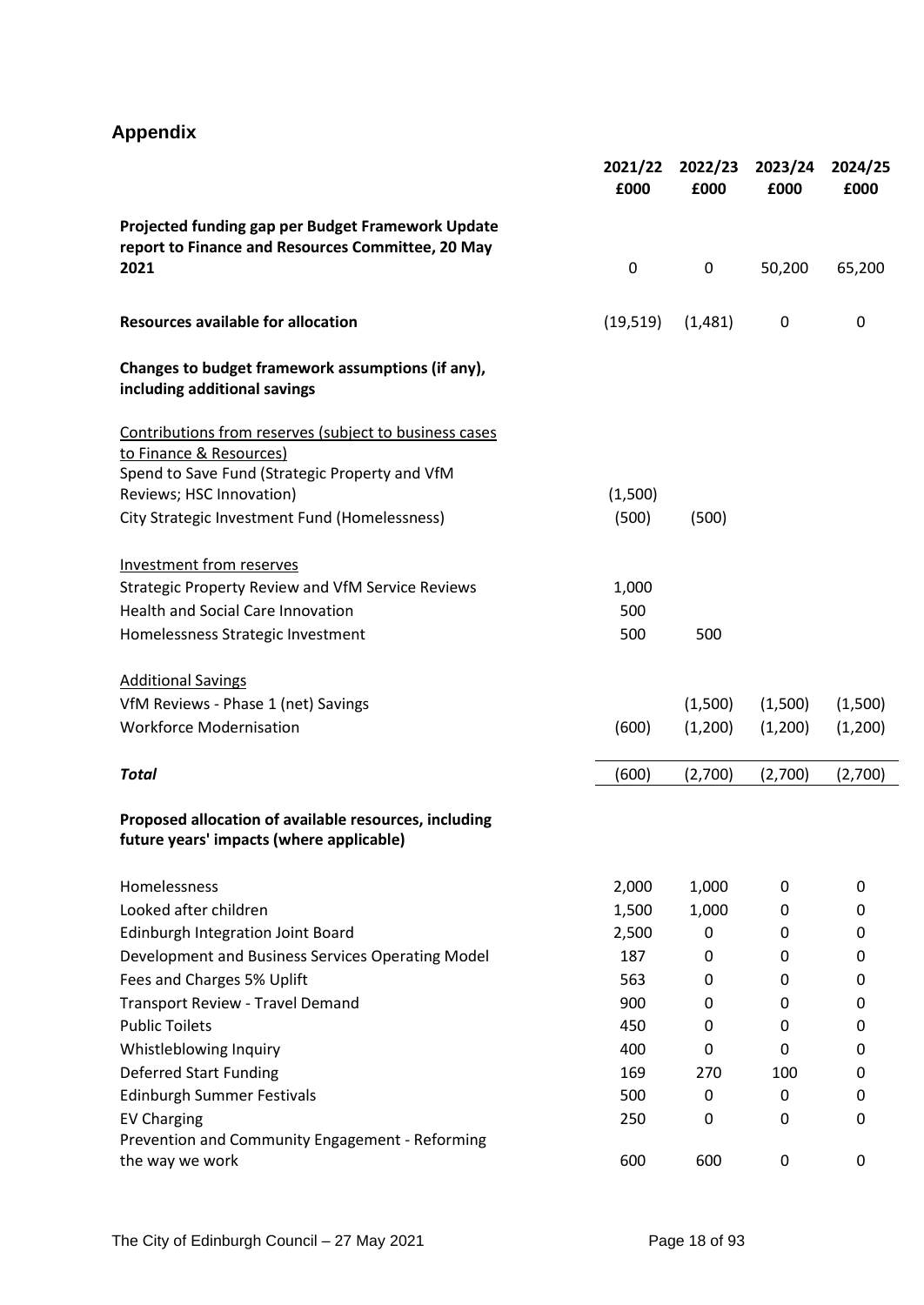| Increased Footway and Cycleway Gritting and Cleansing                      | 300    | 500      | 500      | 500    |
|----------------------------------------------------------------------------|--------|----------|----------|--------|
| Carers' Fund                                                               | 250    | 0        | 0        | 0      |
| Edinburgh Bike Hire Scheme                                                 | 800    | 500      | 500      | 500    |
| Investment in Roads and Pavement repairs including                         |        |          |          |        |
| Road Mole Pilot                                                            | 6,500  | $\Omega$ | 0        | 0      |
| Dropped Kerbs                                                              | 150    | 150      | 0        | O      |
| <b>Modular Housing Feasibility Study</b>                                   | 25     | 0        | $\Omega$ | 0      |
| Sports Fund - Including support for Spartans alternative                   |        |          |          |        |
| school (£30k)                                                              | 100    | 0        | 0        | 0      |
| <b>Business and Economy Fund</b>                                           | 500    | 0        | 0        | 0      |
| <b>Staff Support Fund</b>                                                  | 300    | 0        | 0        | O      |
| Parks and Greenspace Infrastructure                                        | 800    | 0        | 0        | 0      |
| City Centre - A safe and clean recovery                                    | 250    | 0        | $\Omega$ | ŋ      |
| <b>Increase in General Reserves</b>                                        | 125    | 161      | 0        | 0      |
|                                                                            |        |          |          |        |
| Total                                                                      | 20,119 | 4,181    | 1,100    | 1,000  |
|                                                                            |        |          |          |        |
| Restated funding gap, taking account of above<br>investment and/or savings | 0      | 0        | 48,600   | 63,500 |

- moved by Councillor Hutchison, seconded by Councillor Johnston

#### **Amendment 2**

#### Council:

- 1) Notes the availability of additional resources since the budget was set on 18 February 2021.
- 2) Agrees that a priority for additional resources and flexibilities should be supporting a Green Recovery from the pandemic – that is, actions which set out a pathway from the Coronavirus crisis to a Zero Carbon future for Edinburgh; and, therefore, agrees the priorities set out in the appendix to this amendment under Green Recovery totalling £3.3m, over 2 years, including:
	- Citizen engagement in tackling the climate emergency in the year of COP26
	- Developing the city heat and energy strategy
	- Delivering on plans to energy retrofit council buildings
	- Improving recycling in schools and recovery of materials for recycling
	- Extending Electric Vehicle infrastructure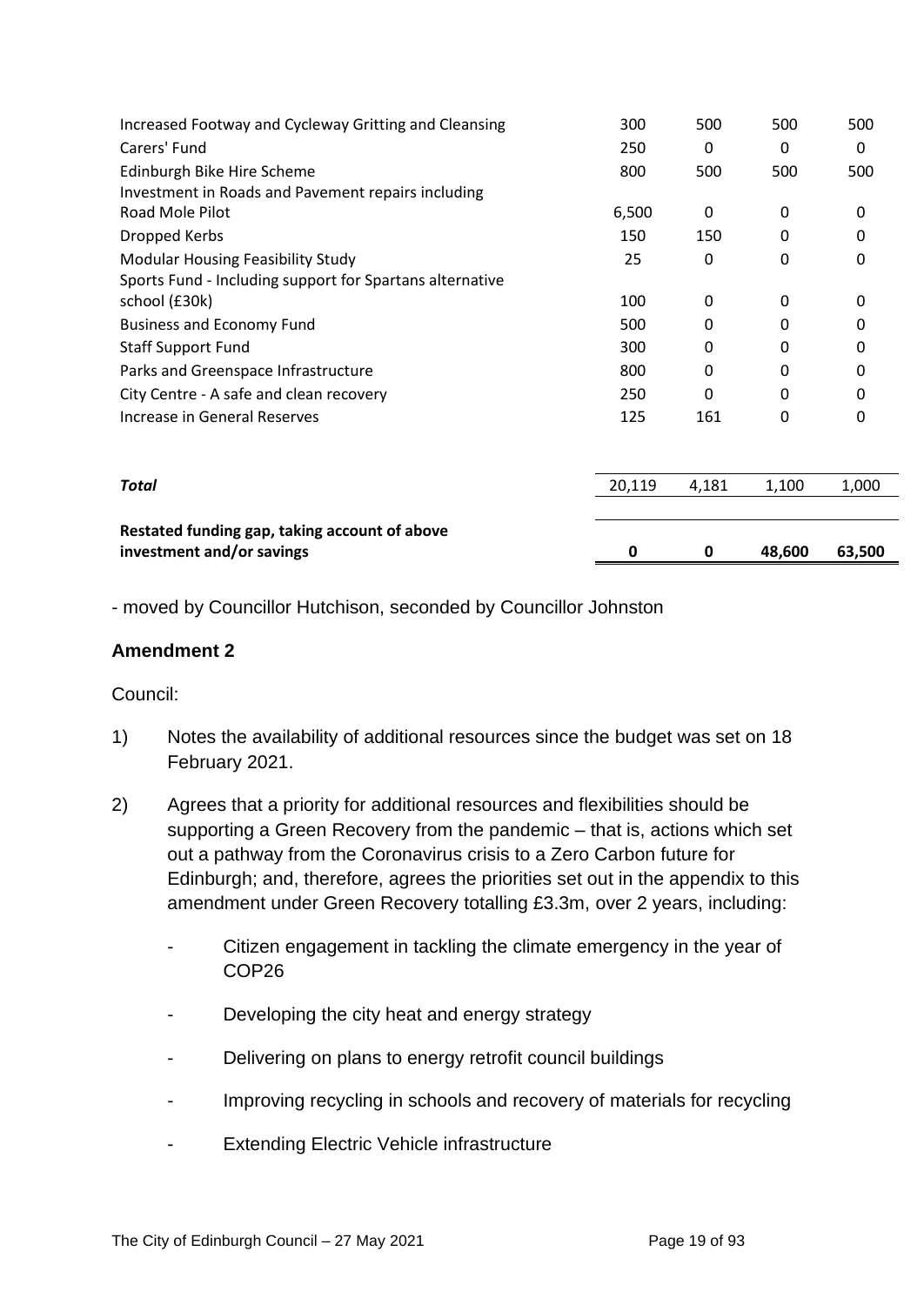- Encouraging more food growing
- Parks and water-space: blue-green infrastructure recovery
- Developing 20-minute neighbourhoods and active travel
- 3) Agrees further investment in a range of services as detailed in appendix 1, including:
	- Continued funding for the All Ability Bike Centre for the current year before integration within the wider bike hire contract.
	- Early action on preventing people falling into poverty
	- Roads and footways: repairing, gritting and clearing
	- Investing in the library service
	- Supporting carers, disabled people and holiday schemes for children with additional needs.
- 4) Agrees to fund currently-sought P1 deferrals from children under five years of age in the upcoming school year, August 2021 - June 2022; and includes a contingency for funding it againAugust 2022 – June 2023, believing, however, that Edinburgh should seek to be a fully-fundedpilot for that year before full implementation in August 2023.
- 5) Recognises the need for service investment and the deficits in council budgets in 2023-24 onwards and therefore agrees to assume use of full council tax flexibility in 2022-23 to improve funding sustainability.
- 6) Agrees to put on hold use of loan fund flexibility for 2021-22 but to include it as a contingency from 2022-23 onwards, while restating the council's preference instead to have available revised terms for PPP debt which would support further Green Recovery investment towards the 2030 Net Zero Carbon target; without costs being incurred until post-2030.
- 7) Recognises pressures on homelessness budgets for temporary accommodation and therefore allocates additional transitional funding of £2m for two years, as well further adding to the investment of £994k agreed in February; however, also believes that it is not sustainable for the council to continue to transfer increasing sums to private sector B&B hostels and other commercial accommodation providers and therefore reform to reduce temporary accommodation demand must continue; and, further, calls on the Scottish Government to ensure that central funding to Edinburgh's homelessness services is at least equivalent to support given to councils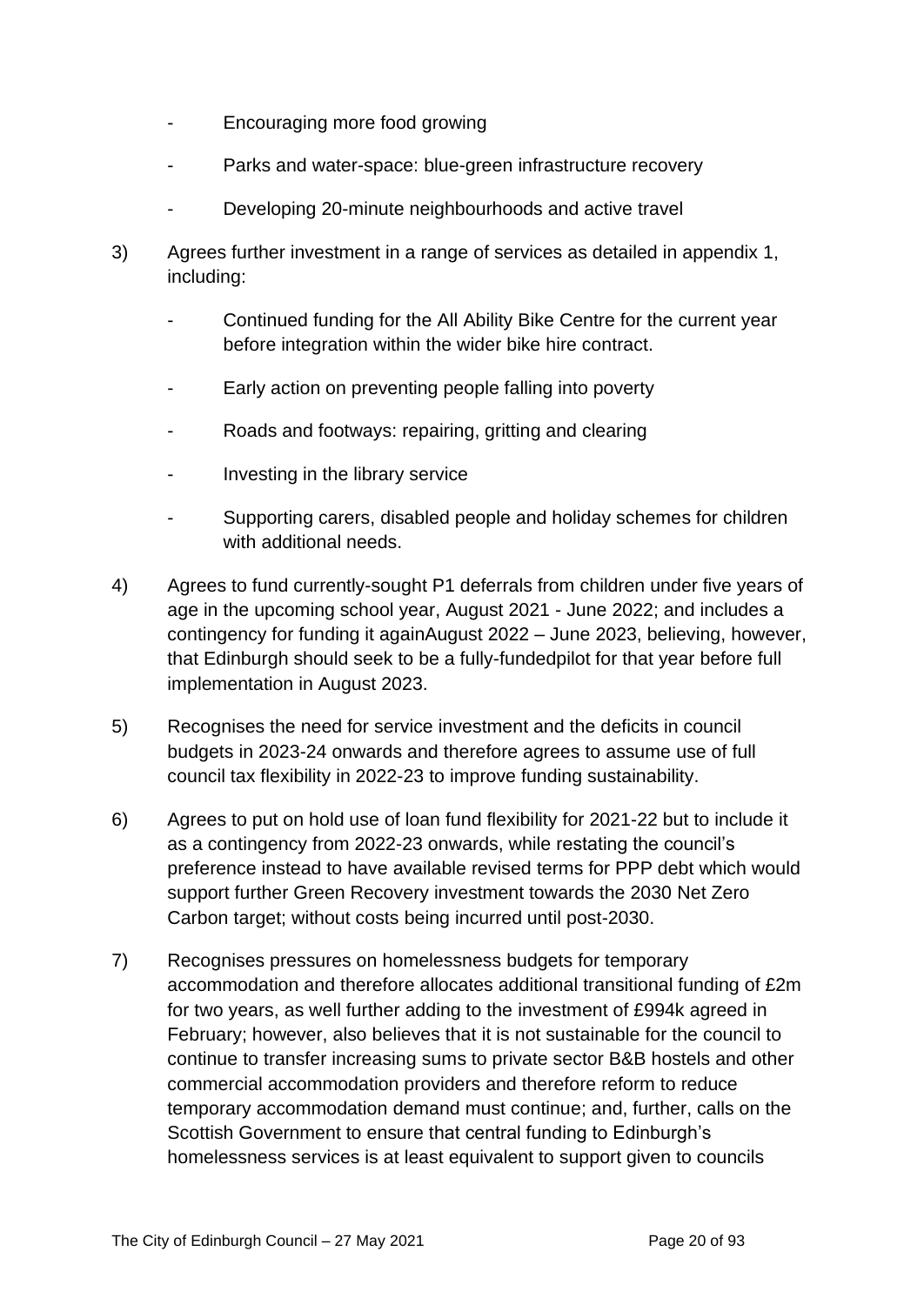which fund homelessness services through health and social care mobilisation plans.

8) Includes an allowance for equalising the provision of free travel between bus and tram but re-states its call for the Scottish Government to fund tram concessions in the same way as bus concessions.

#### **Appendix**

|                                                                                                                | 2021/22   | 2022/23   | 2023/24  | 2024/25     |
|----------------------------------------------------------------------------------------------------------------|-----------|-----------|----------|-------------|
|                                                                                                                | £000      | £000      | £000     | £000        |
| Projected funding gap per Budget Framework Update<br>report to Finance and Resources Committee, 20 May<br>2021 | 0         | 0         | 50,200   | 65,200      |
| Resources available for allocation*                                                                            | (19, 295) | (1,705)   | 0        | 0           |
| Changes to budget framework assumptions (if any),<br>including additional savings                              |           |           |          |             |
| Council Tax, 2022/23 (increase to 4.79%)                                                                       | 0         | (5,400)   | (5,550)  | (5,700)     |
| Potential use of Loans Fund and/or PPP financial<br>flexibility                                                | 0         | (18,000)  | 0        | 0           |
| Parking reform                                                                                                 | 0         | (2,000)   | (2,000)  | (2,000)     |
| <b>Total</b>                                                                                                   | 0         | (25, 400) | (7, 550) | (7,700)     |
| Proposed allocation of available resources, including<br>future years' impacts (where applicable)              |           |           |          |             |
| <b>Public conveniences</b>                                                                                     | 450       | 0         | 0        | 0           |
| Independent Inquiries                                                                                          | 400       | 0         | 0        | 0           |
| Nursery deferrals                                                                                              | 169       | 270       | 101      | $\mathbf 0$ |
| Green Recovery: Citizen engagement                                                                             | 310       | 0         | 0        | 0           |
| Green Recovery: City Heat and Energy Strategy                                                                  | 345       | 0         | 0        | 0           |
| Green Recovery: Sustainability Team                                                                            | 200       | 180       | 0        | 0           |
| (offset by receipt of assumed external funding)                                                                | (200)     | (180)     | 0        | 0           |
| Green Recovery: estate retrofit phase 2                                                                        | 500       | 0         | 0        | $\mathbf 0$ |
| Green Recovery: recycling in schools                                                                           | 150       | 0         | 0        | 0           |
| Green Recovery: recycling recovery                                                                             | 200       | 200       | 200      | 200         |
| Green Recovery: EV infrastructure                                                                              | 250       | 0         | 0        | 0           |
| Green Recovery: food growing                                                                                   | 150       | 0         | 0        | 0           |
| Green Recovery: blue green infrastructure recovery                                                             | 0         | 160       | 0        | $\mathbf 0$ |
| Green Recovery: 20 minute neighbourhoods                                                                       | 500       | 500       | 500      | 500         |
| Tram extend concession to U-19s                                                                                | 500       | 500       | 500      | 500         |
| Tram extend concession to U-22s                                                                                | 576       | 700       | 800      | 800         |
| Bike hire scheme                                                                                               | 700       | 400       | 400      | 400         |
| All Ability Bike Centre yr 1 support then rolled into wider                                                    | 71        | 0         | 0        | 0           |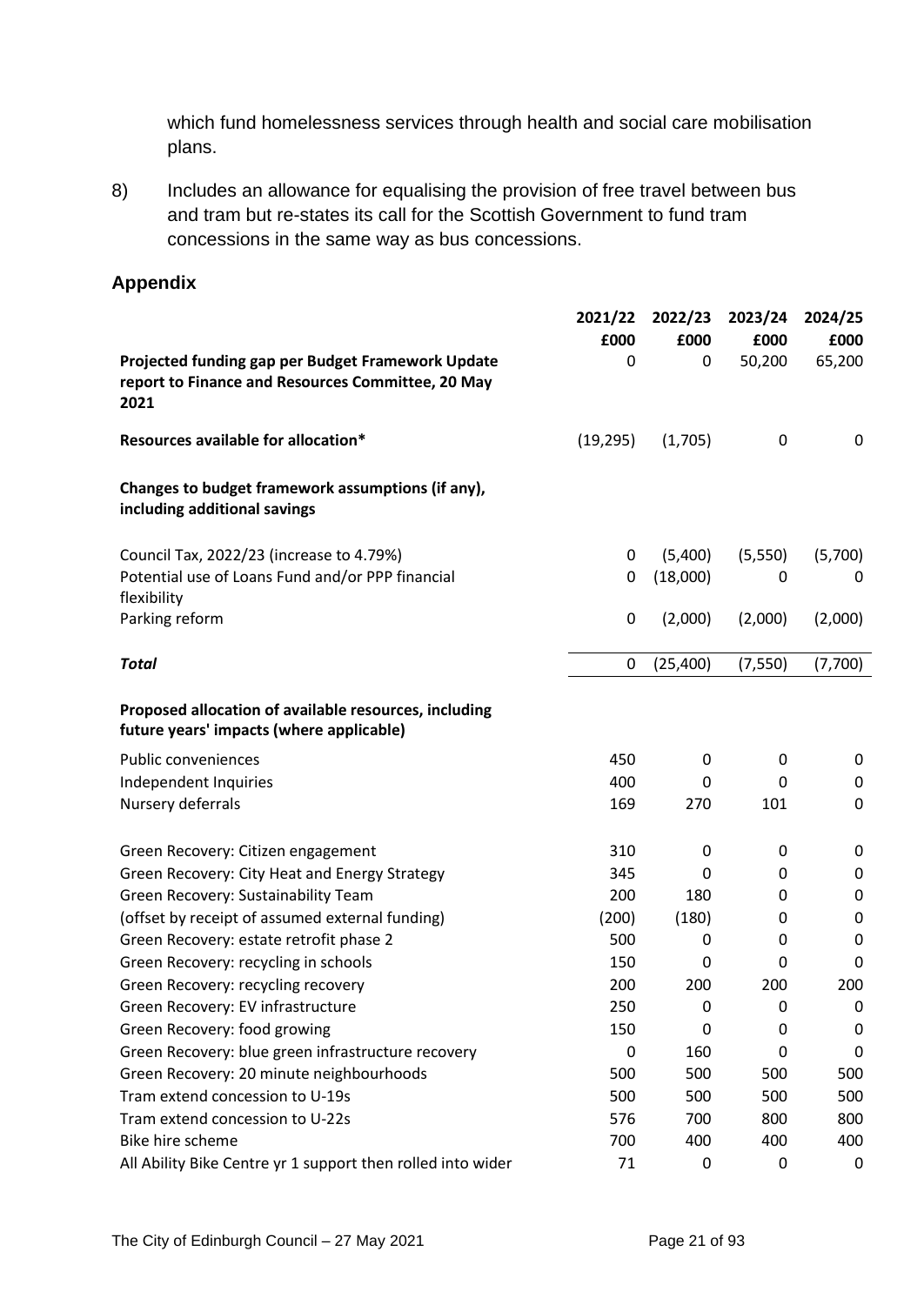| investment and/or savings                            |          |        |          |          |
|------------------------------------------------------|----------|--------|----------|----------|
| Restated funding gap, taking account of above        | 0        | 0      | 46,275   | 61,024   |
| <b>Total</b>                                         | 19,295   | 27,105 | 3,625    | 3,524    |
| Green COVID Recovery Contingency through debt review | 0        | 18,000 | 0        | 0        |
| Libraries                                            | 350      | 350    | 0        | 0        |
| HR project                                           | 100      | 0      | 0        | 0        |
| <b>Festivals</b>                                     | 300      | 0      | 0        | 0        |
| Community transport                                  | 500      | 500    | 500      | 500      |
| Footway and cycleway gritting and clearing           | 300      | 500    | 500      | 500      |
| Critical repairs on footways and key roads/junctions | 3,900    | 0      | $\Omega$ | $\Omega$ |
| Communal bin roll out                                | 800      | 0      | $\Omega$ | 0        |
| Allowance for savings shortfalls                     | 1,200    | 301    | 0        | 0        |
| Carers recovery fund                                 | 250      | 0      | 0        | 0        |
| Positive destination and Holiday Programme posts     | 124      | 124    | 124      | 124      |
| Disability / employability services                  | 0        | 400    | $\Omega$ | 0        |
| Early action on poverty                              | 600      | 600    | $\Omega$ | $\Omega$ |
| Health and social care                               | 2,500    | 2,500  | 0        | 0        |
| Looked after services                                | 2,100    | 0      | 0        | $\Omega$ |
| Homelessness transition costs                        | 1,000    | 1,000  | 0        | 0        |
| Homelessness prevention                              | $\Omega$ | 100    | $\Omega$ | $\Omega$ |
| bike hire                                            |          |        |          |          |

- moved by Councillor Corbett, seconded by Councillor Booth

#### **Amendment 3**

#### Council:

Regrets the re-election of an SNP minority Scottish Government and the likely continuation of restricted funding of local authorities leading to severe cuts in service provision and council jobs in future.

Notes the assumption of a 3% annual rise in Council Tax, rather than the previously assumed rise of 4.79%, with a resulting loss of income of £5.4m for 2022/23 and the compounding effect of this in subsequent years.

Notes that, as a result of Liberal Democrat negotiations on the Scottish Government's Budget, the £60m of Education catch-up resource will result in an allocation of £4.239m for Edinburgh. A further £1.2m is anticipated to come from the £20m of additional Pupil Equity Fund funding.

Notes continued failures to meet residents' expectations for performance levels in path, pavement and road repairs, gully cleaning, gritting, snow clearing, street sweeping and waste collection services, despite the efforts of Council staff who are continually expected to do more with less.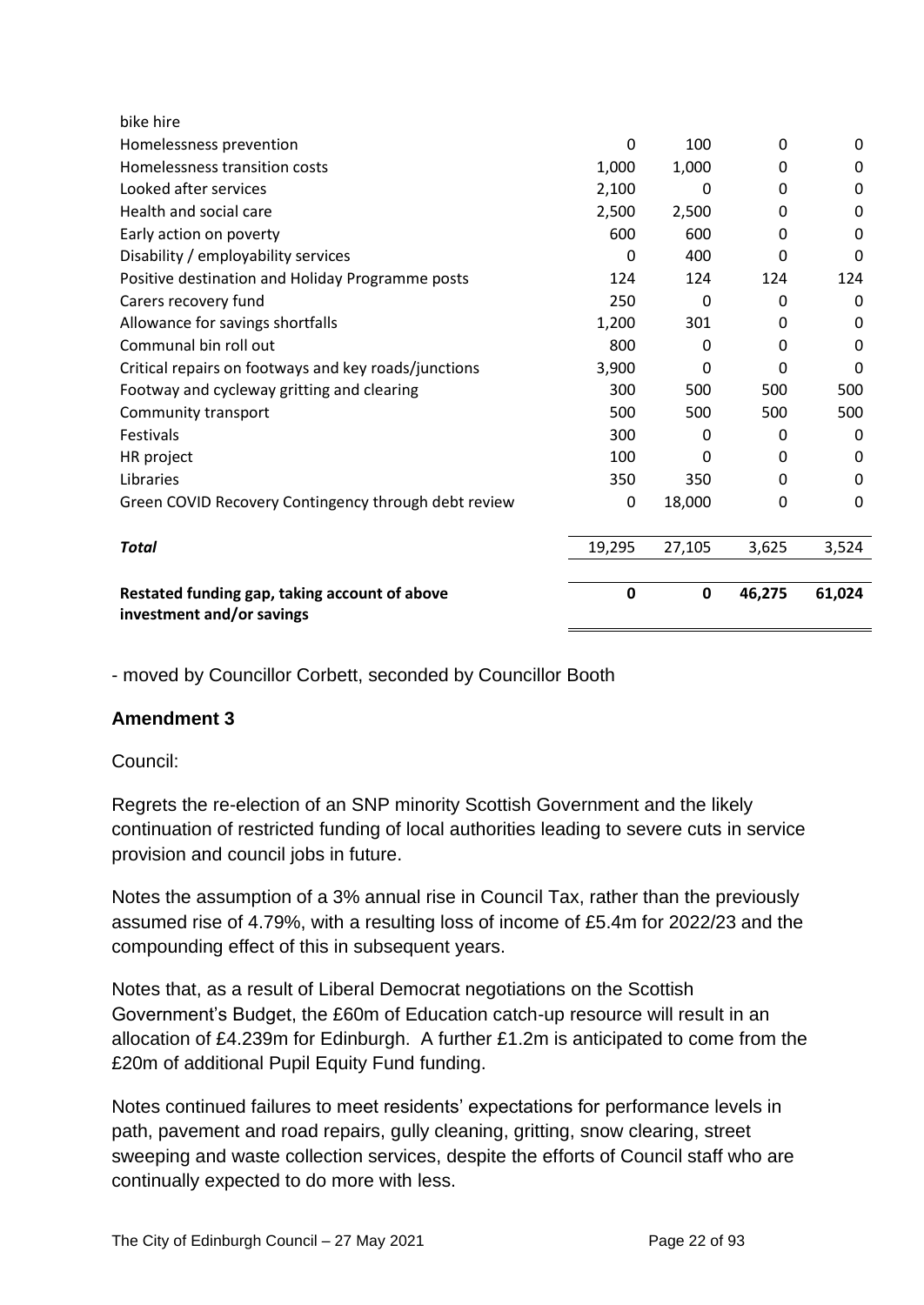Notes the need for additional funding of temporary accommodation for homeless people following the lack of support from the Scottish Government to fund expenditure and therefore instructs the Council Leader to lead discussions with the Scottish Government to ensure that a consistent Scotland-wide approach is adopted in funding for homelessness services.

Notes with concern the recurring EIJB revenue deficit and the impact this will have in terms of cuts to service levels and increased delays in care packages and therefore instructs the Council Leader to write to the Cabinet Secretary for Finance and the Economy to ask the Scottish Government to provide additional funding for the EIJB.

Notes the absence of a comprehensive savings programme, needed to address the significant revenue funding gaps identified for years 2023/24 and 2024/25.

Notes that not all libraries, community centres, public toilets and publicly accessible council offices have been re-opened.

Notes that £21m is available to address budget pressures, anticipated savings delivery shortfalls and member priorities in 2021/22 and 2022/23.

Seeks to use this sum to help in the building of a fair and green recovery along with meaningful community engagement, consultation and participation.

Specific Revenue proposals for 2021/22 & 2022/23

Council agrees the following additional expenditure:

- 1) £7.5m for paths, pavements and roads infrastructure, including dropped kerbs;
- 2) £800k to improve footway and cycleway gritting and cleansing;
- 3) £440k to fund deferral of school starts;
- 4) £1.2m to reverse the cut to the Devolved School Management budget made in February;
- 5) £400k to improve school playgrounds;
- 6) £500k for a Carers' Recovery Fund;
- 7) £250k to subsidise school lets for youth & community sports and leisure groups;
- 8) £200k to re-open community centres more quickly;
- 9) £150k to bring forward implementation of pedestrian crossings and other road safety measures;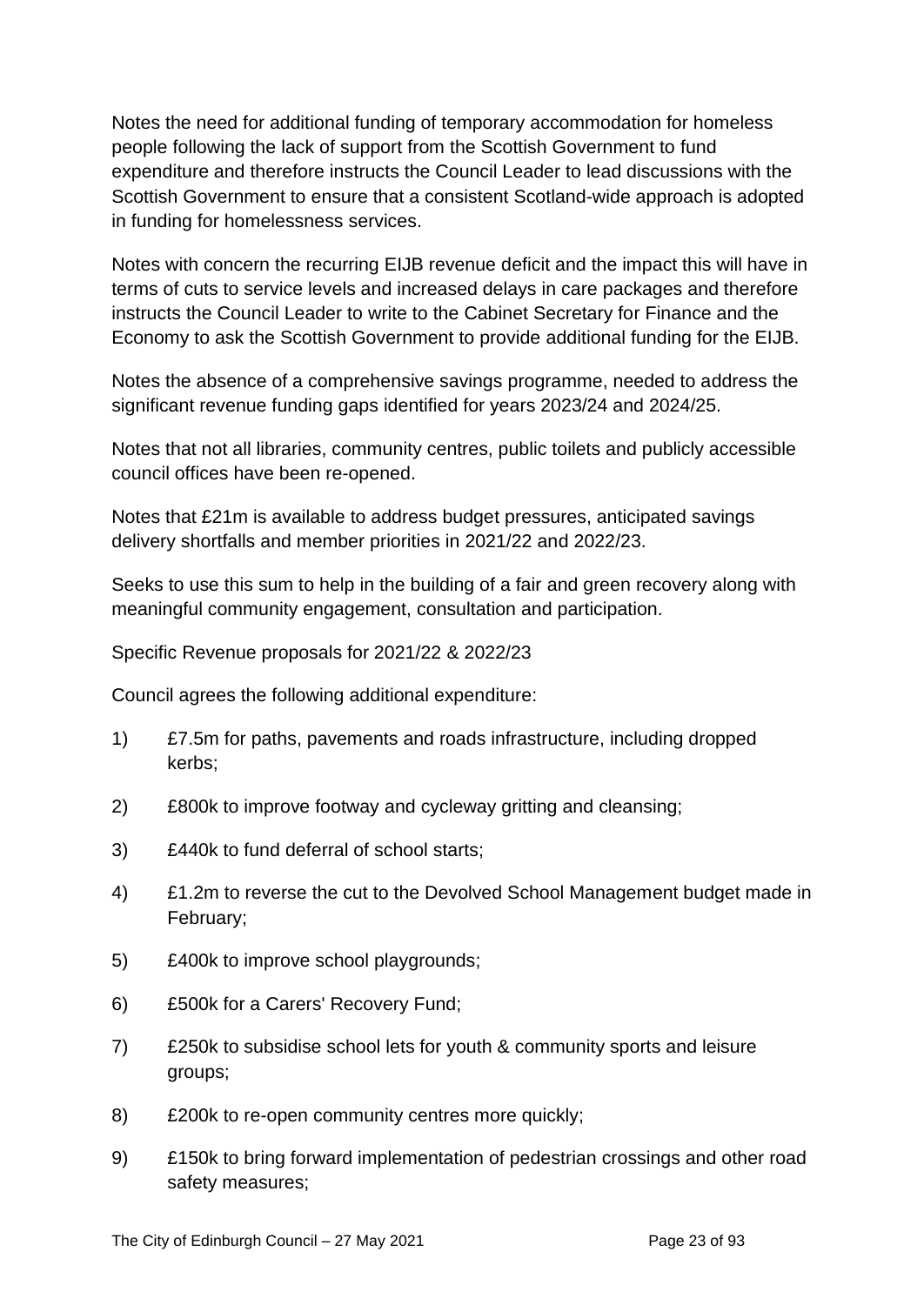- 10) £590k to reduce CO2 emissions from Council buildings & improve recycling in primary schools;
- 11) £200k to maintain the Council's Sustainability team;
- 12) £250k to help electrify the Council's commercial vehicle fleet;
- 13) £920k to continue the Council's Bike Hire Scheme;
- 14) £700k to modernise the Council's Library software;
- 15) £450k for temporary public toilets in parks;
- 16) £400k for the Whistleblowing Inquiry;
- 17). £3m to support homeless people with temporary accommodation and to prevent people at risk of homelessness from losing their homes;
- 18) £3.2m to ensure that Looked After Children are provided with suitable residential school placements and secure placements;
- 19) £2.5m to help the Edinburgh Integration Joint Board to meet its revenue funding deficit for the current year; and
- 20) £1.65m to meet anticipated delivery shortfalls in current year approved savings for Planning, Building Standards and Regulatory Services, Place Fees and Charges and Home to School Transport.

#### The need for a Savings Programme for 2023/24 and 2024/25

#### Council:

Recognises that the absence of a comprehensive programme of recurring savings, needed to address the significant revenue funding gaps identified for years 2023/24 and 2024/25, may lead to significant cuts to frontline Council services and the jobs of staff employed to deliver them.

Recognises that identifying and implementing a plan of recurring savings may take 12 to 18 months before any savings may be realised and that work on this must start immediately.

Agrees therefore to remove the self-imposed policy restrictions of the Administration which require the in-house provision of existing services and an expensive commitment to avoiding compulsory redundancies.

Agrees instead to empower senior officers to develop a savings plan for consideration in the Autumn of 2021 centred on a programme of efficiencies and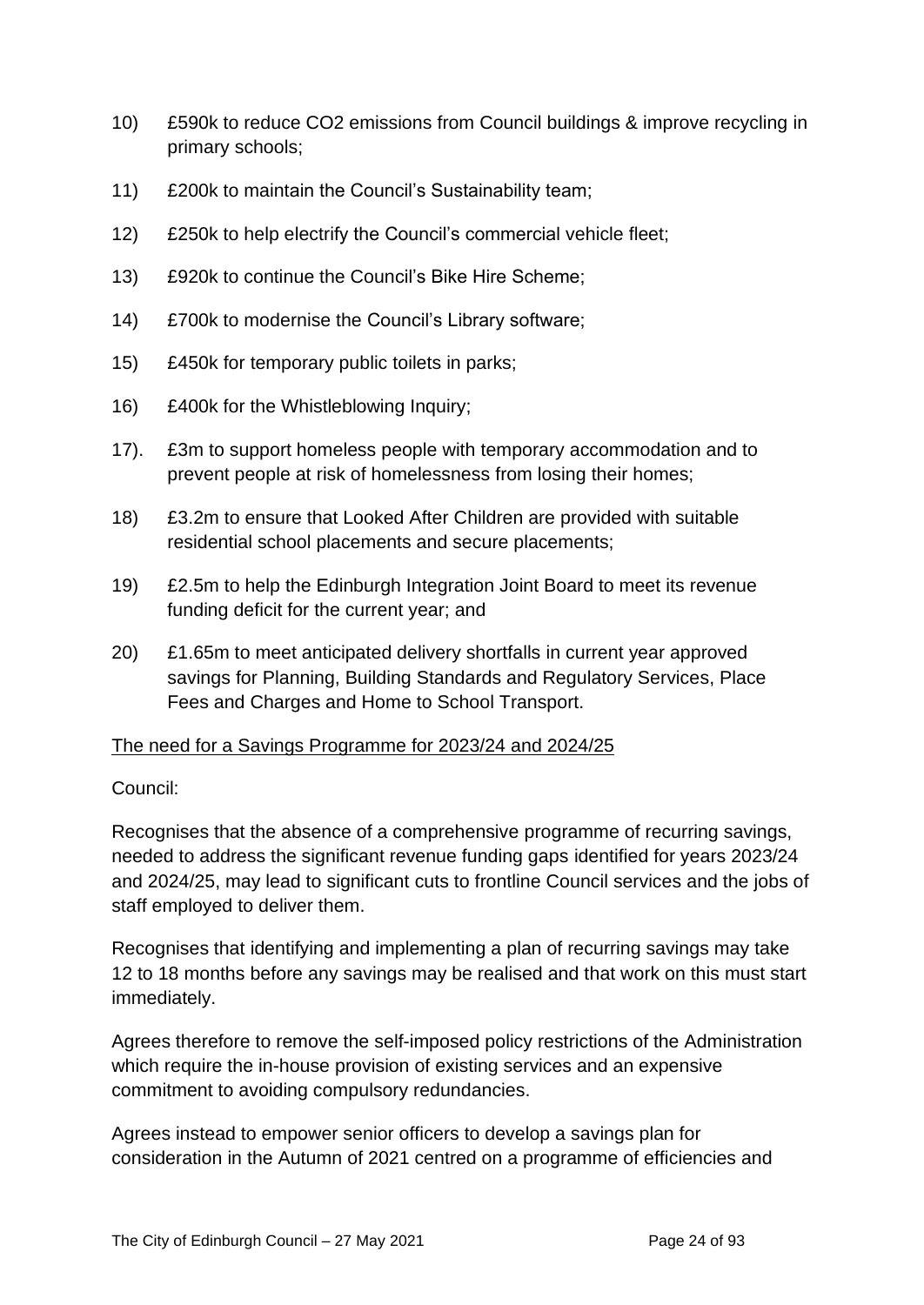evidence-based Best Value service reviews with a view to delivering significant recurring revenue savings.

#### **Appendix – Liberal Democrat Group Budget 2021-22 Council Budget Proposals**

|                                                                                                   | 2021/22<br>£000 | 2022/23<br>£000 | 2023/24<br>£000  | 2024/25<br>£000 |
|---------------------------------------------------------------------------------------------------|-----------------|-----------------|------------------|-----------------|
| Projected funding gap per Budget Framework<br><b>Update report to Finance and Resources</b>       | 0               | 0               | 50,200           | 65,200          |
| Committee, 20 May 2021                                                                            |                 |                 |                  |                 |
|                                                                                                   | (20, 020)       | (980)           | $\boldsymbol{0}$ | $\pmb{0}$       |
| Changes to budget framework assumptions (if any),<br>including additional savings                 |                 |                 |                  |                 |
| <b>Changes to Redeployment policy</b>                                                             | (600)           | (1,200)         | (1,200)          | (1,200)         |
| <b>Savings arising from empowering Council</b><br>management to seek and implement -              |                 |                 |                  |                 |
| 1) an efficiencies programme                                                                      |                 | (1,000)         | (1,000)          | (1,000)         |
| 2) Evidence-based best value service reviews                                                      |                 | (1,500)         | (5,000)          | (5,000)         |
| <b>Total</b>                                                                                      | (600)           | (3,700)         | (7, 200)         | (7, 200)        |
| Proposed allocation of available resources,<br>including future years' impacts (where applicable) |                 |                 |                  |                 |
| Paths, pavements and roads infrastructure, including<br>dropped kerbs                             | 6,000           | 1,500           | 1,500            | 1,500           |
| Footway and cycleway gritting and cleansing                                                       | 300             | 500             | 500              | 500             |
| Extra funding for deferral of school starts                                                       | 170             | 270             | 100              |                 |
| Reversing the cut to school budgets                                                               | 600             | 600             | 600              | 600             |
| Improvements to school playgrounds                                                                | 400             |                 |                  |                 |
| Carers' Recovery Fund                                                                             | 500             |                 |                  |                 |
| Fund to subsidise school lets for youth & community                                               |                 |                 |                  |                 |
| sports and leisure groups                                                                         | 250             |                 |                  |                 |
| Re-open community centres more quickly                                                            | 200             |                 |                  |                 |
| Bring forward implementation of pedestrian                                                        |                 |                 |                  |                 |
| crossings and other road safety measures;                                                         | 150             |                 |                  |                 |
| Reducing Council emissions & improving recycling                                                  | 590             |                 |                  |                 |
| Sustainability team                                                                               | 200             |                 |                  |                 |
| Electrification of the Council fleet                                                              | 250             |                 |                  |                 |
| <b>Bike Hire Scheme</b>                                                                           | 460             | 460             | 460              | 460             |
| Library software investment                                                                       | 350             | 350             |                  |                 |
| Temporary public toilets                                                                          | 450             |                 |                  |                 |
| Whistleblowing Inquiry                                                                            | 400             |                 |                  |                 |
| <b>Budget Pressures</b>                                                                           |                 |                 |                  |                 |
| Homelessness                                                                                      | 3000            |                 |                  |                 |
| Looked-After Children - Residential and Secure                                                    | 2200            | 1000            |                  |                 |
| <b>Edinburgh Integration Joint Board</b>                                                          | 2500            |                 |                  |                 |
| <b>Approved Savings - anticipated delivery shortfalls</b>                                         |                 |                 |                  |                 |
| Development and Business Services Operating                                                       | 187             |                 |                  |                 |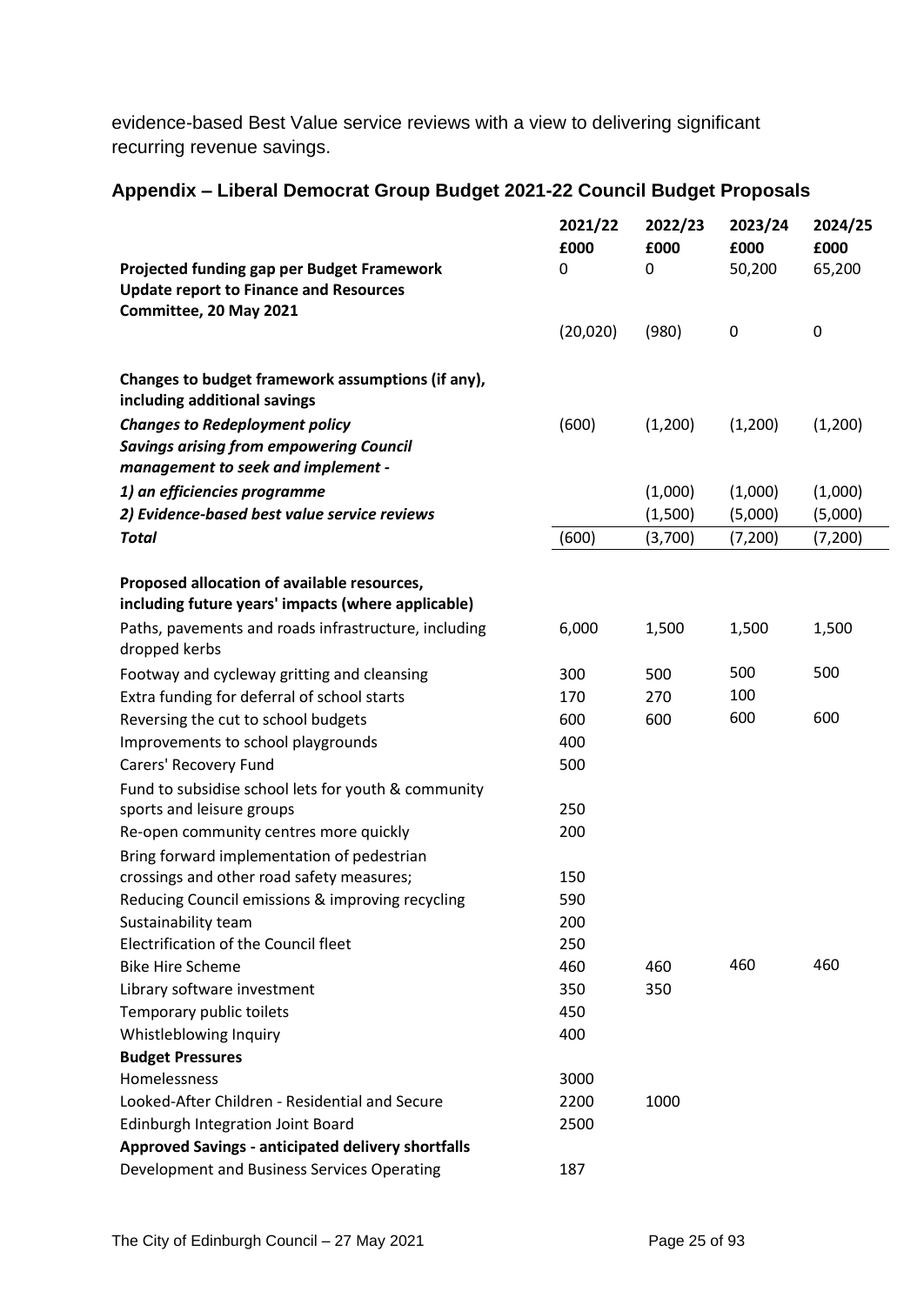| Model                                         |        |       |        |        |
|-----------------------------------------------|--------|-------|--------|--------|
| Fees and Charges (Place)                      | 563    |       |        |        |
| Transport Review (Travel Demand)              | 900    |       |        |        |
| Total                                         | 20.620 | 4.680 | 3.160  | 3,060  |
| Restated funding gap, taking account of above |        | 0     | 46.160 | 61.060 |
| investment and/or savings                     |        |       |        |        |

- moved by Councillor Neil Ross, seconded by Councillor Aldridge

#### **Voting**

#### **First Vote**

The voting was as follows:

| For the Motion  | 27 votes |
|-----------------|----------|
| For Amendment 1 | 17 votes |
| For Amendment 2 | 9 votes  |
| For Amendment 3 | 6 votes  |
| Abstentions     | З        |

(For the Motion: The Lord Provost,Councillors Arthur, Bird, Cameron, Kate Campbell, Child, Day, Dickie, Dixon, Doran, Fullerton, Gardiner, Gordon, Griffiths, Henderson, Key, Macinnes, McNeese-Mechan, McVey, Munn, Munro, Perry, Rankin, Watt, Wilson, Work and Ethan Young.

For Amendment 1: Councillors Brown, Bruce, Jim Campbell, Cook, Doggart, Douglas, Hutchison, Johnston, Laidlaw, McLellan, Mitchell, Mowat, Rose, Rust, Smith, Webber and Whyte.

For Amendment 2: Councillors Booth, Burgess, Mary Campbell, Corbett, Graczyk, Main, Miller, Rae and Staniforth.

For Amendment 3: Councillors Aldridge, Gloyer, Lang, Osler, Neil Ross and Louise Young.

Abstentions: Councillors Barrie, Bridgman and Ritchie.)

There being no overall majority, Amendment 3 fell and a second vote was taken between the Motion and Amendments 1 and 2.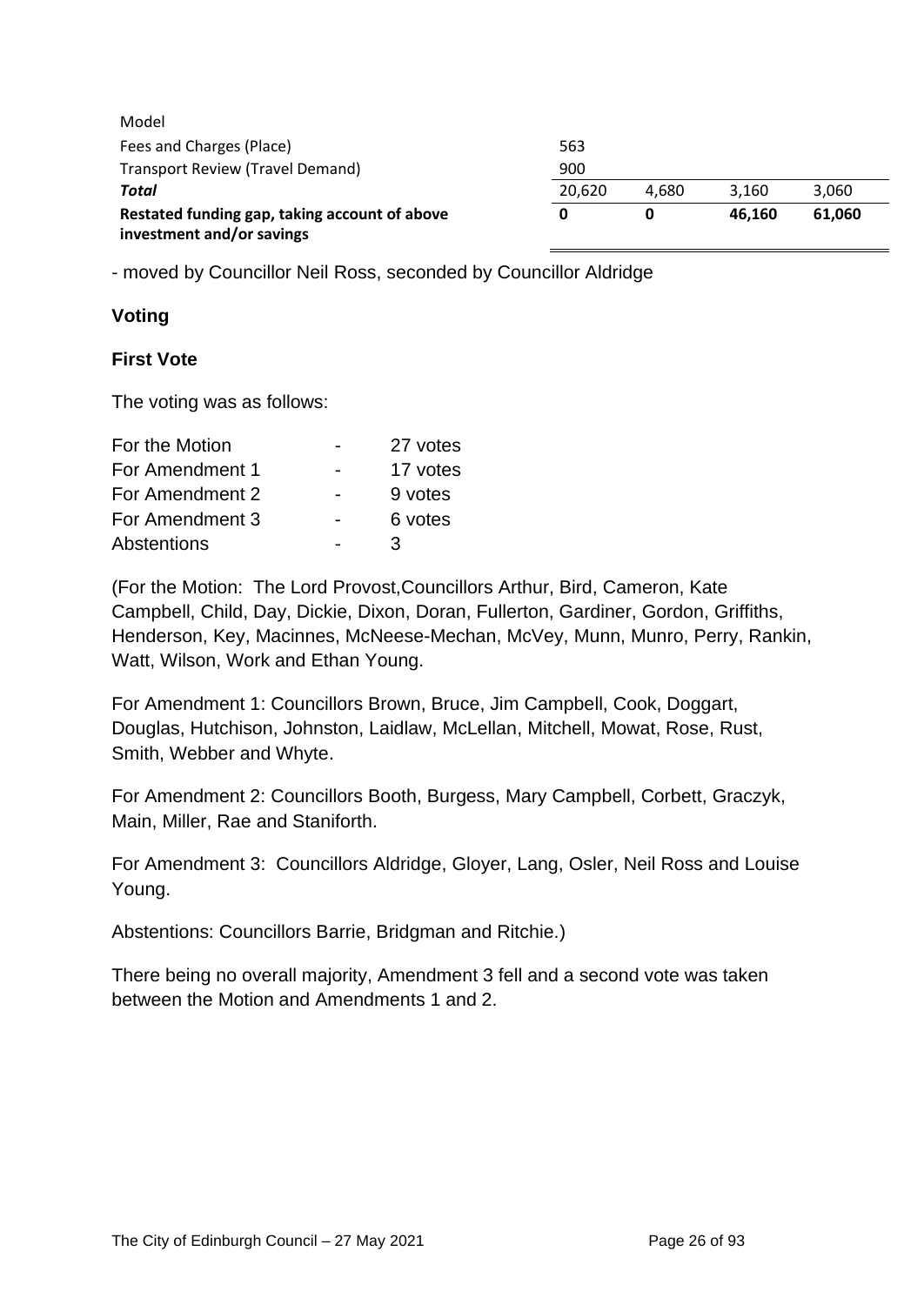#### **Voting**

#### **Second Vote**

The voting was as follows:

| For the Motion  |                          | 27 votes |
|-----------------|--------------------------|----------|
| For Amendment 1 | $\overline{\phantom{0}}$ | 17 votes |
| For Amendment 2 |                          | 9 votes  |
| Abstentions     |                          | я        |

(For the Motion: The Lord Provost,Councillors Arthur, Bird, Cameron, Kate Campbell, Child, Day, Dickie, Dixon, Doran, Fullerton, Gardiner, Gordon, Griffiths, Henderson, Key, Macinnes, McNeese-Mechan, McVey, Munn, Munro, Perry, Rankin, Watt, Wilson, Work and Ethan Young.

For Amendment 1: Councillors Brown, Bruce, Jim Campbell, Cook, Doggart, Douglas, Hutchison, Johnston, Laidlaw, McLellan, Mitchell, Mowat, Rose, Rust, Smith, Webber and Whyte.

For Amendment 2: Councillors Booth, Burgess, Mary Campbell, Corbett, Graczyk, Main, Miller, Rae and Staniforth.

Abstentions: Councillors Aldridge, Barrie, Bridgman, Gloyer, Lang, Osler, Neil Ross and Louise Young.)

#### **Decision**

To approve the motion by Councillor Munn.

(References: Finance and Resources Committee of 20 May 2021; referral from the Finance and Resources Committee, submitted.)

#### **Declaration of Interests**

Councillors Bruce, Cameron, Dixon, Osler and Staniforth declared a non-financial interest in the above item as members of Edinburgh Leisure.

Councillors Bird, Brown and Gordon declared a non-financial interest in the above item as members of Spartan Community Football Academy.

Councillor Macinnes declared a non-financial interst in the above item as Chair of Transport for Edinburgh.

Councillors Doran, Laidlaw and Miller declared a non-financial interest in the above item as members of Transport for Edinburgh.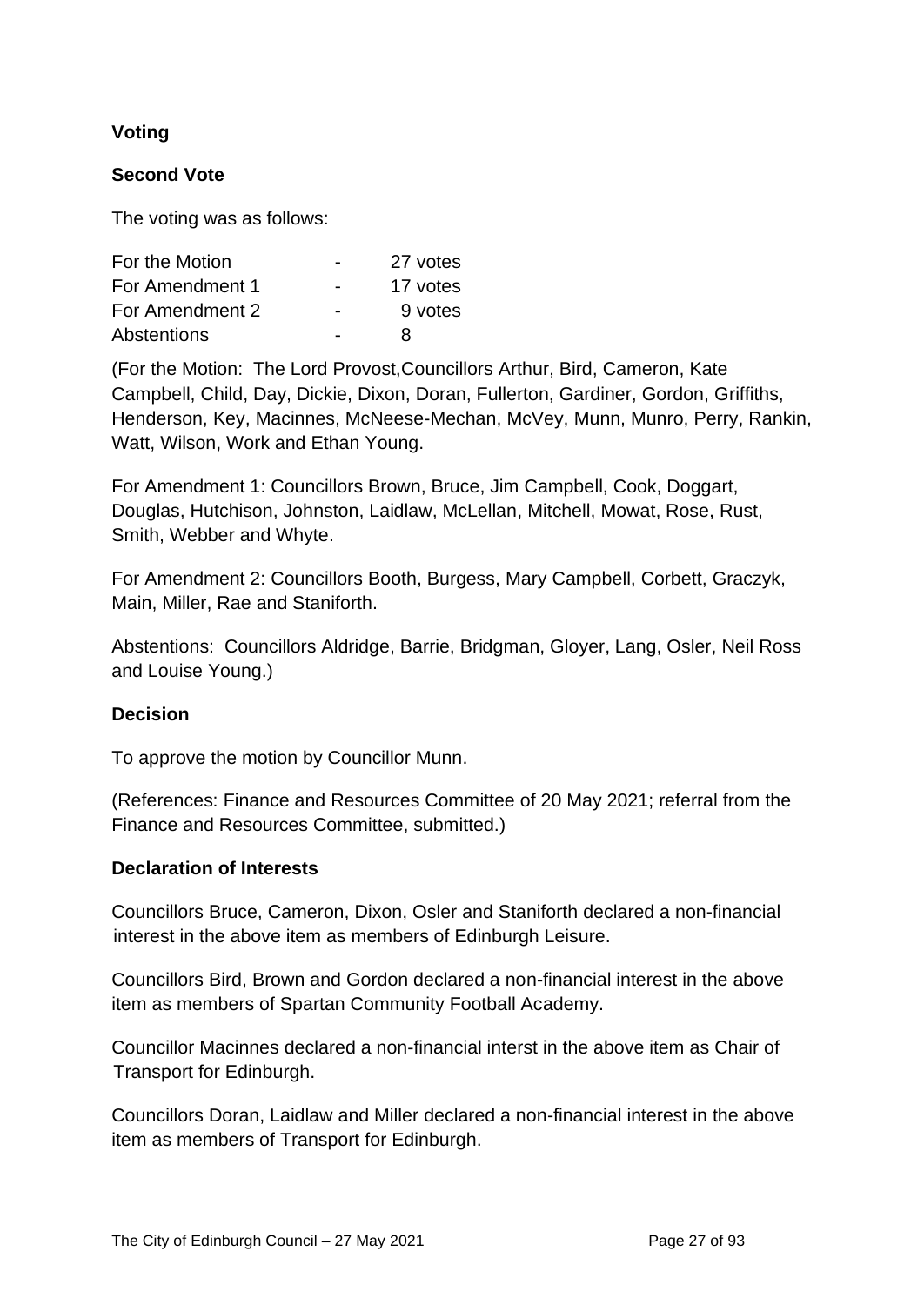#### **CHAIR**

During consideration of the above item, the Lord Provost resumed the chair.

# **11 Edinburgh Integration Joint Board - Contract Living Wage Update - referral from the Finance and Resources Committee**

The Finance and Resources Committee had referred a report on the Edinburgh Integration Joint Board – Contract Living Wage Uplift to the City of Edinburgh Council for consideration.

#### **Decision**

To note that any shortfall in funding could result in a call on Council resources of up to £3.5m in 2021/22 and up to £6.6m from 2022/23.

(References: Finance and Resources Committee of 20 May 2021; referral from the Finance and Resources Committee, submitted.)

# **12 20 West Shore Road, Granton, Edinburgh – Proposed Ground Lease Acquisition and New Lease - referral from the Finance and Resources Committee**

The Finance and Resources Committee had referred a report on 20 West Shore Road, Granton, Edinburgh – Proposed Ground Lease Acquisition and New Lease to the City of Edinburgh Council for approval to acquire the ground lease interest, and to subsequently lease the property to Edinburgh Palette.

#### **Decision**

- 1) To approve the purchase of the ground lease interest in the property at 20 West Shore Road.
- 2) To agree the use of Prudential Borrowing to fund the purchase.
- 3) To approve a 15-year lease of the property to Edinburgh Palette on the terms outlined in the report by the Executive Director of Resources and on other terms and conditions to be agreed by the Executive Director.

(References: Finance and Resources Committee of 20 May 2021; referral from the Finance and Resources Committee, submitted.)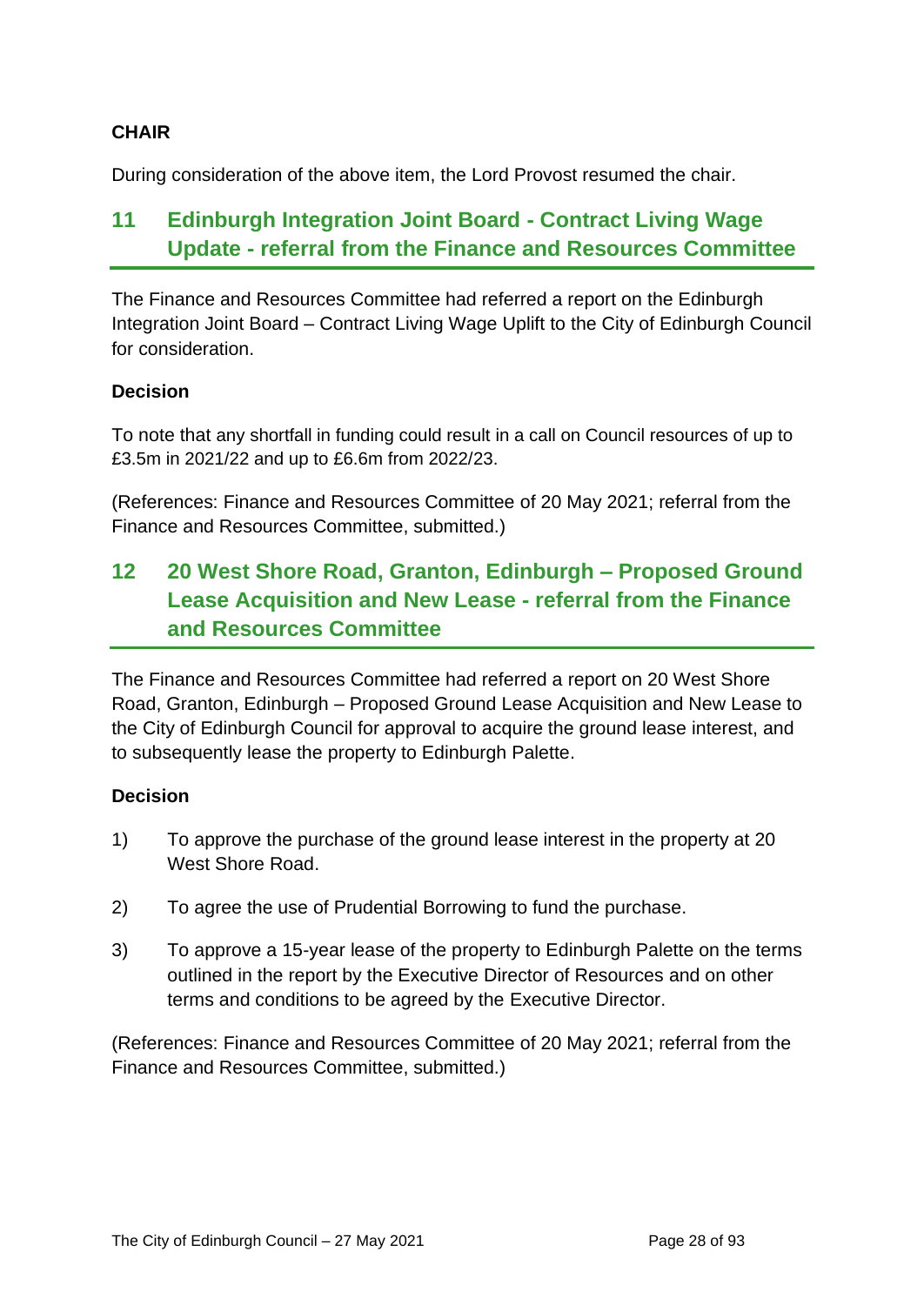### **13 Clean Air Day – Motion by Councillor Macinnes**

The following motion by Councillor Macinnes was submitted in terms of Standing Order 17:

"Council:

Acknowledges that every year air pollution causes an estimated 36,000 deaths in the UK and that in Edinburgh there are around 200 deaths each year attributable to fine particulate matter.  The World Health Organisation, the UK Government, Scottish Government and City of Edinburgh Council all recognise that air pollution is the largest environmental health risk we face today, with a particularly significant impact on children's health.

Agrees that transport is a significant contributor to air pollution in Edinburgh.

Supports Clean Air Day , which is supported by Environmental Protection Scotland and Global Action Plan, on 17 June 2021 and encourages people to leave the car at home and to walk, cycle or take public transport if they are travelling to work or school, or work from home.

Recognises that choosing to walk, cycle or wheel or to use public transport is a highly effective way that individuals can actively contribute to improving Edinburgh's air quality.

Suggests that residents on clean air day:

- 1) Avoid non-essential, polluting deliveries instead, choose cargo bike deliveries, bundle orders, choose 'click and collect,' or shop locally.
- 2) Don't idle if people choose to drive, they should turn off their engine whenever the vehicle is stationary, particularly outside schools.
- 3) If people are intending to purchase a car please consider if a combination of sustainable transport choices, including electric bikes, public transport and shared car clubs, could substitute effectively for a car, or whether an electric car, particularly important for those with mobility issues, could be a better choice.

Is committed to improving air quality and encouraging better health and well-being through public transport, active travel and investment in electric vehicle infrastructure as part of a green recovery from COVID-19, and in tackling the climate emergency.

Asks that to mark Clean Air Day the Council uses evidencebased arguments on its social media channels to: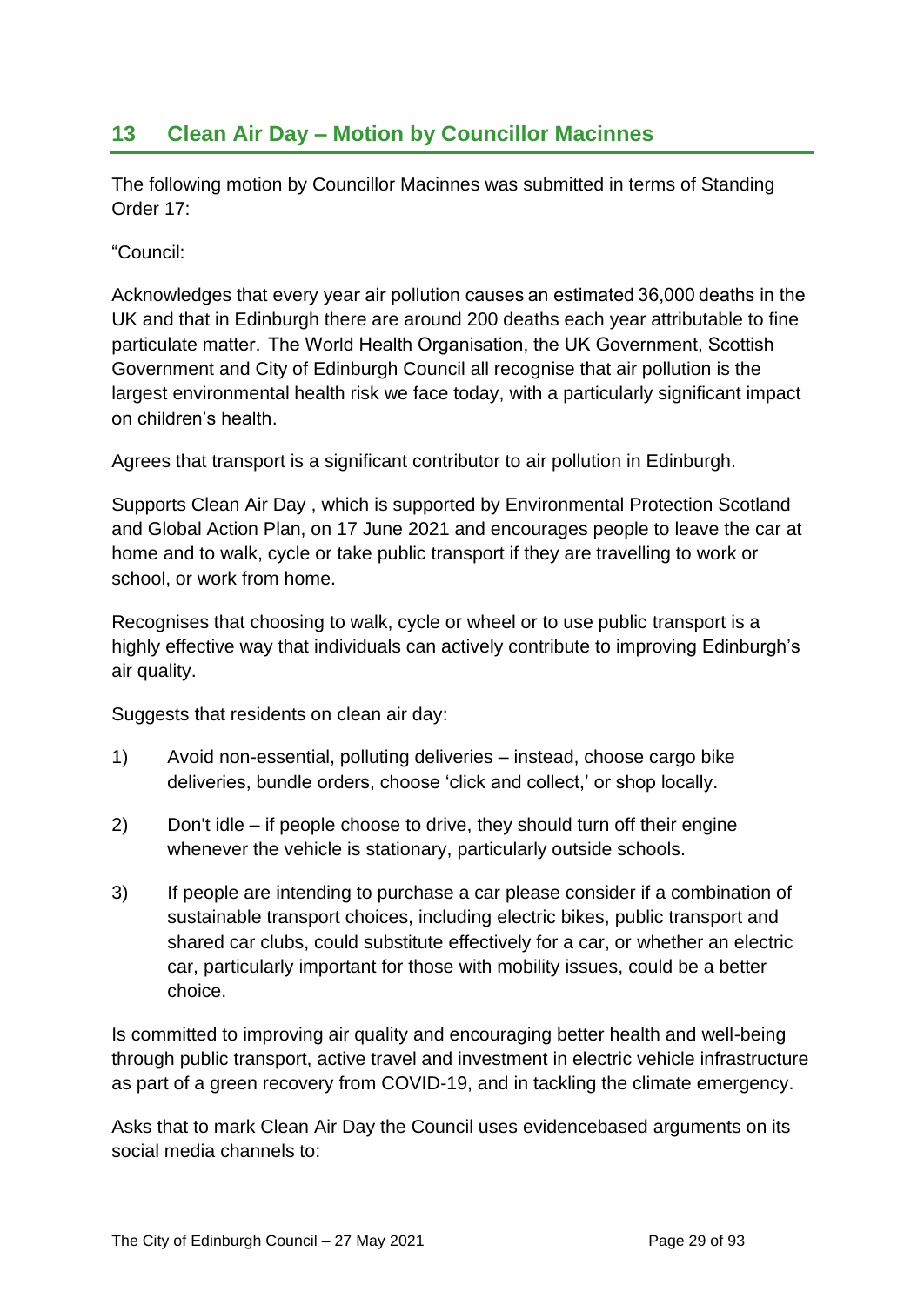- 1) Improve public understanding of air pollution and its sources.
- 2) Build awareness of how air pollution affects our health.
- 3) Explain the easy actions we can all take to tackle air pollution on Clean Air Day and in the longer term, and thereby help to protect the environment, and our health and that of others."
- moved by Councillor Macinnes, seconded by Councillor Doran

#### **Decision**

To approve the motion by Councillor Macinnes.

#### **Declaration of Interests**

The Lord Provost declared a non-financial interest in the above item as a Trustee of Environmental Protection Scotland.

# **14 Proposal to Sign a Friendship Agreement between Edinburgh City and Kunming City (Yunnan Province) – Motion by The Lord Provost**

The following motion by the Lord Provost was submitted in terms of Standing Order 17:

"Council notes:

The Royal Botanic Garden Edinburgh (RBGE) has a long history of working with China and Yunnan in particular, dating back more than 100 years and continuing to this day.

RBGE is twinned with the Kunming Institute of Botany (KIB), and jointly established the Lijiang Field Station, the UK's first joint scientific laboratory in China.

RBGE's living plant collection contains more than 1,600 Chinese species – the largest collection of Chinese plants outside of China, and RBGE's Chinese Hillside showcases Chinese plants to about 1 million visitors each year.

The fifteenth meeting of the Conference of the parties (COP15) to the United Nations Convention on Biological Diversity (UN CBD) will be held in Kunming, Yunnan on the 11-24 October 2021.

The Edinburgh Declaration will be presented at COP15, and at the parallel 7th Global Biodiversity Summit of Local and Subnational Governments (co-organised by ICLEI and Kunming City government) in Kunming.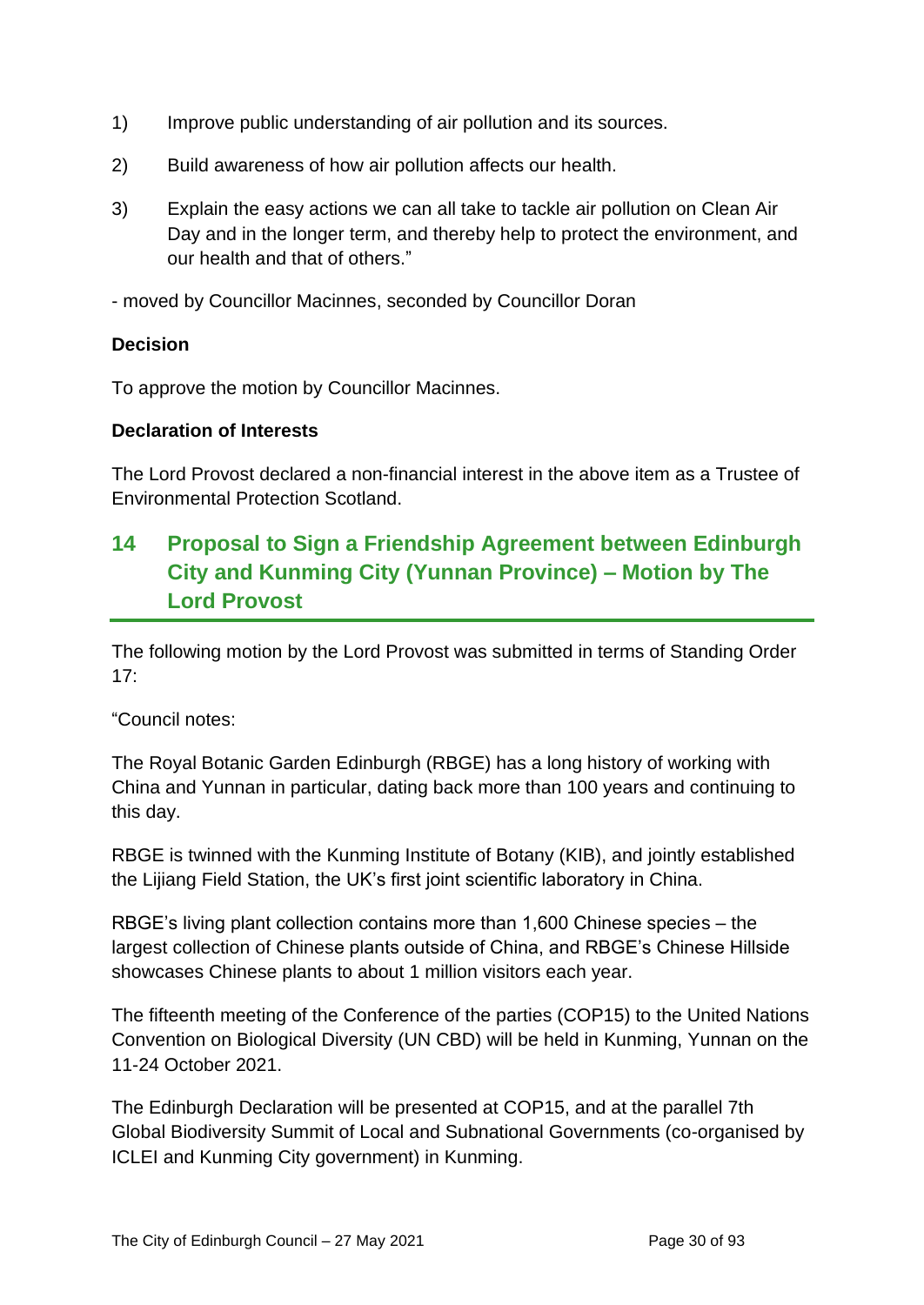The Edinburgh Declaration itself focuses on the critical role of cities, regions and non-state governments for biodiversity conservation – and this itself directly aligns with the green recovery, addressing the biodiversity crisis, and enhancing city environments for the human health and well-being.

This international landmark event will focus on the agreement of a new global strategy for biodiversity for 2021-2030.

RBGE has requested that the City of Edinburgh considers signing a Friendship agreement with Kunming City in support of their ongoing work and that notes that signing a Friendship Agreement between Edinburgh and Kunming City before or at COP15 would add profile to the Edinburgh declaration, and Scotland's role in international biodiversity conservation.

This Friendship Agreement will provide impetus and visibility to the role of cities and subnational governments in addressing the biodiversity crisis and the climate emergency. The Friendship Agreement would bring additional profile to the Edinburgh Declaration, and also build on, strengthen (and celebrate) the existing collaborative links in biodiversity and conservation between RBGE and scientists in Yunnan.

A Friendship Agreement, linked to biodiversity conservation, and the Edinburgh Declaration aligns directly to the international priorities of the Royal Botanic Garden Edinburgh, Nature Scot, and Scottish Government. It also aligns to the biodiversity conservation work of Edinburgh City Council.

Agrees to sign a Friendship agreement between City of Edinburgh and Kunming City and instructs the Lord Provost to work with RBGE to do so."

#### **Motion**

Council notes:

The Royal Botanic Garden Edinburgh (RBGE) has a long history of working with China and Yunnan in particular, dating back more than 100 years and continuing to this day.

RBGE is twinned with the Kunming Institute of Botany (KIB), and jointly established the Lijiang Field Station, the UK's first joint scientific laboratory in China.

RBGE's living plant collection contains more than 1,600 Chinese species – the largest collection of Chinese plants outside of China, and RBGE's Chinese Hillside showcases Chinese plants to about 1 million visitors each year.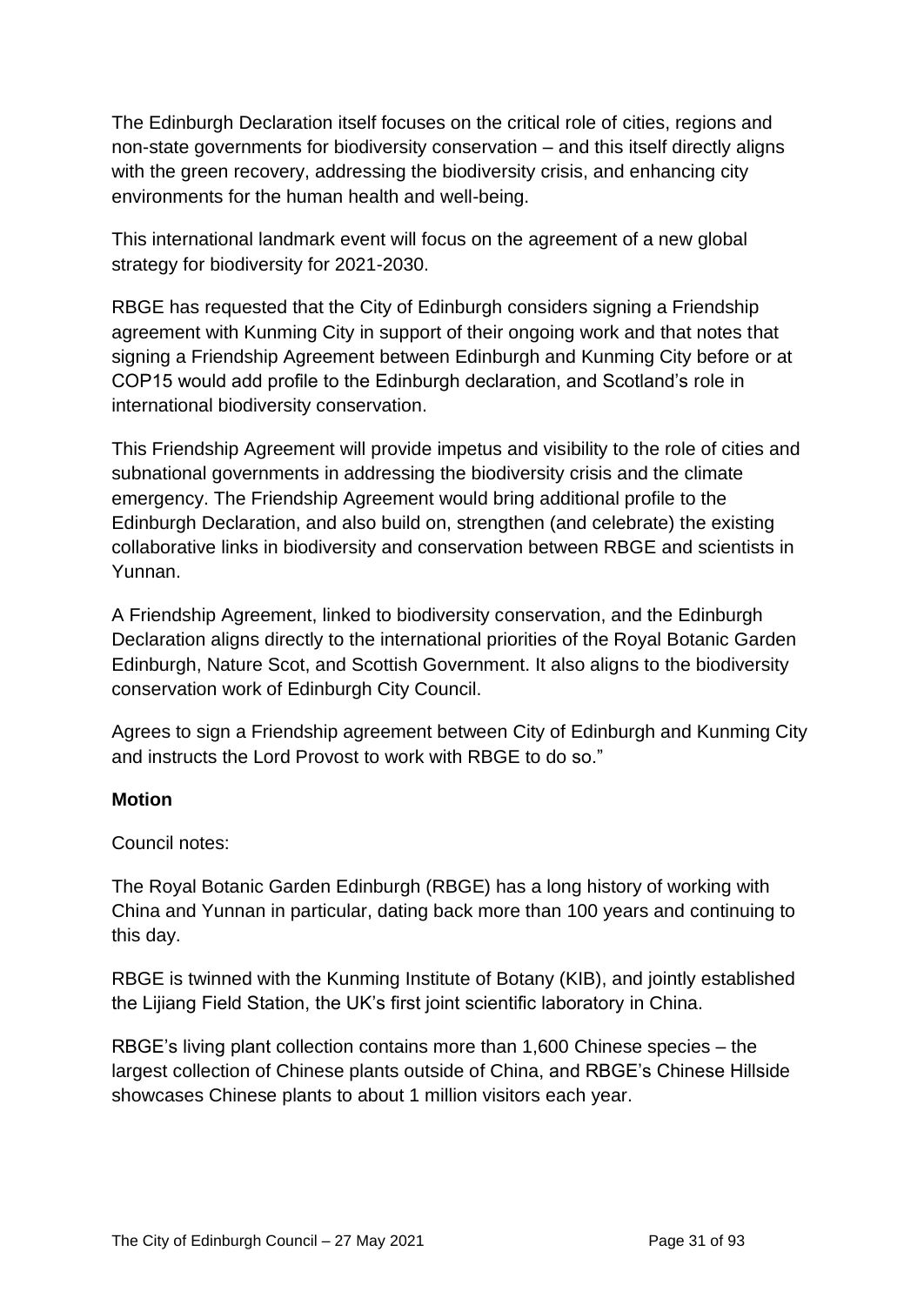The fifteenth meeting of the Conference of the parties (COP15) to the United Nations Convention on Biological Diversity (UN CBD) will be held in Kunming, Yunnan on the 11-24 October 2021.

The Edinburgh Declaration will be presented at COP15, and at the parallel 7th Global Biodiversity Summit of Local and Subnational Governments (co-organised by ICLEI and Kunming City government) in Kunming.

The Edinburgh Declaration itself focuses on the critical role of cities, regions and non-state governments for biodiversity conservation – and this itself directly aligns with the green recovery, addressing the biodiversity crisis, and enhancing city environments for the human health and well-being.

This international landmark event will focus on the agreement of a new global strategy for biodiversity for 2021-2030.

RBGE has requested that the City of Edinburgh considers signing a Friendship agreement with Kunming City in support of their ongoing work and that notes that signing a Friendship Agreement between Edinburgh and Kunming City before or at COP15 would add profile to the Edinburgh declaration, and Scotland's role in international biodiversity conservation.

Council therefore agrees to continue working with Kunming City on addressing biodiversity and the climate crisis and explores any further role for the Council and wider City in helping facilitate this effort to help meet out climate and biodiversity obligations.

- moved by the Lord Provost, seconded by Councillor Griffiths

#### **Amendment 1**

To delete all after paragraph 8 in the motion as originally submitted (which ends with "Scotland's role in international biodiversity conservation.")

To insert after paragraph 8:

Council notes, however, the continued enslavement and suppression of the Uyghur population in China and that Friendship Agreements with Chinese cities while the Chinese government continues to abuse human rights in this way may indicate a tacit endorsement of, or at least willingness to ignore, those abuses. This is especially true for Kunming City after a terrorist attack in Kunming City in 2014 was used as an excuse to further crack down on the Uyghur population of China even though there was little evidence the attack was religiously motivated and no evidence it was part of any wider organised terrorism.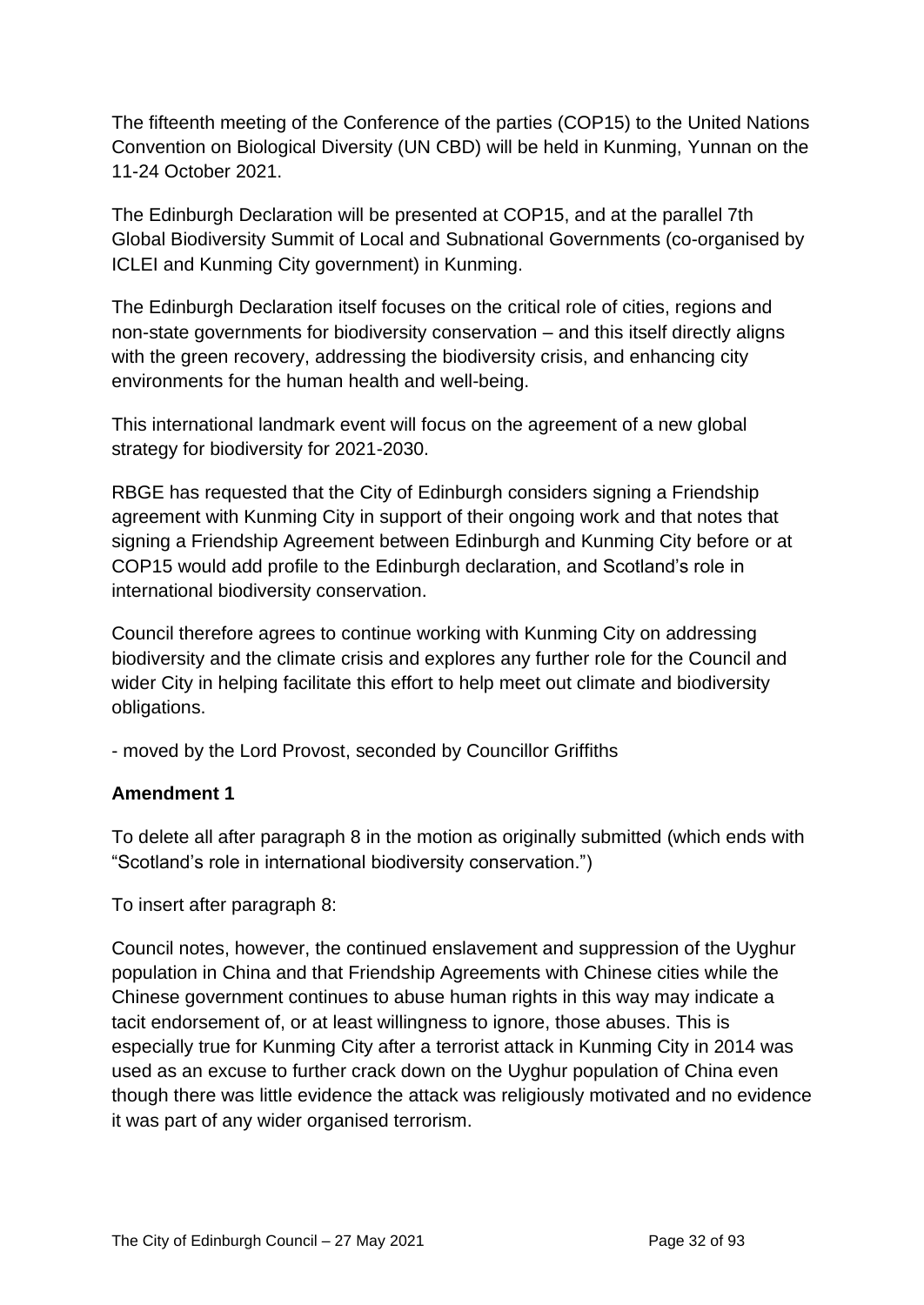Council further notes that Kunming City is home to the 14th Group Army, one of two group armies responsible for 'security' in Tibet and that Tibet has also been persecuted by the Chinese government.

Council therefore agrees to continue working with Kunming City on addressing biodiversity and the climate crisis but will not go further and sign any Friendship Agreement with any Chinese city whose municipal government does not condemn the Chinese government's human rights abuses – in particular towards religious minorities. If the municipal government of Kunming does choose to condemn those abuses then this position will be reviewed.

- moved by Councillor Staniforth, seconded by Councillor Main

#### **Amendment 2**

To take no action on the motion by the Lord Provost.

- moved by Councillor Rose, seconded by Councillor Douglas

#### **Voting**

In terms of Standing Order 24(4), the Lord Provost ruled that a first vote be taken for or against the motion for no action.

#### **First Vote**

The voting was as follows:

| For the motion for no action     |                          | 17 votes |
|----------------------------------|--------------------------|----------|
| Against the motion for no action | $\overline{\phantom{0}}$ | 45 votes |

(For the motion for no action: Councillors Brown, Bruce, Jim Campbell, Cook, Doggart, Douglas, Hutchison, Johnston, Laidlaw, McLellan, Mitchell, Mowat, Rose, Rust, Smith, Webber and Whyte.

Against the motion for no action: Lord Provost, Councillors Aldridge, Arthur, Barrie, Bird, Booth, Bridgman, Burgess, Cameron, Kate Campbell, Mary Campbell, Child, Corbett, Day, Dickie, Dixon, Doran, Fullerton, Gardiner, Gloyer, Gordon, Graczyk, Griffiths, Henderson, Key, Lang, Macinnes, Main, McNeese-Mechan, McVey, Miller, Munn, Munro, Osler, Perry, Rae, Rankin, Ritchie, Neil Ross, Staniforth, Watt, Wilson, Work, Ethan Young and Louise Young.)

As the vote for no action was lost, a second vote between the motion by the Lord Provost and Amendment 1 by Councillor Staniforth was then taken.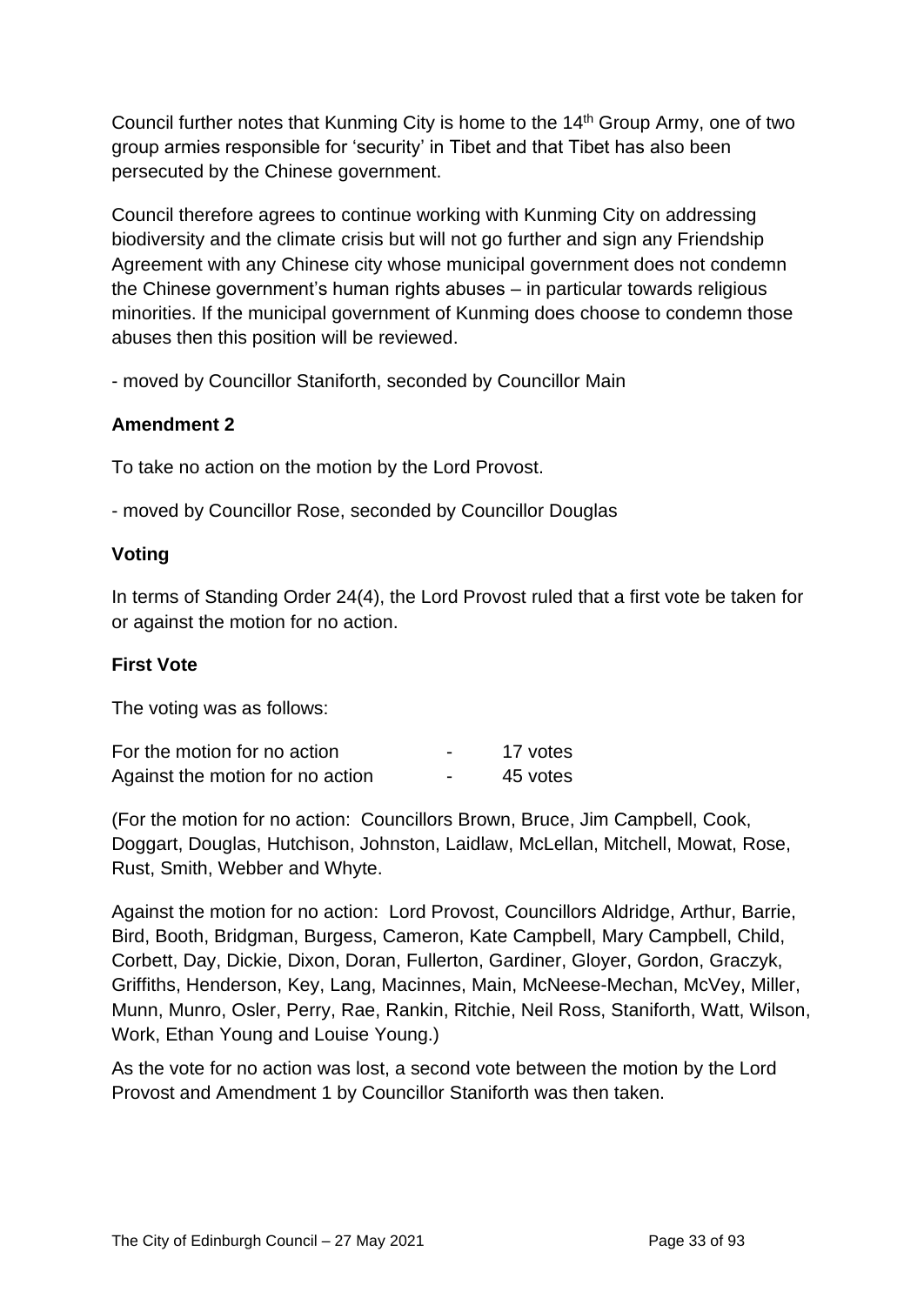#### **Second Vote**

| For the Motion  | 36 votes |
|-----------------|----------|
| For Amendment 1 | 26 votes |

(For the motion: The Lord Provost, Councillors Aldridge, Arthur, Barrie, Bird, Bridgman, Cameron, Kate Campbell, Child, Day, Dickie, Dixon, Doran, Fullerton, Gardiner, Gloyer, Gordon, Griffiths, Henderson, Key, Lang, Macinnes, McNeese-Mechan, McVey, Munn, Munro, Osler, Perry, Rankin, Ritchie, Neil Ross, Watt, Wilson, Work, Ethan Young and Louise Young.

For Amendment 1: Councillors Booth, Brown, Bruce, Burgess, Jim Campbell, Mary Campbell, Cook, Corbett, Doggart, Douglas, Graczyk, Hutchison, Johnston, Laidlaw, Main, McLellan, Miller, Mitchell, Mowat, Rae, Rose, Rust, Smith, Staniforth, Webber and Whyte.)

#### **Decision**

To approve the motion by the Lord Provost.

## **15 City of Edinburgh Council Rejects Photo ID for Voting – Motion by Councillor Staniforth**

The following motion by Councillor Staniforth was submitted in terms of Standing Order 17:

"Council notes:

That in this year's Queen's Speech the Westminster government have set out their intention to introduce a photo ID requirement for voting.

That this would only apply to UK wide general elections and would therefore further separate the requirements for voting in Scottish local and parliamentary elections from those for Westminster elections creating confusion as to which paperwork is required for which election.

That following the 2019 UK general election only four people were convicted of voter fraud and that the electoral commission states, "the UK has very low levels of proven electoral fraud." Therefore there is no need for any further measures to combat electoral fraud, especially if those measures risk voter disenfranchisement.

That there is no form of photo ID currently available for free in the UK and that therefore demanding photo ID to vote is demanding that people pay to vote.

That adding any further requirement to vote will disenfranchise some voters.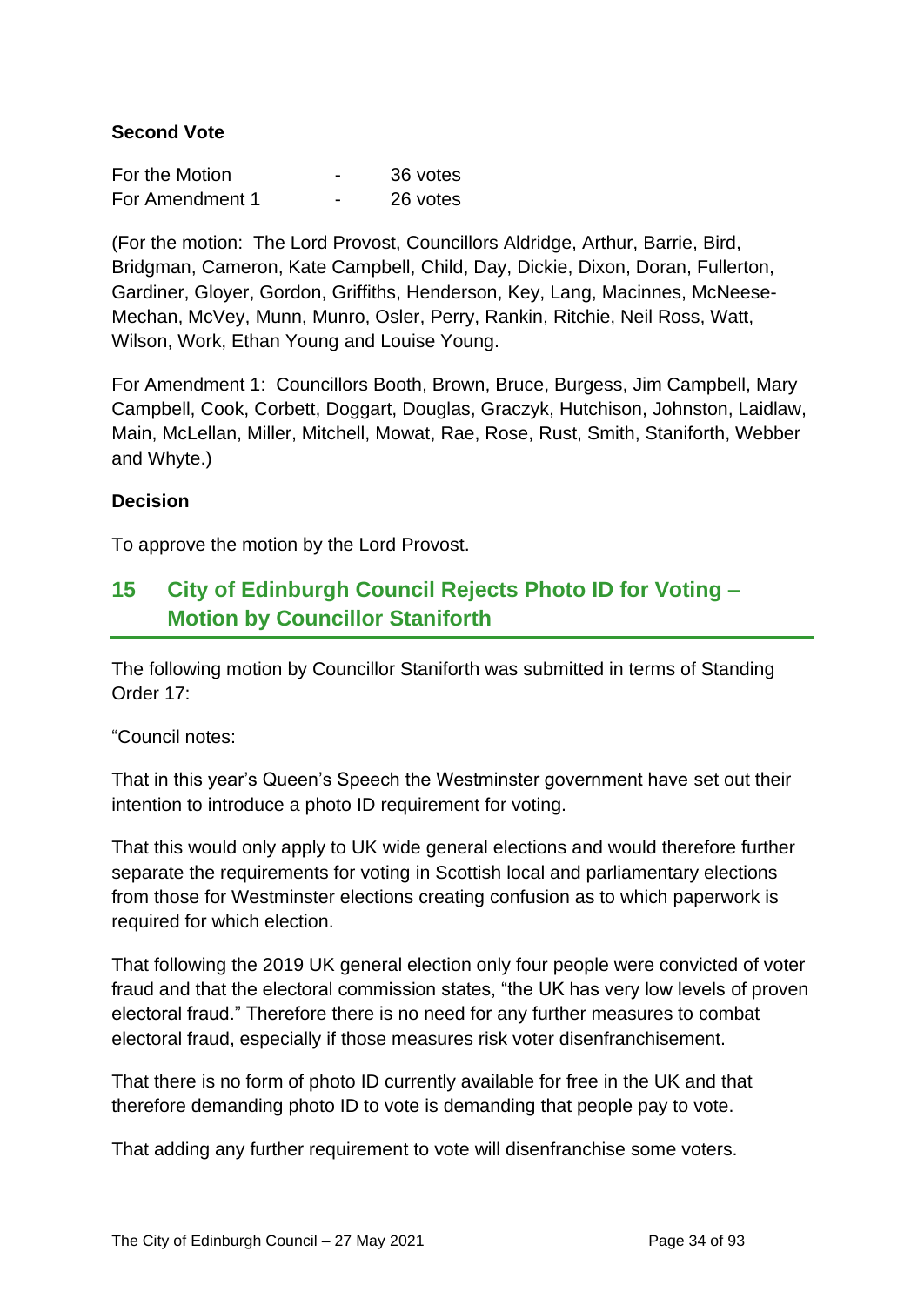That those least likely to have photo ID, and therefore most likely to be disenfranchised by a photo ID requirement, are those under 30, families on low incomes and disabled people.

Council therefore:

Will reject any proposal to be involved in a pilot of photo ID for voting to the fullest extent the law allows.

Will refuse to administer photo ID for voting to the fullest extent the law allows.

Will respond to any consultation on photo ID for voting with an unequivocal statement against it.

Calls on the council leader to write to the Prime Minister and the Home Secretary stating Edinburgh City's objection to voter ID laws and to any law which will disenfranchise Edinburgh's citizens."

#### **Motion**

To approve the motion by Councillor Staniforth.

- moved by Councillor Staniforth, seconded by Councillor Main

#### **Amendment**

To take no action on the motion by Councillor Staniforth.

- moved by Councillor Whyte, seconded by Councillor Doggart

#### **Voting**

The voting was as follows:

| For the motion    | - | 44 votes |
|-------------------|---|----------|
| For the amendment | - | 18 votes |

(For the motion: Lord Provost, Councillors Aldridge, Arthur, Barrie, Bird, Booth, Bridgman, Burgess, Cameron, Kate Campbell, Mary Campbell, Child, Corbett, Day, Dickie, Dixon, Doran, Fullerton, Gardiner, Gloyer, Gordon, Graczyk, Griffiths, Henderson, Key, Lang, Macinnes, Main, McNeese-Mechan, McVey, Miller, Munn, Munro, Osler, Perry, Rae, Rankin, Neil Ross, Staniforth, Watt, Wilson, Work, Ethan Young and Louise Young.

For the amendment: Councillors Brown, Bruce, Jim Campbell, Cook, Doggart, Douglas, Hutchison, Johnston, Laidlaw, McLellan, Mitchell, Mowat, Ritchie, Rose, Rust, Smith, Webber and Whyte.)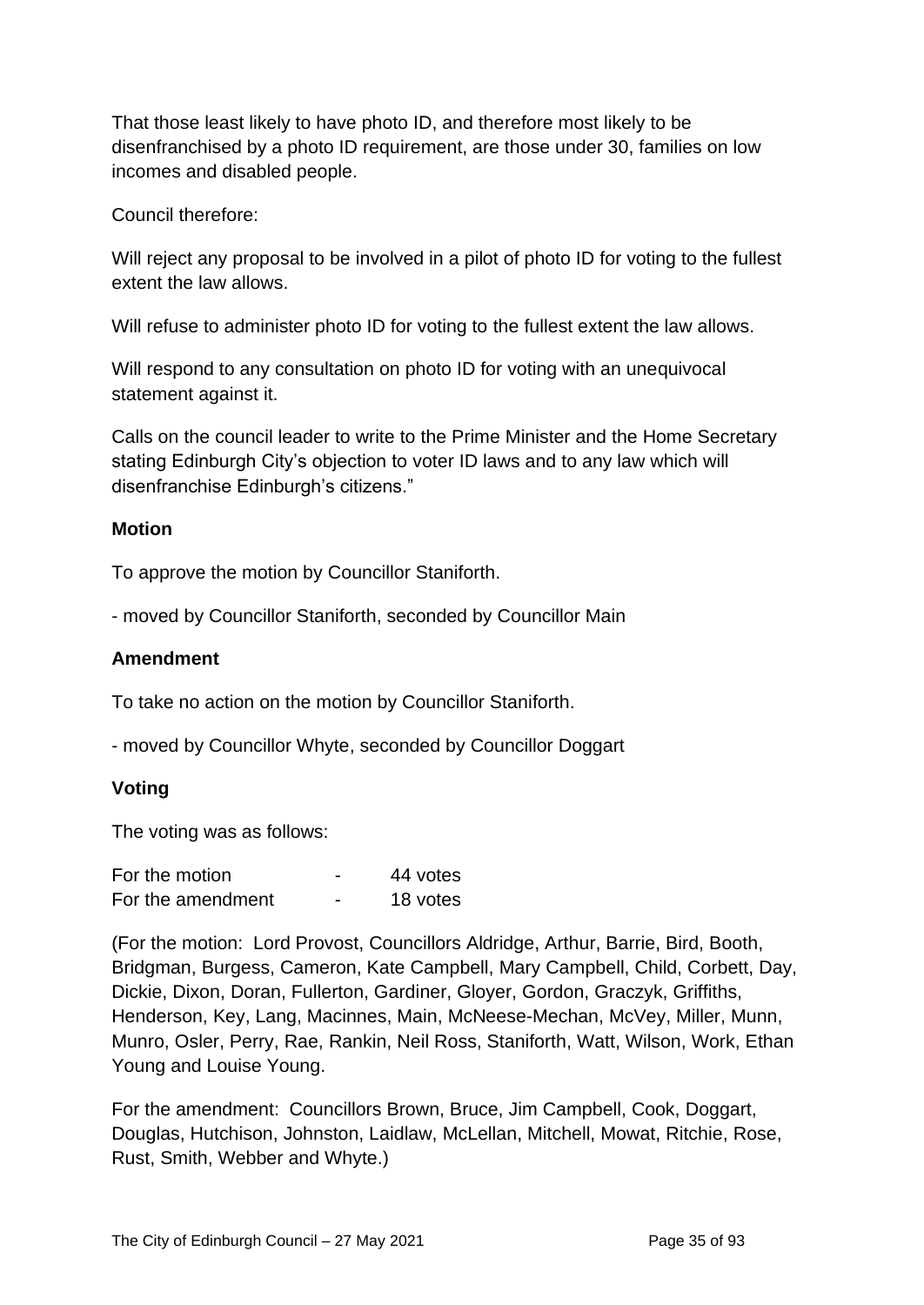#### **Decision**

To approve the motion by Councillor Staniforth.

## **16 Motion by Councillor Corbett - Bridges and Investment in Craiglockhart and Colinton Dells**

#### **a) Deputation – Craiglockhart Community Council**

The deputation urged the Council to support the motion by Councillor Corbett.

They felt that:

- The Water of Leith was an iconic asset "a silver thread in a ribbon of green" flowing through Edinburgh;
- COVID 19 had increased the pressure on shared public outdoor space in Edinburgh;
- There was an urgent need for investment in Craiglockhart and Colinton Dells due to bridge and path failures over the last few years.

The deputation indicated that while the local community were willing to help through volunteering and fundraising, they hoped that despite tight budgets, the Council would show a similar commitment.

#### **b) Motion by Councillor Corbett**

The following motion by Councillor Corbett was submitted in terms of Standing Order 17:

"Council

- 1) Recognises that Craiglockhart and Colinton Dells are one of the bestloved green spaces in Edinburgh.
- 2) Recognises that restrictions on travel and guidance to exercise locally since March 2020 has hugely increased footfall demand in an area already popular between the Water of Leith Visitor Centre and the Colinton Tunnel.
- 3) Notes that for all of that time, and longer, whole sections of path have been closed off because of the closure of two bridges in poor condition – the "pipe" bridge at Katesmill and the bridge near Redhall Mill Weir; and that there is no plan to re-open them.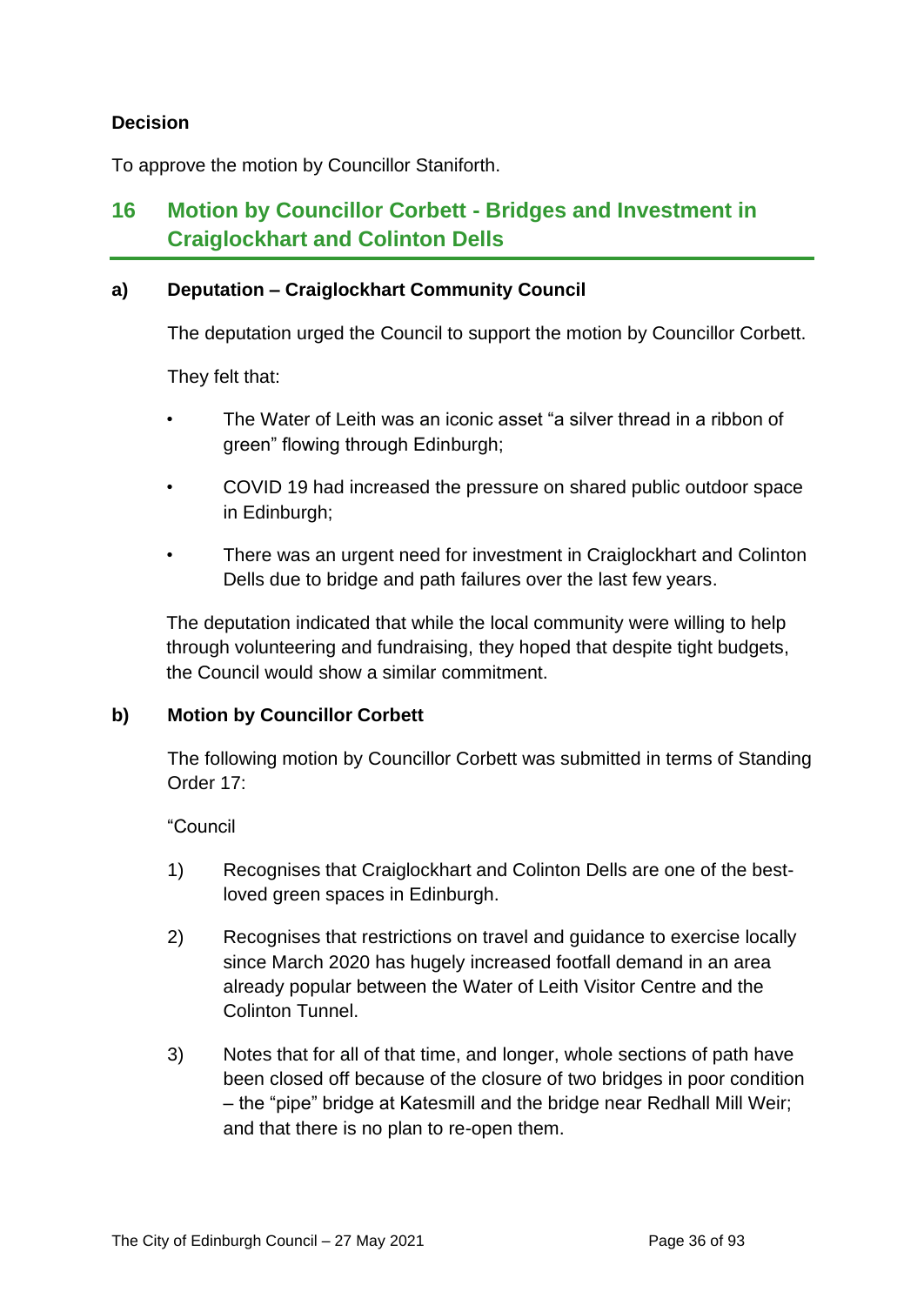- 4) Notes the bridge failures are the most obvious sign, but not the only example, of the need for investment in the Dells area – also including paths, steps, walls and historic structures; and that the deteriorating condition of this valued blue-green corridor is causing increasing local anger.
- 5) Welcomes an offer by Water of Leith Conservation Trust, partnered by local community councils, to marshall a community fundraising effort to tackle the "pipe" bridge which has been closed longest; and that therefore agrees that the council should support that process by providing a detailed specification and cost.
- 6) Agrees that action by the City Council is long overdue and therefore agrees that a report be submitted to Culture and Communities Committee in two cycles with proposals to assess and address investment needs in the Dells, with the initial priority to replace the decking on the Redhall Mill Weir bridge to allow it to be re-opened."

#### **Motion**

To approve the motion by Councillor Corbett.

- moved by Councillor Corbett, seconded by Councillor Rae

#### **Amendment**

- 1) To accept paragraphs 1 and 2 of the motion by Councillor Corbett.
- 2) To replace paragraph 3 of the motion with:

"Notes work has been ongoing to reopen the sections of path which have been closed off because of the closure of two bridges in poor condition – the "pipe" bridge at Katesmill and the bridge near Redhall Mill Weir; and welcomes the plans to reopen them from the Parks Capital Infrastructure programme."

- 3) To replace paragraphs 4, 5 and 6 of the motion with:
	- "4) Notes that a detailed report is scheduled to come to the Culture and Communities Committee in June with costs and dates for completion. The Scope of this report should include proposals to assess investment needs in the Dells, with the initial priority to replace the decking on the Redhall Mill Weir bridge to allow it to be re-opened."

- moved by Councillor Wilson, seconded by Councillor McNeese-Mechan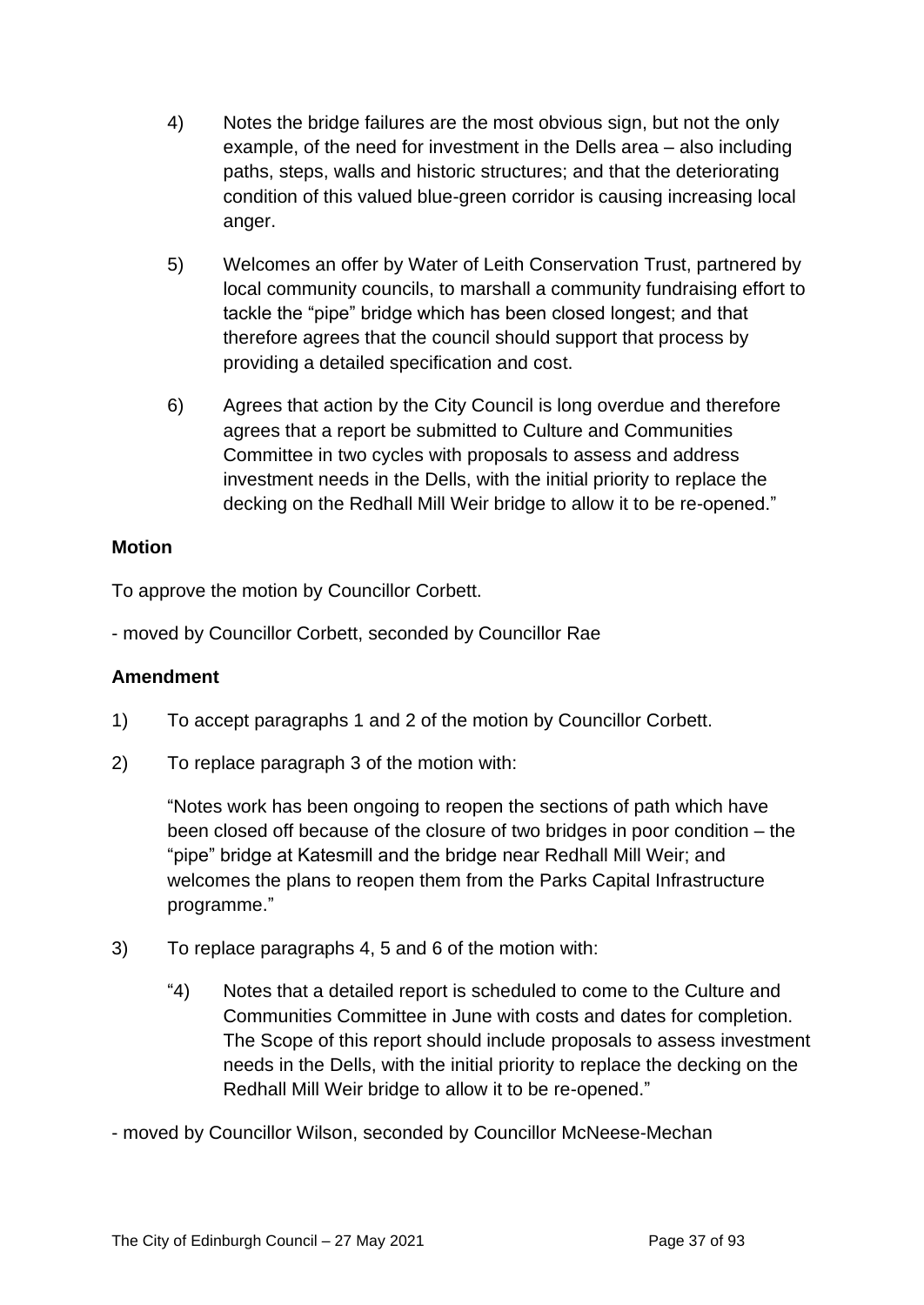In accordance with Standing Order 22(12), the amendment was accepted as an amendment to the motion

## **Decision**

To approve the following adjusted motion by Councillor Corbett:

- 1) To recognise that Craiglockhart and Colinton Dells were one of the best-loved green spaces in Edinburgh.
- 2) To recognise that restrictions on travel and guidance to exercise locally since March 2020 had hugely increased footfall demand in an area already popular between the Water of Leith Visitor Centre and the Colinton Tunnel.
- 3) To note work had been ongoing to reopen the sections of path which had been closed off because of the closure of two bridges in poor condition – the "pipe" bridge at Katesmill and the bridge near Redhall Mill Weir; and welcome the plans to reopen them from the Parks Capital Infrastructure programme.
- 4) To note that a detailed report was scheduled to come to the Culture and Communities Committee in June with costs and dates for completion. The Scope of this report should include proposals to assess investment needs in the Dells, with the initial priority to replace the decking on the Redhall Mill Weir bridge to allow it to be re-opened.

# **17 Josh Taylor, Light-Welterweight World Champion – Motion by the Lord Provost**

The Lord Provost ruled that the following item, notice of which had been given at the start of the meeting, be considered as a matter of urgency to allow the Council to give early consideration to this matter.

The following motion by the Lord Provost was submitted in terms of Standing Order 17:

#### "Council Notes:

The recent world beating performance of Josh Taylor in Las Vegas resulting in him becoming the undisputed light-welterweight world champion.

With his victory Taylor has become the second Scotsman to become an undisputed champion.

And the first British boxer to do so in the four belt era and only the fifth man to do so.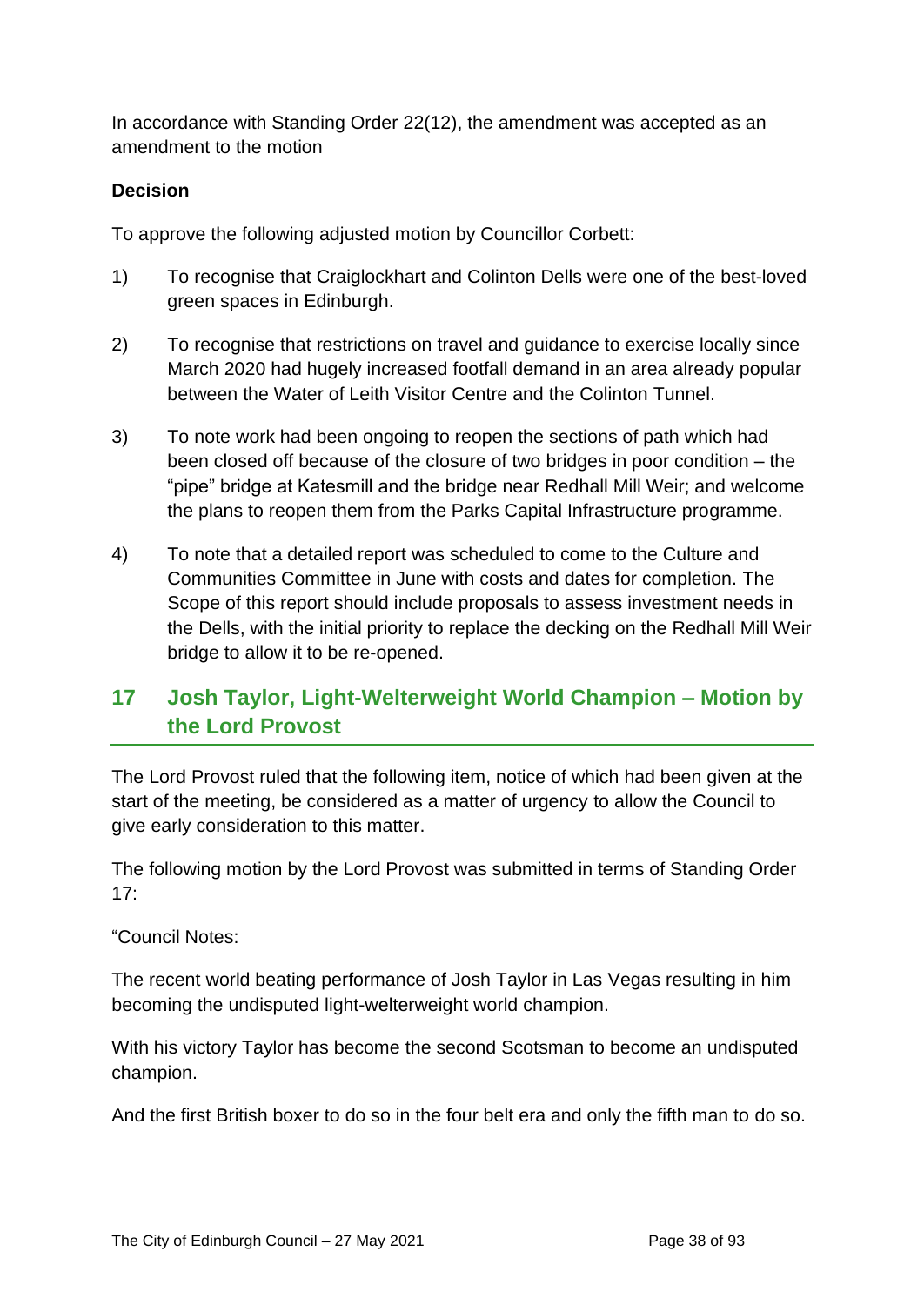Recognises that Josh Taylor began his career at Meadowbank ABC before moving to Lochend ABC.

Congratulates Josh Taylor on this world beating performance and instructs the Lord Provost to recognise this in an appropriate manner."

- moved by the Lord Provost, seconded by Councillor Griffiths

#### **Decision**

To approve the motion by the Lord Provost.

# **18 Questions**

The questions put by members to this meeting, written answers and supplementary questions and answers are contained in Appendix 5 to this minute.

# **19. Resolution to Consider in Private**

The Council, in terms of Section 50(A)(4) of the Local Government (Scotland) Act 1973, were requested to exclude the public from the meeting during consideration of the following item of business for the reason that it involved the likely disclosure of exempt information as defined in Paragraph 1 of Part 1 of Schedule 7(A) of the Act.

#### **Motion**

To agree to exclude the public from the meeting during consideration of the following item of business for the reason that it involved the likely disclosure of exempt information as defined in Paragraph 1 of Part 1 of Schedule 7(A) of the Act.

- moved by The Lord Provost, seconded by Councillor Griffiths

#### **Amendment**

To hold any debate on the following item of business in public but retain the report in private.

- moved by Councillor Whyte, seconded by Councillor Rust

#### **Voting**

The voting was as follows:

| For the motion    |   | 34 votes |
|-------------------|---|----------|
| For the amendment | - | 25 votes |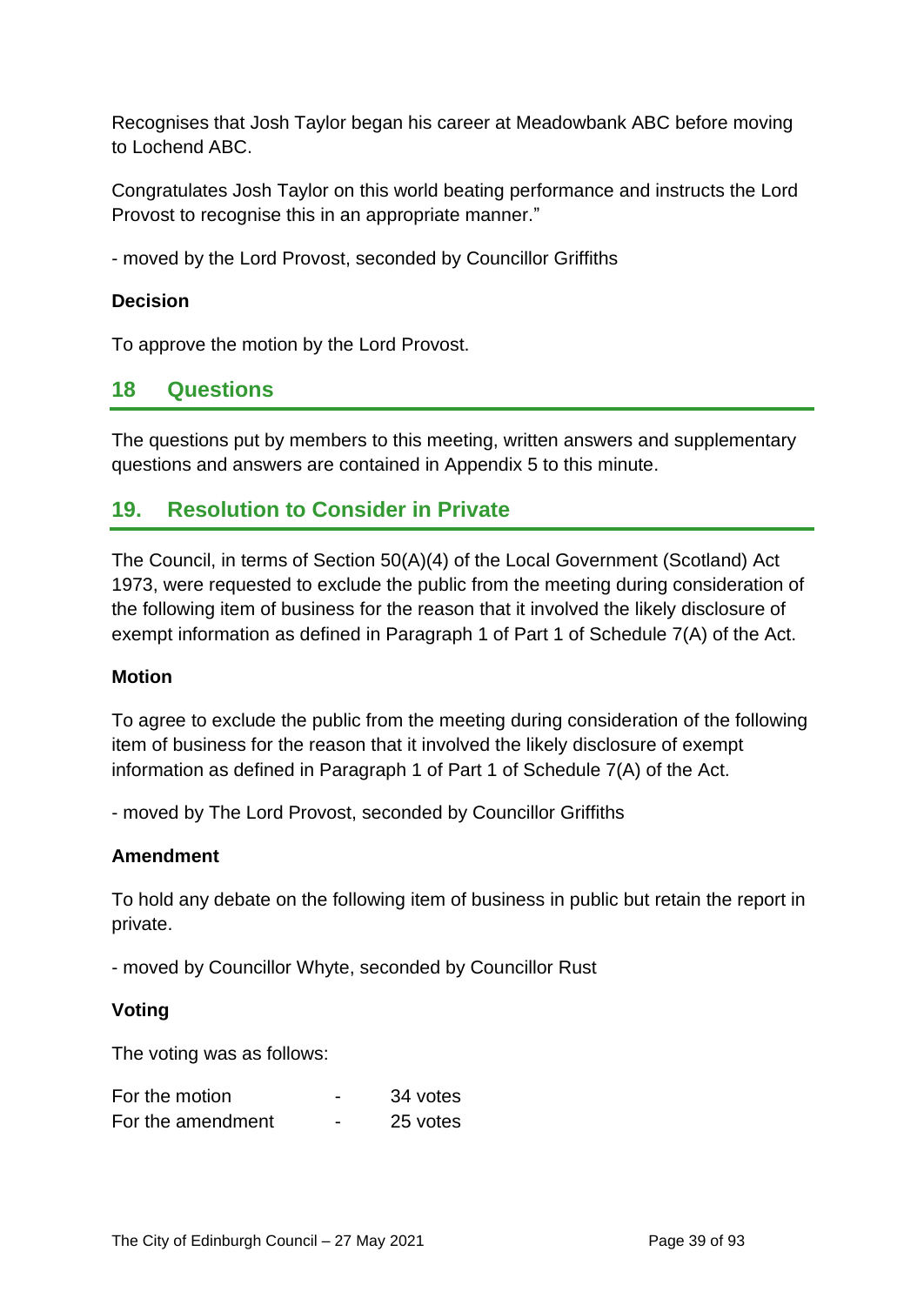(For the motion: The Lord Provost, Councillors Aldridge, Arthur, Barrie, Bird, Bridgman, Cameron, Kate Campbell, Child, Day, Dickie, Dixon, Doran, Fullerton, Gardiner, Gordon, Griffiths, Henderson, Key, Lang, Macinnes, McNeese-Mechan, McVey, Munn, Munro, Osler, Perry, Ritchie, Neil Ross, Watt, Wilson, Work, Ethan Young and Louise Young.

For Amendment 1: Councillors Booth, Brown, Bruce, Burgess, Jim Campbell, Mary Campbell, Corbett, Doggart, Douglas, Graczyk, Hutchison, Johnston, Laidlaw, Main, McLellan, Miller, Mitchell, Mowat, Rae, Rose, Rust, Smith, Staniforth, Webber and Whyte.)

#### **Decision**

To approve the motion by the Lord Provost

# **20 Senior Leadership Review**

The Council, in terms of Section 50(A)(4) of the Local Government (Scotland) Act 1973, had agreed to exclude the public from the meeting during consideration of the following item of business for the reason that it involved the likely disclosure of exempt information as defined in Paragraph 1 of Part 1 of Schedule 7(A) of the Act.

Details were provided on a proposed new structure for the Council's Chief Officers, covering Executive Director and those roles currently designated as Head of Service.

# **Decision**

#### **Motion**

- 1) To approve the proposed reorganisation and a new senior leadership structure, at Chief Officer level, including the resulting changes to job titles, from the Chief Executive in his statutory capacity as the Head of Paid Service.
- 2) To agree that this organisational review of the Chief Officer structure would be carried out in line with our agreed Organisational Change Policy and process.
- 3) To agree the permanent recruitment to the new post of Executive Director for Education and Children's Services to start immediately and, if required, to any vacant Service Director roles following completion of the organisational review. These appointments would be made in line with our Chief Officer Recruitment Policy and would be led by the Recruitment Committee, composed of the appropriate elected members.
- 4) To delegate authority to the Chief Executive to make the necessary amendments to Standing Orders, the Scheme of Delegation, Contract Standing Orders and other associated governance arrangements to reflect the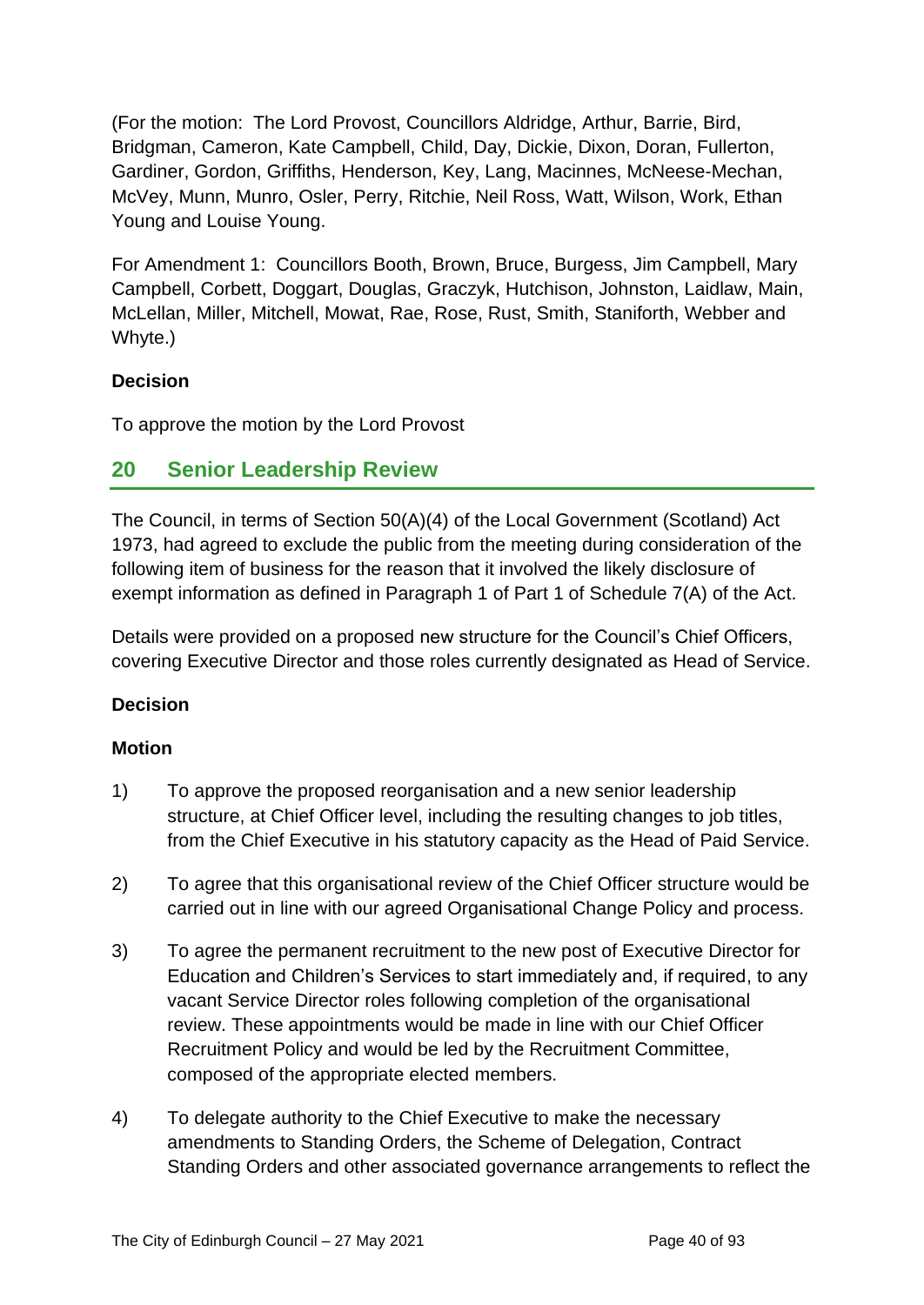revised organisational structure set out within the report by the Chief Executive.

5) To note that the Chief Executive took an urgent decision under delegated authority to appoint an interim Executive Director for Communities and Families until such time as a permanent appointment could be made.

- moved by Councillor McVey, seconded by Councillor Day

#### **Amendment**

- 1) To approve the proposed reorganisation and a new senior leadership structure, at Chief Officer level, including the resulting changes to job titles, from the Chief Executive in his statutory capacity as the Head of Paid Service.
- 2) To agree that this organisational review of the Chief Officer structure would be carried out in line with our agreed Organisational Change Policy and process.
- 3) To agree the permanent recruitment to the new post of Executive Director for Education and Children's Services to start immediately and, if required, to any vacant Service Director roles following completion of the organisational review. These appointments would be made in line with our Chief Officer Recruitment Policy and would be led by the Recruitment Committee, composed of the appropriate elected members.
- 4) To delegate authority to the Chief Executive to make the necessary amendments to Standing Orders, the Scheme of Delegation, Contract Standing Orders and other associated governance arrangements to reflect the revised organisational structure set out within the report by the Chief Executive.
- 5) To instruct the Chief Executive to further review the Senior Leadership Proposals and Structure, reporting back to Council in June 2022. The report should take account of any changes that became apparent from Covid-19 recovery and in any case should include commentary and suggestions for change based on the following points:
	- a) Comparison to other large UK Local Authorities' Senior Leadership structures;
	- b) The implications of a flatter Senior Leadership hierarchy, with a single level replacing the Executive Director and Service Director levels;
	- c) The potential for this to achieve larger budget savings;
	- d) How a greater prominence could be given to service delivery;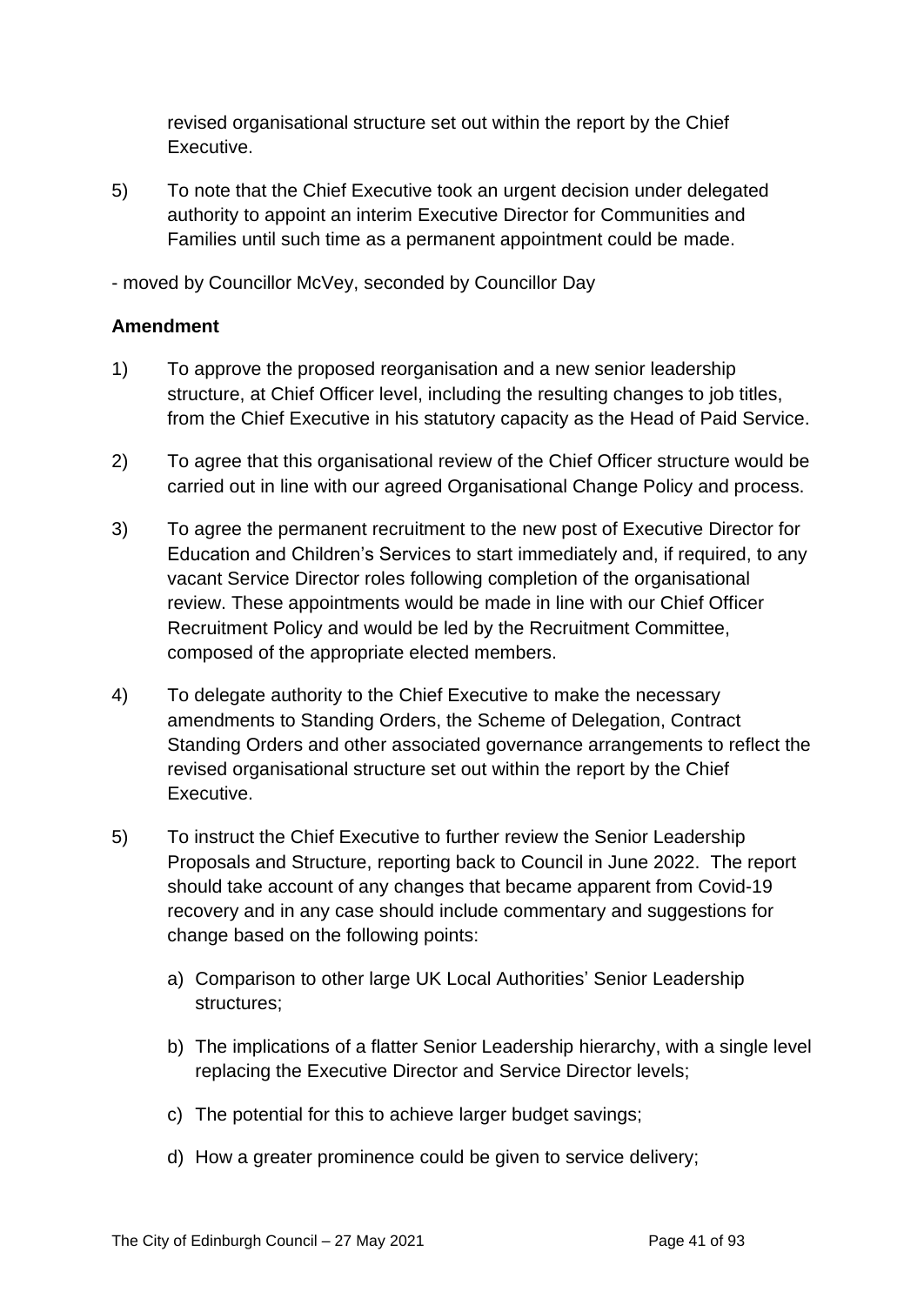- e) The merits and de-merits of a Deputy Chief Executive;
- f) The rationale for the roles and responsibilities in the Education and Children's Services Directorate as they have, or could, evolve;
- g) The opportunity to increase clarity over the roles and responsibilities of the senior leadership of the Health and Social Care Partnership and the Edinburgh Integrated Joint Board, in so far as the Council is able to do this, and respecting the outputs from national reviews and Government legislation or guidance.

- moved by Councillor Whyte, seconded by Councillor Jim Campbell

#### **Voting**

The voting was as follows:

| For the motion    |   | 43 votes |
|-------------------|---|----------|
| For the amendment | - | 16 votes |

(For the motion: Lord Provost, Councillors Aldridge, Arthur, Barrie, Bird, Booth, Bridgman, Burgess, Cameron, Kate Campbell, Mary Campbell, Child, Corbett, Day, Dickie, Dixon, Doran, Fullerton, Gardiner, Gordon, Graczyk, Griffiths, Henderson, Key, Lang, Macinnes, Main, McNeese-Mechan, McVey, Miller, Munn, Munro, Osler, Perry, Rae, Ritchie, Neil Ross, Staniforth, Watt, Wilson, Work, Ethan Young and Louise Young.

For the amendment: Councillors Brown, Bruce, Jim Campbell, Doggart, Douglas, Hutchison, Johnston, Laidlaw, McLellan, Mitchell, Mowat, Rose, Rust, Smith, Webber and Whyte.)

#### **Decision**

To approve the motion by Councillor McVey.

(Reference – report by the Chief Executive, submitted)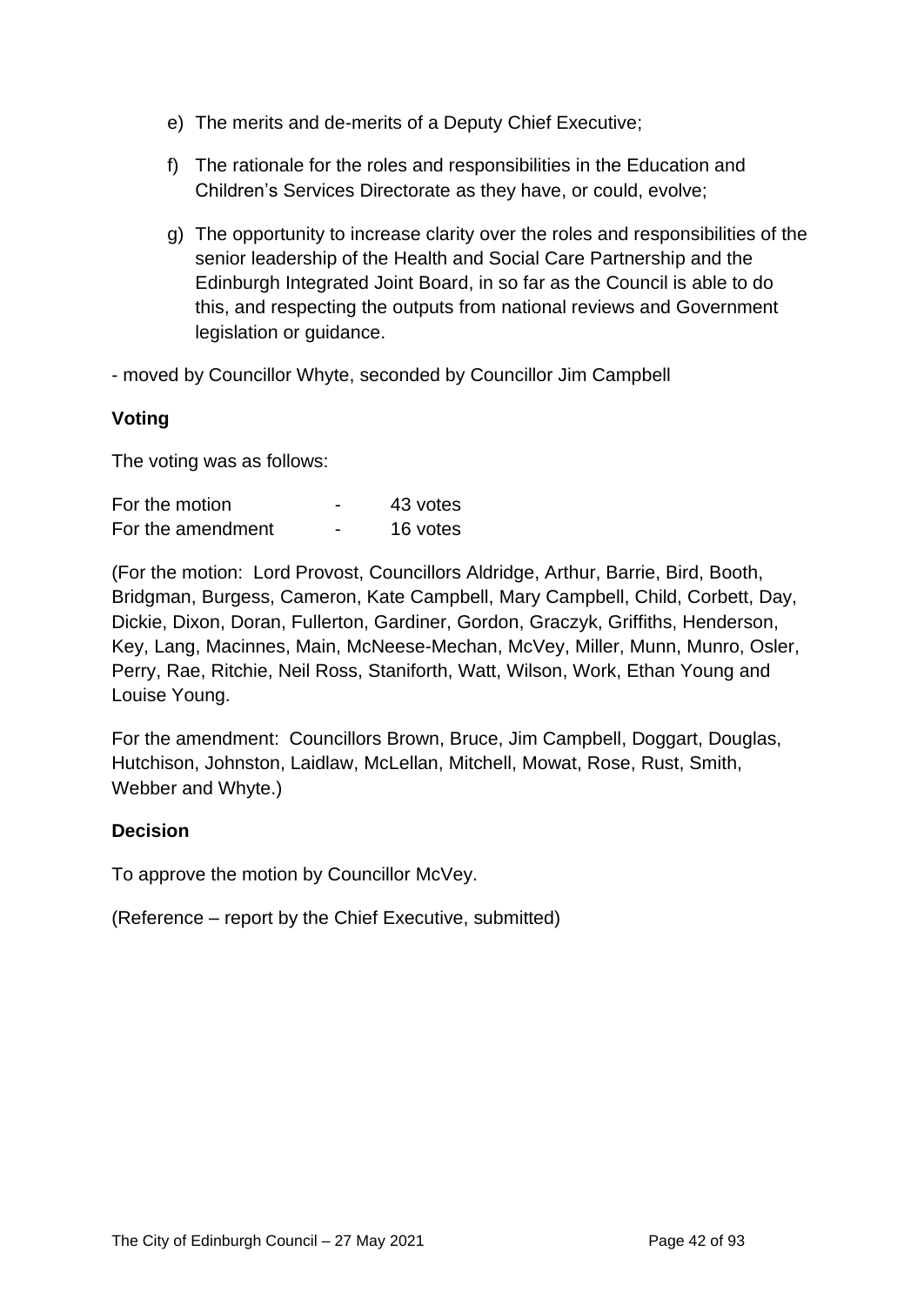# **APPENDIX 1**

# **(As referred to in Act of Council No 7 of 27 May 2021)**

# **APPOINTMENTS FOR 2021/2022**

### **CONVENERS AND VICE CONVENERS OF COMMITTEES**

| <b>EXECUTIVE COMMITTEES</b>                      |                                    |                                                                  |
|--------------------------------------------------|------------------------------------|------------------------------------------------------------------|
| <b>Policy and Sustainability</b>                 | Convener:<br>Vice-Convener:        | <b>Councillor McVey</b><br><b>Councillor Day</b>                 |
| <b>Culture and Communities</b>                   | Convener:<br>Vice-Convener:        | <b>Councillor Wilson</b><br><b>Councillor McNeese-</b><br>Mechan |
| Education, Children and Families                 | Convener:<br>Vice-Convener:        | <b>Councillor Perry</b><br><b>Councillor Dickie</b>              |
| Housing, Homelessness and Fair<br>Work           | Convener:<br>Vice-Convener:        | <b>Councillor Kate Campbell</b><br><b>Councillor Watt</b>        |
| <b>Finance and Resources</b>                     | Convener:<br>Vice-Convener:        | <b>Councillor Munn</b><br><b>Councillor Griffiths</b>            |
| <b>Transport and Environment</b>                 | Convener:<br><b>Vice Convener:</b> | <b>Councillor Macinnes</b><br><b>Councillor Doran</b>            |
| <b>OTHER COMMITTEES</b>                          |                                    |                                                                  |
| Governance, Risk and Best Value                  | Convener:                          | <b>Councillor Mowat</b>                                          |
| <b>Leadership Advisory Panel</b>                 | Convener:                          | <b>Councillor McVey</b>                                          |
| Pensions                                         | Convener:                          | <b>Councillor Munn</b>                                           |
| Planning/Development<br><b>Management Sub</b>    | Convener:<br>Vice-Convener:        | <b>Councillor Gardiner</b><br><b>Councillor Child</b>            |
| <b>Regulatory/Licensing Sub</b>                  | Convener:<br><b>Vice Convener:</b> | <b>Councillor Fullerton</b><br><b>Councillor Dixon</b>           |
| Committee on the Jean F Watson<br><b>Bequest</b> | Convener:                          | <b>Councillor Fullerton</b>                                      |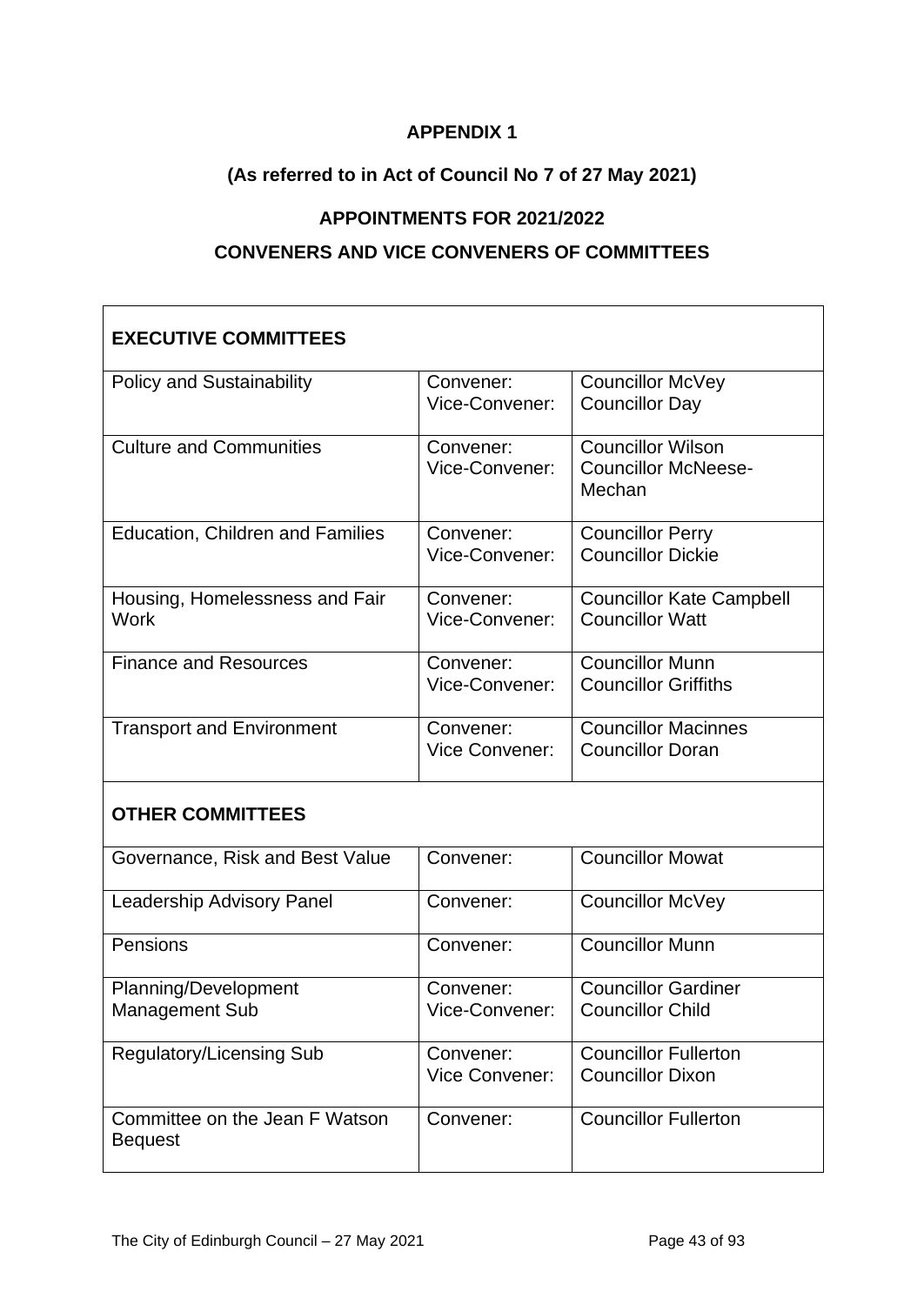| <b>APPEALS</b>                                      |           |                                      |
|-----------------------------------------------------|-----------|--------------------------------------|
| <b>Committee on Discretionary Rating</b><br>Appeals | Convener: | <b>Councillor Munn</b>               |
| <b>Personnel Appeals Committee</b>                  | Convener: | <b>Councillor McNeese-</b><br>Mechan |
| <b>Committee on Pupil/Student</b><br>Support        | Convener: | <b>Councillor Perry</b>              |
| <b>Placing in Schools Appeals</b>                   |           | Independent Chairperson              |
| <b>RECRUITMENT</b>                                  |           |                                      |
| <b>Recruitment Committee</b>                        | Convener: | <b>Council Leader</b>                |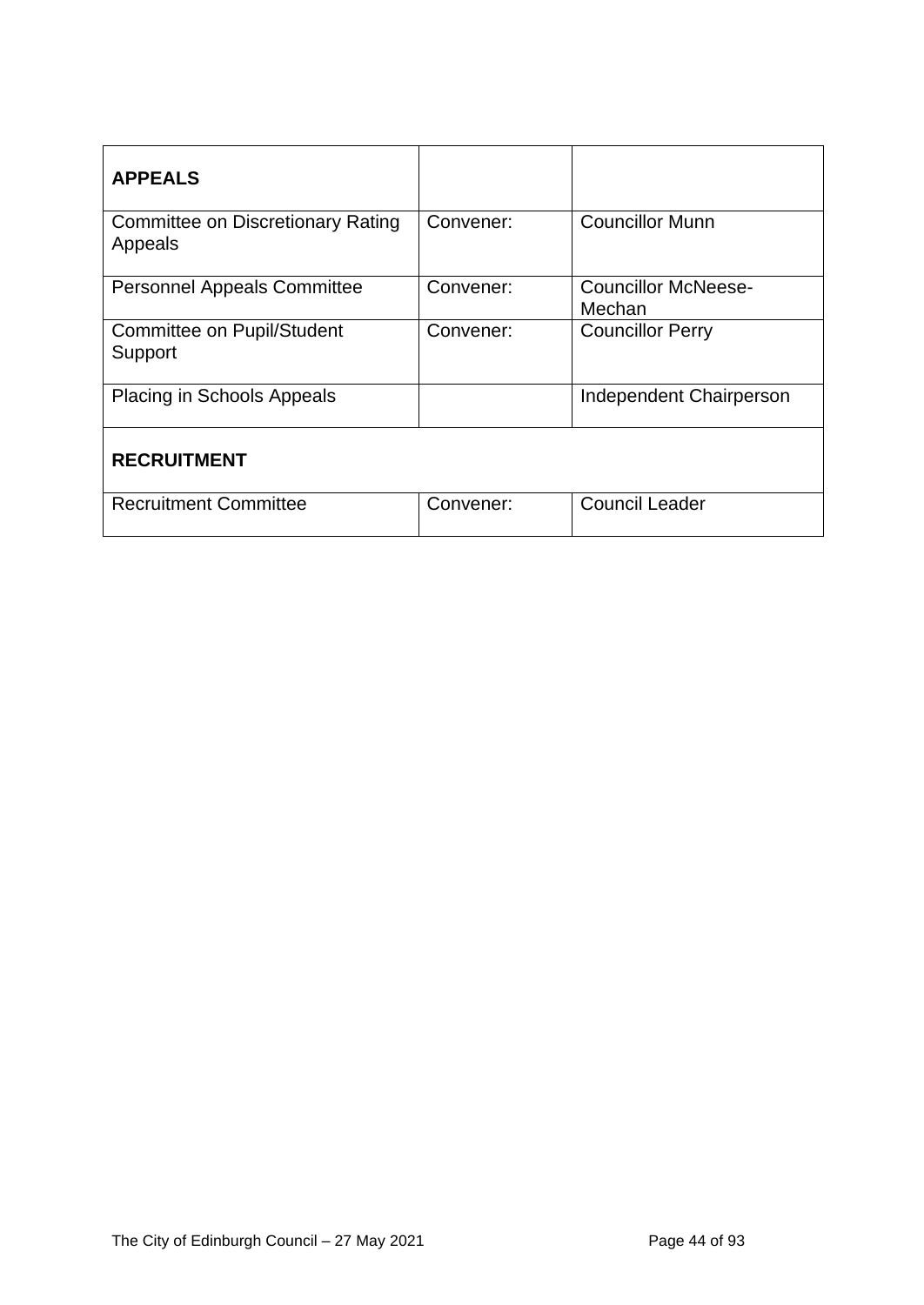## **APPENDIX 2**

# **(As referred to in Act of Council No 7 of 27 May 2021)**

# **APPOINTMENTS FOR 2021/2022**

# **MEMBERSHIP OF COMMITTEES, BOARDS AND JOINT BOARDS**

| <b>EXECUTIVE COMMITTEES</b>                                                                                                                                                                                                                                                          |                                                                                                                                                                                                                                             |  |  |
|--------------------------------------------------------------------------------------------------------------------------------------------------------------------------------------------------------------------------------------------------------------------------------------|---------------------------------------------------------------------------------------------------------------------------------------------------------------------------------------------------------------------------------------------|--|--|
| <b>Policy and Sustainability Committee</b><br>(17 members: 5SNP, 5C, 3L, 2G, 2SLD)                                                                                                                                                                                                   |                                                                                                                                                                                                                                             |  |  |
| <b>Councillor McVey (Convener)</b><br><b>Councillor Kate Campbell</b><br><b>Councillor Gardiner</b><br><b>Councillor Macinnes</b><br><b>Councillor Munn</b><br><b>Councillor Jim Campbell</b><br><b>Councillor Cook</b><br><b>Councillor Hutchison</b><br><b>Councillor McLellan</b> | <b>Councillor Whyte</b><br><b>Councillor Day (Vice Convener)</b><br><b>Councillor Perry</b><br><b>Councillor Wilson</b><br><b>Councillor Main</b><br><b>Councillor Staniforth</b><br><b>Councillor Aldridge</b><br><b>Councillor Gloyer</b> |  |  |
| <b>Culture and Communities Committee</b><br>(11 members: - 3SNP, 3C, 2L, 2G, 1SLD)                                                                                                                                                                                                   |                                                                                                                                                                                                                                             |  |  |
| <b>Councillor Key</b><br><b>Councillor McNeese-Mechan (Vice</b><br>Convener)<br><b>Councillor Ethan Young</b><br><b>Councillor Brown</b><br><b>Councillor Doggart</b><br><b>Councillor Mitchell</b>                                                                                  | <b>Councillor Wilson (Convener)</b><br><b>Councillor Doran</b><br><b>Councillor Rae</b><br><b>Councillor Staniforth</b><br><b>Councillor Osler</b>                                                                                          |  |  |
| <b>Education, Children and Families Committee</b><br>(11 members:- 3SNP, 3C, 2L, 2G, 1SLD)                                                                                                                                                                                           |                                                                                                                                                                                                                                             |  |  |
| <b>Councillor Dickie (Vice Convener)</b><br><b>Councillor Bird</b><br><b>Councillor Key</b><br><b>Councillor Douglas</b><br><b>Councillor Laidlaw</b><br><b>Councillor Rust</b>                                                                                                      | <b>Councillor Griffiths</b><br><b>Councillor Perry (Convener)</b><br><b>Councillor Burgess</b><br><b>Councillor Mary Campbell</b><br><b>Councillor Louise Young</b>                                                                         |  |  |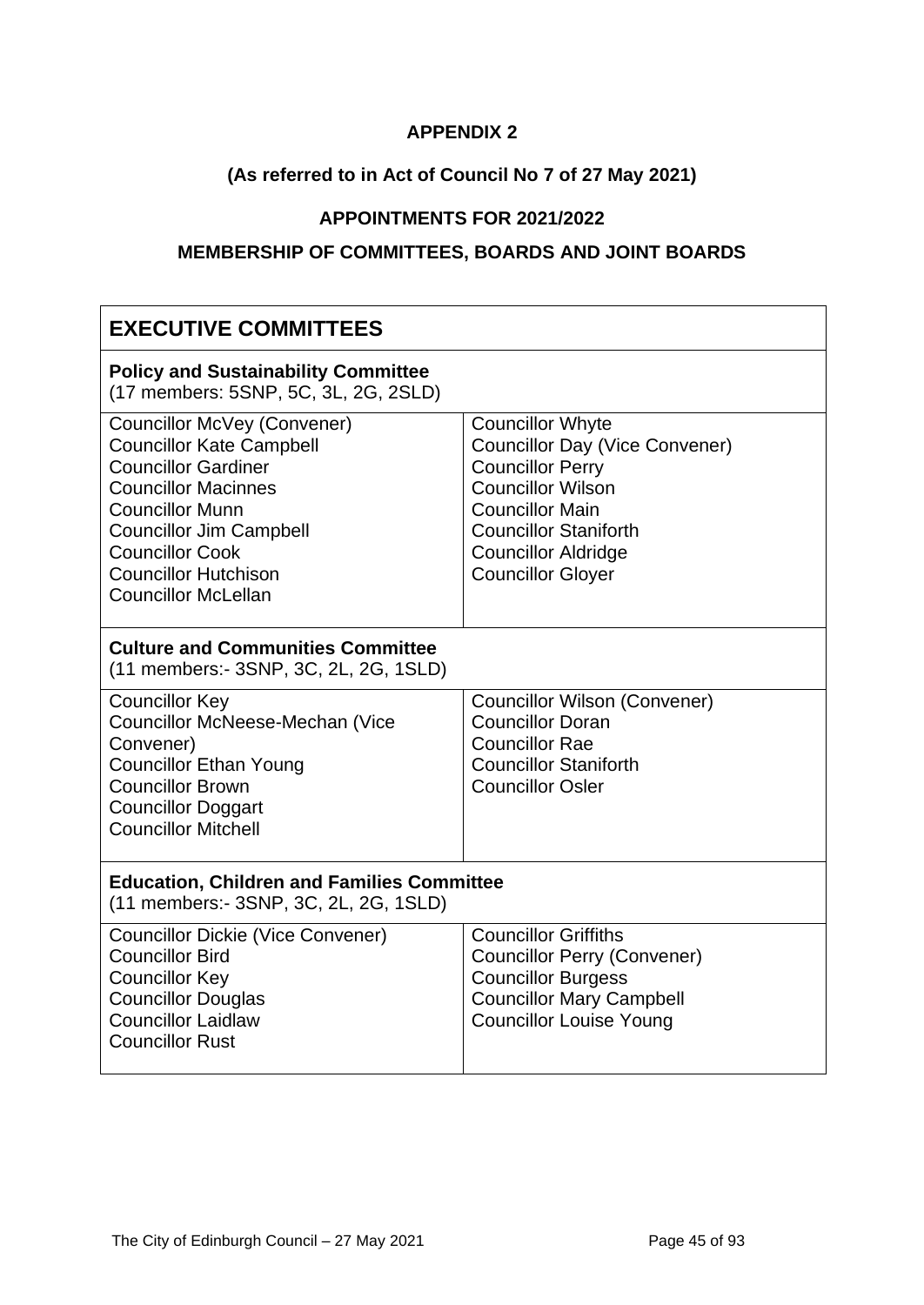| <b>Added Members for Education Matters</b>                                                                                                                                                |                                                                                                                                                              |  |
|-------------------------------------------------------------------------------------------------------------------------------------------------------------------------------------------|--------------------------------------------------------------------------------------------------------------------------------------------------------------|--|
| Fiona Beveridge (Church of Scotland)<br>Rabbi David Rose                                                                                                                                  | Therese Laing (Roman Catholic Church<br>of Scotland)<br>Alexander Ramage (non-voting)                                                                        |  |
| <b>Finance and Resources Committee</b><br>(11 members:- 3 SNP, 3C, 2L, 2G, 1SLD)                                                                                                          |                                                                                                                                                              |  |
| <b>Councillor Gordon</b><br><b>Councillor Munn(Convener)</b><br><b>Councillor Rankin</b><br><b>Councillor Bruce</b><br><b>Councillor Hutchison</b><br><b>Councillor Johnston</b>          | <b>Councillor Griffiths (Vice Convener)</b><br><b>Councillor Watt</b><br><b>Councillor Booth</b><br><b>Councillor Corbett</b><br><b>Councillor Neil Ross</b> |  |
| <b>Housing, Homelessness and Fair Work Committee</b><br>(11 members:- 3SNP, 3C, 2L, 2G, 1SLD)                                                                                             |                                                                                                                                                              |  |
| <b>Councillor Kate Campbell (Convener)</b><br><b>Councillor Key</b><br><b>Councillor Work</b><br><b>Councillor Jim Campbell</b><br><b>Councillor McLellan</b><br><b>Councillor Webber</b> | <b>Councillor Day</b><br><b>Councillor Watt (Vice Convener)</b><br><b>Councillor Booth</b><br><b>Councillor Miller</b><br><b>Councillor Lang</b>             |  |
| <b>Transport and Environment Committee</b><br>(11 members:- 3 SNP, 3C, 2L, 2G, 1SLD)                                                                                                      |                                                                                                                                                              |  |
| <b>Councillor Bird</b><br><b>Councillor Key</b><br><b>Councillor Macinnes (Convener)</b><br><b>Councillor Hutchison</b><br><b>Councillor Smith</b><br><b>Councillor Whyte</b>             | <b>Councillor Arthur</b><br><b>Councillor Doran (Vice Convener)</b><br><b>Councillor Corbett</b><br><b>Councillor Miller</b><br><b>Councillor Lang</b>       |  |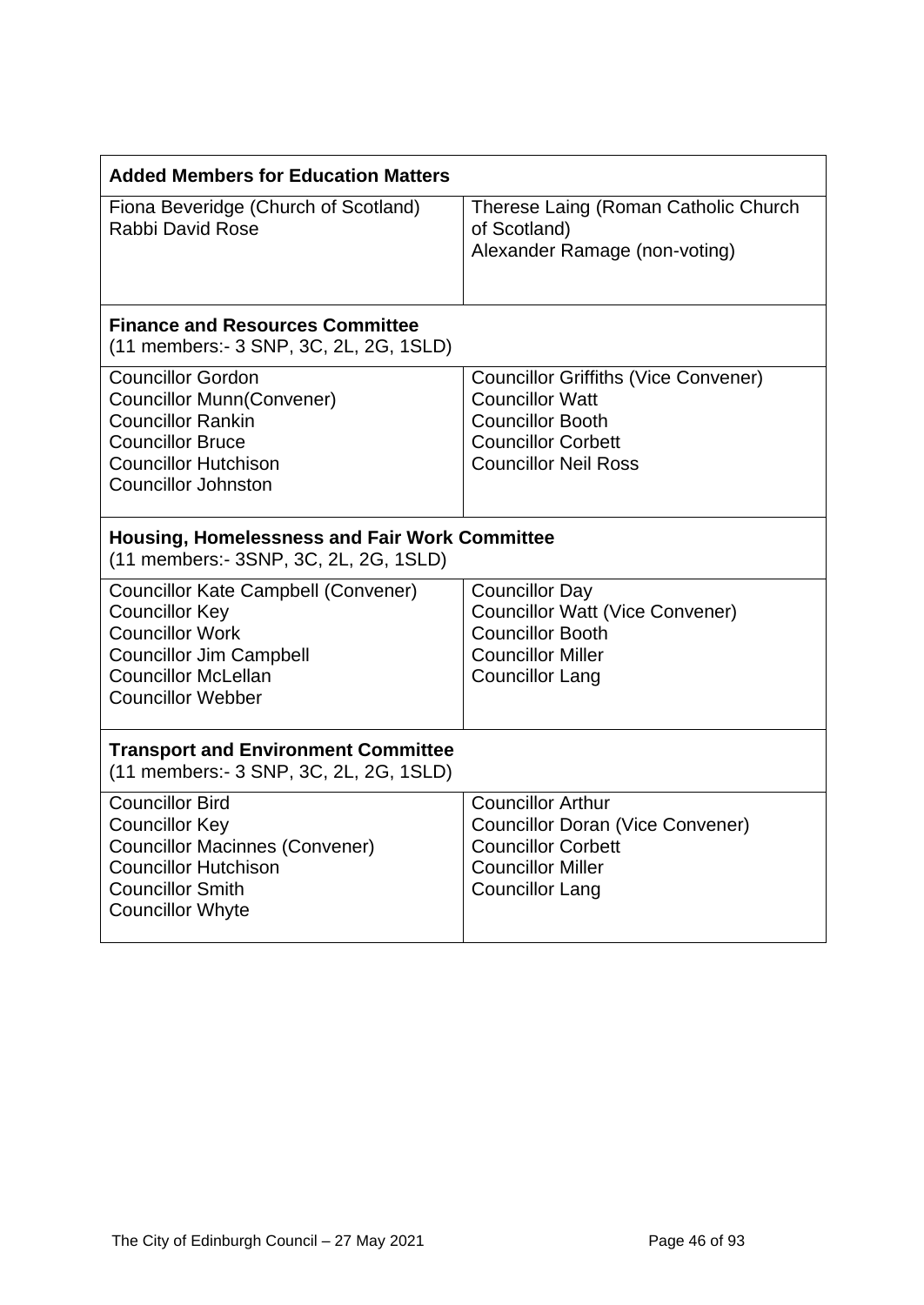| <b>Other Committees</b>                                                                                                                                                               |                                                                                                                                                                 |  |
|---------------------------------------------------------------------------------------------------------------------------------------------------------------------------------------|-----------------------------------------------------------------------------------------------------------------------------------------------------------------|--|
| <b>Governance, Risk and Best Value Committee</b><br>(11 members:- 3 SNP, 3C, 2L, 2G, 1SLD)                                                                                            |                                                                                                                                                                 |  |
| <b>Councillor Bird</b><br><b>Councillor Dixon</b><br><b>Councillor Work</b><br><b>Councillor Jim Campbell</b><br><b>Councillor Doggart</b><br><b>Councillor Mowat (Convener)</b>      | <b>Councillor Arthur</b><br><b>Councillor Child</b><br><b>Councillor Rae</b><br><b>Councillor Staniforth</b><br><b>Councillor Gloyer</b>                        |  |
| <b>Pensions Committee</b><br>(5 members -1SNP, 1C, 1L, 1G, 1SLD)                                                                                                                      |                                                                                                                                                                 |  |
| Councillor Munn (Convener)<br><b>Councillor Rose</b><br><b>Councillor Child</b>                                                                                                       | <b>Councillor Burgess</b><br><b>Councillor Neil Ross</b>                                                                                                        |  |
| <b>External Members</b>                                                                                                                                                               |                                                                                                                                                                 |  |
| John Anzani                                                                                                                                                                           | <b>Richard Lamont</b>                                                                                                                                           |  |
| <b>Planning Committee and Development Management Sub-Committee</b><br>(11 members:- 3 SNP, 3C, 2L, 2G, 1SLD)                                                                          |                                                                                                                                                                 |  |
| <b>Councillor Gardiner (Convener)</b><br><b>Councillor Gordon</b><br><b>Councillor Ethan Young</b><br><b>Councillor Mitchell</b><br><b>Councillor Mowat</b><br><b>Councillor Rose</b> | <b>Councillor Child (Vice-Convener)</b><br><b>Councillor Griffiths</b><br><b>Councillor Booth</b><br><b>Councillor Mary Campbell</b><br><b>Councillor Osler</b> |  |
| <b>Planning Local Review Body</b><br>All members of the Planning Committee (other than its Convener) comprising two<br>panels of five.                                                |                                                                                                                                                                 |  |
| <b>Panel 1</b> (5 members)                                                                                                                                                            |                                                                                                                                                                 |  |
| <b>Councillor Gordon</b><br><b>Councillor Griffiths</b><br><b>Councillor Mitchell</b>                                                                                                 | <b>Councillor Mowat</b><br><b>Councillor Mary Campbell</b>                                                                                                      |  |
| <b>Panel 2</b> (5 members)                                                                                                                                                            |                                                                                                                                                                 |  |
| <b>Councillor Booth</b><br><b>Councillor Child</b><br><b>Councillor Ethan Young</b>                                                                                                   | <b>Councillor Rose</b><br><b>Councillor Osler</b>                                                                                                               |  |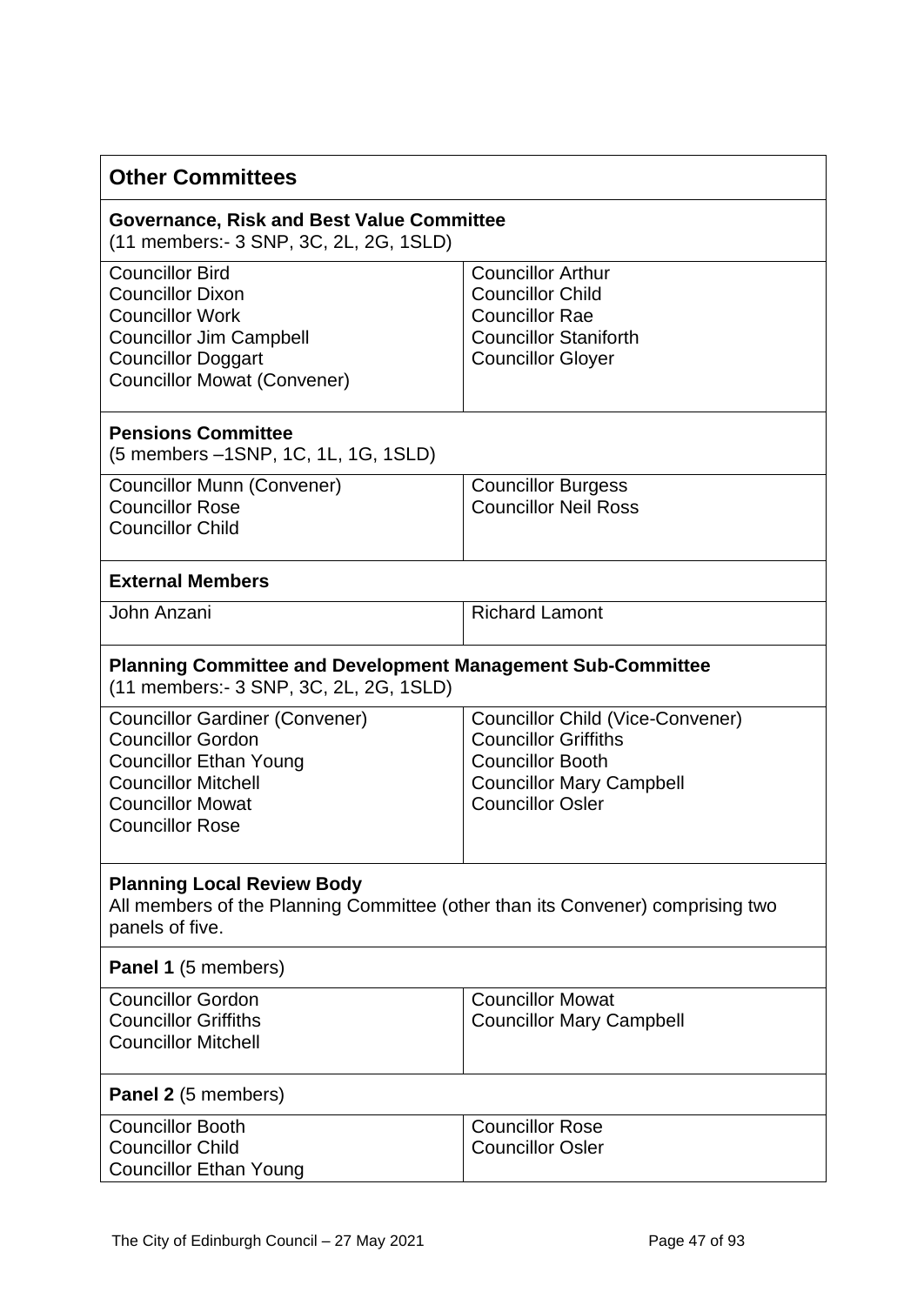| <b>Regulatory Committee and Licensing Sub-Committee</b><br>(9 members:- 2SNP, 3C, 2L, 1G, 1SLD)                                                                                                  |                                                                                                              |  |
|--------------------------------------------------------------------------------------------------------------------------------------------------------------------------------------------------|--------------------------------------------------------------------------------------------------------------|--|
| <b>Councillor Dixon (Vice- Convener)</b><br><b>Councillor Fullerton (Convener)</b><br><b>Councillor Mitchell</b><br><b>Councillor Mowat</b><br><b>Councillor Rose</b>                            | <b>Councillor Arthur</b><br><b>Councillor Wilson</b><br><b>Councillor Rae</b><br><b>Councillor Neil Ross</b> |  |
| <b>Leadership Advisory Panel</b><br>(5 members of the Council plus 3 statutory representatives, appointed by the<br>committee dealing with education, when considering education business)       |                                                                                                              |  |
| Leader of the Council (Convener)<br>Deputy Leader of the Council<br><b>Conservative Group Leader</b>                                                                                             | <b>Green Group Leader</b><br>Scottish Liberal Democrat Group Leader                                          |  |
| <b>Administration of Trust Funds</b>                                                                                                                                                             |                                                                                                              |  |
| <b>Committee on the Jean F Watson Bequest</b><br>(8 members - 2SNP, 2C, 2L, 1G, 1SLD) plus one nominee of Friends of the City Arts<br>Centre and two nominees of Executive Director of Resources |                                                                                                              |  |
| <b>Councillor Fullerton (Convener)</b><br><b>Councillor McNeese-Mechan</b><br><b>Councillor Mitchell</b><br><b>Councillor Mowat</b>                                                              | <b>Councillor Doran</b><br><b>Councillor Munro</b><br><b>Councillor Rae</b><br><b>Councillor Aldridge</b>    |  |
| <b>Reviews and Appeals</b>                                                                                                                                                                       |                                                                                                              |  |
| <b>Committee on Discretionary Rating Relief Appeals</b><br>(5 members - 1SNP, 1C, 1L, 1G, 1SLD)                                                                                                  |                                                                                                              |  |
| <b>Councillor Munn (Convener)</b><br><b>Councillor Hutchison</b><br><b>Councillor Day</b>                                                                                                        | <b>Councillor Corbett</b><br><b>Councillor Gloyer</b>                                                        |  |
| <b>Personnel Appeals Committee</b><br>(9 members – 2SNP, 3C, 2L, 1G, 1SLD)                                                                                                                       |                                                                                                              |  |
| <b>Councillor Bird</b><br>Councillor McNeese-Mechan (Convener)<br><b>Councillor Jim Campbell</b><br><b>Councillor Rose</b><br><b>Councillor Webber</b>                                           | <b>Councillor Doran</b><br><b>Councillor Griffiths</b><br><b>Councillor Rae</b><br><b>Councillor Lang</b>    |  |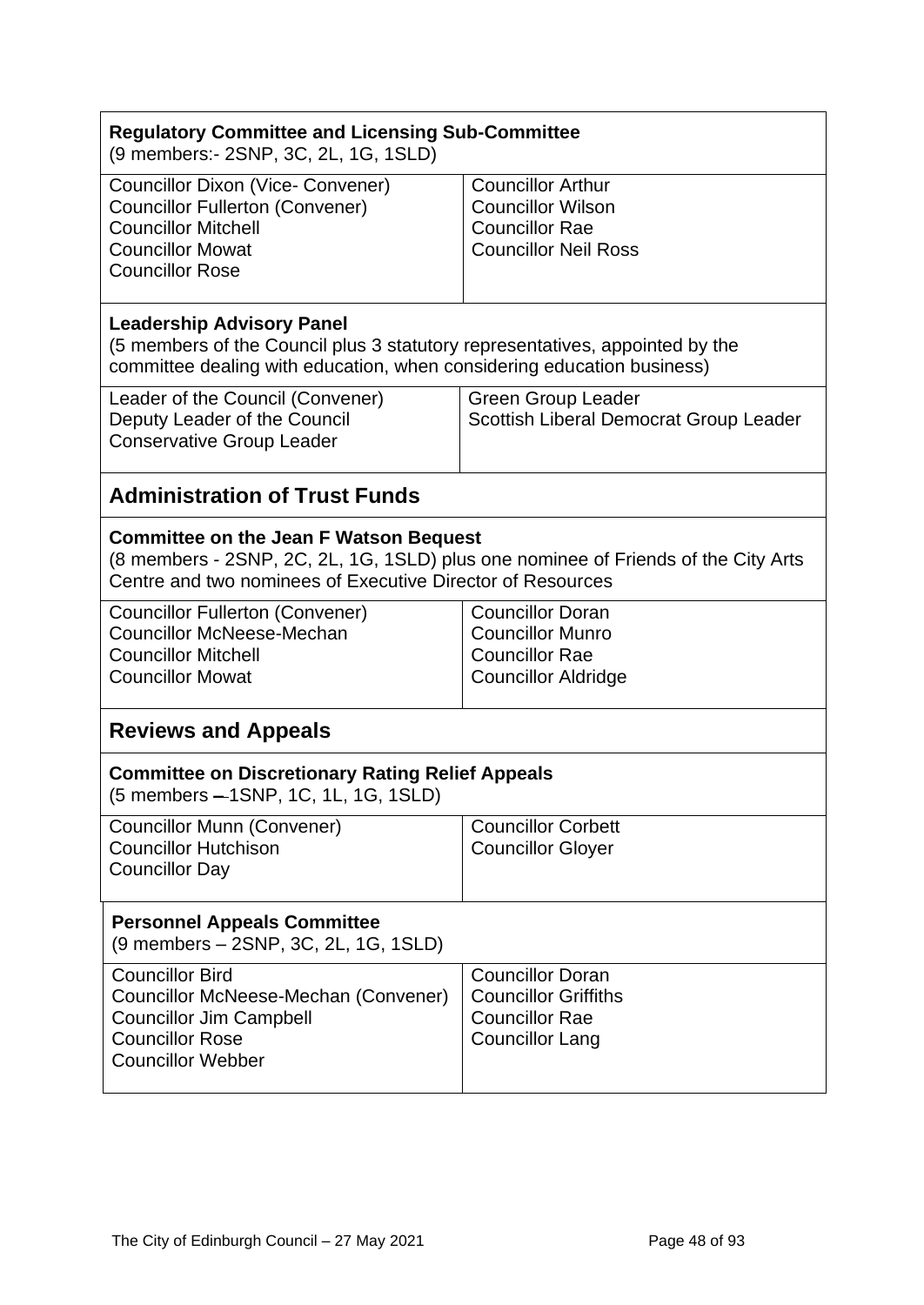# **Committee on Pupil Student Support** (5 members and one religious representative –1SNP, 1C, 1L, 1G, 1SLD)

Councillor Perry (Convener) Councillor Laidlaw Councillor Dickie

Councillor Burgess Councillor Young

#### **Placing in Schools Appeal Committee**

(3 persons drawn from three Panels as described in Committee Terms of Reference and Delegated Functions no.17)

Panel 1 – All members of Council and religious representatives on the committee dealing with education business

#### **Recruitment Committee**

Leader of Council (Convener), Deputy Leader of the Council, Convener of the Finance and Resources Committee and the appropriate Executive Committee Convener and relevant opposition spokespersons (or nominees)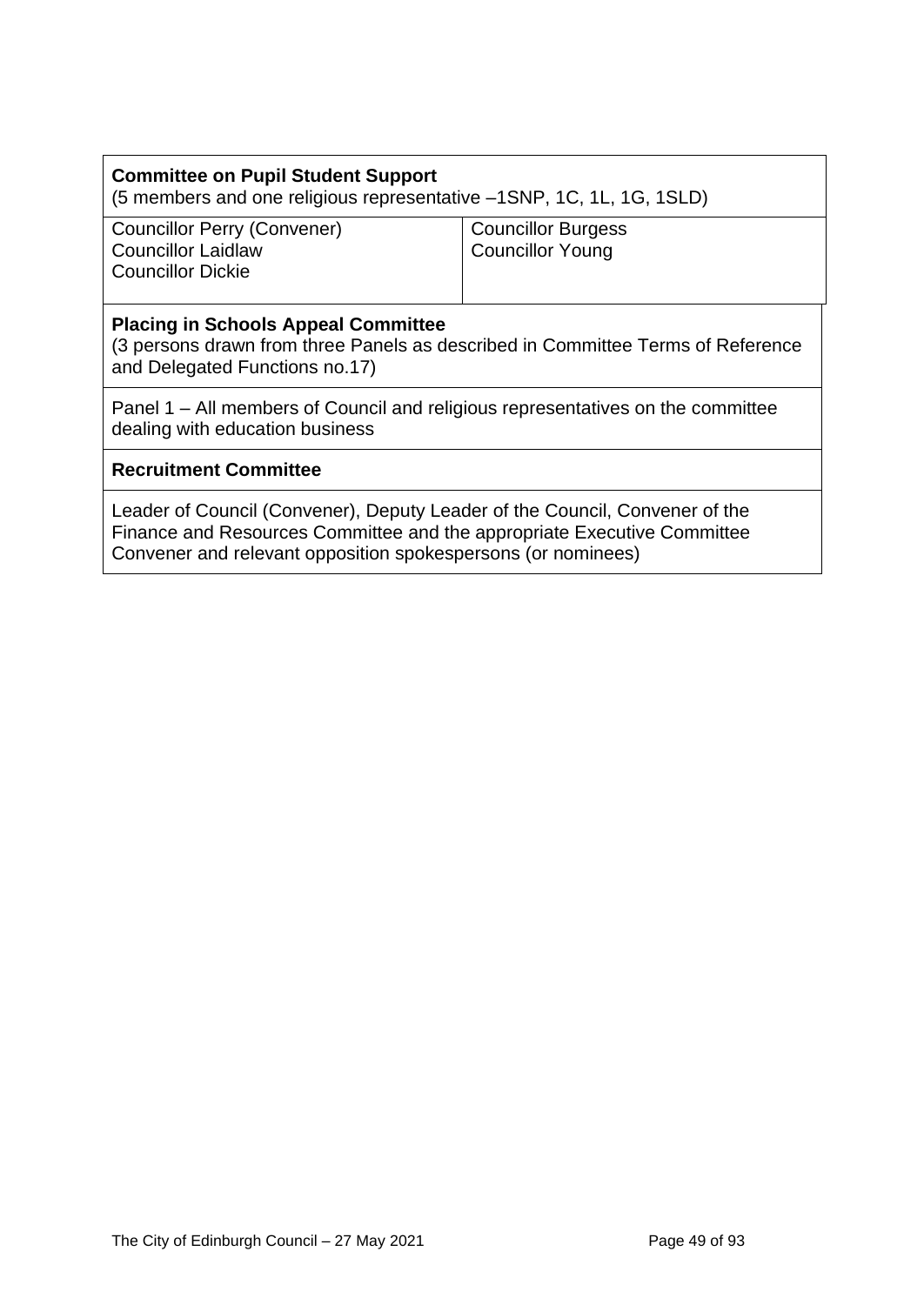# **APPENDIX 3**

# **(As referred to in Act of Council No 7 of 27 May 2021)**

# **APPOINTMENTS FOR 2021/2022**

#### **MEMBERS OF NEIGHBOURHOOD NETWORKS**

| <b>ALMOND</b>                   |                                |
|---------------------------------|--------------------------------|
| <b>Councillor Hutchison</b>     | <b>Councillor Work</b>         |
| <b>Councillor Lang</b>          | <b>Councillor Louise Young</b> |
|                                 |                                |
| <b>CITY CENTRE</b>              |                                |
| <b>Councillor Doran</b>         | <b>Councillor Mowat</b>        |
| <b>Councillor Miller</b>        | <b>Councillor Rankin</b>       |
|                                 |                                |
| <b>CRAIGENTINNY/DUDDINGSTON</b> |                                |
| <b>Councillor Griffiths</b>     | <b>Councillor Staniforth</b>   |
| <b>Councillor McLellan</b>      | <b>Councillor Ethan Young</b>  |
|                                 |                                |
| <b>FORTH</b>                    |                                |
| <b>Councillor Bird</b>          | <b>Councillor Day</b>          |
| <b>Councillor Jim Campbell</b>  | <b>Councillor Gordon</b>       |
|                                 |                                |
| <b>INVERLEITH</b>               |                                |
| <b>Councillor Barrie</b>        | <b>Councillor Osler</b>        |
| <b>Councillor Mitchell</b>      | <b>Councillor Whyte</b>        |
|                                 |                                |
| <b>PENTLANDS</b>                |                                |
| <b>Councillor Arthur</b>        | <b>Councillor Henderson</b>    |
| <b>Councillor Bruce</b>         | <b>Councillor Rust</b>         |
| <b>Councillor Doggart</b>       | <b>Councillor Webber</b>       |
| <b>Councillor Gardiner</b>      |                                |
|                                 |                                |
| <b>LEITH</b>                    |                                |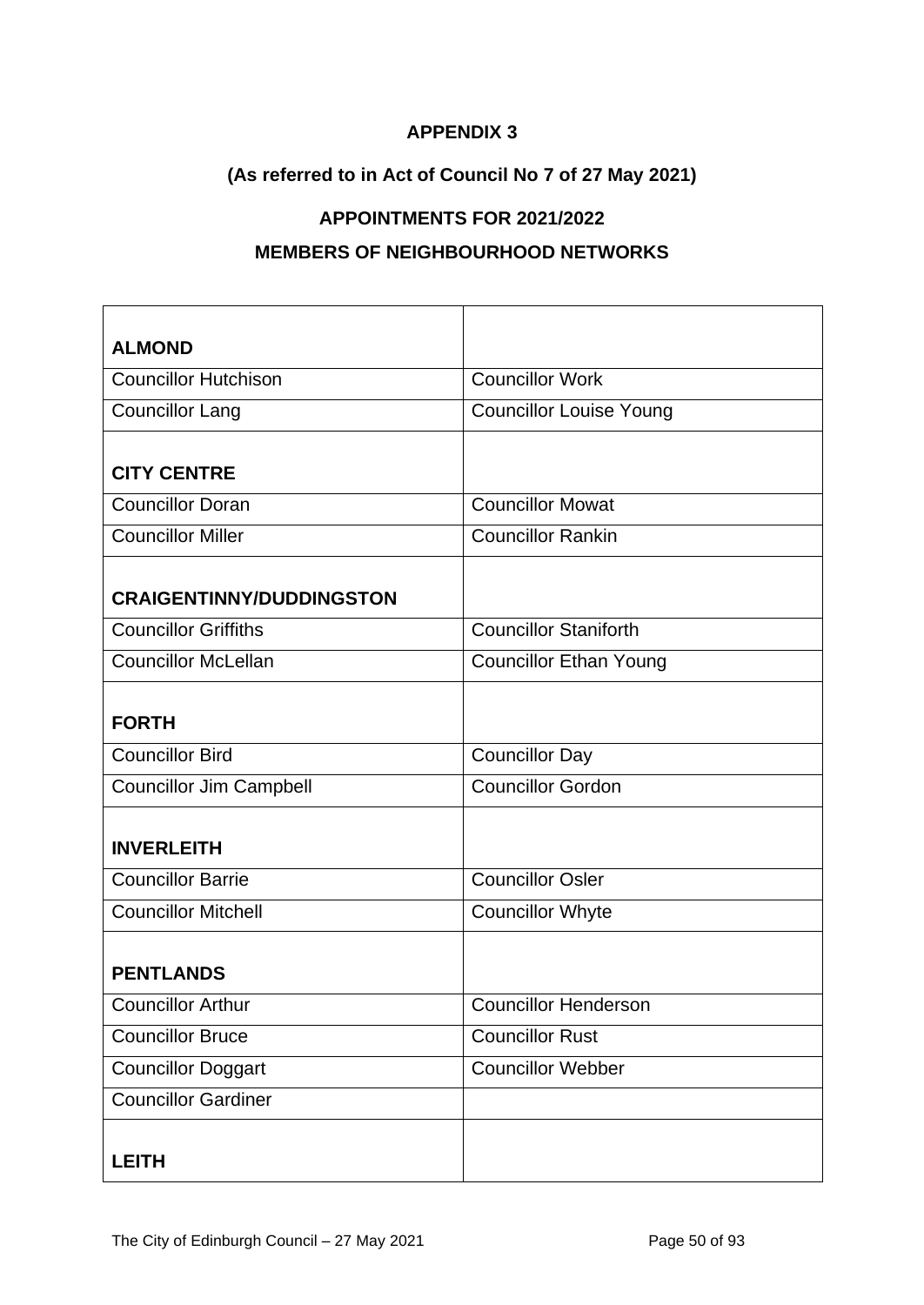| <b>Councillor Booth</b>                        | <b>Councillor Munro</b>      |
|------------------------------------------------|------------------------------|
| <b>Councillor McNeese-Mechan</b>               | <b>Councillor Rae</b>        |
| <b>Councillor McVey</b>                        | <b>Councillor Ritchie</b>    |
| <b>Councillor Munn</b>                         |                              |
|                                                |                              |
| <b>LIBERTON/GILMERTON</b>                      |                              |
| <b>Councillor Cameron</b>                      | <b>Councillor Macinnes</b>   |
| <b>Councillor Howie</b>                        | <b>Councillor Smith</b>      |
|                                                |                              |
| <b>MORNINGSIDE</b>                             |                              |
| <b>Councillor Cook</b>                         | <b>Councillor Neil Ross</b>  |
| <b>Councillor Main</b>                         | <b>Councillor Watt</b>       |
| PORTOBELLO/CRAIGMILLAR                         |                              |
|                                                | <b>Councillor Child</b>      |
| <b>Councillor Kate Campbell</b>                | <b>Councillor Laidlaw</b>    |
| <b>Councillor Mary Campbell</b>                |                              |
| <b>SOUTHSIDE NEWINGTON</b>                     |                              |
| <b>Councillor Burgess</b>                      | <b>Councillor Perry</b>      |
| <b>Councillor Dickie</b>                       | <b>Councillor Rose</b>       |
|                                                |                              |
| <b>SOUTH WEST</b><br><b>Councillor Corbett</b> | <b>Councillor Johnston</b>   |
| <b>Councillor Dixon</b>                        |                              |
|                                                | <b>Councillor Key</b>        |
| <b>Councillor Fullerton</b>                    | <b>Councillor Wilson</b>     |
| <b>Councillor Graczyk</b>                      |                              |
| <b>WESTERN EDINBURGH</b>                       |                              |
| <b>Councillor Aldridge</b>                     | <b>Councillor Douglas</b>    |
| <b>Councillor Bridgman</b>                     | <b>Councillor Frank Ross</b> |
| <b>Councillor Brown</b>                        | <b>Councillor Gloyer</b>     |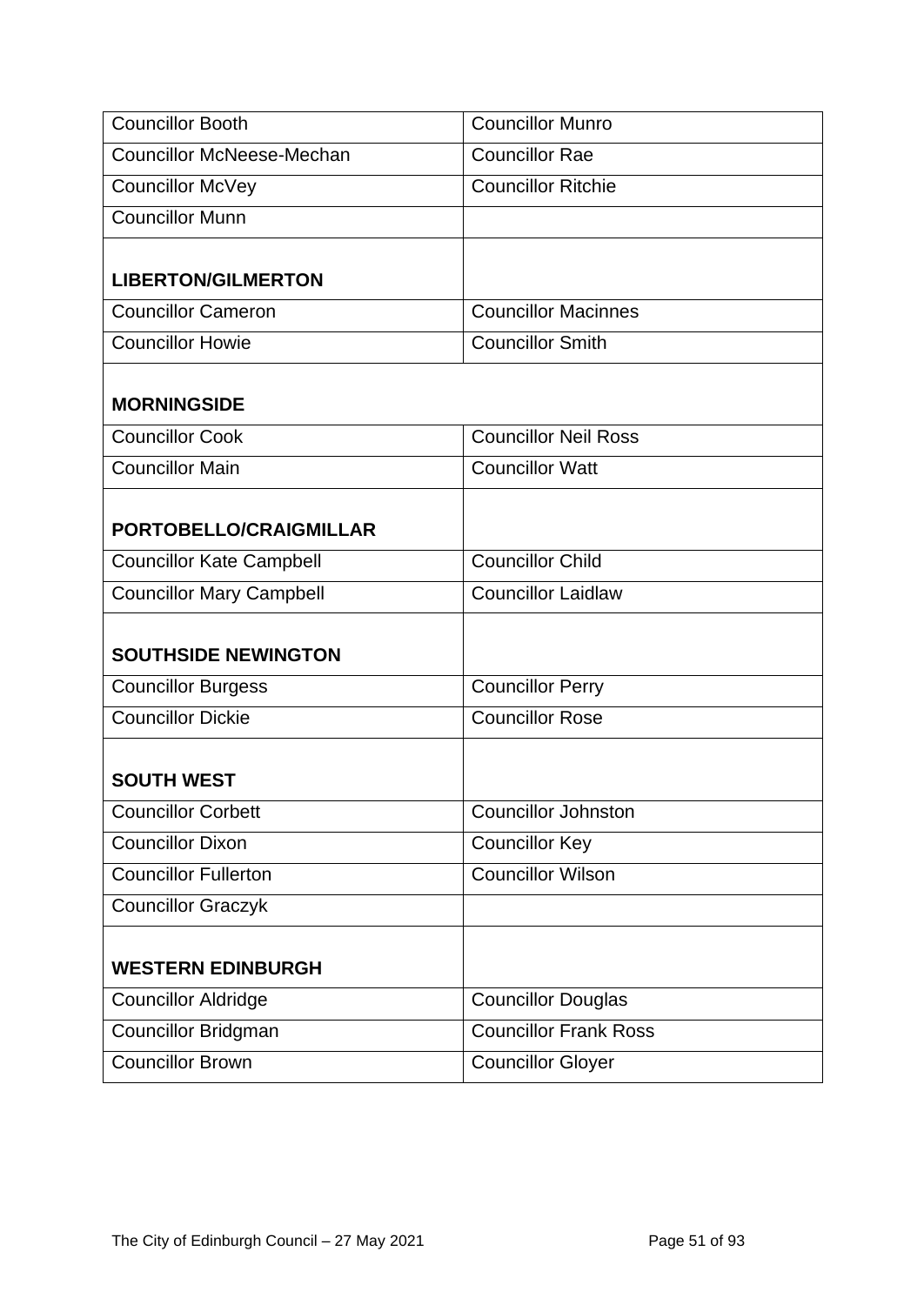#### **APPENDIX 4**

# **(As referred to in Act of Council No 7 of 27 May 2021)**

# **APPOINTMENTS FOR 2021/2022**

# **JOINT COMMITTEES AND BOARDS, THE LICENSING BOARD**

| Lothian Valuation Joint Board/Lothian Electoral Joint Committee<br>(9 members - 3SNP, 2C, 2L, 1G, 1SLD)                                       |                                                                                                                                        |  |
|-----------------------------------------------------------------------------------------------------------------------------------------------|----------------------------------------------------------------------------------------------------------------------------------------|--|
| <b>Councillor Gordon</b><br><b>Councillor Key (Convener)</b><br><b>Councillor Work</b><br><b>Councillor Doggart</b><br><b>Councillor Rust</b> | <b>Councillor Doran</b><br><b>Councillor Henderson</b><br><b>Councillor Corbett</b><br><b>Councillor Gloyer</b>                        |  |
| <b>Licensing Board</b><br>(10 members)                                                                                                        |                                                                                                                                        |  |
| <b>Councillor Howie</b><br><b>Councillor Key</b><br><b>Councillor Work (Convener)</b><br><b>Councillor Laidlaw</b><br><b>Councillor Mowat</b> | <b>Councillor Whyte</b><br><b>Councillor Cameron</b><br><b>Councillor Day</b><br><b>Councillor Burgess</b><br><b>Councillor Gloyer</b> |  |
| <b>Integration Joint Board</b><br>(5 members)                                                                                                 |                                                                                                                                        |  |
| <b>Councillor Aldridge</b><br><b>Councillor Gordon</b><br>Councillor Henderson (Vice-Chair) (from<br>27 June 2021)                            | <b>Councillor Main</b><br><b>Councillor Doggart</b>                                                                                    |  |
| Integrated Children's Services Joint Board (Appointed March 2018)<br>(3 members)                                                              |                                                                                                                                        |  |
| <b>Councillor Dickie</b><br><b>Councillor Laidlaw</b>                                                                                         | <b>Councillor Perry</b>                                                                                                                |  |
| <b>Edinburgh and South East of Scotland City Region Deal Joint Committee</b><br>(1 member)                                                    |                                                                                                                                        |  |
| <b>Councillor McVey</b>                                                                                                                       |                                                                                                                                        |  |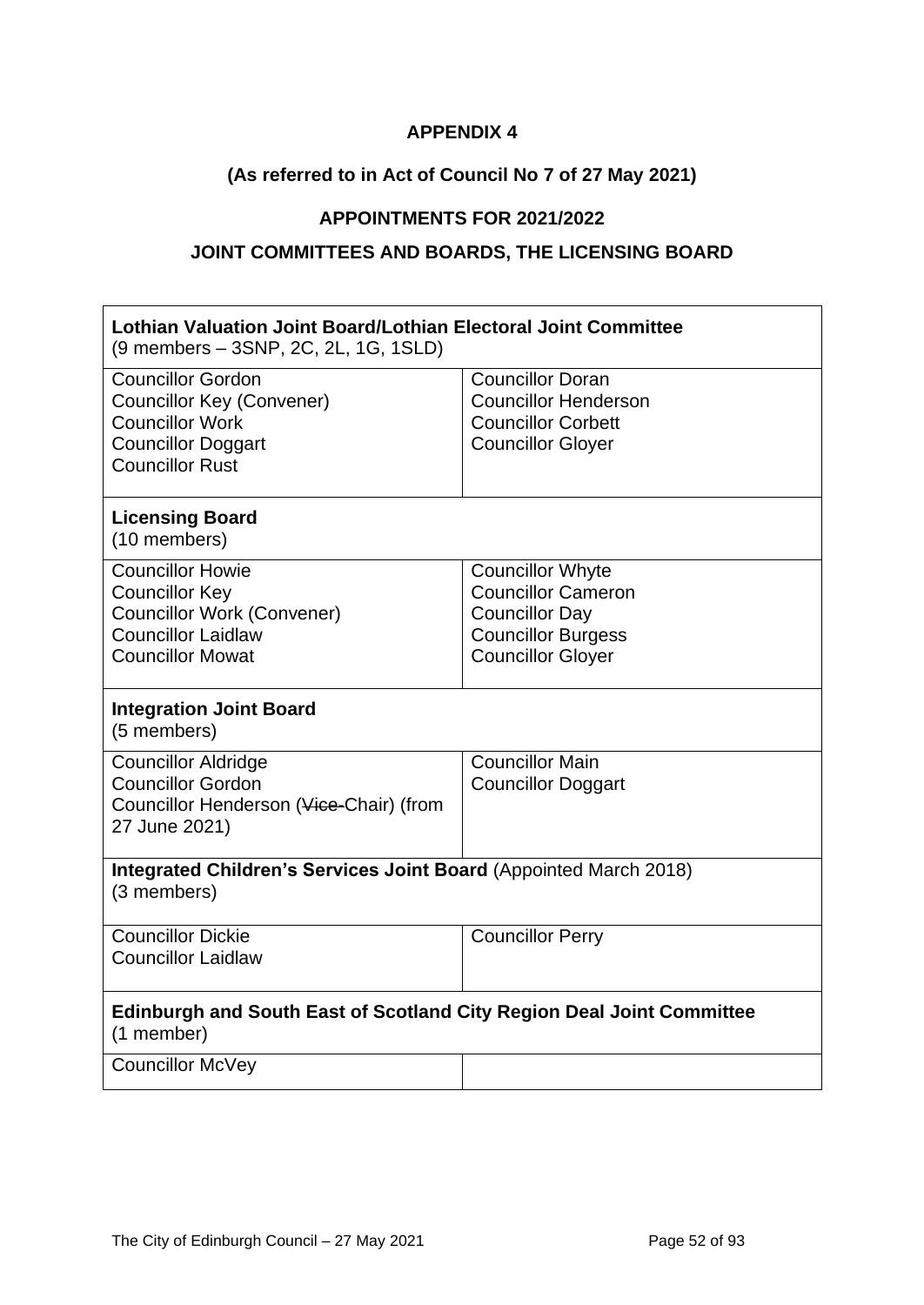| <b>SEStran (South East of Scotland Regional Transport Partnership)</b><br>(5 members - 2SNP, 1C, 1L, 1G) |                                                     |  |
|----------------------------------------------------------------------------------------------------------|-----------------------------------------------------|--|
| <b>Councillor Key</b><br><b>Councillor Macinnes</b><br><b>Councillor Rose</b>                            | <b>Councillor Doran</b><br><b>Councillor Miller</b> |  |
| SESPlan Joint Committee (South East Scotland Regional Joint Committee -<br>Planning)<br>(2 members)      |                                                     |  |
| <b>Councillor Gardiner</b>                                                                               | <b>Councillor Child</b>                             |  |
| <b>Shadow Joint Committee for Collaborative Road Services</b>                                            |                                                     |  |
| <b>Substantive Member</b>                                                                                | <b>Substitute Member</b>                            |  |
| <b>Councillor Macinnes</b>                                                                               | <b>Councillor Doran</b>                             |  |
| <b>Hawes/Longcraig Piers User Committee</b><br>(2 members)                                               |                                                     |  |
| <b>Councillor Work</b>                                                                                   | <b>Councillor Hutchison</b>                         |  |
| <b>Pentland Hills Regional Park Joint Committee</b><br>(3 members)                                       |                                                     |  |
| <b>Councillor Gardiner</b><br><b>Councillor Henderson</b>                                                | <b>Councillor Bruce</b>                             |  |
| <b>Pentland Hills Regional Park Consultative Forum</b><br>(2 members)                                    |                                                     |  |
| <b>Councillor Gardiner</b>                                                                               | <b>Councillor Henderson</b>                         |  |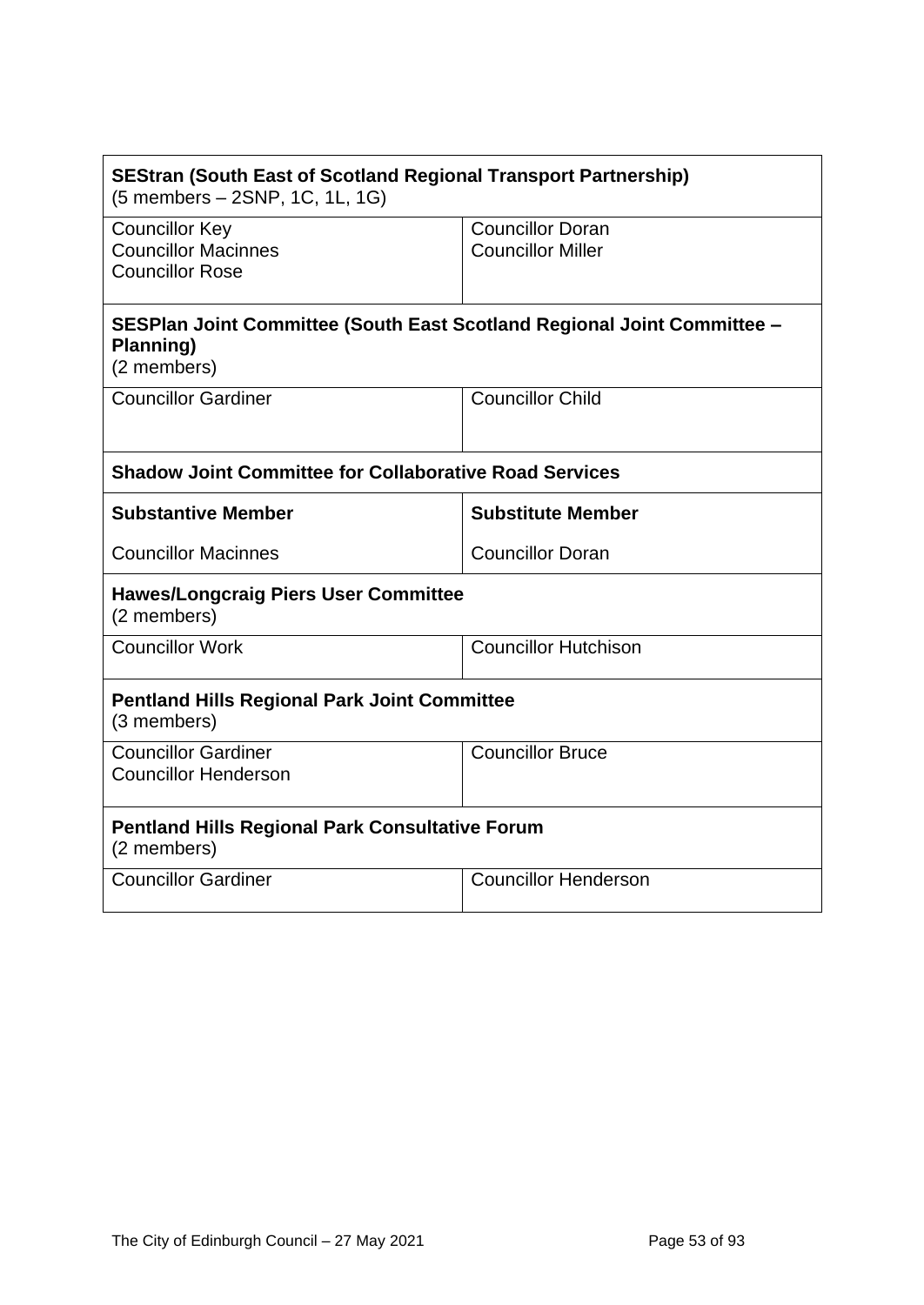# **Appendix 5**

# **(As referred to in Act of Council No 18 of 27 May 2021)**

# **COUNCIL QUESTIONS**

**QUESTION NO 1 By Councillor Miller for answer by** 

|               |     |                                                                                                                                                                                                     | the Convener of the Transport and<br><b>Environment Committee at a meeting</b><br>of the Council on 27 May 2021                                                                                                                                                                                      |
|---------------|-----|-----------------------------------------------------------------------------------------------------------------------------------------------------------------------------------------------------|------------------------------------------------------------------------------------------------------------------------------------------------------------------------------------------------------------------------------------------------------------------------------------------------------|
| Question      | (1) |                                                                                                                                                                                                     | Could the Convener please provide a complete list of<br>locations of all personal injury collisions that were                                                                                                                                                                                        |
|               |     | a)                                                                                                                                                                                                  | fatal and                                                                                                                                                                                                                                                                                            |
|               |     | b)                                                                                                                                                                                                  | serious severity collisions,                                                                                                                                                                                                                                                                         |
|               |     |                                                                                                                                                                                                     | since 2011 showing the date when the collision occurred?                                                                                                                                                                                                                                             |
| <b>Answer</b> | (1) | Police Scotland are responsible for the collection of all<br>personal injury road traffic collision data. The latest data for<br>which collision details are currently held is 31 December<br>2020. |                                                                                                                                                                                                                                                                                                      |
|               |     |                                                                                                                                                                                                     | The information attached in Table 1 below shows the details<br>of fatal road traffic collisions in the period 1 January 2011 to<br>31 December 2020. This shows there were 74 fatal<br>collisions reported to the Police on roads within the City of<br>Edinburgh Council's boundary in this period. |
|               |     |                                                                                                                                                                                                     | In addition, there were 1,433 serious injury collisions and the<br>details of these could be provided on request                                                                                                                                                                                     |
| Question      | (2) | dates?                                                                                                                                                                                              | For each location, could the Convener please summarise<br>what measure(s) are being taken and indicate the status of<br>each measure including estimated or actual completion                                                                                                                        |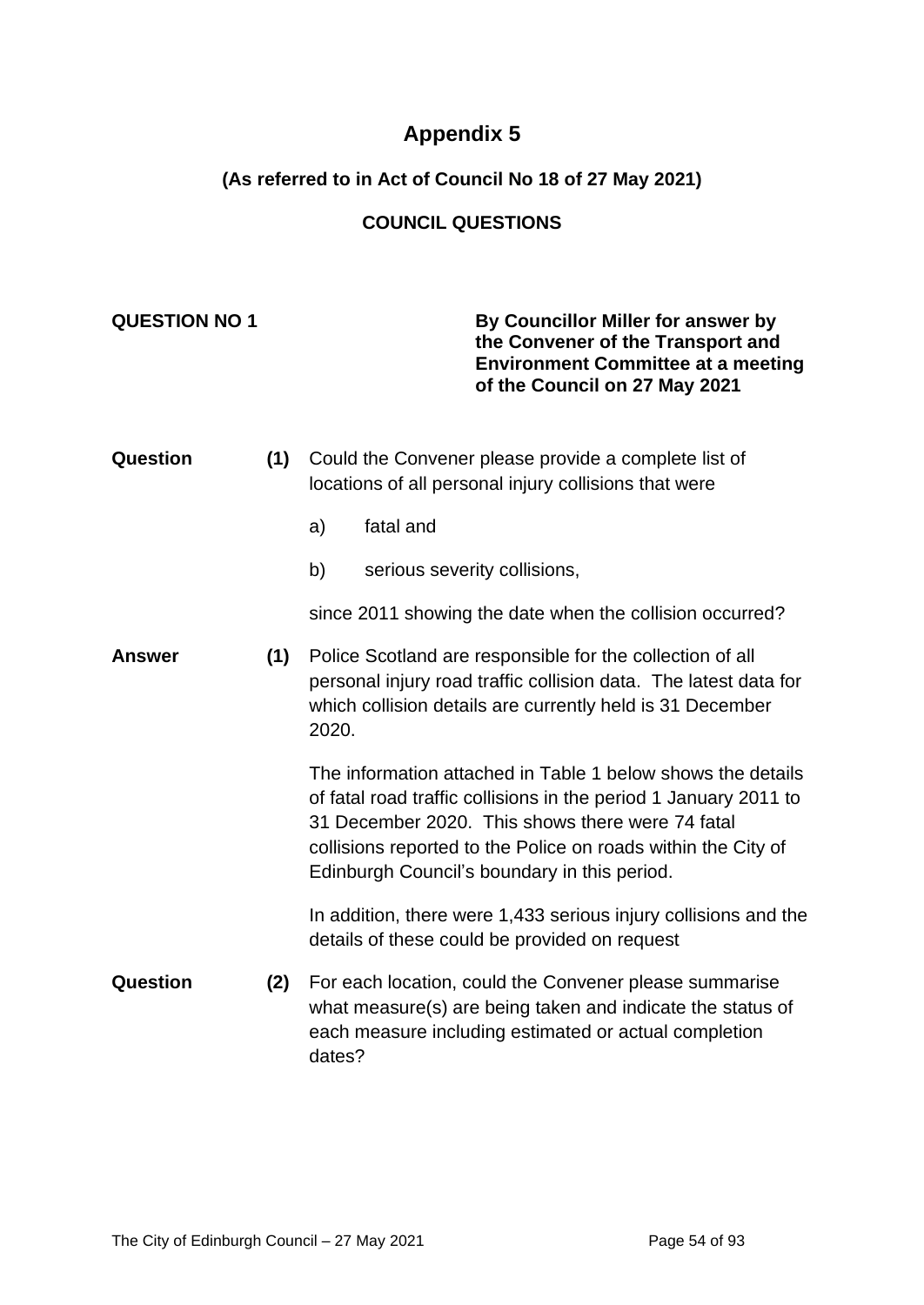| Answer | (2) | The delivery of the Council's Road Safety programme was  |
|--------|-----|----------------------------------------------------------|
|        |     | the subject of a report to the Transport and Environment |
|        |     | Committee on 22 April 2021.                              |

Road safety remedial measures are not progressed at every location where there has been a fatal or serious collision. Instead, the Council has two ongoing programmes of work aimed at reducing road traffic collisions:

- 1) Remedial measures following fatal collisions; and
- 2) Remedial measures arising from ongoing monitoring of collisions in the city - the Accident Investigation and Prevention (AIP) programme.

Following any traffic collision that results in a fatality (or where injuries sustained are likely to prove fatal), a site meeting will be arranged by Police Scotland and attended by a Council officer. The timing of the meeting is determined by the Police and this can vary, depending on the progress of their investigations into the collision and whether it is likely to be referred to the Procurator Fiscal.

Following this meeting, if there are actions for the Council to progress, these will be incorporated into the Council's Road Safety Programme. The timescale for delivery of the changes can vary considerably, depending on their nature and scope.

Site meetings are not held routinely for serious accidents.

Table 2 shows details of the five improvements identified as part of the 2016 Accident Investigation Process, along with improvements that are currently under development.

**Supplementary Question** Thank you Lord Provost and thank you very much to the Convener for her answer. It would be helpful however if the Convener could clarify her answer to my question, it might have been an issue of layout constraints for written questions, but I would like to check please, out of all of the locations of fatalities that are listed in Table 1 which stretches to over three pages, is it that only the 9 locations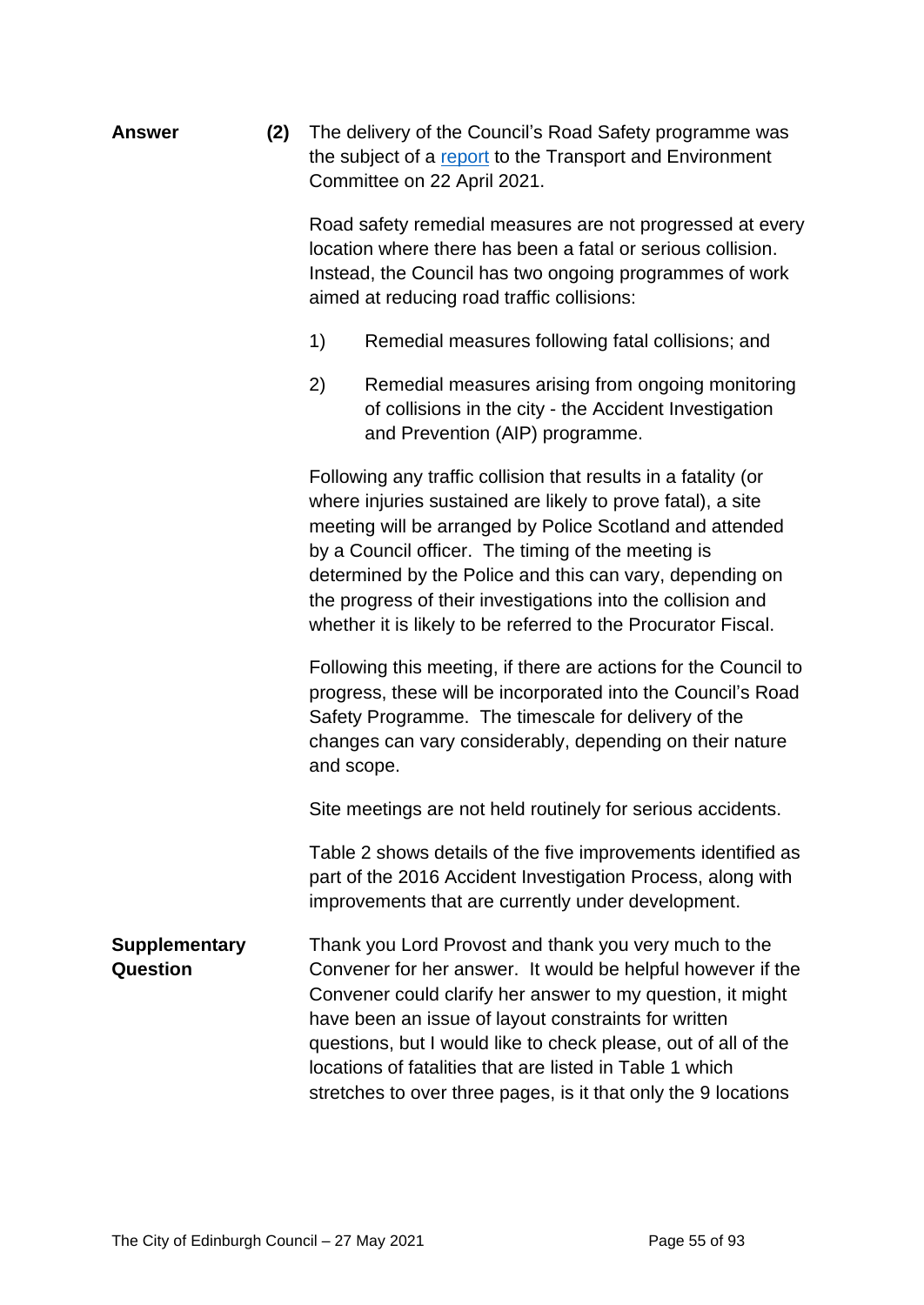that are included in Table 2 are where change is going to be made in response to a fatality, as her answer says I was already in receipt of the information in Table 2 and what I was really seeking was the information in Table 1 but with a clear indication of what change if any was being made at the location of each fatality, and I'm asking this clarification because Table 2 only lists 9 locations which seems counter to the concern I know that the Convener holds about safety on our roads and pavements, so it might be that a briefing in the form of a landscape table would ensure clarity on this topic, thank you.

**Supplementary Answer** Thank you very much Councillor Miller. It is a very interesting supplementary because I think nobody can look at these tables with any degree of pride, in fact I have a great sense of shame attached to these figures because the number of people across these last years that are covered in this question, who have either been killed or seriously injured on our roads is unbelievably high and the loss to the city, to the families, to the economy, to every aspect of those incidents is just appalling, it's a waste, a complete and utter waste, so what can we do about it, and you're right to call into question where we're looking at records of accidents, where can we be making changes. Now as you said there are some that are already under way at the moment, some of those have been identified, I think there has been other work done in previous years because remember the first table dates back as far as 2011 so there are some previous improvements that had been made, but we are bounded I think by some parameters which are difficult to encapsulate in a written answer, so for example, the way in which we react to fatal or potentially fatal accidents is different than the way in which we act to some other ones. So for example, Police Scotland control the investigation immediately after one of those fatal accidents and we have to wait for them to tell us what they believed to be the cause, now that's often done in conjunction with us, we're invited into the investigation but an accident is not always a cause of the geography of the location, it can be caused by driver error or driver behaviour, it can be caused by a number of other pieces of action, so the natural follow on from the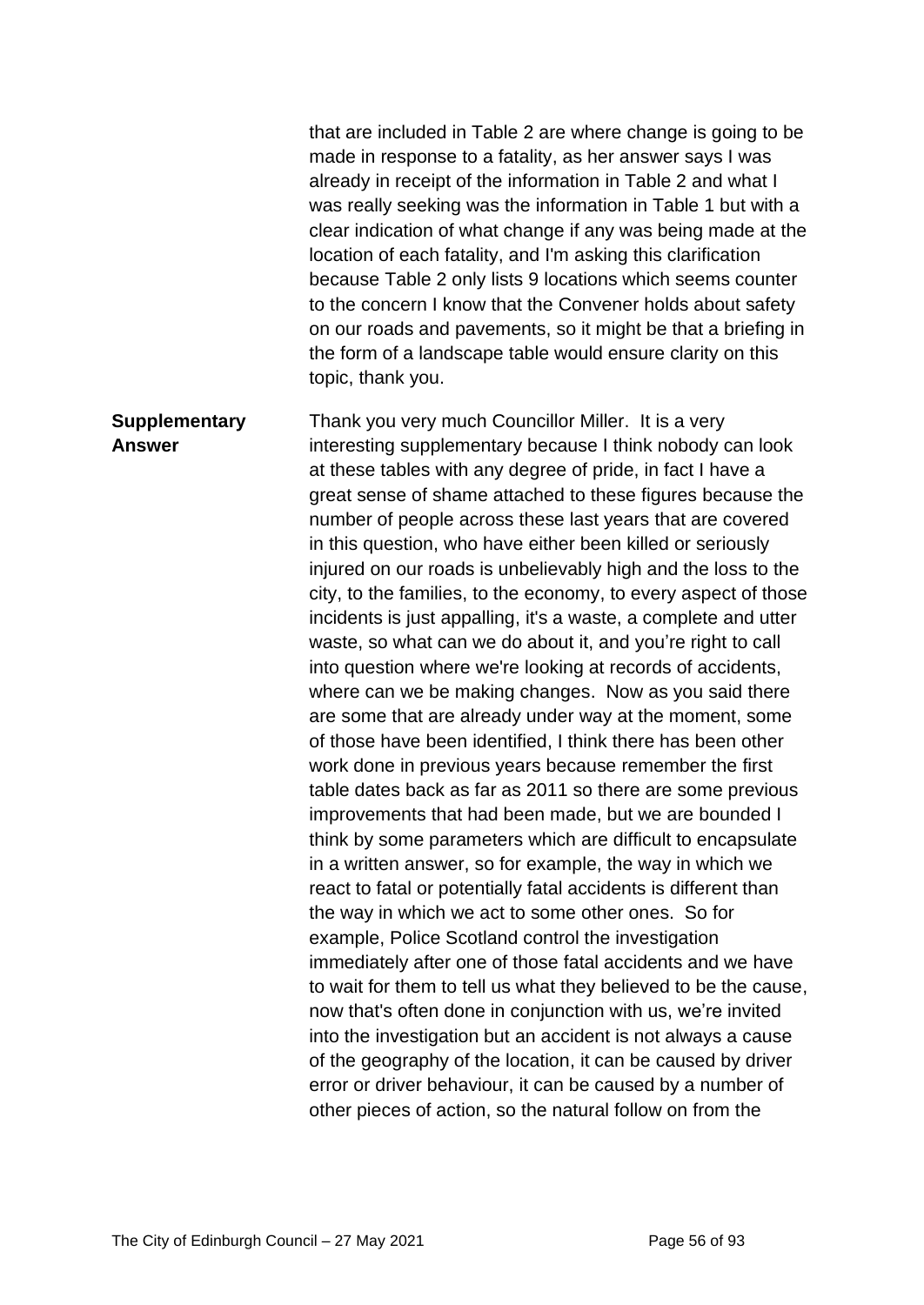occurrence of an injury or a fatality is not always that we then have to change a junction, where we have to change the topography of the road, it will often be that case but will not always that case. So he link between what's happened in the past and what our reaction to it is, isn't as clear cut as I would like it to be for all those reasons. On the basis of trying to get you the other information, I think this is something which we can take into a meeting, if necessary bring it in front of the Transport and Environment Committee if you want to, to try and populate that answer to your question and try and get a greater degree of understanding around it, but these figures should reinforce what we're doing around transport policy in every way, reduction of speed, change of roads, reduction of levels of traffic, and then we might see in future years a much shorter list of these dreadful casualties.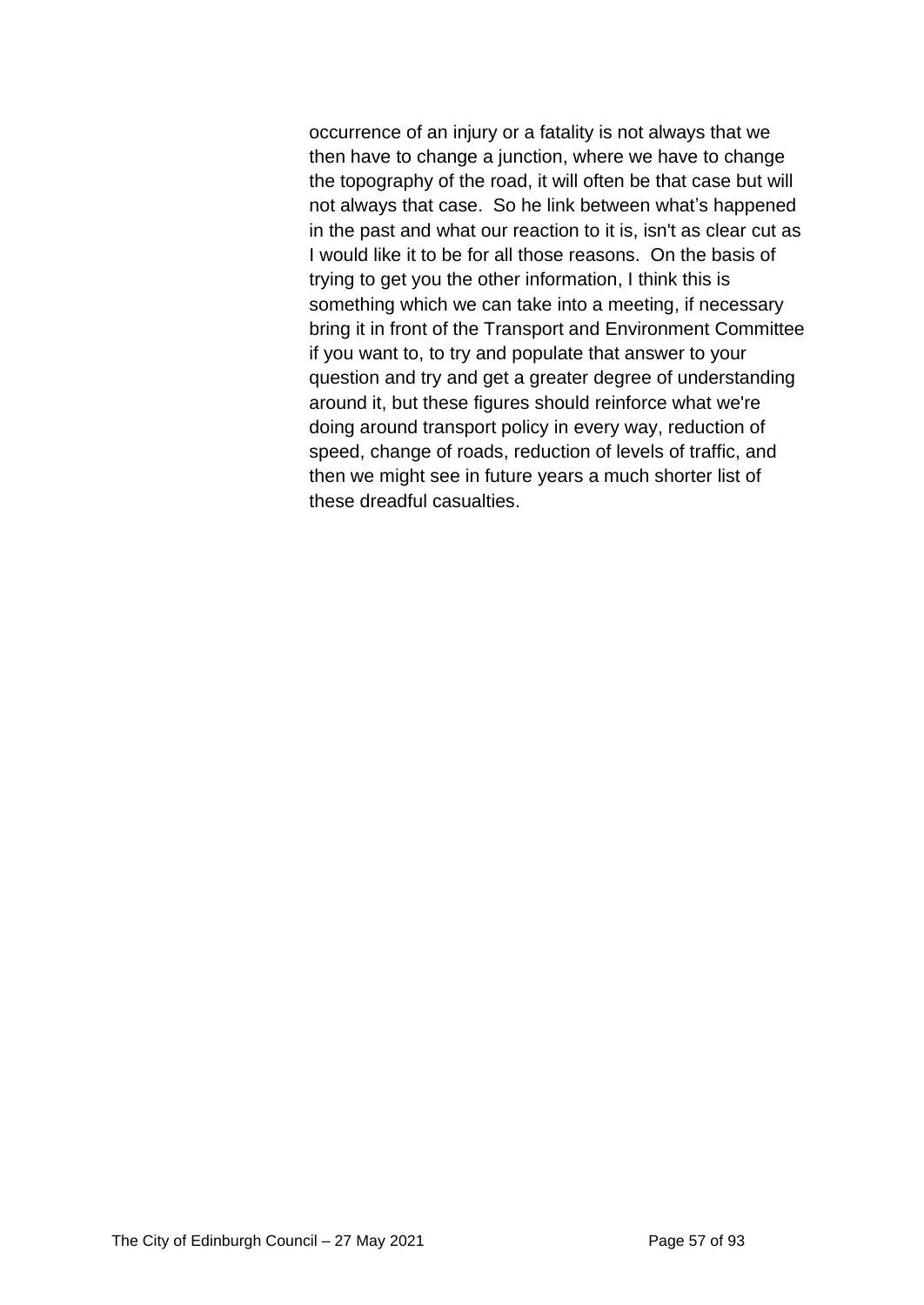# **Table 1 – Fatal Accident Locations**

| Accident | Accident   |                                                                                                                         |
|----------|------------|-------------------------------------------------------------------------------------------------------------------------|
| Severity | Date       | Location                                                                                                                |
| Fatal    | 01/01/2011 | UNION PLACE A900 OPPOSITE JUNCTION WITH UNION STREET EDINBURGH<br>326080E 674450N                                       |
| Fatal    | 26/01/2011 | EDINBURGH TO KILMARNOCK A71 200M EAST OF IT'S JUNCTION WITH LONG<br>DALMAHOY ROAD EDINBURGH 313460E 668610N             |
| Fatal    | 15/02/2011 | SOUTH GYLE CRESCENT 150 METRES SOUTH OF ITS JUNCTION WITH<br>REDHEUGHS AVENUE EDINBURGH 318490E 671780N                 |
| Fatal    | 28/04/2011 | BROUGHTON ROAD B900 AT ITS JUNCTION WITH EAST CLAREMONT STREET<br><b>EDINBURGH 325830E 675350N</b>                      |
| Fatal    | 19/06/2011 | EDINBURGH CITY BYPASS A720 0.5 MILE WEST OF ITS JUNCTION WITH A7 AT<br>SHERIFFHALL ROUNDABOUT EDINBURGH 330980E 667900N |
| Fatal    | 26/06/2011 | BURNSHOT ROAD 730 METRES EAST FROM ALMONDHILL COTTAGES<br>KIRKLISTON 313740E 675360N                                    |
| Fatal    | 09/08/2011 | PORTOBELLO ROAD A1140 AT THE JUNCTION WITH CRAIGENTINNY AVENUE<br>EDINBURGH 329030E 674250N                             |
| Fatal    | 15/11/2011 | SALAMANDER STREET A199 20 METRES EAST OF THE JUNCTION WITH ELBE<br>STREET EDINBURGH 327520E 676400N                     |
| Fatal    | 05/01/2012 | LANARK ROAD A70 10 METRES SOUTH FROM JUNCTION WITH DOVECOT<br>GROVE EDINBURGH 321410E 670190N                           |
| Fatal    | 07/02/2012 | <b>CORSTORPHINE HIGH STREET C 5 METRES WEST FROM JUNCTION WITH</b><br>ORCHARDFIELD AVENUE EDINBURGH 319900E 672680N     |
| Fatal    | 05/03/2012 | CORSTORPHINE ROAD A8 100 METRES EAST FROM JUNCTION WITH<br>MURRAYFIELD ROAD EDINBURGH 322530E 673200N                   |
| Fatal    | 07/03/2012 | MAYBURY ROAD A902 75 METRES NORTH EAST OF THE JUNCTION WITH<br>MAYBURY DRIVE EDINBURGH 318110E 673830N                  |
| Fatal    | 12/03/2012 | GILMERTON ROAD A772 50 METRES NORTH OF THE JUNCTION WITH THE<br>SPINNEY EDINBURGH 328930E 669060N                       |
| Fatal    | 05/04/2012 | CREWE ROAD SOUTH C 75 METRES NORTH OF ITS JUNCTION WITH<br>CRAIGLEITH ROAD EDINBURGH 323500E 674680N                    |
| Fatal    | 03/06/2012 | OLD DALKEITH ROAD A7 300 METRES SOUTH FROM JUNCTION WITH<br>FERNIEHILL ROAD EDINBURGH 329057E 669979N                   |
| Fatal    | 29/07/2012 | OCEAN DRIVE 200 YARDS FROM ITS JUNCTION WITH COMMERCIAL STREET<br>EDINBURGH 326550E 676930N                             |
| Fatal    | 01/09/2012 | NEW LISTON ROAD 30 METRES NORTH FROM ITS JUNCTION WITH GATESIDE<br>ROAD KIRKLISTON 312402E 674260N                      |
| Fatal    | 22/09/2012 | ULSTER CRESCENT 238 METRES WEST FROM JUNCTON WITH WILLOWBRAE<br>ROAD EDINBURGH 328666E 673549N                          |
| Fatal    | 29/09/2012 | NICOLSON SQUARE AT THE JUNCTION WITH MARSHALL STREET EDINBURGH<br>326024E 673175N                                       |
| Fatal    | 08/12/2012 | DUNDAS STREET C AT THE JUNCTION WITH HERIOT ROW EDINBURGH<br>325260E 674330N                                            |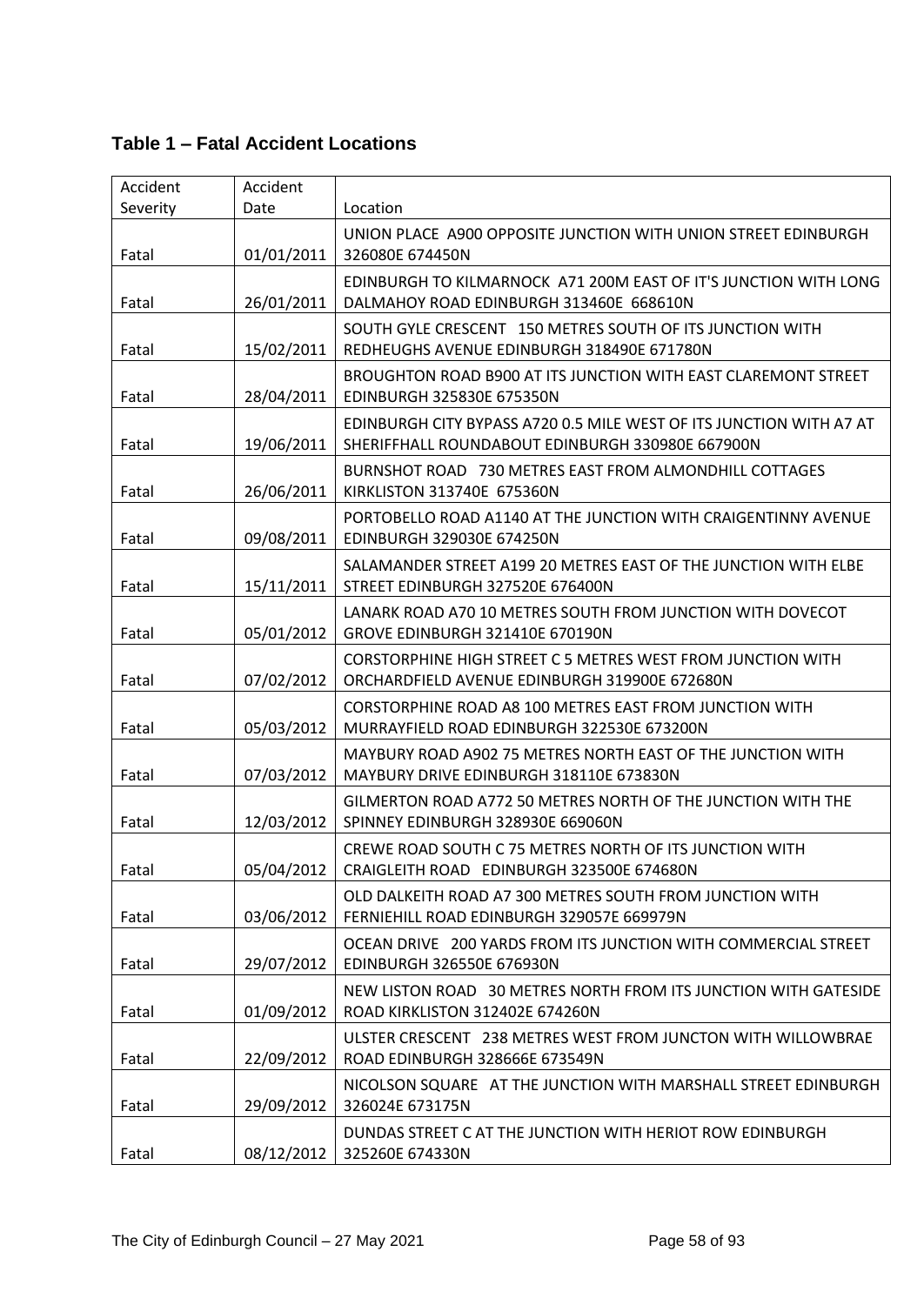| Fatal | 10/12/2012 | BAVELAW ROAD 10 METRES NORTH OF ITS JUNCTION WITH HARLAW ROAD<br>BALERNO 316310E 666210N                                             |
|-------|------------|--------------------------------------------------------------------------------------------------------------------------------------|
| Fatal | 06/01/2013 | WESTER HAILES ROAD AT ITS ROUNDABOUT JUNCTION WITH<br>CLOVENSTONE ROAD JUNIPER GREEN 320130E 669370N                                 |
| Fatal | 26/01/2013 | MARCHMONT ROAD C AT THE JUNCTION WITH WARRENDER PARK ROAD<br>EDINBURGH 325460E 672320N                                               |
| Fatal | 21/03/2013 | PALMERSTON PLACE AT JUNCTION WITH ROTHESAY PLACE EDINBURGH<br>323950E 673660N                                                        |
| Fatal | 06/05/2013 | M9 SPUR JUNCTION 1A M9 APPROX 2 MILES SOUTH OF THE ROUNDABOUT<br>JUNCTION WITH A8, GLASGOW ROAD SOUTH QUEENSFERRY 311470E<br>674380N |
| Fatal | 05/06/2013 | QUEENS DRIVE AT ITS JUNCTION WITH DUKES WALK EDINBURGH 327630E<br>673960N                                                            |
| Fatal | 10/08/2013 | GLASGOW TO EDINBURGH ROAD M8 100 METRES WEST FROM JUNCTION<br>WITH A720, CITY OF EDINBURGH BYPASS EDINBURGH 317990E 670870N          |
| Fatal | 27/09/2013 | <b>GREAT JUNCTION STREET A901 25 METRES NORTH FROM JUNCTION WITH</b><br>JUNCTION PLACE EDINBURGH 326800E 676090N                     |
| Fatal | 28/11/2013 | EDINBURGH CITY BYPASS A720 200YDS WEST OF ITS JUNCTION WITH<br>STRAITON ROAD EDINBURGH 327070E 666970N                               |
| Fatal | 16/02/2014 | QUEENSFERRY ROAD B800 AT ITS JUNCTION WITH UNNAMED ROAD<br>LEADING TO ROYAL ELIZABETH YARD KIRKLISTON 312760E 676480N                |
| Fatal | 01/03/2014 | SILVERKNOWES ROAD 500 YARDS NORTH OF THE JUNCTION WITH<br>LAURISTON FARM ROAD EDINBURGH 320420E 676400N                              |
| Fatal | 22/04/2014 | GILLESPIE ROAD B701 100 YARDS EAST OF JUNCTION WITH PENTLAND<br>AVENUE EDINBURGH 321160E 668900N                                     |
| Fatal | 19/05/2014 | WAVERLEY BRIDGE AT SOUTH ENTRANCE TO RAILWAY STATION WAVERLEY<br>RAILWAY STATION, EDINBURGH 325690E 673810N                          |
| Fatal | 08/07/2014 | PRINCES STREET AT THE JUNCTION WITH SOUTH ST ANDREW STREET C<br>EDINBURGH 325720E 673970N                                            |
| Fatal | 07/11/2014 | OLD DALKEITH ROAD A7 APPROX 20 METRES SOUTH OF JUNCTION WITH<br>BRIDGE END EDINBURGH 327810E 671100N                                 |
| Fatal | 22/11/2014 | NEWHALLS ROAD APPROX 60 METRES WEST OF JUNCTION WITH HIGH<br>STREET SOUTH QUEENSFERRY 313680E 678340N                                |
|       |            | EDINBURGH TO GLASGOW ROAD M8 APPROX 1.5 MILES WEST OF JUNCTION                                                                       |
| Fatal | 06/12/2014 | WITH A720 EDINBURGH CITY BYPASS EDINBURGH 316910E 670330N                                                                            |
| Fatal | 08/12/2014 | FERRY ROAD 25M EAST OF ITS JUNCTION WITH DUDLEY AVENUE SOUTH<br>EDINBURGH 326140E 676350N                                            |
| Fatal | 17/12/2014 | LINDSAY ROAD A901 AT ITS JUNCTION WITH SANDPIPER DRIVE EDINBURGH<br>325740E 677040N                                                  |
| Fatal | 19/08/2015 | FREDERICK STREET C AT THE JUNCTION WITH PRINCES STREET A8<br>EDINBURGH 325190E 673830N                                               |
| Fatal | 08/10/2015 | BUCKSTONE TERRACE 50 METRES SOUTH OF THE JUNCTION WITH<br>CAIYSTANE CRESCENT EDINBURGH 324640E 668560N                               |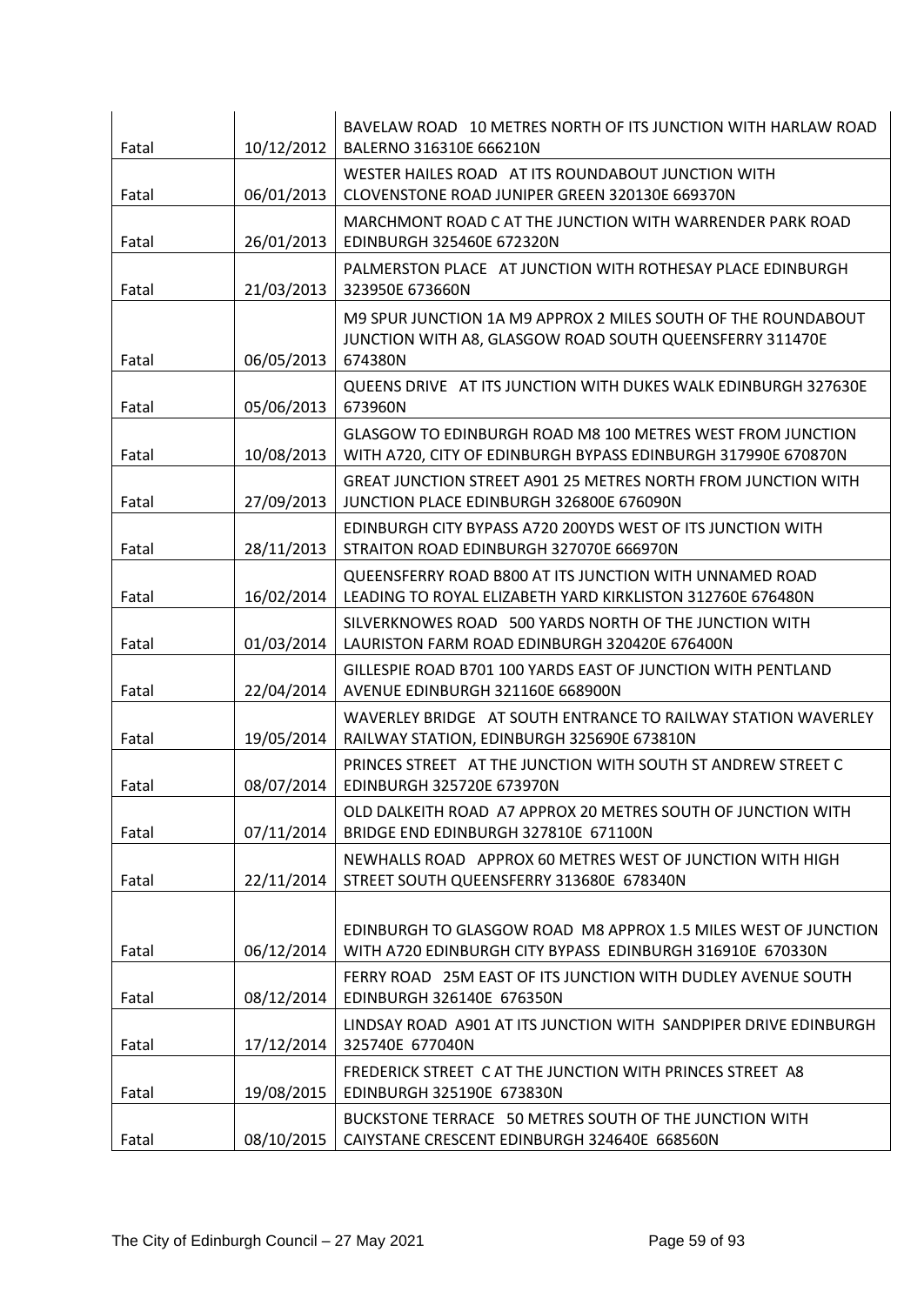| Fatal | 17/12/2015 | NEWBRIDGE TO WILKIESTON B7030 15 METRES NORTH JUNCTION OF<br>UNCLASSFIED ROAD TO RATHO QUARRY NEWBRIDGE 312020E 670350N     |
|-------|------------|-----------------------------------------------------------------------------------------------------------------------------|
| Fatal | 01/01/2016 | MURRAYBURN ROAD AT THE JUNCTION WITH DUMBRYDEN DRIVE<br>EDINBURGH 320560E 670680N                                           |
| Fatal | 09/01/2016 | DRUM BRAE DRIVE 38 METRES WEST FROM JUNCTION WITH HOSEASONS<br>GARDENS EDINBURGH 319610E 674340N                            |
| Fatal | 17/04/2016 | MORNINGSIDE ROAD 10 M NORTH FROM JUNCTION WITH JORDAN LANE<br>EDINBURGH 324540E 671140N                                     |
| Fatal | 12/05/2016 | KINGSTON AVENUE C AT THE JUNCTION WITH OLD DALKEITH ROAD A7<br>EDINBURGH 328470E 670400N                                    |
| Fatal | 06/06/2016 | BURNSHOT ROAD AT THE JUNCTION WITH STANDINGSTANE ROAD<br>KIRKLISTON 314360E 675670N                                         |
| Fatal | 10/06/2016 | SILVERKNOWES ROAD AT THE JUNCTION WITH SILVERKNOWES COURT<br>EDINBURGH 320830E 675840N                                      |
| Fatal | 17/09/2016 | NEWCRAIGHALL ROAD A6095 AT JUNCTION WITH NEWCRAIGHALL PARK &<br>RIDE, EDINBURGH 331740E 671810N                             |
| Fatal | 25/11/2016 | WEST APPROACH ROAD AT THE JUNCTION WITH ROSEBURN STREET C<br>EDINBURGH 322740E 672640N                                      |
| Fatal | 16/12/2016 | GILMERTON ROAD A772 AT THE ROUNDABOUT WITH EDINBURGH CITY<br>BYPASS SLIP ROAD A720 EDINBURGH 330520E 667960N                |
| Fatal | 30/01/2017 | STANDINGSTANE ROAD TO B800 ROAD NEAR MILTON COTTAGE, 1 KM EAST<br>FROM JUNCTION WITH B800 SOUTH QUEENSFERRY 313240E 676220N |
| Fatal | 24/04/2017 | LANARK ROAD AT THE JUNCTION WITH BABERTON CRESCENT JUNIPER<br>GREEN 320250E 668890N                                         |
| Fatal | 14/05/2017 | MAIN STREET AT ITS JUNCTION WITH QUALITY STREET B9085 DAVIDSONS<br>MAINS, EDINBURGH 320560E 675450N                         |
| Fatal | 31/05/2017 | PRINCES STREET A8 AT THE JUNCTION WITH LOTHIAN ROAD A702<br>EDINBURGH 324670E 673670N                                       |
| Fatal | 03/09/2017 | REGENT ROAD A1 200M NORTH EAST OF ITS JUNCTION WITH REGENT<br>TERRACE EDINBURGH 326660E 674130N                             |
| Fatal | 27/10/2017 | CHARTERHALL ROAD 102 METRES EAST OF ITS JUNCTION WITH BLACKFORD<br>AVENUE EDINBURGH 325860E 670990N                         |
| Fatal | 26/12/2017 | DUDDINGSTON PARK 30 METRES NORTH OF ITS JUNCTION WITH PARK LANE<br><b>EDINBURGH 330270E 673060N</b>                         |
| Fatal | 10/01/2018 | BROOMHOUSE AVENUE 50 METRES SOUTH OF ITS JUNCTION WITH<br>BROOMHOUSE PLACE EDINBURGH 319970E 671230N                        |
| Fatal | 30/03/2018 |                                                                                                                             |
| Fatal | 25/05/2018 | MAYBURY ROAD A902 200 METRES NORTH OF ITS JUNCTION WITH<br>MAYBURY DRIVE EDINBURGH 318170E 673970N                          |
| Fatal | 16/10/2018 | SOUTHHOUSE AVENUE 100 M WEST FROM JUNCTION WITH SOUTHHOUSE<br>BROADWAY, DRIVEWAY OF 29 EDINBURGH 327690E 668100N            |
| Fatal | 02/11/2018 | <b>GREAT JUNCTION STREET A901 APPROX 20 METRES EAST OF JUNCTION</b><br>WITH HENDERSON STREET EDINBURGH 326880E 675990N      |
| Fatal | 10/01/2019 | LEITH WALK A900 AT THE JUNCTION WITH CROWN STREET EDINBURGH<br>326900E 675780N                                              |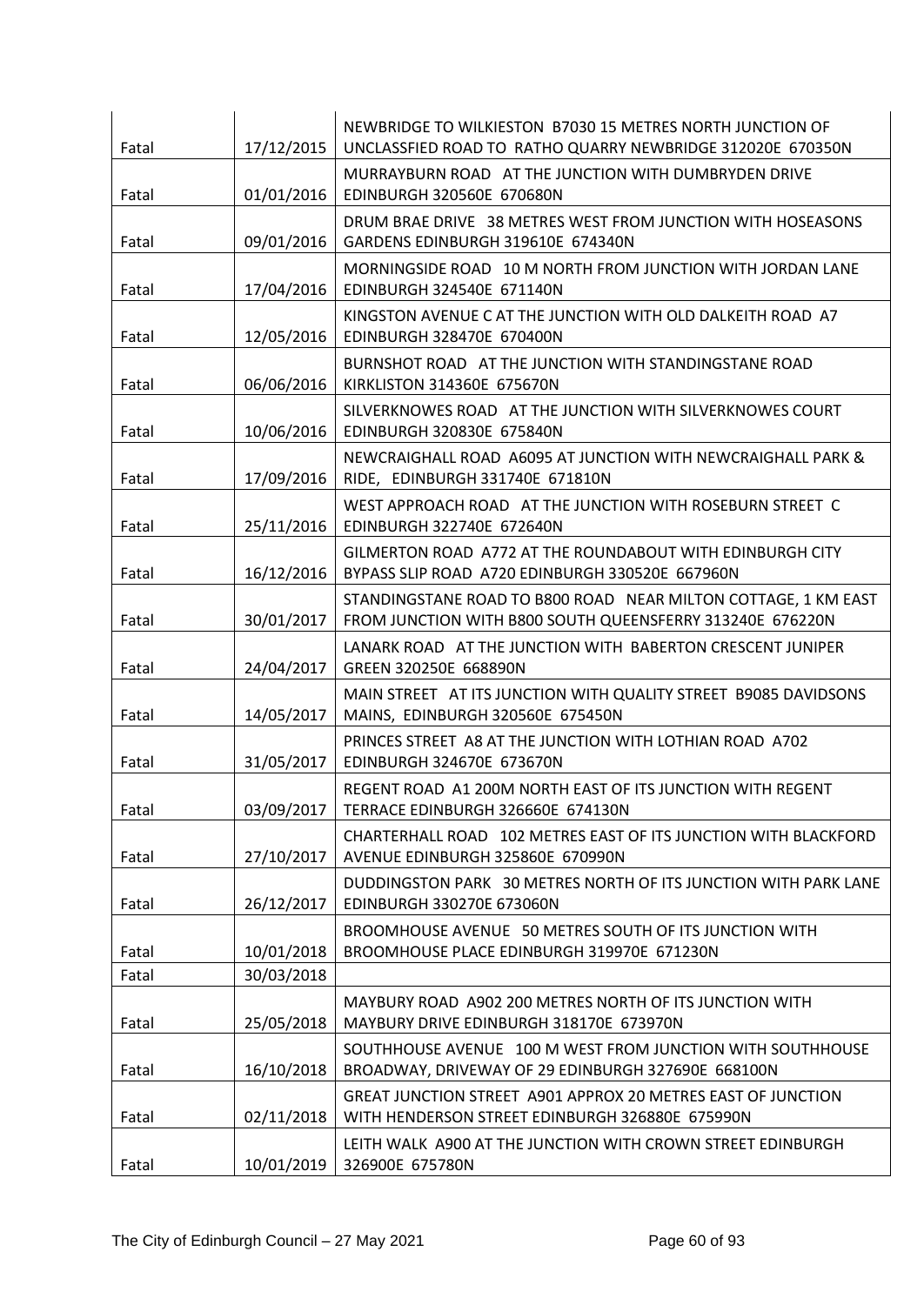| Fatal | 20/02/2019 | MURRAYBURN ROAD 7 METRES WEST OF THE JUNCTION WITH HAILESLAND<br>ROAD EDINBURGH 319830E 670150N      |
|-------|------------|------------------------------------------------------------------------------------------------------|
| Fatal | 13/03/2019 | PORTOBELLO HIGH STREET B6415 AT THE JUNCTION WITH SIR HARRY<br>LAUDER ROAD EDINBURGH 330018E 674376N |
| Fatal | 14/05/2019 | OCEAN DRIVE 200 METRES SOUTH OF ROUNDABOUT AT MELROSE DRIVE<br>EDINBURGH 326649E 677029N             |
| Fatal | 03/09/2019 | GREAT JUNCTION STREET (A901) AT JUNCTION WITH GREAT JUNCTION<br>STREET (A901)                        |
| Fatal | 07/01/2020 | QUEENSFERRY ROAD (A90) - 75 METRES FROM JUNCTION WITH PARKGROVE<br><b>AVENUE</b>                     |
| Fatal | 29/03/2020 | SPOTTISWOODE ROAD NEAR JUNCTION WITH MARCHMONT ROAD                                                  |
| Fatal | 25/06/2020 | GILMERTON ROAD (A772) AT JUNCTION WITH KINGSTON AVENUE                                               |
| Fatal | 30/06/2020 | MORNINGSIDE ROAD (A702) AT JUNCTION WITH SPRINGVALLEY GARDENS                                        |
| Fatal | 14/07/2020 | WILLOWBRAE ROAD (A1) NEAR JUNCTION WITH WILLOWBRAE ROAD (A1)                                         |
| Fatal | 02/11/2020 | SIR HARRY LAUDER ROAD (A199) NEAR JUNCTION WITH PORTOBELLO HIGH<br><b>STREET (B6415)</b>             |

# **Table 2 – Improvements Identified**

| Location                  | <b>Measure</b>                                             | Date and<br><b>Identified via</b> | <b>Comments</b>                                                                                                                                                                                                                                                                                                                                                                                                                                                                                                                                                                                                                                                                                                                                                                                                                |
|---------------------------|------------------------------------------------------------|-----------------------------------|--------------------------------------------------------------------------------------------------------------------------------------------------------------------------------------------------------------------------------------------------------------------------------------------------------------------------------------------------------------------------------------------------------------------------------------------------------------------------------------------------------------------------------------------------------------------------------------------------------------------------------------------------------------------------------------------------------------------------------------------------------------------------------------------------------------------------------|
| A71 Dalmahoy<br>Junction  | Vehicle activated<br>signs and reduction<br>in speed limit | <b>AIP</b>                        | Complete - Vehicle activated signs installed in 2017<br>and speed limit subsequently reduced in 2018. A<br>scheme for further road safety improvements,<br>arising from a decision by Committee in March 2015<br>following the submission of a petition, is currently<br>being progressed for implementation by the end of<br>2021.                                                                                                                                                                                                                                                                                                                                                                                                                                                                                            |
| Drum Brae<br><b>Drive</b> | Signalised Junction                                        | 2013 AIP                          | Improvement identified via AIP was for a signalised<br>Puffin pedestrian crossing. However, there was<br>strong feedback from the Drum Brae Community<br>Council that a full signalisation of the junction should<br>instead be progressed. Unfortunately, the significant<br>additional funding required to deliver this could not<br>be justified on the grounds of collision reduction<br>alone and the development of proposals was<br>therefore suspended to allow further options,<br>including potential additional sources of funding to<br>be investigated. In December 2018, the Western<br>Edinburgh Neighbourhood Partnership agreed to<br>allocate the additional funding required to allow a<br>signalised junction to be progressed. Currently<br>finalising the tender package to progress to<br>construction. |
| Hermiston<br>Roundabout   | Road Marking<br>Alterations                                | 2016 AIP                          | Complete - implemented in 2019.                                                                                                                                                                                                                                                                                                                                                                                                                                                                                                                                                                                                                                                                                                                                                                                                |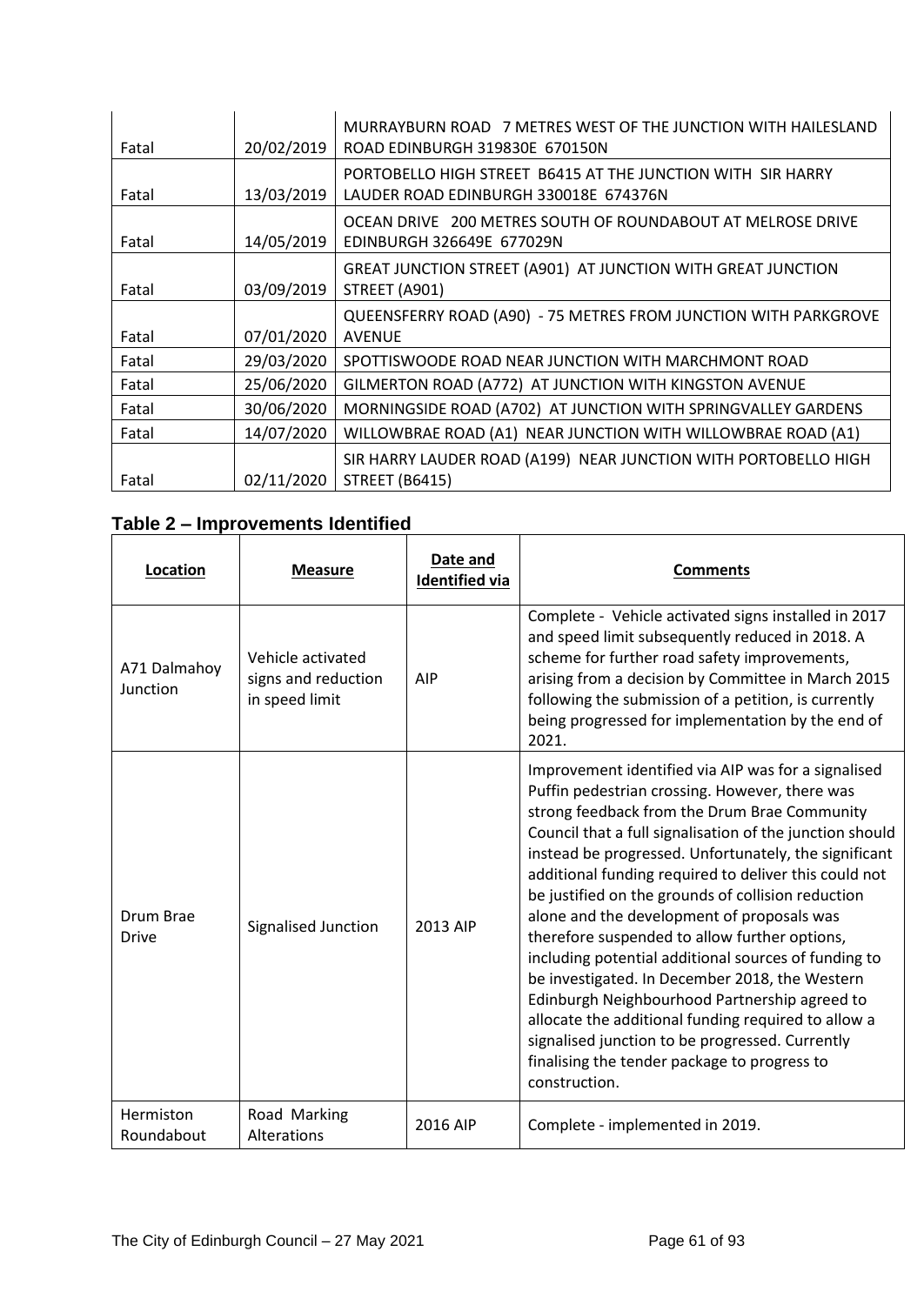| <b>Telford Road</b>                               | Road Marking/<br>Directon Signage<br>Alterations                                 | 2016 AIP                                                         | Complete - implemented in late 2019/early 2020.                                                                |
|---------------------------------------------------|----------------------------------------------------------------------------------|------------------------------------------------------------------|----------------------------------------------------------------------------------------------------------------|
| South Bridge @<br>Chambers<br><b>Street</b>       | <b>Road Marking</b><br>Alterations                                               | 2016 AIP                                                         | Complete - layout amended as part of South Bridge<br>improvement works. Monitoring ongoing.                    |
| Queensferry<br>Road @ Quality<br><b>Street</b>    | Alterations to signal<br>phasing and type to<br>include Craigcrook<br>Road slip. | 2016 AIP                                                         | Complete-implemented 2018/19.                                                                                  |
| Davidsons<br><b>Mains</b>                         | Crossing/Roundabout<br>Upgrade                                                   | 2016 AIP and<br>Response to<br><b>Fatal Collision</b><br>in 2017 | Currently finalising detailed design to progress to<br>construction.                                           |
| Murrayburn<br>Road at<br>Hailesland<br>Road       | <b>Signalised Crossing</b>                                                       | Response to<br><b>Fatal Collision</b><br>in 2019                 | Currently finalising tender package to progress to<br>construction.                                            |
| Portobello High<br>Street/King's<br>Road Junction | Road Layout<br>Alterations and<br>Improvements to<br><b>Alternative Routes</b>   | Response to<br>Fatal<br>Collisions in<br>2019 and<br>2020        | Awaiting Road Safety Audit and further engagement<br>with stakeholder groups to progress to<br>implementation. |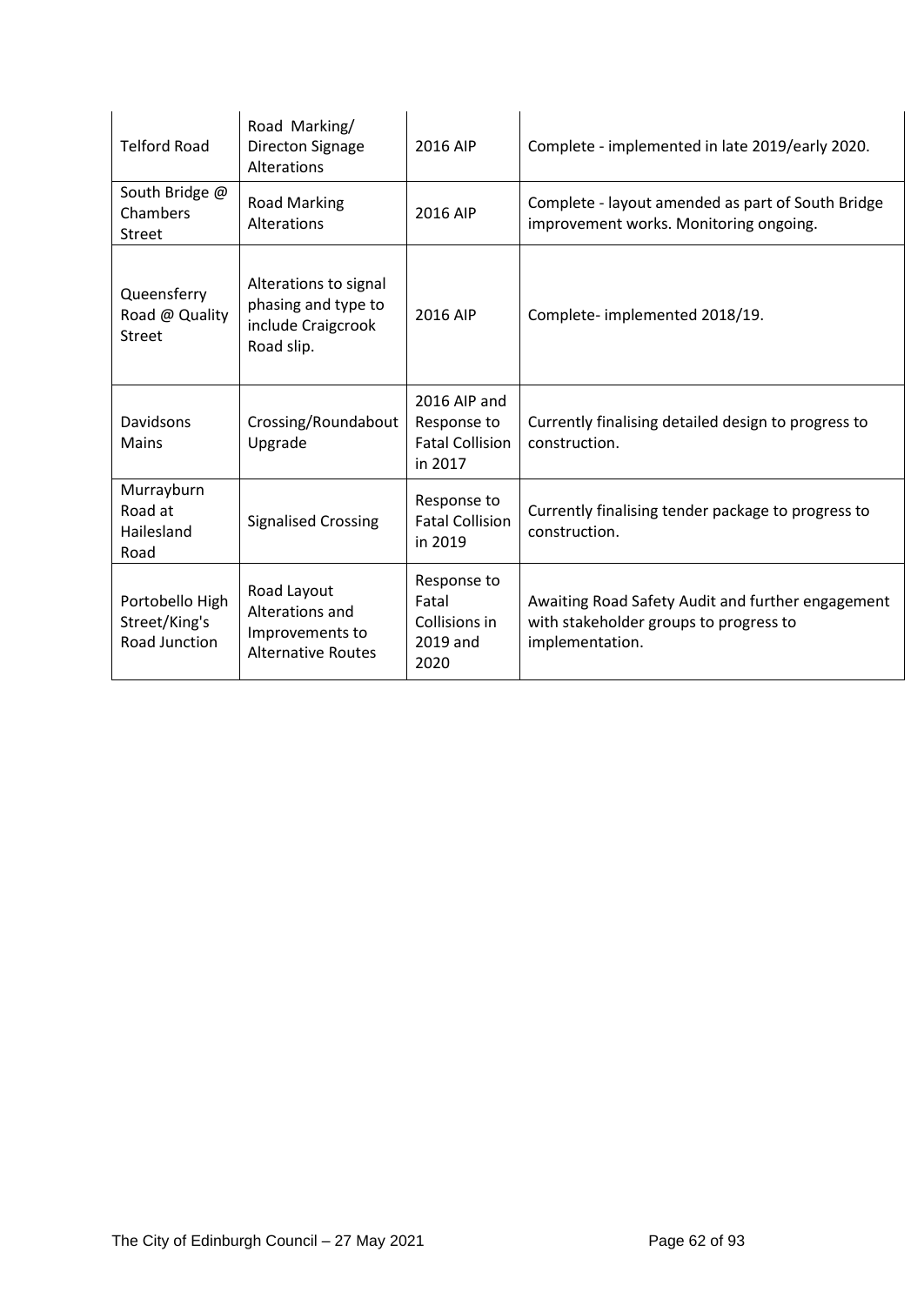**QUESTION NO 2 By Councillor Howie for answer by the Convener of the Culture and Communities Committee at a meeting of the Council on 27 May 2021**

| <b>Question</b> | (1) | How many public playparks do the council own or maintain?                                                                                                                                                                                                                                                                                                                                                                                                                               |
|-----------------|-----|-----------------------------------------------------------------------------------------------------------------------------------------------------------------------------------------------------------------------------------------------------------------------------------------------------------------------------------------------------------------------------------------------------------------------------------------------------------------------------------------|
| <b>Answer</b>   | (1) | The Council owns or maintains 165 play parks.                                                                                                                                                                                                                                                                                                                                                                                                                                           |
| Question        | (2) | For each of these, what individual pieces of play equipment<br>are designed for use by disabled children?                                                                                                                                                                                                                                                                                                                                                                               |
| <b>Answer</b>   | (2) | The Council has a significant amount of play equipment<br>which has been designed for use by disabled children.<br>Examples include a swing seat called the Mirage (which is<br>based on a fighter pilot's ejector seat and has fixing points<br>for a harness supplied on request and can be fitted on any<br>swing frame that is 2.4m high), Orbit and dish roundabouts,<br>trampolines and ramped / pull up decks. Further details of<br>these will be put on the Council's website. |
| Question        | (3) | Which playparks have blue badge or abundant parking<br>immediately adjacent to them?                                                                                                                                                                                                                                                                                                                                                                                                    |
| <b>Answer</b>   | (3) | There are many playparks which have parking in close<br>proximity however the Council does not hold a definitive list<br>of playparks with adjacent parking or blue badge spaces.                                                                                                                                                                                                                                                                                                       |
| Question        | (4) | Which playparks have surfaces suitable for use by<br>wheelchairs?                                                                                                                                                                                                                                                                                                                                                                                                                       |
| <b>Answer</b>   | (4) | Approximately 100 sites have surfaces suitable for use by<br>wheelchairs. A list will be added to the council website.                                                                                                                                                                                                                                                                                                                                                                  |
| Question        | (5) | What is the council's current policy regarding the inclusion of<br>accessible play equipment in any future playparks?                                                                                                                                                                                                                                                                                                                                                                   |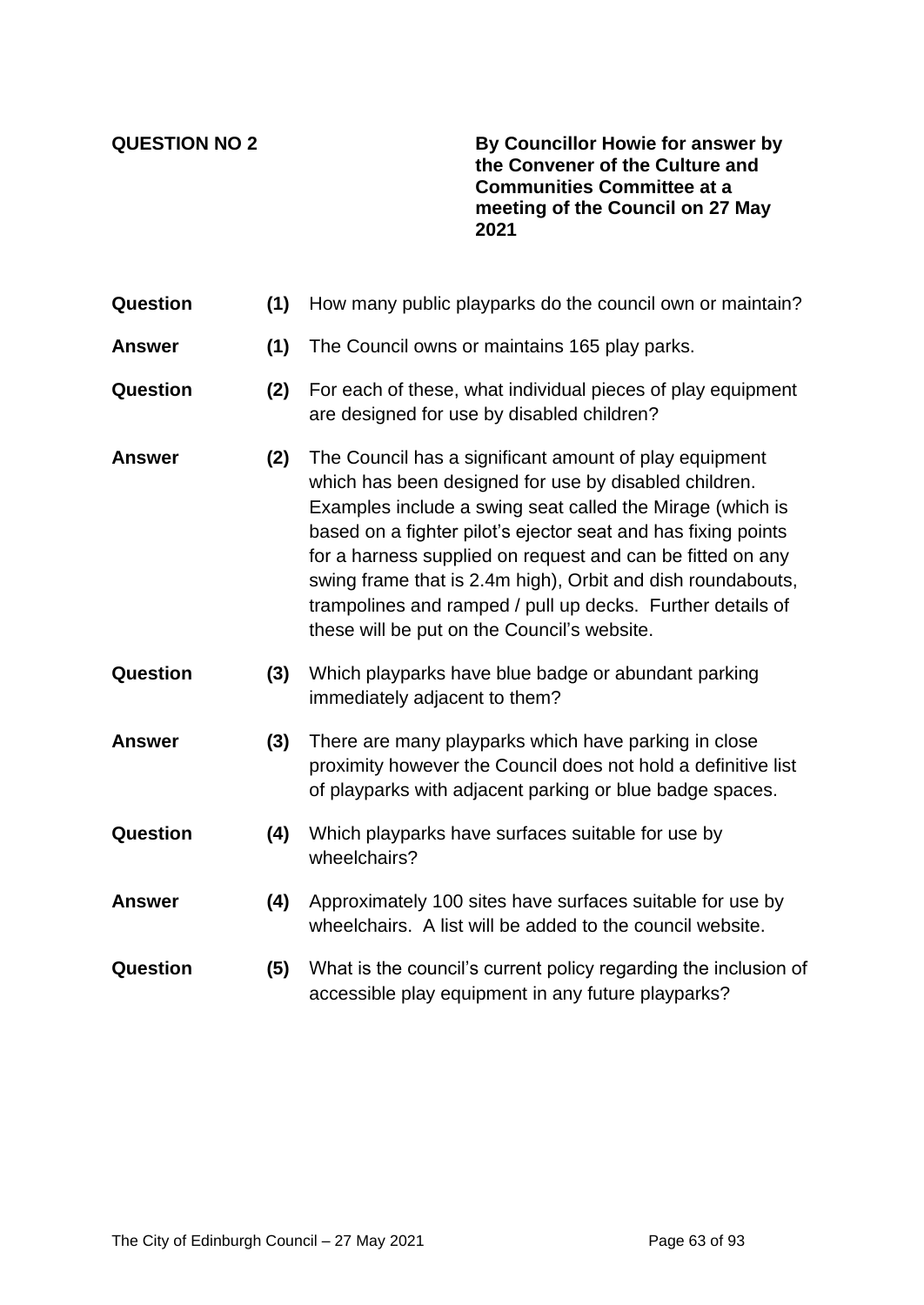**Answer (5)** The Council's Play Area Action Plan designs are child centred, based on children's desires, expectations, how they play and what they need to get out of the play experience. Designs are also governed by the need to meet the play standard BS EN 1176 Parts 1 to 11. The choice of equipment and layout of the play space needs to allow for inclusion, allowing as wide a range of children to play together as possible. The play space must be sustainable, meet consulted needs and not be easily vandalised.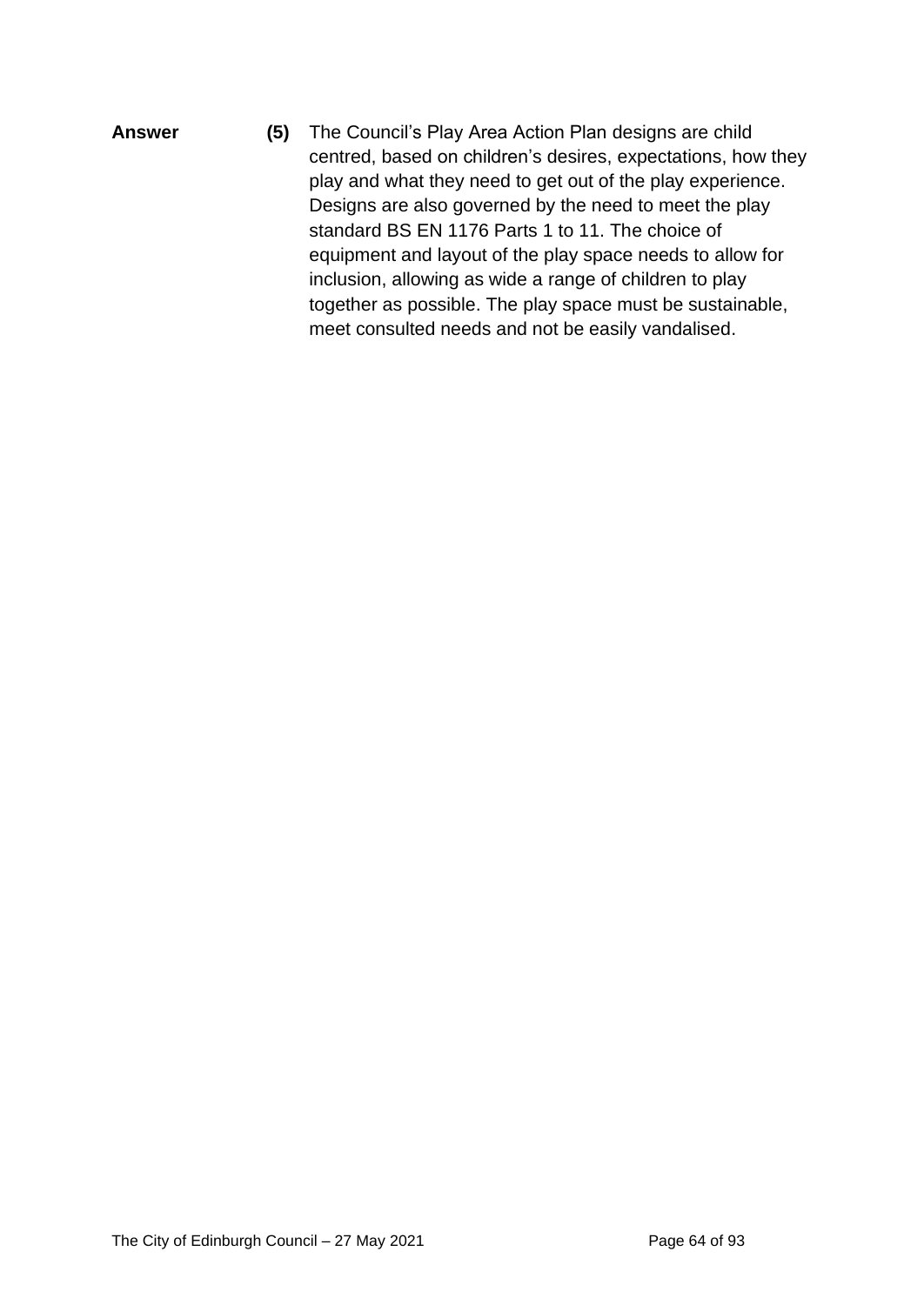**QUESTION NO 3 By Councillor Howie for answer by the Convener of the Transport and Environment Committee at a meeting of the Council on 27 May 2021**

**Question** What is the council's response to the points raised by the RNIB in their consultation response on retaining Spaces for People that was received from them on 1<sup>st</sup> April 2021?

**Answer** Ahead of the consultation response the Convener and Vice-Convener held an engagement session with RNIB and other accessibility groups on 2 March 2021. The discussion was comprehensive and allowed for setting the context of our wider transport policies and reinforced our commitment to accessible and inclusive walking wheeling and cycling for all with the understanding that some people do require the use of private vehicles.

> RNIB were concerned that due to the quick action associated with Spaces for People, it was difficult to convey to those with sight problems where changes would occur in the city, and how this might alter the streetscape. In order to assist with this, documents relating to changes had to be accessible, and detailed engagement with access panels and disability groups had to be ongoing and proactive.

> A report will be presented to the Transport and Environment Committee on 17 June which will present and respond to the Spaces for People consultation submissions. However, the Council are keen to maintain engagement and work with all resident groups to ensure inclusivity for all. Consultation materials for the SfP consultation were made available in accessible formats, including a BSL video, large print paper copies of the consultation response form and copies in braille.

Should the schemes be progressed permanently, we would look to using experimental traffic orders in the first instance so there would be an opportunity to consider the layout and make alterations before any permanent scheme is progressed. Efforts will be made to mitigate impacts on our visually impaired residents.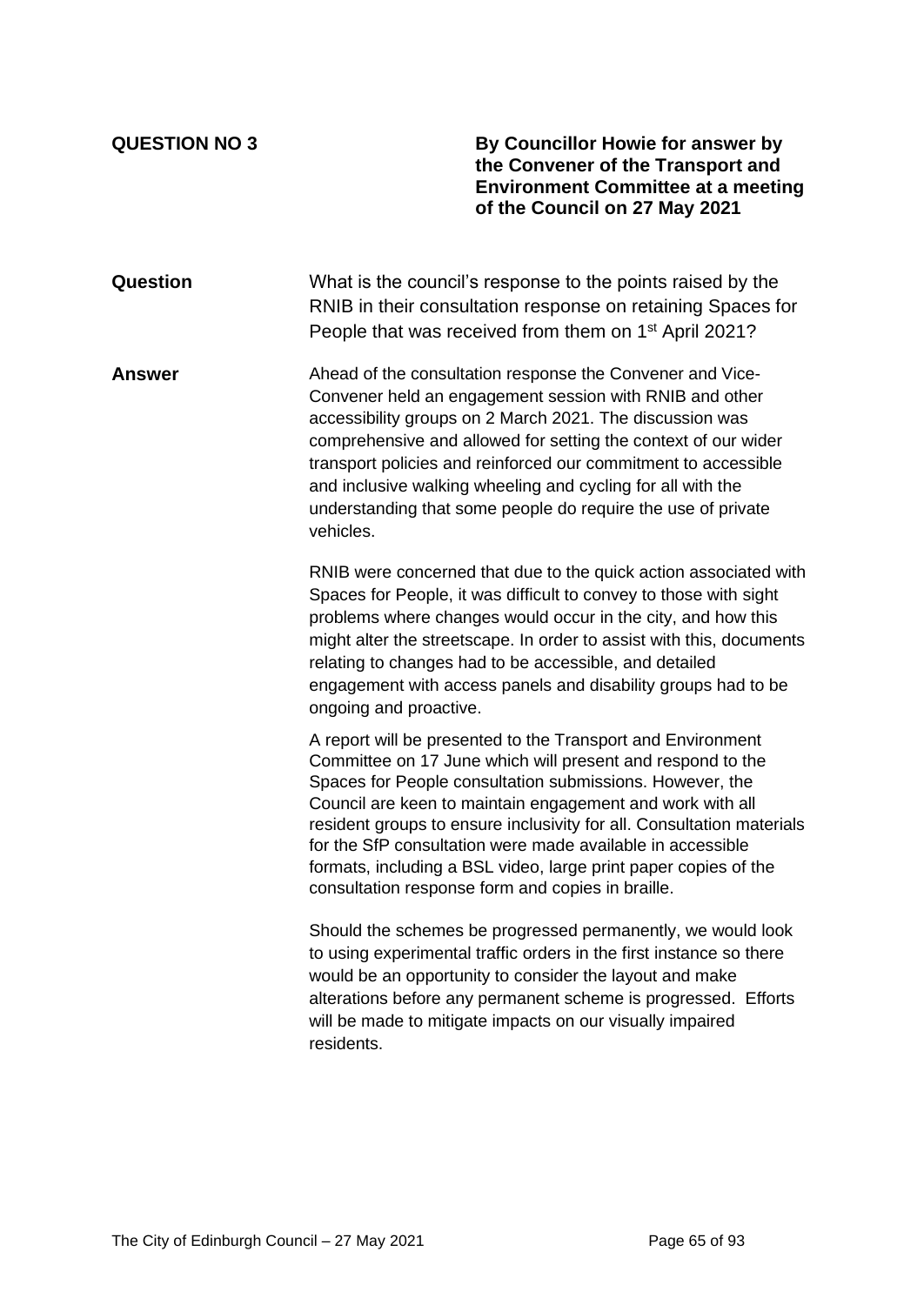| <b>QUESTION NO 4</b>                    |     | By Councillor Webber for answer by<br>the Convener of the Transport and<br><b>Environment Committee at a meeting</b><br>of the Council on 27 May 2021                                                                                                                                                                               |
|-----------------------------------------|-----|-------------------------------------------------------------------------------------------------------------------------------------------------------------------------------------------------------------------------------------------------------------------------------------------------------------------------------------|
|                                         |     | In December 2020 Council Officers were made aware that<br>Juniper Green Primary School parents and staff had carried<br>out research and had pulled together a comprehensive<br>Road Safety Action Plan to be progressed through 2021.                                                                                              |
|                                         |     | Through the local Ward Councillor, Councillor Webber, a<br>draft of this road safety action plan was provided to Council<br>officers. This included 50 ideas to be reviewed and<br>considered and was obviously created with local knowledge<br>and awareness of the entire area and this document made<br>no mention of a planter! |
| Question                                | (1) | Is it safe to assume that the Spaces for People team are not<br>genuinely interested in working collaboratively with<br>communities, parent councils and schools to make their<br>road safety action plan live and implemented and would<br>rather progress with their own interpretation of the issues<br>and the solutions?       |
| <b>Answer</b>                           | (1) | The Spaces for People projects around schools were<br>intended purely to assist in creating a safer space for<br>pedestrians to physically distance at the school gates, not to<br>address wider safety concerns on routes to school.                                                                                               |
| Question                                | (2) | How should the parent council and school progress their<br>Road Safety Action Plan given the placement of the planter<br>in April 2021?                                                                                                                                                                                             |
| <b>Answer</b>                           | (2) | The Road Safety team are currently undertaking a review of<br>School Travel Plans for every school cluster in the city and<br>will engage with the school and parent body around the<br>contents of their Action Plan as part of this process.                                                                                      |
| <b>Supplementary</b><br><b>Question</b> |     | Thank you Lord Provost and thank you Convener for your<br>answer. Given that these temporary schemes that have<br>been installed under the Spaces for People programme<br>have recently been installed at this location long after the<br>consultation has taken place, and it is quite contrary to what                            |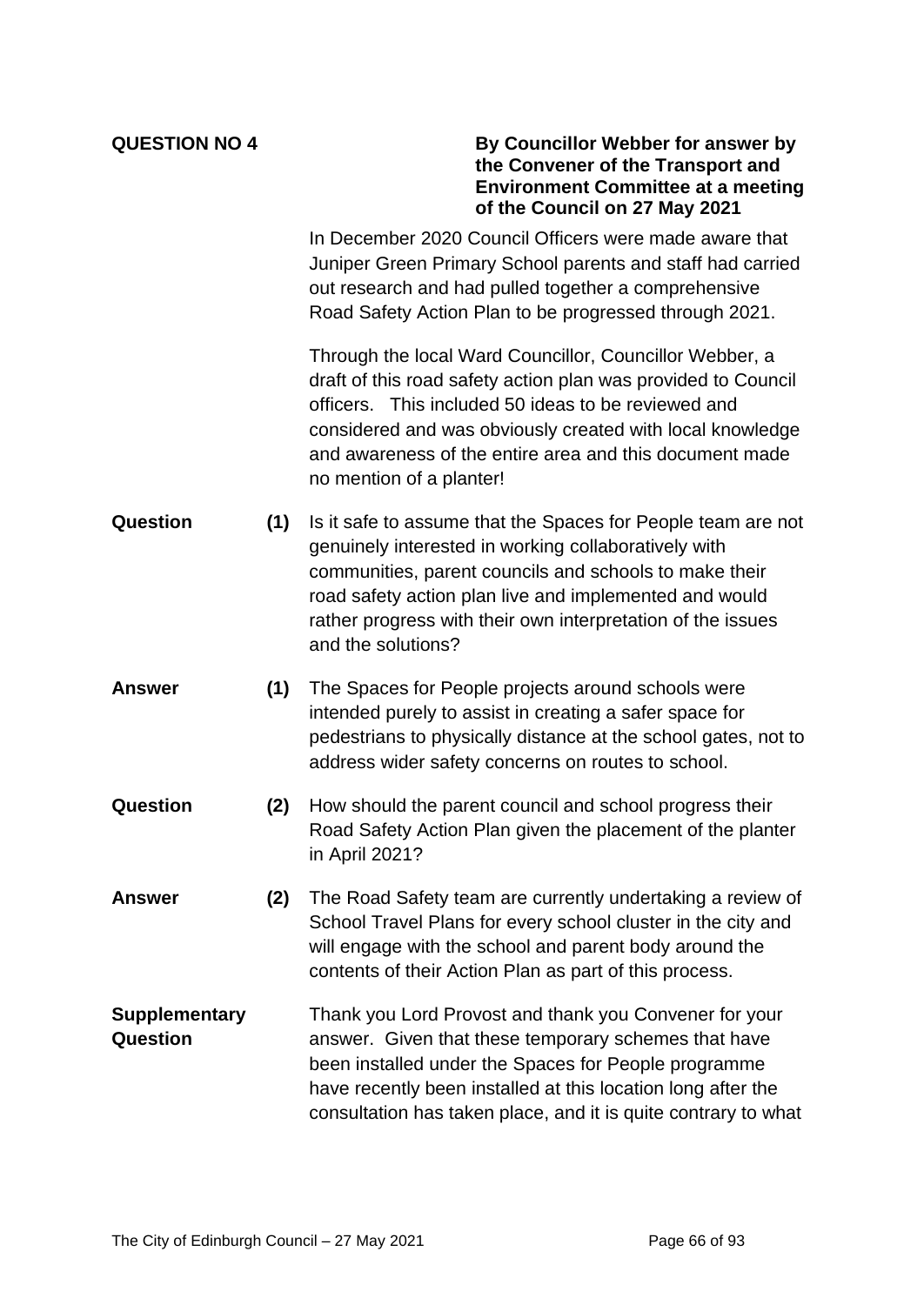the school and the parents were working on, to increase the safety of this area, what suggested action do I go back to the parents with and the school to give them guidance as to how we can proceed when something is so very different to what they were wanting to happen in application and has been forced upon them?

**Supplementary Answer** Thank you Councillor Webber for your supplementary. To the best of my knowledge I was not shared the draft of the Juniper Green Parents requests and that would have been helpful for me to be able to answer the question more accurately. I applaud any school community that takes the issues of road safety around the school seriously, but what I did have a bit of a problem with in terms of your question, as it seems to confuse two matters, the issues of what is possible under the Spaces for People scheme and what is actually really referred to as a much wider piece which is around school safety, which is an ongoing piece of work that was happening long before Covid, long before the Spaces for People issue. I suspect that most of what the parents grouping wants to see happen falls in that latter part, and so I would suggest that what you do is contact the Road Safety Team, the team that deals with schools streets and deal with it that way. If necessary I will try and get involved if you think it would be useful although no doubt that's not a preferred option for you, but I think we have to get a greater degree of understanding amongst our Councillors and amongst people who watch this that there is a limit to what is being done under Spaces for People, so the calls for pothole repairs, the calls for wider safety around schools measures doesn't fall within the remit of Spaces for People and we've been giving you that message right from the very beginning and a few people don't seem to be listening to that. I welcome anything that comes out of the Juniper Green Parents Grouping, I think that is valuable work, we see that kind of work going on in schools across the city and it is absolutely to be valued, then we have to take it on board and work out what is possible within Council parameters and that stage doesn't seem to have been done in preparation for this question, thank you.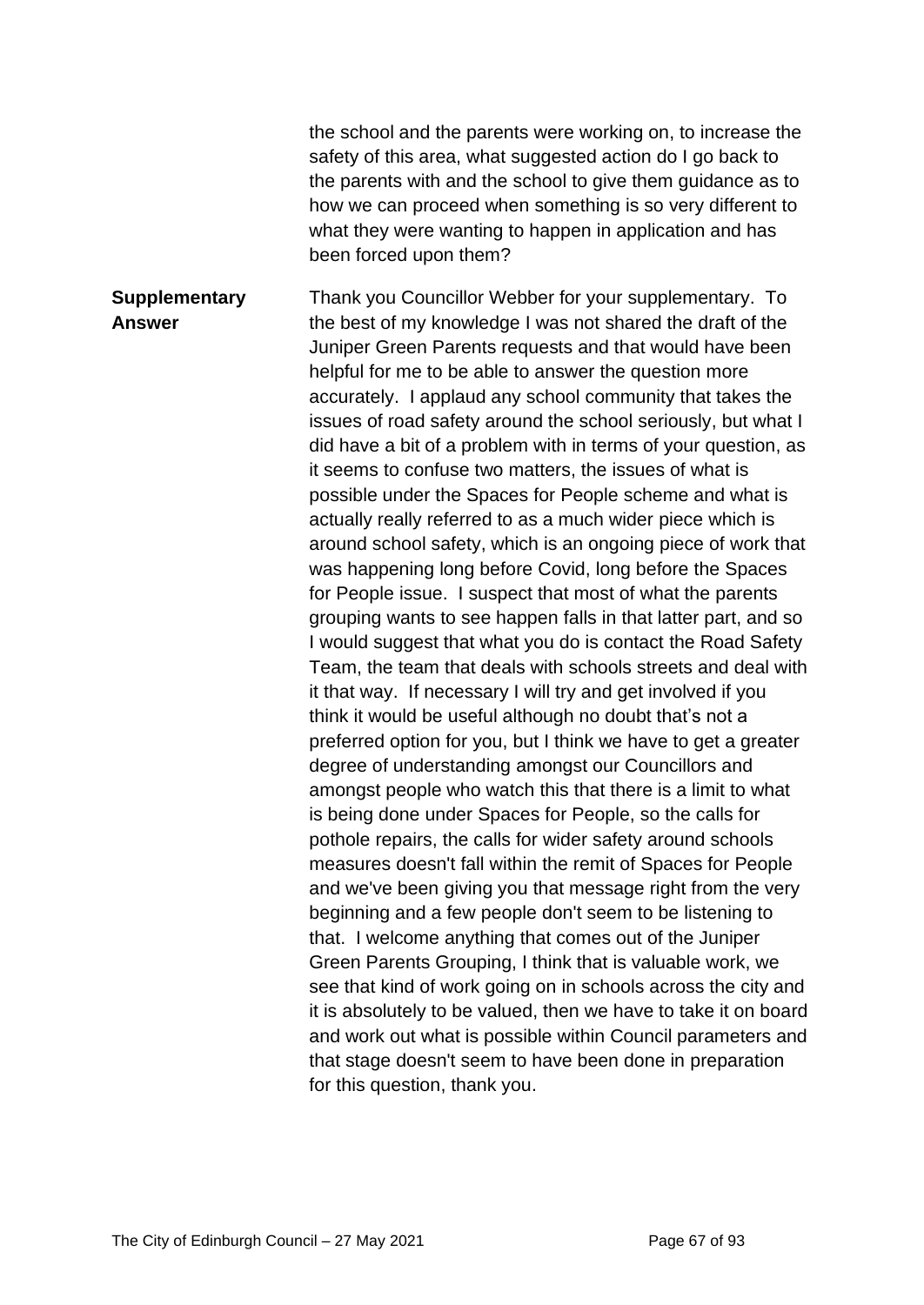| <b>QUESTION NO 5</b> |     | By Councillor Rust for answer by the<br><b>Convener of the Transport and</b><br><b>Environment Committee at a meeting</b><br>of the Council on 27 May 2021                                                                                                                                                                                                                                                  |
|----------------------|-----|-------------------------------------------------------------------------------------------------------------------------------------------------------------------------------------------------------------------------------------------------------------------------------------------------------------------------------------------------------------------------------------------------------------|
|                      |     | The council has stated its policy is to 'try and modify' Spaces<br>for People schemes:                                                                                                                                                                                                                                                                                                                      |
| Question             | (1) | What steps are the council taking to encourage the public to<br>report 'near misses' or 'near accidents' related to Spaces for<br>People infrastructure and other road infrastructure to ensure<br>these are accurately captured?                                                                                                                                                                           |
| <b>Answer</b>        | (1) | Any individual or organisation can report a range of service<br>requests or a road or pavement problem relating to road<br>infrastructure through www.edinburgh.gov.uk/report.                                                                                                                                                                                                                              |
|                      |     | For Spaces for People dedicated Inspector has been<br>appointed to ensure that the infrastructure introduced is safe<br>and well maintained. Issues relating to Spaces for People<br>measures can be sent directly to the Spaces for People<br>team (spacesforpeople@edinburgh.gov.uk).                                                                                                                     |
| Question             | (2) | How should the public report a 'near miss' or 'near accident'<br>to best ensure a 'near miss' report is not 'missed'?                                                                                                                                                                                                                                                                                       |
| <b>Answer</b>        | (2) | As above.                                                                                                                                                                                                                                                                                                                                                                                                   |
| Question             | (3) | What policies are in place to ensure the data from 'near<br>misses' or near accidents' is shared across all relevant<br>people and lessons learned, and adaptations made in a<br>timely fashion?                                                                                                                                                                                                            |
| <b>Answer</b>        | (3) | For issues reported in relation to the Council's road<br>infrastructure through the link above, these are directed via<br>Confirm, to the relevant service for rectification/repair.                                                                                                                                                                                                                        |
|                      |     | For Spaces for People, in addition to the approach taken for<br>road infrastructure, information received will be investigated<br>by the Inspector and action taken rectification/repair. Issues<br>which do not relate to infrastructure will be considered on<br>receipt and appropriate action taken if required. As part of<br>the bi-monthly scheme reviews, any issues raised are also<br>considered. |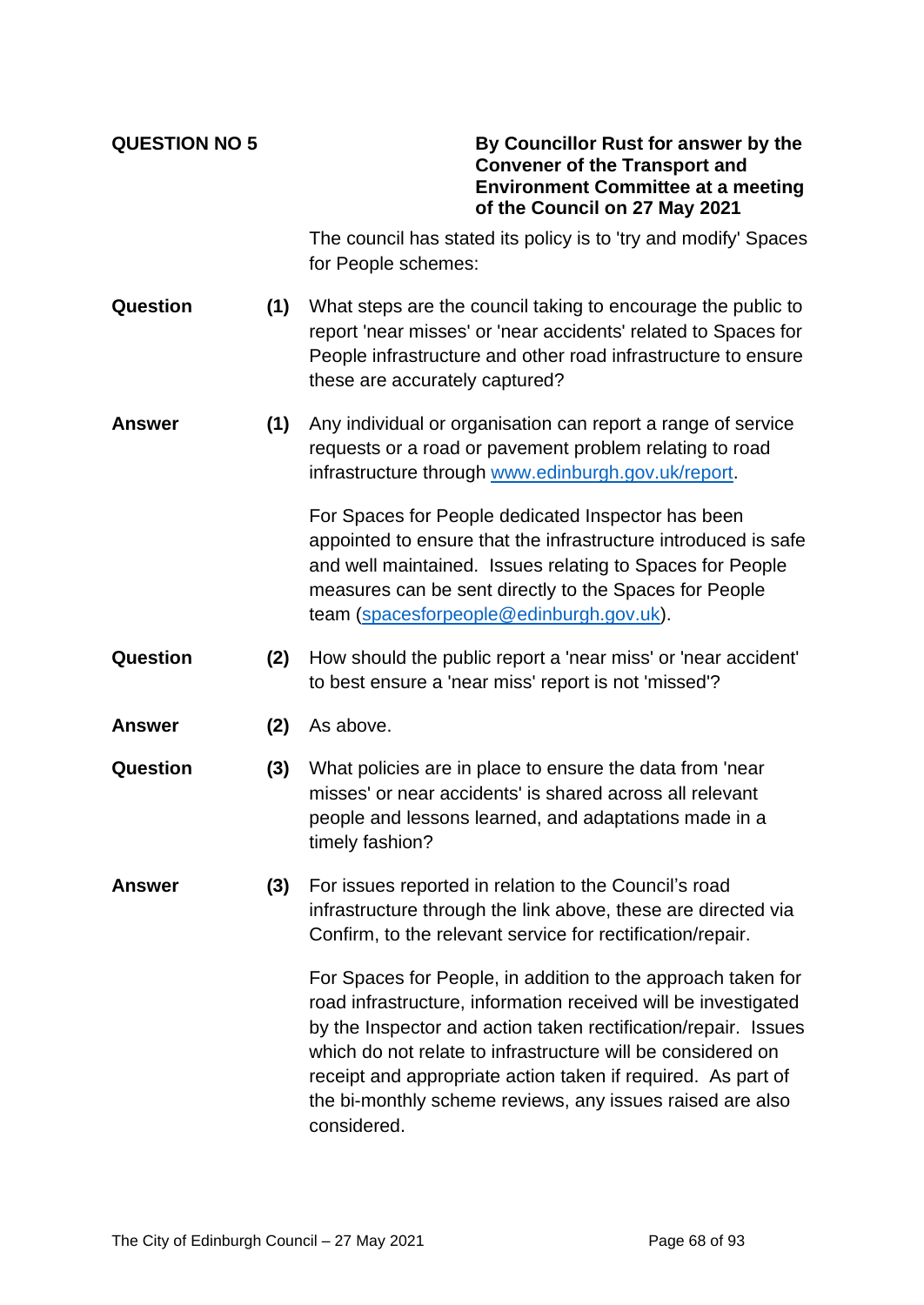| <b>Supplementary</b><br><b>Question</b> | Thank you Lord Provost and thank you to the Convener for<br>her answer. In the answer to point 3, I just wonder are the<br>near misses actual accidents in terms of Spaces for People,<br>are they added to the Safety Audit brief for each scheme if<br>they occurred after a safety audit or are they discussed with<br>the original auditor?                                                                                                                                                                                                                                                                                                                                                                                                                                                                                                                                                                                                                                                                                                                      |
|-----------------------------------------|----------------------------------------------------------------------------------------------------------------------------------------------------------------------------------------------------------------------------------------------------------------------------------------------------------------------------------------------------------------------------------------------------------------------------------------------------------------------------------------------------------------------------------------------------------------------------------------------------------------------------------------------------------------------------------------------------------------------------------------------------------------------------------------------------------------------------------------------------------------------------------------------------------------------------------------------------------------------------------------------------------------------------------------------------------------------|
| <b>Supplementary</b><br><b>Answer</b>   | Thank you for the supplementary Councillor Rust, I'm not<br>absolutely certain as that's a very specific question, I will ask<br>officers to provide you and the other Councillors with a<br>response to it. What I would say is that they are taken<br>seriously, they are taken as part of that background<br>understanding of what is happening around the Spaces for<br>People issues and indeed any other issues on the road.<br>The one thing I would say is that the Council does not have<br>a definition for near misses so what somebody might<br>consider in their own experience to be a near miss,<br>somebody else might not, so it actually makes it quite<br>difficult for us to interact with it as a complete topic but I<br>know certainly there is a strong willingness within our Road<br>Safety Team, within our Spaces for People team and indeed<br>across the transport department to understand what's<br>happening around those kind of issues and see where we<br>can put in preventative measures to follow on from that,<br>thank you. |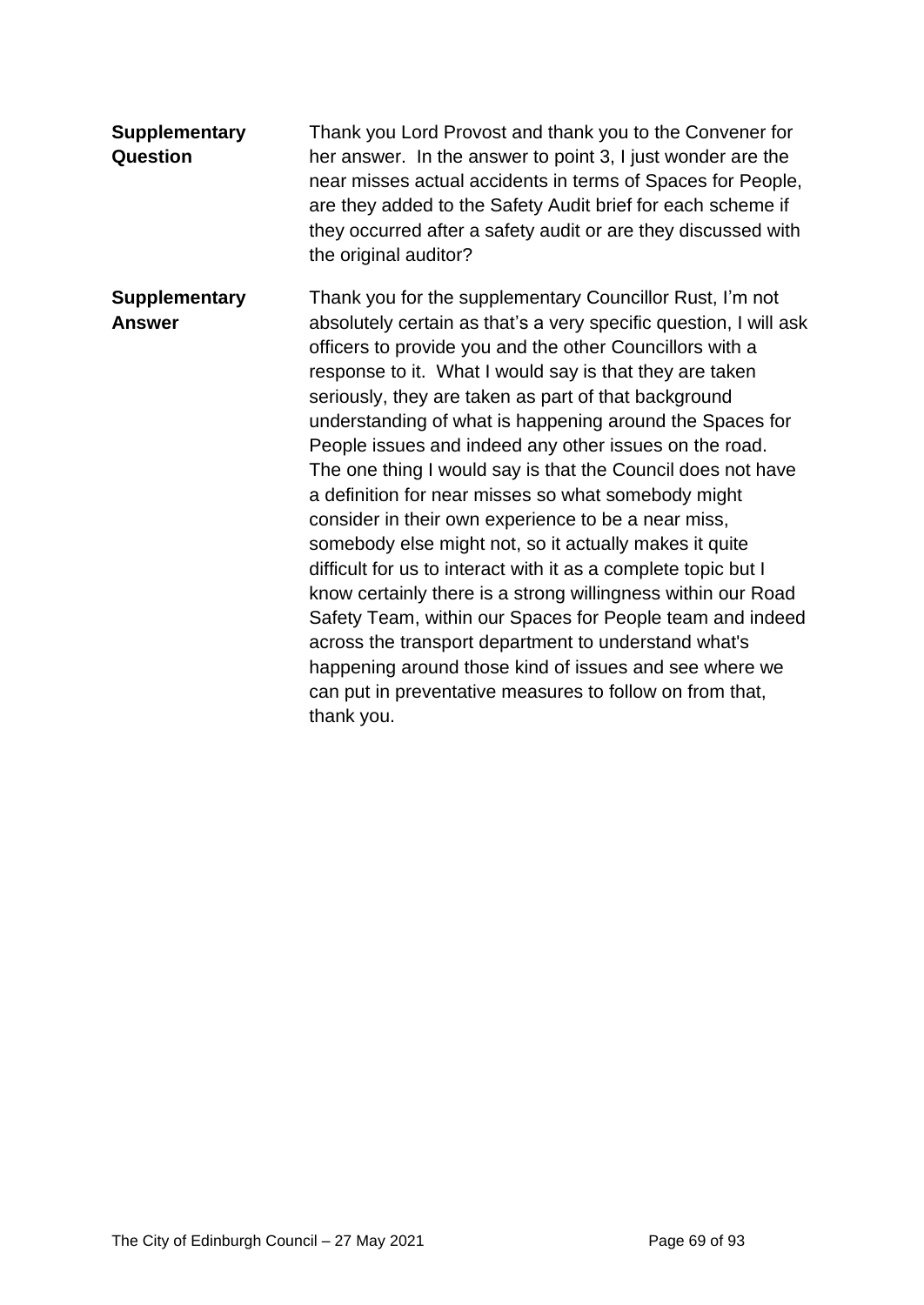**QUESTION NO 6 By Councillor Rust for answer by the Convener of the Transport and Environment Committee at a meeting of the Council on 27 May 2021**

| Question      | (1) | Under what authority/legislation can "planters" be placed on<br>the roadway?                                                                                        |                                                                                                                                                                                                                                                                                                                                                                                      |  |
|---------------|-----|---------------------------------------------------------------------------------------------------------------------------------------------------------------------|--------------------------------------------------------------------------------------------------------------------------------------------------------------------------------------------------------------------------------------------------------------------------------------------------------------------------------------------------------------------------------------|--|
| <b>Answer</b> | (1) | The Roads Scotland Act 1984 (Part 1 Public Roads -<br>General powers and duties of roads authorities) sets out the<br>powers and duties of local roads authorities. |                                                                                                                                                                                                                                                                                                                                                                                      |  |
|               |     |                                                                                                                                                                     | In Part 1, the Act states that a local roads authority shall<br>manage and maintain all roads included in their list of public<br>roads. Within this the local roads authority has the power to<br>reconstruct, alter, widen, improve or renew any such road or<br>to determine the means by which the public right of passage<br>over it, or over any part of it, may be exercised. |  |
| Question      | (2) | What is the total cost of planters placed and proposed to be<br>placed at locations close to Primary Schools?                                                       |                                                                                                                                                                                                                                                                                                                                                                                      |  |
| <b>Answer</b> | (2) | £57,439.                                                                                                                                                            |                                                                                                                                                                                                                                                                                                                                                                                      |  |
| Question      | (3) | In terms of the maintenance of planters by P1:                                                                                                                      |                                                                                                                                                                                                                                                                                                                                                                                      |  |
|               |     | (a)                                                                                                                                                                 | what is the cost;                                                                                                                                                                                                                                                                                                                                                                    |  |
|               |     | (b)                                                                                                                                                                 | what is the schedule; and                                                                                                                                                                                                                                                                                                                                                            |  |
|               |     | (c)                                                                                                                                                                 | will all future costs be met from the Spaces for<br>People fund, administered by Sustrans?                                                                                                                                                                                                                                                                                           |  |
| <b>Answer</b> | (3) | a)                                                                                                                                                                  | The total cost is £5,586.                                                                                                                                                                                                                                                                                                                                                            |  |
|               |     | b)                                                                                                                                                                  | The schedule of maintenance includes approximately<br>12 summer and six winter visits. The schedule<br>includes application of slow release fertiliser in the<br>Spring; watering planters once a week during the<br>growing season; and pruning and weeding as<br>required to keep planters presentable and ensure<br>health of plants.                                             |  |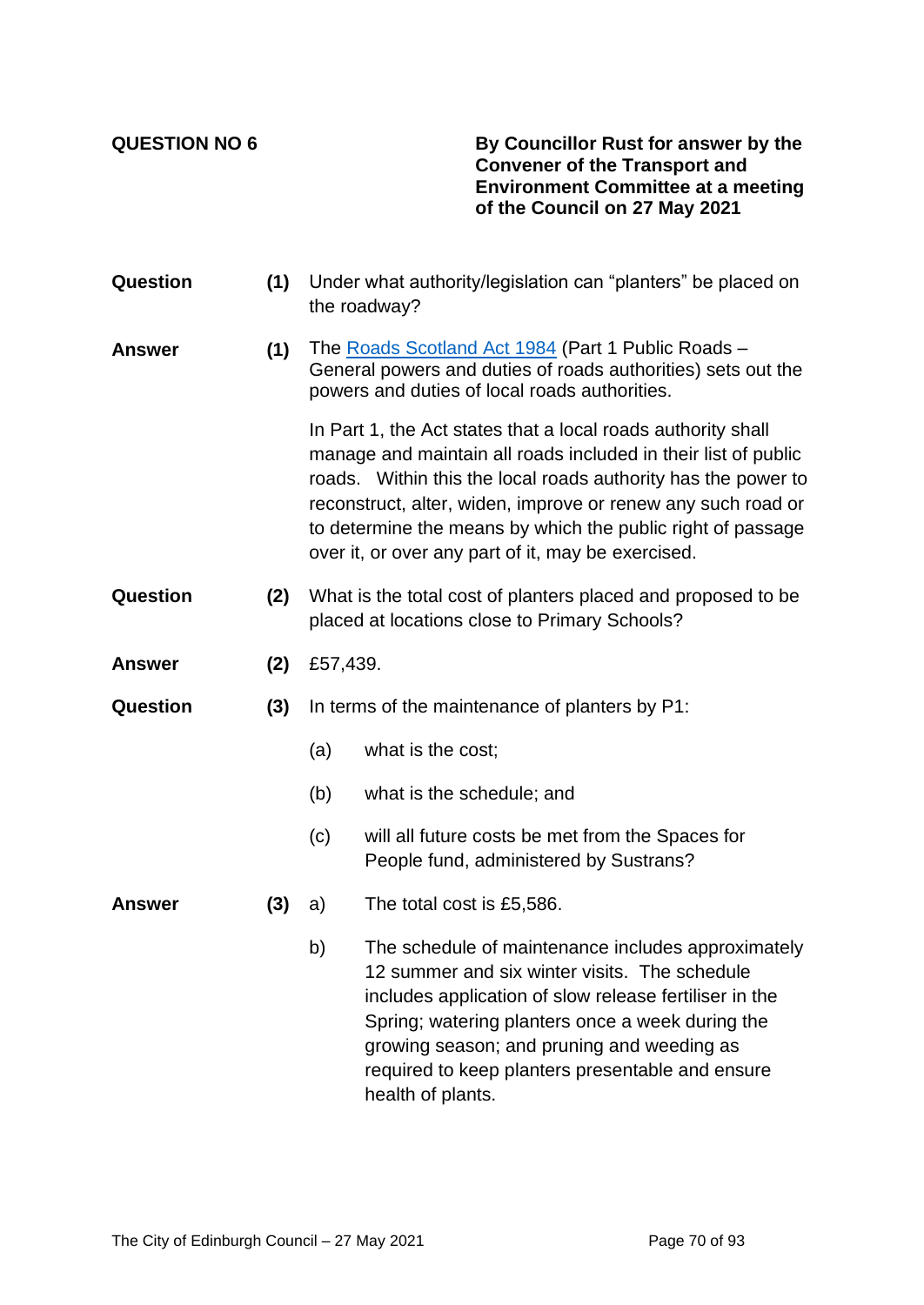|                 |     | $\mathbf{C}$                                                                                                                                                                                                                                                                | It is expected that all reasonable costs will be<br>covered by the Spaces for People budget whilst<br>planters are used by the Programme in 2021/22.                                                                                                                                                  |  |
|-----------------|-----|-----------------------------------------------------------------------------------------------------------------------------------------------------------------------------------------------------------------------------------------------------------------------------|-------------------------------------------------------------------------------------------------------------------------------------------------------------------------------------------------------------------------------------------------------------------------------------------------------|--|
| Question<br>(4) |     | What consultation was undertaken with                                                                                                                                                                                                                                       |                                                                                                                                                                                                                                                                                                       |  |
|                 |     | (a)                                                                                                                                                                                                                                                                         | local residents and                                                                                                                                                                                                                                                                                   |  |
|                 |     | (b)                                                                                                                                                                                                                                                                         | parent councils prior to implementation of the planters<br>at each location?                                                                                                                                                                                                                          |  |
| (4)<br>Answer   |     |                                                                                                                                                                                                                                                                             | In answer to $(a)$ and $(b)$ :                                                                                                                                                                                                                                                                        |  |
|                 |     | The notification and engagement process for the measures<br>introduced to support physical distancing around schools<br>followed the same process as used for all Spaces for People<br>schemes which was approved by Policy and Sustainability<br>Committee on 14 May 2020. |                                                                                                                                                                                                                                                                                                       |  |
|                 |     |                                                                                                                                                                                                                                                                             | This includes notification to allow ward members, local<br>stakeholders, community representatives and key partners<br>to consider the proposed measures and provide feedback<br>so that design alterations can be made.                                                                              |  |
|                 |     |                                                                                                                                                                                                                                                                             | These Temporary Traffic Regulation Notice (TTRN)<br>notifications related to vehicle prohibitions and not on the<br>planters themselves.                                                                                                                                                              |  |
| Question        | (5) |                                                                                                                                                                                                                                                                             | Why were planters placed on roadways without reflective<br>markings or other visibility aids?                                                                                                                                                                                                         |  |
| Answer          | (5) |                                                                                                                                                                                                                                                                             | The existing temporary traffic management should have<br>remained in place to identify and protect the on-street<br>planters. Unfortunately, this was removed in error during the<br>installation period. Appropriate reflective markings are<br>currently being installed on all on-street planters. |  |
| Question        | (6) |                                                                                                                                                                                                                                                                             | Can links to the individual risk assessments be placed on<br>the "Spaces for People – School Measures" portal?                                                                                                                                                                                        |  |
| Answer          | (6) |                                                                                                                                                                                                                                                                             | Individual design risk assessments and other supporting<br>documents can be requested from the project team.                                                                                                                                                                                          |  |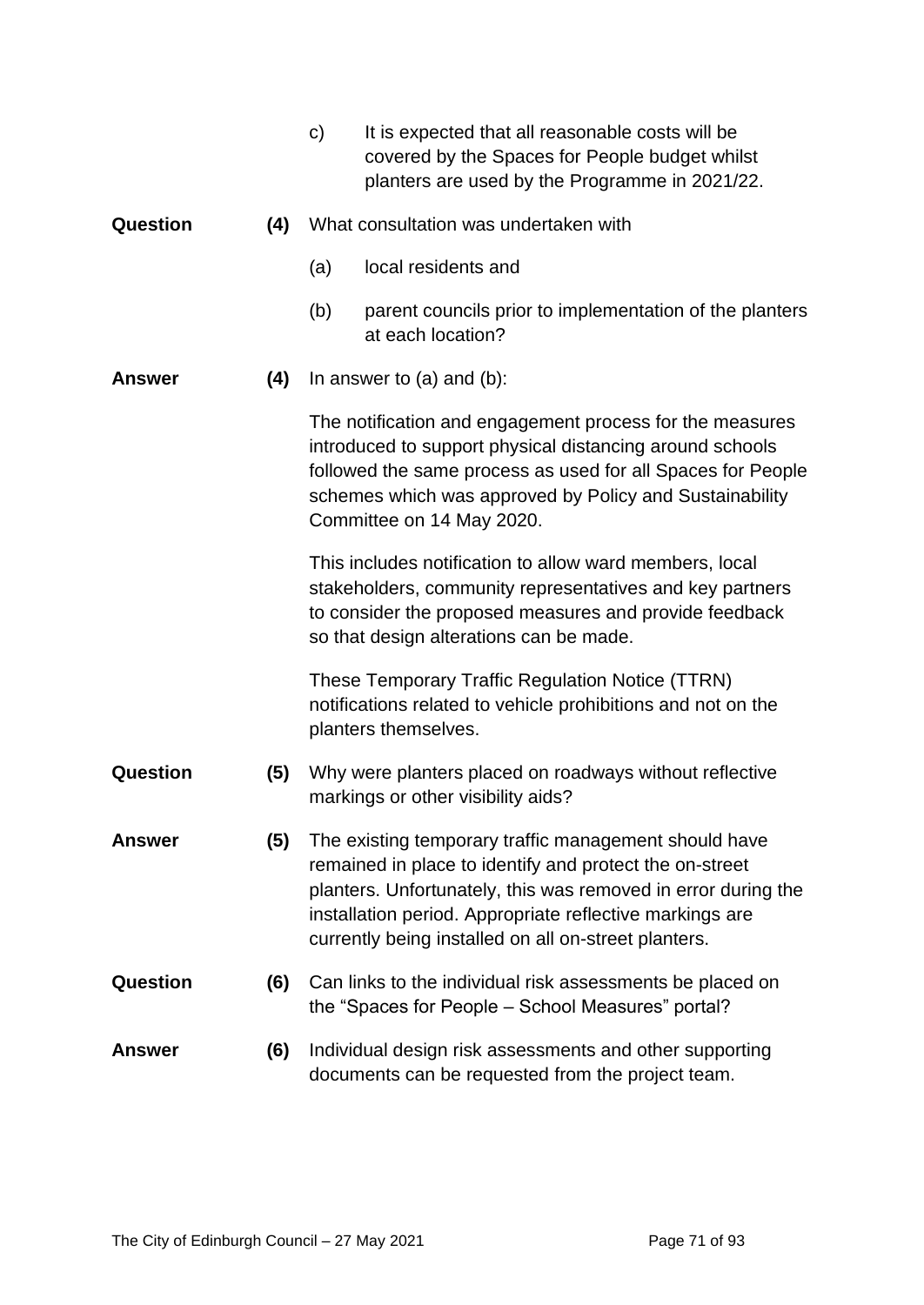| <b>Question</b>                         | (7) | Where it has been agreed that roads will be open out with<br>school dropping off and pick up times who is going to move<br>the planters to allow full unrestricted access outwith these<br>times?                                                                                                                                                                                                                                                                                                                                                                                                                                                                                                                                                                                                                                                                                                                                                                                                                                                                                                                                                                                                                                                                                                                                                                                                            |
|-----------------------------------------|-----|--------------------------------------------------------------------------------------------------------------------------------------------------------------------------------------------------------------------------------------------------------------------------------------------------------------------------------------------------------------------------------------------------------------------------------------------------------------------------------------------------------------------------------------------------------------------------------------------------------------------------------------------------------------------------------------------------------------------------------------------------------------------------------------------------------------------------------------------------------------------------------------------------------------------------------------------------------------------------------------------------------------------------------------------------------------------------------------------------------------------------------------------------------------------------------------------------------------------------------------------------------------------------------------------------------------------------------------------------------------------------------------------------------------|
| <b>Answer</b>                           | (7) | The roads affected by part time vehicle prohibitions remain<br>open at all times to exempt vehicles. It is not necessary to<br>remove planters out with the operating hours, as most<br>features have been placed where parked cars would<br>normally be present.                                                                                                                                                                                                                                                                                                                                                                                                                                                                                                                                                                                                                                                                                                                                                                                                                                                                                                                                                                                                                                                                                                                                            |
| <b>Supplementary</b><br><b>Question</b> |     | Thank you Lord Provost and thanks again to the Convener<br>for her answer. Would the Convener agree in relation to the<br>answer to point 5 that it is unacceptable to introduce a<br>planter to a road, supposedly to improve safety around<br>disease transmission yet install it in a way which introduces<br>new and potentially more serious and severe dangers?                                                                                                                                                                                                                                                                                                                                                                                                                                                                                                                                                                                                                                                                                                                                                                                                                                                                                                                                                                                                                                        |
| <b>Supplementary</b><br><b>Answer</b>   |     | I was very unhappy with the roll out of the planter<br>programme within Spaces for People. I think we missed an<br>opportunity to do it in a clean effective manner i.e. by adding<br>the signage at the right time, adding reflective tape at the<br>right time, I think you'll see in the written answer there's an<br>explanation given on that particular piece. I do however say<br>that the planters I think are a very necessary item in certain<br>parts of Spaces for People roll-out and one of the reasons<br>for that is that we've seen an enormous degree of what I<br>would quite frankly call sabotage of some of the measures<br>that have been put in place. We've had drivers driving<br>round barriers, we've had barriers being removed, we've<br>had ones being destroyed, there are a number of actions<br>being taken by people who are determined that they will not<br>accept what we believe to be the necessary changes on the<br>roads and I think that's a very regrettable aspect to the<br>Space for People project which really does have to be dealt<br>with hence very heavy unable to be moved planters. We've<br>seen this happening across the UK, it's been particularly<br>bad in London with people destroying efforts to improve<br>safety on our roads and that's a very regrettable aspect of<br>resident behaviour around some of these measures, thank<br>you. |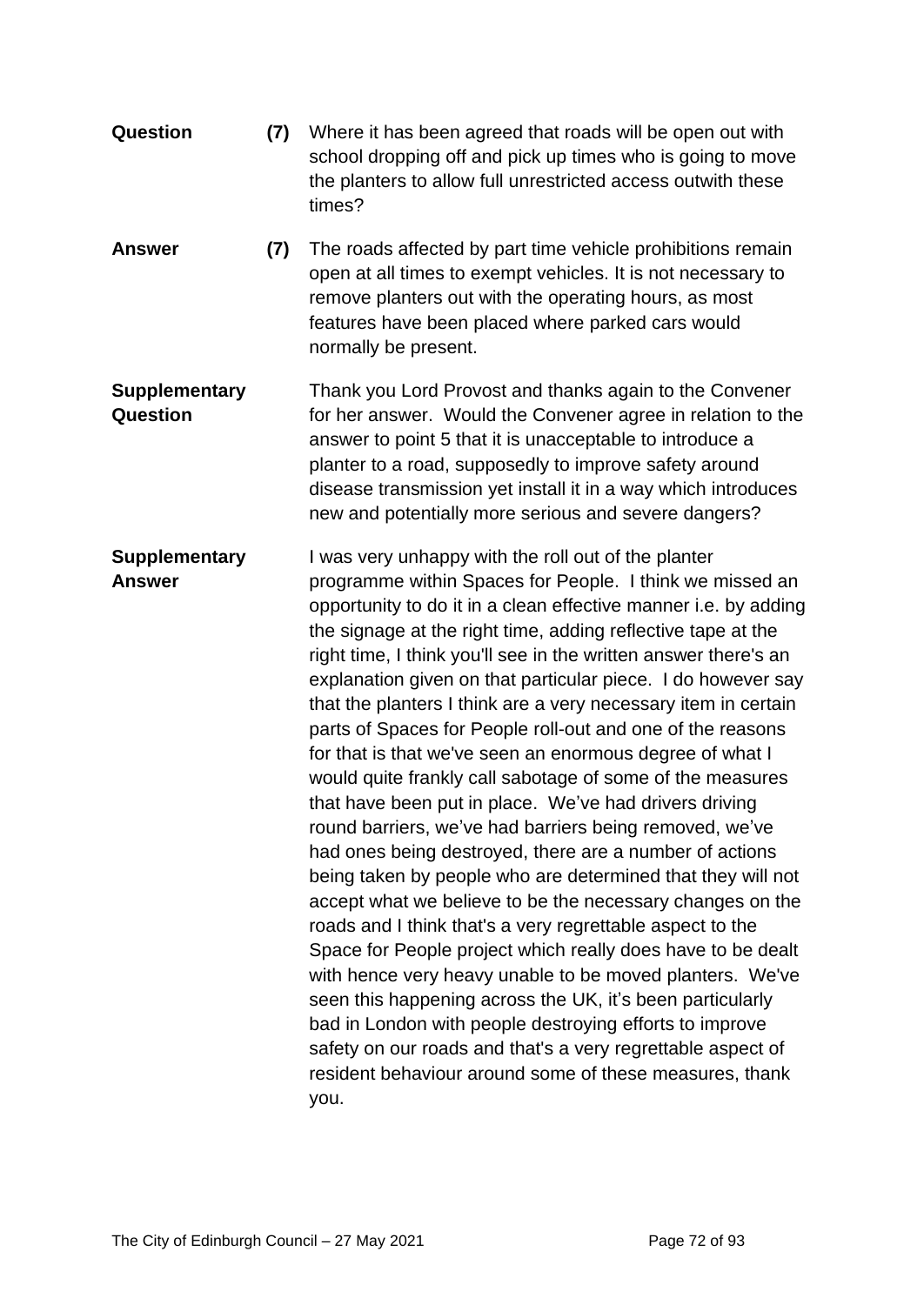**QUESTION NO 7 By Councillor Rust for answer by the Convener of the Transport and Environment Committee at a meeting of the Council on 27 May 2021**

- **Question (1)** In Item 10.2 of the previous full council meeting on 29 April, it lists that £15,000 was paid to Sustrans in 2019/20 for 'Bike Life'. Please provide detail of what services were included in that cost.
- **Answer (1)** The Bike Life programme in 2019/20 was part of the Council's 'Smarter Choices, Smarter Places' programme, which is funded by Scottish Government funding through the Paths for All programme.

The funding contributed to the costs for:

- Data collection and analysis, including the survey of residents (carried out by a third party - NatCen);
- Conducting case study interviews;
- City streetscape and case study photography; and

Document design, production and distribution.

**Question (2)** In *Bike Life* report [https://www.sustrans.org.uk/media/5965/bikelife19\\_edinburg](https://www.sustrans.org.uk/media/5965/bikelife19_edinburgh_web.pdf) [h\\_web.pdf,](https://www.sustrans.org.uk/media/5965/bikelife19_edinburgh_web.pdf) on page 12, "*Better road quality and fewer potholes*" is the biggest issue reported in terms of issues residents think are important for improving cycle safety in Edinburgh. Which *Spaces for People* schemes have seen road resurfacing form part?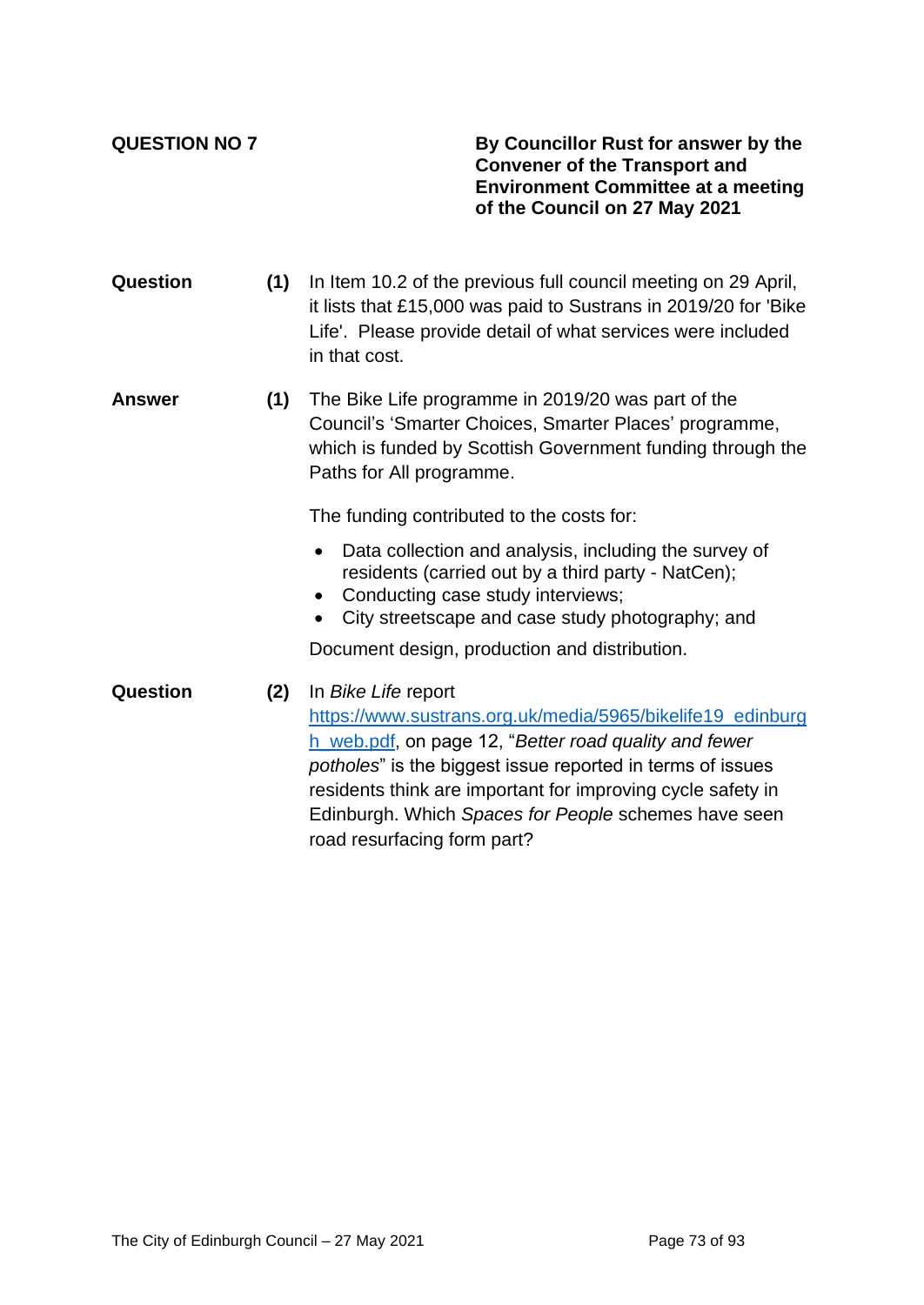| <b>Answer</b> | (2) | As part of the following Spaces for People schemes,<br>patching or re-surfacing undertaken:                                                                                                                                                                       |
|---------------|-----|-------------------------------------------------------------------------------------------------------------------------------------------------------------------------------------------------------------------------------------------------------------------|
|               |     | The Mound<br>$\bullet$<br><b>Bank Street</b><br>$\bullet$<br><b>Forest Road</b><br>$\bullet$<br>Dundee Street and Fountainbridge<br>A1 - Milton Road West                                                                                                         |
|               |     | The following schemes have identified the need for patching<br>at specific locations. These will be incorporated into<br>Edinburgh Road Services' programme:                                                                                                      |
|               |     | Craigmillar Park, Minto St and Mayfield Gardens<br>$\bullet$<br><b>Buccleuch St and Potterow</b><br>٠<br><b>Gilmerton Road</b><br><b>Ladywell Road</b><br><b>Crewe Road South</b><br>$\bullet$<br><b>Ferry Road</b><br>$\bullet$<br>Queensferry Road<br>$\bullet$ |
| Question      | (3) | Is another <i>Bike Life</i> survey /report scheduled and if so,<br>when?                                                                                                                                                                                          |
| <b>Answer</b> | (3) | The Bike Life report is produced every two years. Due to the<br>Coronavirus pandemic, Bike Life 2021/22 has been slightly<br>delayed. Data collection is underway, and the report is<br>expected Summer 2022.                                                     |
| Question      | (4) | Is Bike Life reporting used to measure success or otherwise<br>of Spaces for People?                                                                                                                                                                              |
| <b>Answer</b> | (4) | Bike Life is a UK wide report; therefore, the citizen survey<br>and data collection are standardised across the different<br>cities. Bike Life 2021/22 will not therefore look to explicitly<br>assess the impact of Spaces for People in Edinburgh.              |
| Question      | (5) | Will the Council commit to undertaking equally detailed<br>research for 'Walking Life' (with questions for those with<br>mobility issues) as pedestrians are top of the hierarchy of<br>road users and activities around active travel should lead on<br>this?    |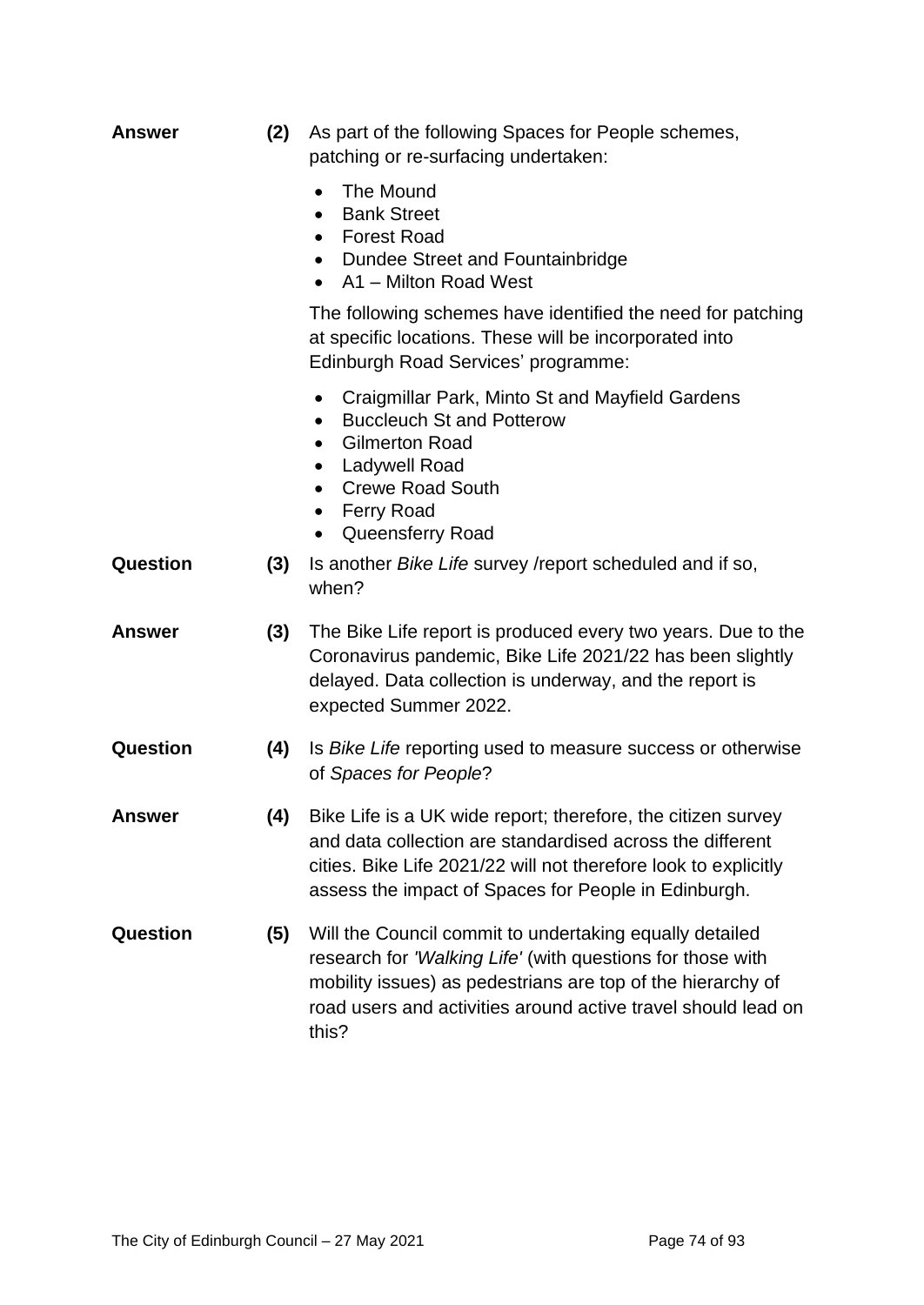| <b>Answer</b>                         | (5) | Bike Life is a UK wide document that is produced every two<br>years for multiple cities. In 2021/22 the scope of this<br>document is being extended at the UK level to equally<br>consider walking, wheeling and cycling. The name of the<br>document will also change to reflect the wider scope of the<br>document.                                                                                                                                                                                                                                                                                                                                                                                                                                                                                                                                                                                                                    |
|---------------------------------------|-----|------------------------------------------------------------------------------------------------------------------------------------------------------------------------------------------------------------------------------------------------------------------------------------------------------------------------------------------------------------------------------------------------------------------------------------------------------------------------------------------------------------------------------------------------------------------------------------------------------------------------------------------------------------------------------------------------------------------------------------------------------------------------------------------------------------------------------------------------------------------------------------------------------------------------------------------|
| <b>Supplementary</b><br>Question      |     | Thank you Lord Provost and thanks again to the Convener.<br>In relation to point 2 of question 7, I note Lanark Road, a<br>major arterial road wasn't one of those included in this and it<br>actually has been further degraded by the central line at the<br>tarmac join being burned off for the Spaces for People<br>measures and I think the Convener herself mentioned about<br>volume of traffic earlier on in the Council meeting, but I just<br>wondered are there plans in place for new road resurfacing<br>which needs done directly as a result of the Spaces for<br>People measures?                                                                                                                                                                                                                                                                                                                                       |
| <b>Supplementary</b><br><b>Answer</b> |     | There will be very few examples of road changes that need<br>to be made as a result of Spaces for People, however there<br>is a ready acknowledgement of the fact that we do need to<br>continue for example to repair potholes in cycle lanes, in<br>newly segregated cycle lanes, and in other parts of the road<br>network where we're seeing changes, that's one of the great<br>benefits of this additional money that's been put in and it will<br>help us do that. It is of course a divorced element from the<br>Spaces for People funding because Spaces for People<br>funding did not cover the issue of pothole or road<br>resurfacing, the fact that we've been able to combine some<br>of the projects with our existing Capital Programme work<br>and existing road resurfacing work in other ways in potholes<br>and such has been a benefit, but it's not been a fundamental<br>part of the Spaces for People programme. |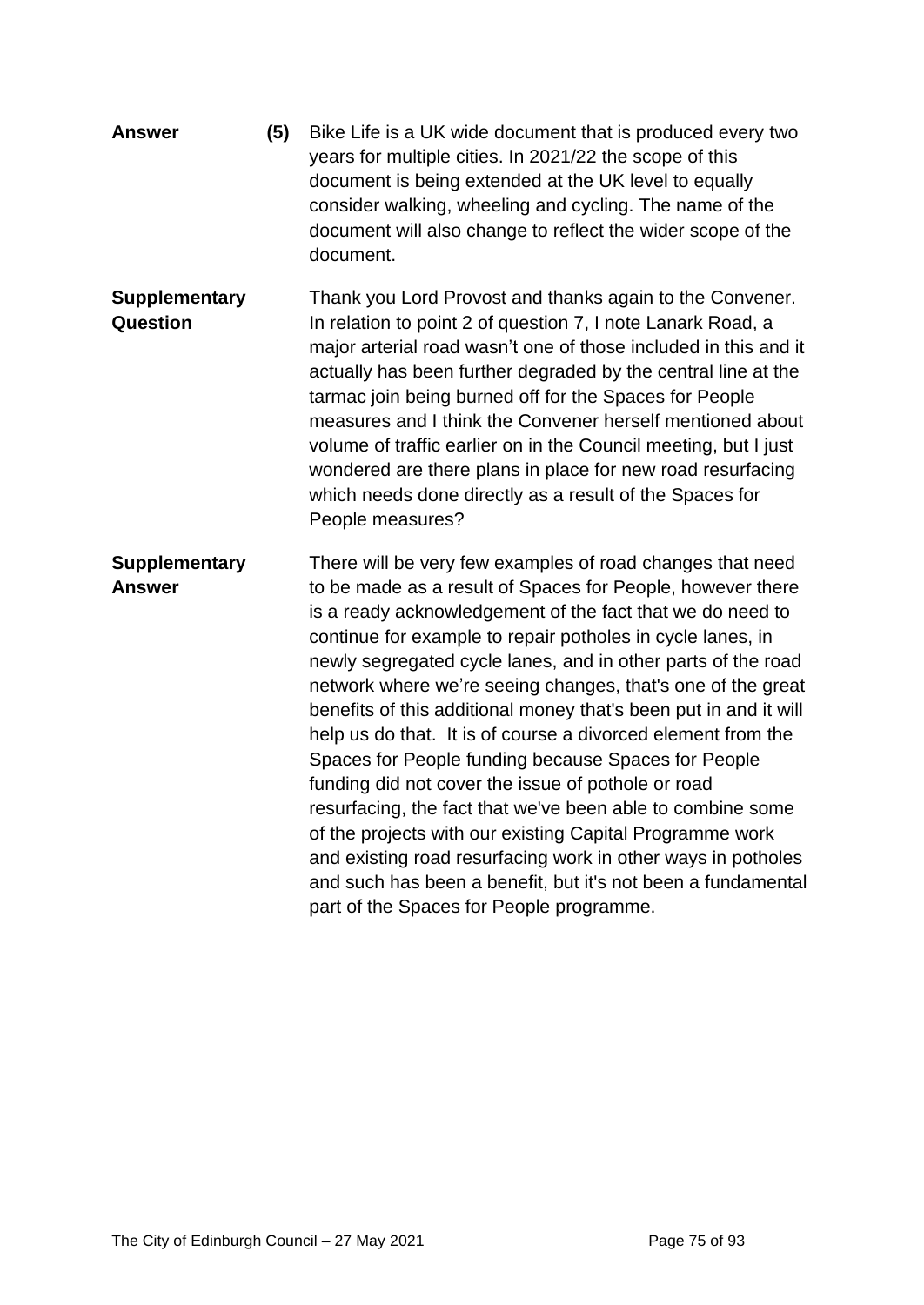**QUESTION NO 8 By Councillor Johnston for answer by the Convener of the Transport and Environment Committee at a meeting of the Council on 27 May 2021**

**Question** Can the Convener confirm: In the last 12 months how many 5G Mast applications have been received per locality, how many have been approved and how many have been rejected? **Answer** Generally, masts within conservation areas require planning permission; while masts outwith conservation areas are permitted development, subject to a "prior approval" process. The "prior approval" process is limited to consideration of appearance and design. Since 1 May 2020 the Council has received:

- 54 Permitted Development Prior Approvals; and
- 12 Planning Applications.

In the same period:

- 50 permitted Development Prior Approvals were approved, with two refused; and
- Nine Planning Applications were granted and one refused.

These are broken down by Locality below:

| Locality     | <b>Planning applications made</b> | <b>Prior Approvals Made</b> | <b>Total</b> |
|--------------|-----------------------------------|-----------------------------|--------------|
| <b>North</b> |                                   |                             |              |
| East         | 2                                 | 13                          | 15           |
| South        |                                   |                             |              |
| East         | 3                                 | ⇁                           | 10           |
| South        |                                   |                             |              |
| West         | 1                                 | 14                          | 15           |
| <b>North</b> |                                   |                             |              |
| West         | 6                                 | 20                          | 26           |
| <b>Total</b> | 12                                | 54                          | 66           |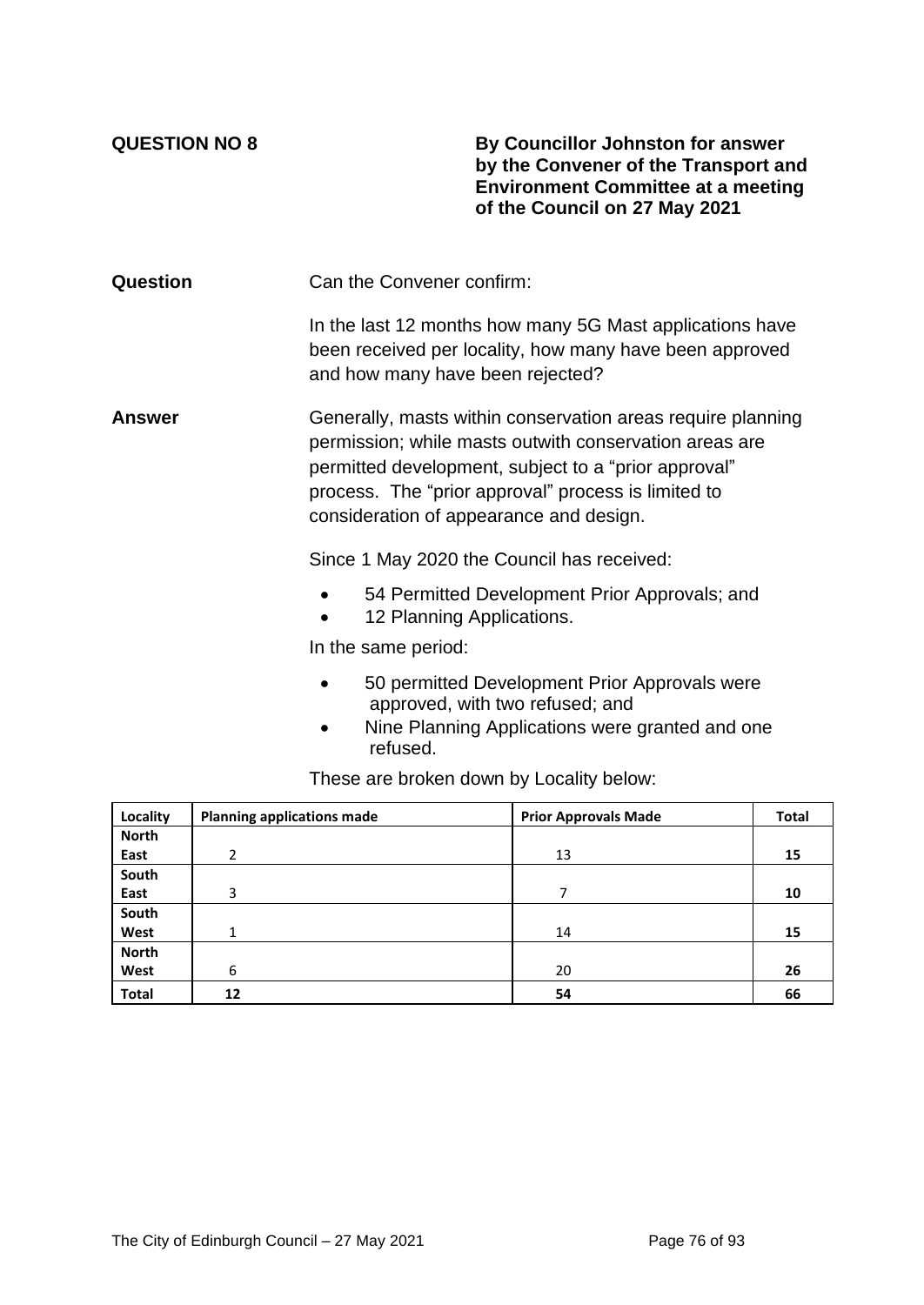| Locality     |                | <b>Planning Applications Decisions</b> |           |       |          | <b>Prior Approval Decisions</b> |       |    |
|--------------|----------------|----------------------------------------|-----------|-------|----------|---------------------------------|-------|----|
|              | Granted        | Refused                                | Withdrawn | Total | Approved | Refused                         | Total |    |
| <b>North</b> |                |                                        |           |       |          |                                 |       |    |
| East         | $\overline{2}$ | 0                                      | 0         | 2     | 12       | 1                               | 13    | 15 |
| South        |                |                                        |           |       |          |                                 |       |    |
| East         | $\overline{3}$ | 0                                      |           | 4     | 6        | 0                               | 6     | 10 |
| South        |                |                                        |           |       |          |                                 |       |    |
| West         | 1              | 0                                      | 0         | 1     | 12       |                                 | 13    | 14 |
| <b>North</b> |                |                                        |           |       |          |                                 |       |    |
| West         | 3              |                                        | 0         | 4     | 20       | 0                               | 20    | 24 |
| <b>Total</b> | 9              |                                        |           | 11    | 50       | 2                               | 52    | 63 |

(The difference in the total submissions and decisions is because some applications have not yet been decided and some that have been decided were received before 1 May 2020).

### **Supplementary Question** Thank you Lord Provost and thank you to the Convener for her answer. As she'll be aware, the masts are often a source of great concern within the community and since the publication of the answer a number of colleagues have got in touch to say that they think it may be incomplete and there may have been other applications made in the timeframe, so I wonder if she will agree if I can write to her setting out these other examples, perhaps we could have a a further discussion on it? **Supplementary Answer by Councillor**  Thank you Councillor Johnson for the original question and the supplementary. I'd be very happy if you wrote to me with

**Gardiner**

what you suggested is the case and then we can look into it through the Planning Department and then I would share that of course with all Councillors as well, so thank you.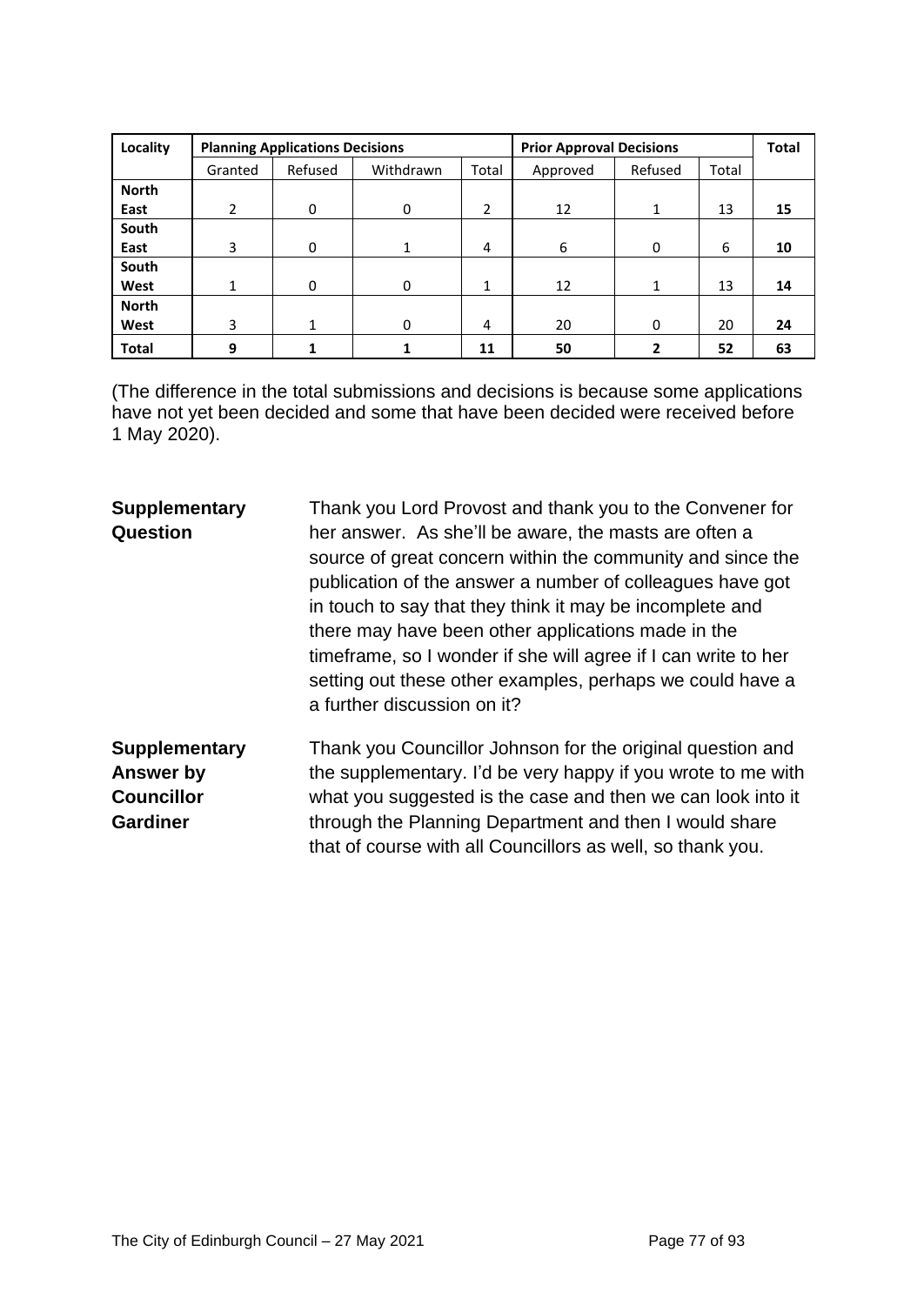| <b>QUESTION NO 9</b> |  |  |
|----------------------|--|--|
|                      |  |  |

# **QUESTION NO 9 By Councillor Mitchell for answer by the Convener of the Transport and Environment Committee at a meeting of the Council on 27 May 2021**

On 20<sup>th</sup> July 2020 in the feedback summary for the Ferry Road scheme, Spaces for People said in response to a question about the removal of guardrails between Arboretum Road and Inverleith Gardens that, "This was considered, however the narrowness of the footways and the proximity to often high volume of traffic made this undesirable."

The guardrails at this location were removed by Spaces for People earlier this month.

Please could the Convener explain:

- **Question (1)** Why their removal is now considered desirable?
- **Answer (1)** The original scheme for Ferry Road was implemented early in the Spaces for People programme and, due to the urgent nature of the programme, the scheme considered that the narrowness of the footway and proximity to often high volume traffic meant that the initial assessment indicated that the guardrails could not be removed.

However, this was revisited as part of the dedicated street clutter programme project, which was progressed with Living Streets in line with the Edinburgh Street Design Guidance, analysis of three-year collision data found no issues at this location. Using the guardrail removal protocol, it was therefore considered appropriate to remove this section of guard rail.

- **Question (2)** Why local members were not consulted or informed in advance of the change of opinion?
- **Answer (2)** Updates on the street clutter programme have been presented to Transport and Environment Committee however, due to the timing of the implementation and funding availability it has not been possible to update local ward Councillors on the individual elements of the street clutter programme.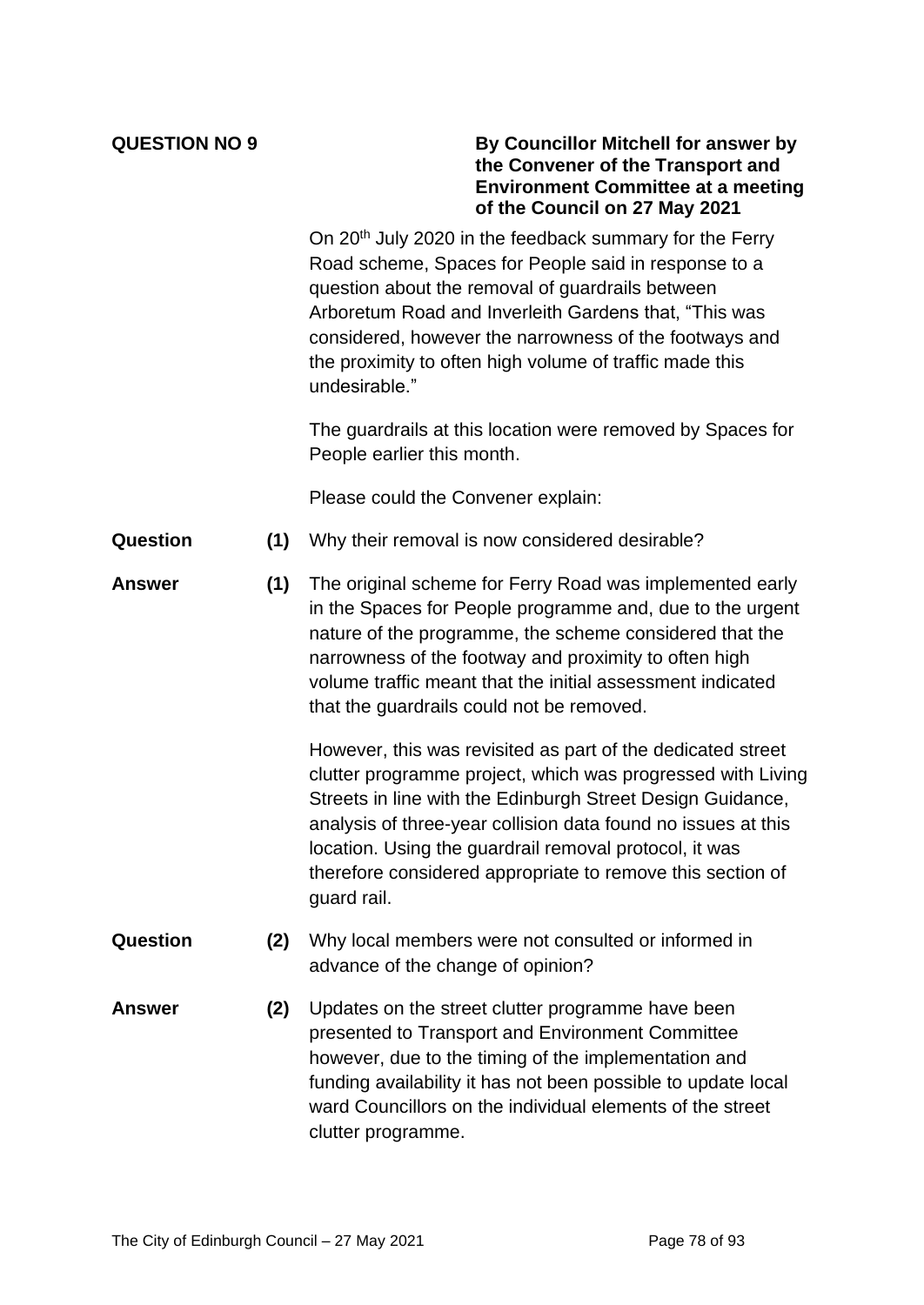| <b>Supplementary</b><br><b>Question</b> | Thanks Lord Provost and may I thank the Convener for her<br>answers. Lord Provost, the Convener will be aware that<br>guardrails around Inverleith ward, such as in the Blackhall<br>dip, further along towards Warriston, have been removed<br>and indeed the railings in question within the question. Part<br>of the Spaces for People is about making the routes safer<br>for people but parents don't feel safe, the elderly people in<br>the sheltered housing unit do not feel safe with the removal<br>of these railings, the parents and the children, the dog<br>owners, pet owners, are they wrong for feeling unsafe with<br>the removal of these railings?                                                                                                                                                                                                                                                                                                                                                                                                                                                                                                                                                                                                                                                                                                                                                                                                                                                                                                                                                                                                                                                                                                                                                                                                                               |
|-----------------------------------------|-------------------------------------------------------------------------------------------------------------------------------------------------------------------------------------------------------------------------------------------------------------------------------------------------------------------------------------------------------------------------------------------------------------------------------------------------------------------------------------------------------------------------------------------------------------------------------------------------------------------------------------------------------------------------------------------------------------------------------------------------------------------------------------------------------------------------------------------------------------------------------------------------------------------------------------------------------------------------------------------------------------------------------------------------------------------------------------------------------------------------------------------------------------------------------------------------------------------------------------------------------------------------------------------------------------------------------------------------------------------------------------------------------------------------------------------------------------------------------------------------------------------------------------------------------------------------------------------------------------------------------------------------------------------------------------------------------------------------------------------------------------------------------------------------------------------------------------------------------------------------------------------------------|
| <b>Supplementary</b><br><b>Answer</b>   | Thank you for your supplementary Councillor Mitchell. No I<br>would never say that anybody's feelings about their<br>environment were wrong and I'm surprised that you've<br>asked me that question because it seems to be trying to<br>lead me into making some kind of statement which would<br>upset those members that you've talked about of the<br>community, and that's clearly not the case. What we have<br>been doing and as you should know from the written<br>answer, we've been working very closely with Living Streets<br>Edinburgh on a clearance programme around street clutter.<br>Now the advice that we're getting from them which is a long<br>standing body, it's a national body that happens to be the<br>particular Edinburgh part of it that talks about the need to<br>remove street clutter for a whole variety of good solid<br>reasons, that's the reason why we've gone on to take away<br>some of these guard rails. There's also a general<br>acceptance within the street design guidance that we<br>wouldn't certainly be adding any more guard rails because<br>they have lived past their usefulness in many of the<br>locations that we had. I understand people's reaction when<br>they have a change to the local environment, it can be very<br>uncomfortable, it can take some time to get used to it and<br>sometimes people don't see the reasons behind it, but I<br>think it's our responsibility as Councillors to help people to<br>understand why we make these decisions around street<br>clutter and why we are attempting to make positive changes<br>around the environment even although I understand fully<br>that it's difficult for some people to adjust to those changes<br>because of concerns, most of the concerns come from<br>heavy traffic volume in the area causing that degree of<br>concern around the environment, thank you. |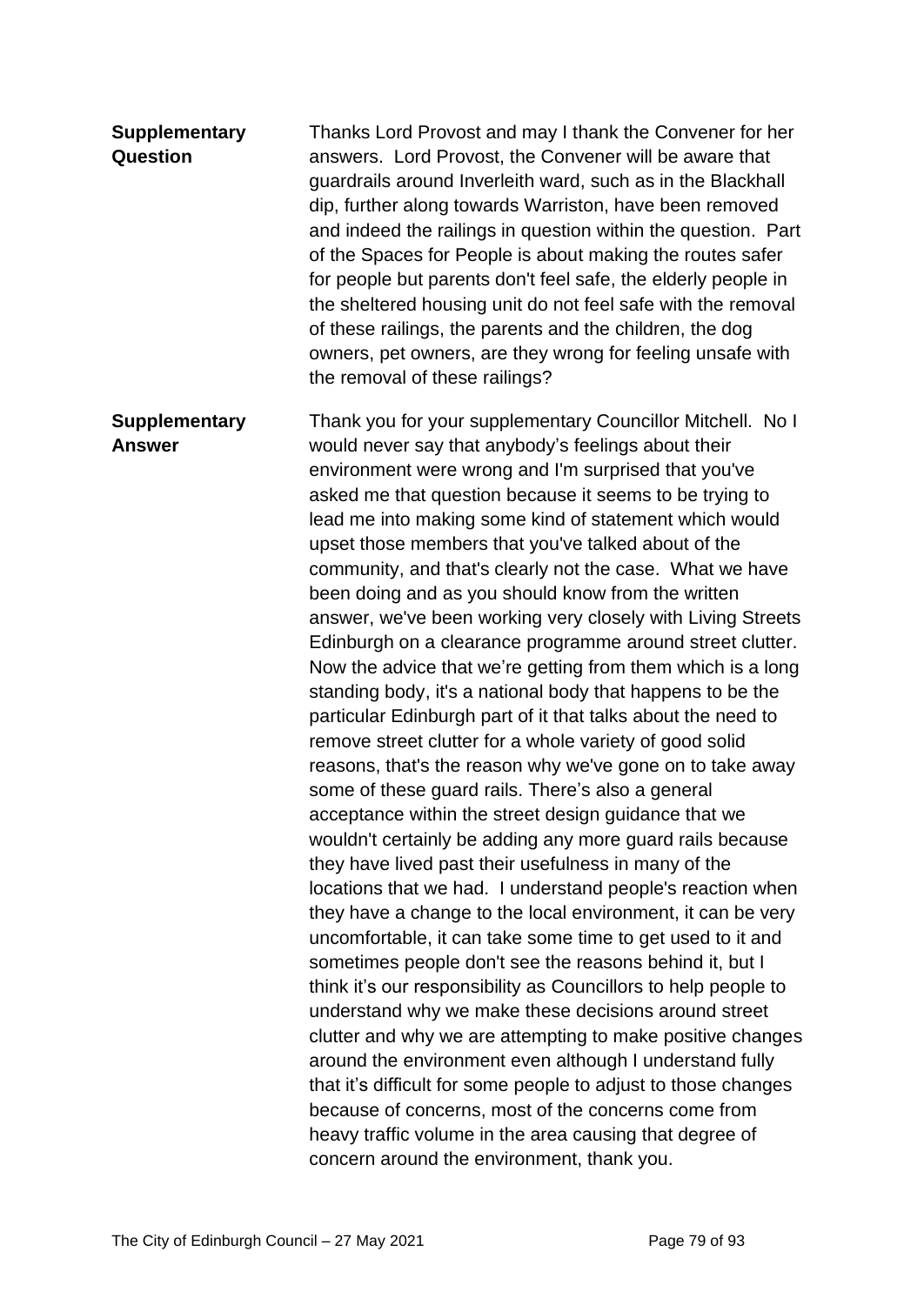**QUESTION NO 10 By Councillor Whyte for answer by the Convener of the Transport and Environment Committee at a meeting of the Council on 27 May 2021**

| <b>Question</b> |           | The publicly available Edinburgh Road Reports (eg.<br>https://www.edinburgh.gov.uk/downloads/file/29452/14-may-<br>2021) in the table listing road works, in the 'Traffic Control"<br>column, many of the controls are listed as:                                                  |
|-----------------|-----------|------------------------------------------------------------------------------------------------------------------------------------------------------------------------------------------------------------------------------------------------------------------------------------|
|                 | distance" | "Re-designating key parts of the road to help pedestrians,<br>people using wheelchairs, prams or bicycles to physically                                                                                                                                                            |
|                 |           | For every entry in this list, where the Traffic Control has the<br>word 'wheelchair' mentioned and, therefore, implies to<br>council staff and the wider public that the control is<br>specifically being put in place to help people with<br>wheelchairs, please can you provide: |
|                 | a)        | The measure that was put in place to specifically help<br>people using wheelchairs by improving accessibility.                                                                                                                                                                     |
|                 | b)        | Any measures put in place as part of that scheme<br>which conversely reduce accessibility for wheelchairs                                                                                                                                                                          |
| Answer          | a)        | Spaces for People measures are designed to<br>improve conditions for pedestrians and for people<br>using wheelchairs, prams or bicycles by providing<br>additional footway space to support physical<br>distancing and to enable people to move around<br>more easily.             |
|                 | b)        | As part of the Spaces for People programme some<br>parking provision has been removed to allow<br>measures to be installed.                                                                                                                                                        |
|                 |           | In some cases, following feedback received, parking and                                                                                                                                                                                                                            |

loading have been reintroduced to improve accessibility.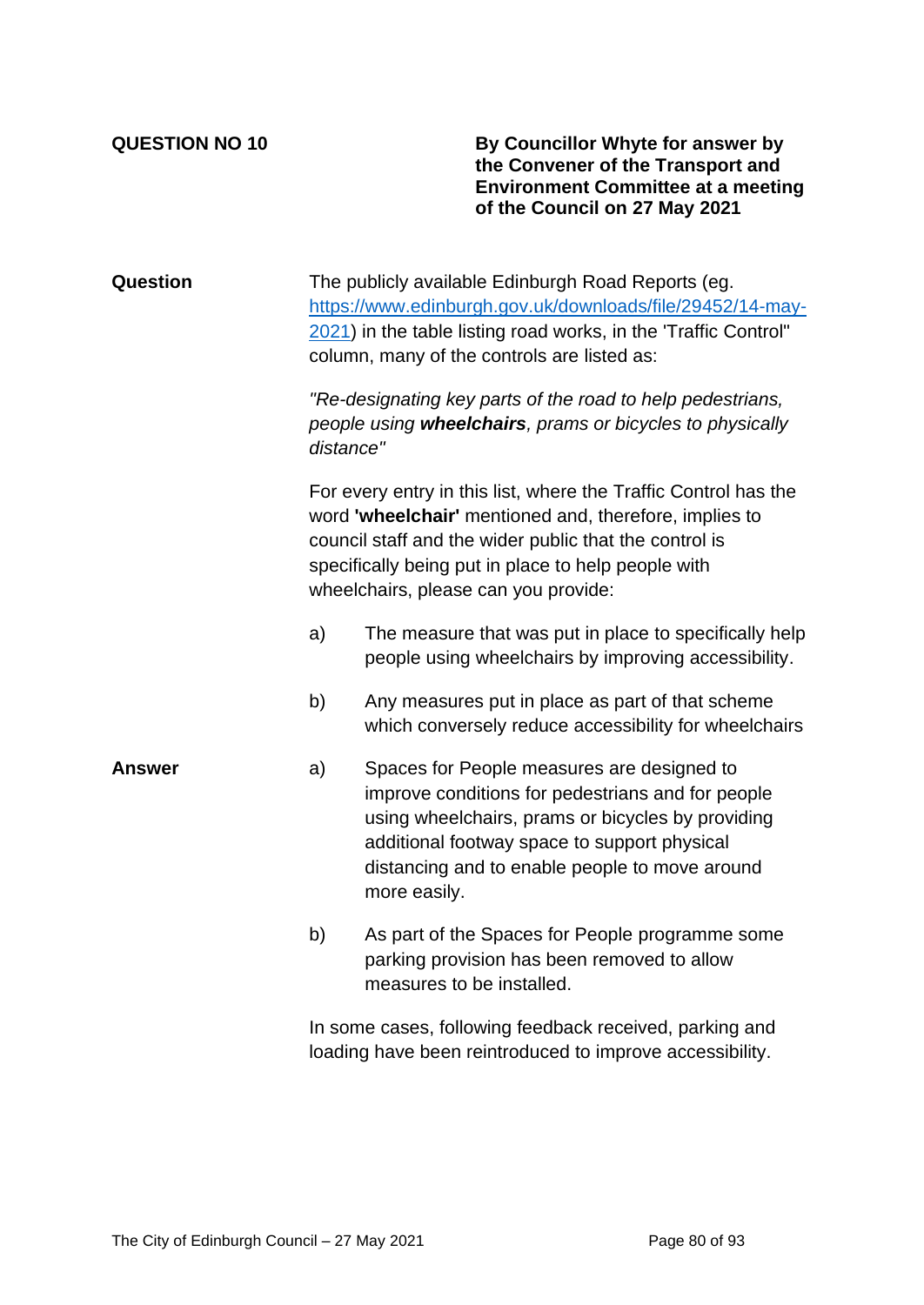| <b>Supplementary</b> | Thank you Lord Provost. The Convener's answer to Part 8       |
|----------------------|---------------------------------------------------------------|
| Question             | of the question doesn't tell me anything specific and I can   |
|                      | only conclude from that, that given extending a pavement      |
|                      | with a bit of roadway when there's still a kerbline inbetween |
|                      | doesn't actually assist wheelchair users very often that that |
|                      | means that isn't really anything for wheelchair users in that |
|                      | so given that, how can she justify the outcome of Part b of   |
|                      | the question which seems to suggest lesser access for         |
|                      | wheelchair users because they can't get to places and park    |
|                      | if they need to?                                              |

**Supplementary Answer** Thank you Councillor Whyte for your question. I think you're misunderstanding completely the purpose behind extended pavements, they're designed to give more space to the people who are moving around in that particular location. that includes wheelchair users who might get crowded out on a pavement, if you then have people who are able to access that extended pavement, using that extended pavement, it clears a path for people who have other mobility issues or who are wheelchair users. So in actual fact there are all sorts of aspects of Spaces for People where there are a number of groups of people who will benefit from the particular measures that we're taking and that will include often wheelchair users. When you talk about the disadvantage to wheelchair users you're presumably referring to the removal of certain car-parking spaces. I would stress the fact, I'm assuming that that's the case I see you trying to contribute something again, that I am assuming that it's down to the loss of car parking spaces. We have kept wherever we possibly can space for disabled parking, we have also retained the rights of disabled car users to be able to park in places where other people cannot, and indeed in certain parts of Spaces for People programme we've already put in specific disabled parking bays to allow greater degree of access. So I do consider a little bit regretful that you seem to be trying to push this idea that we either don't care about wheelchair users or care about those with mobility issues, that is quite clearly not the case and I've been privy to many a conversation with officers about trying to ensure that facilities are still available for those of us who are more vulnerable in the community.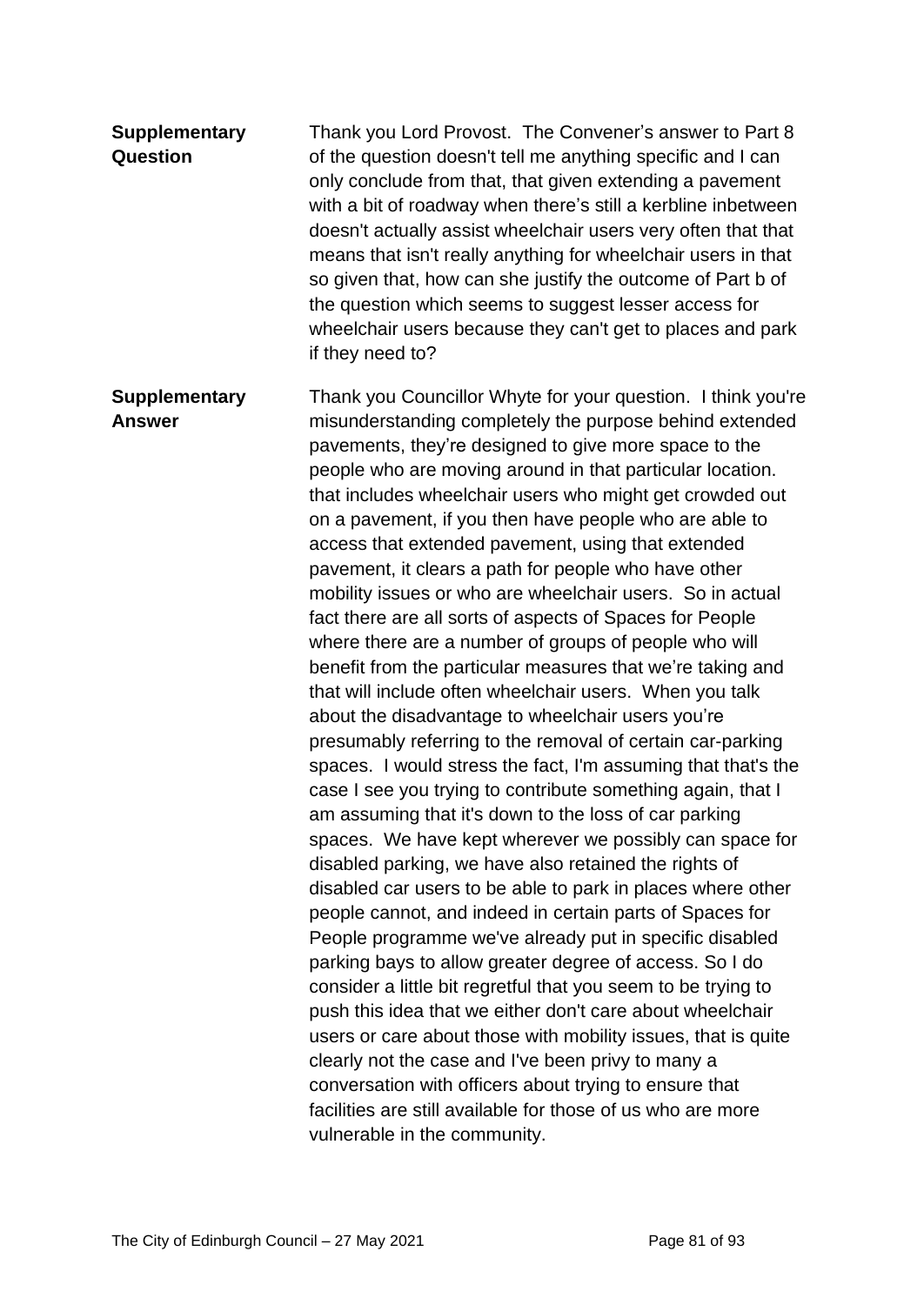**QUESTION NO 11 By Councillor Burgess for answer by the Leader of the Council at a meeting of the Council on 27 May 2021**

**Question (1)** Does the council see it as a priority to engage with citizens about the need for their support and action in tackling the Climate Emergency? **Answer (1)** The Council views engagement with citizens as of the utmost importance in tackling the climate emergency. Since declaring a Climate Emergency, the Council has already delivered: an open dialogue with citizens through 'Edinburgh Talks Climate' (an online, interactive forum for discussion, debate and information sharing) • ongoing social media campaigns on climate change awareness a Youth Climate Summit attended by over a hundred young people from Edinburgh's schools • A climate change survey responded to by 1,834 residents As part of the process to develop a 2030 Climate Strategy for the city, additional engagement has been undertaken including: • civil society roundtables • third sector events • engagement with community councils • strategy-specific social media The draft strategy is due for consideration by Policy and Sustainability Committee on 10<sup>th</sup> June and the Council will undertake extensive citizen engagement and consultation on the strategy over the summer period. **Question (2)** What resources and programme will the council employ to engage with citizens about the need for their support and action in tackling the Climate Emergency?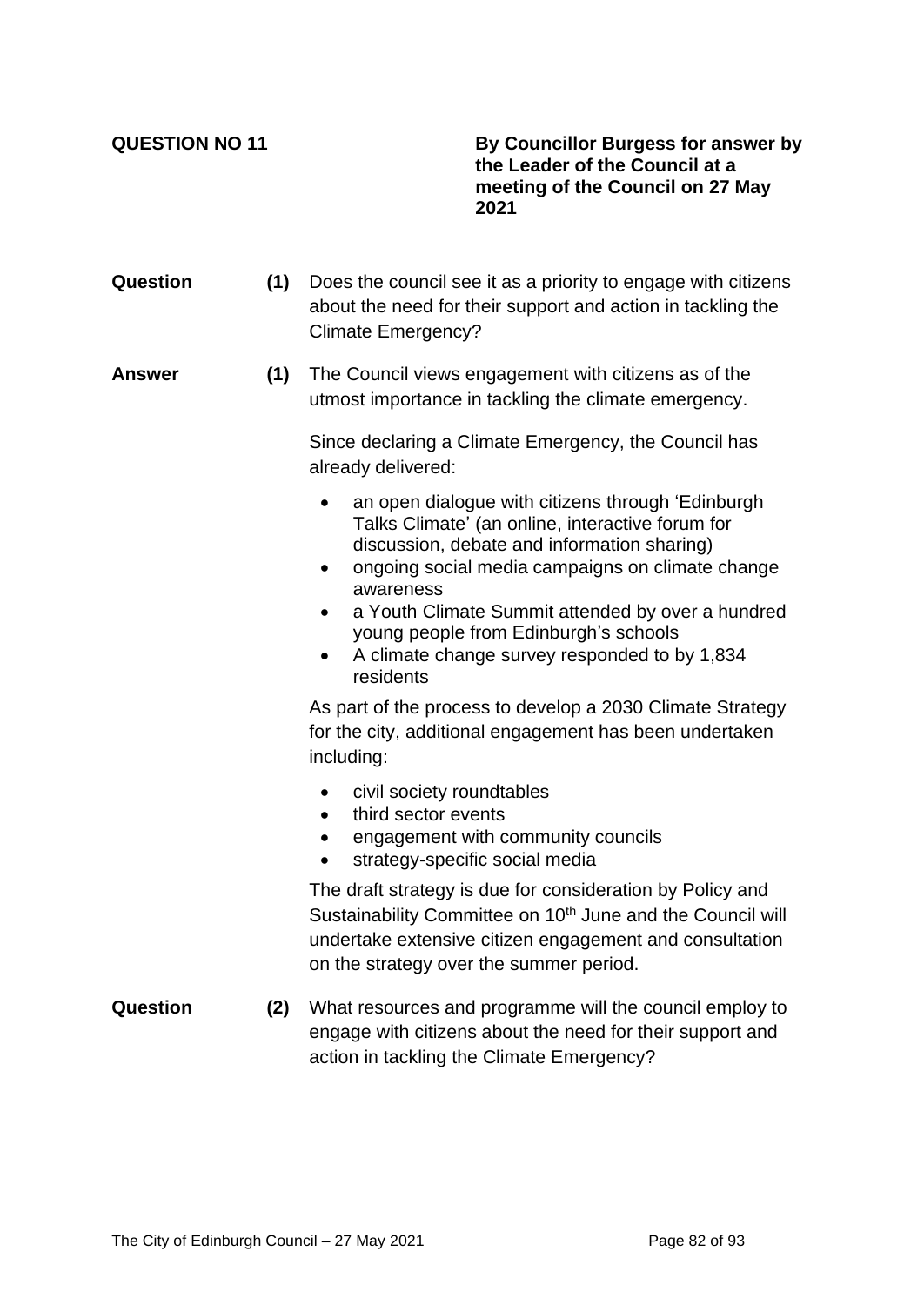| <b>Answer</b><br>(2) | The Council has secured European funds through the<br>Climate Knowledge and Innovation Community (CKIC) to<br>employ a dedicated Sustainability Communication and<br>Engagement Officer who will be responsible for delivering<br>the 2030 Climate Strategy consultation. In addition to<br>sector-specific engagement with city partners, this will<br>include: |
|----------------------|------------------------------------------------------------------------------------------------------------------------------------------------------------------------------------------------------------------------------------------------------------------------------------------------------------------------------------------------------------------|
|----------------------|------------------------------------------------------------------------------------------------------------------------------------------------------------------------------------------------------------------------------------------------------------------------------------------------------------------------------------------------------------------|

- A 12 week on-line consultation
- A third sector consultation event (delivered in partnership with EVOC)
- Specific thematic sessions with community councils
- Dedicated sessions for a range of communities of interests and seldom-heard groups
- A programme of engagement with schools

There is currently no specific budget allocated to support ongoing engagement activity or awareness-raising campaigns through the life of the strategy. However, budget proposals are being considered as part of the current budget discussions and resourcing will also be considered as part of the strategy's finalisation in September.

- **Question (3)** Is the council considering extending its approach to citizen engagement, particularly with the UN Climate Conference being hosted in Glasgow later this year?
- **Answer (3)** The Council has timed the publication of the 2030 Climate Strategy for October to coincide with COP26 coming to Scotland in November. This is intended to ensure consultation and engagement on the draft strategy is linked to, and benefits from, the increased profile for climate action that COP26 will bring.

In addition to consultation and engagement on climate issues through the strategy, the Council will work with civil society groups and Edinburgh businesses to collaborate on a range of thematic events and awareness raising sessions.

The Council has allocated £100,000 to support a COP26 events programme, to be led by the Chamber of Commerce. An additional £6,000 has been allocated to cover venue costs to support engagement by community groups.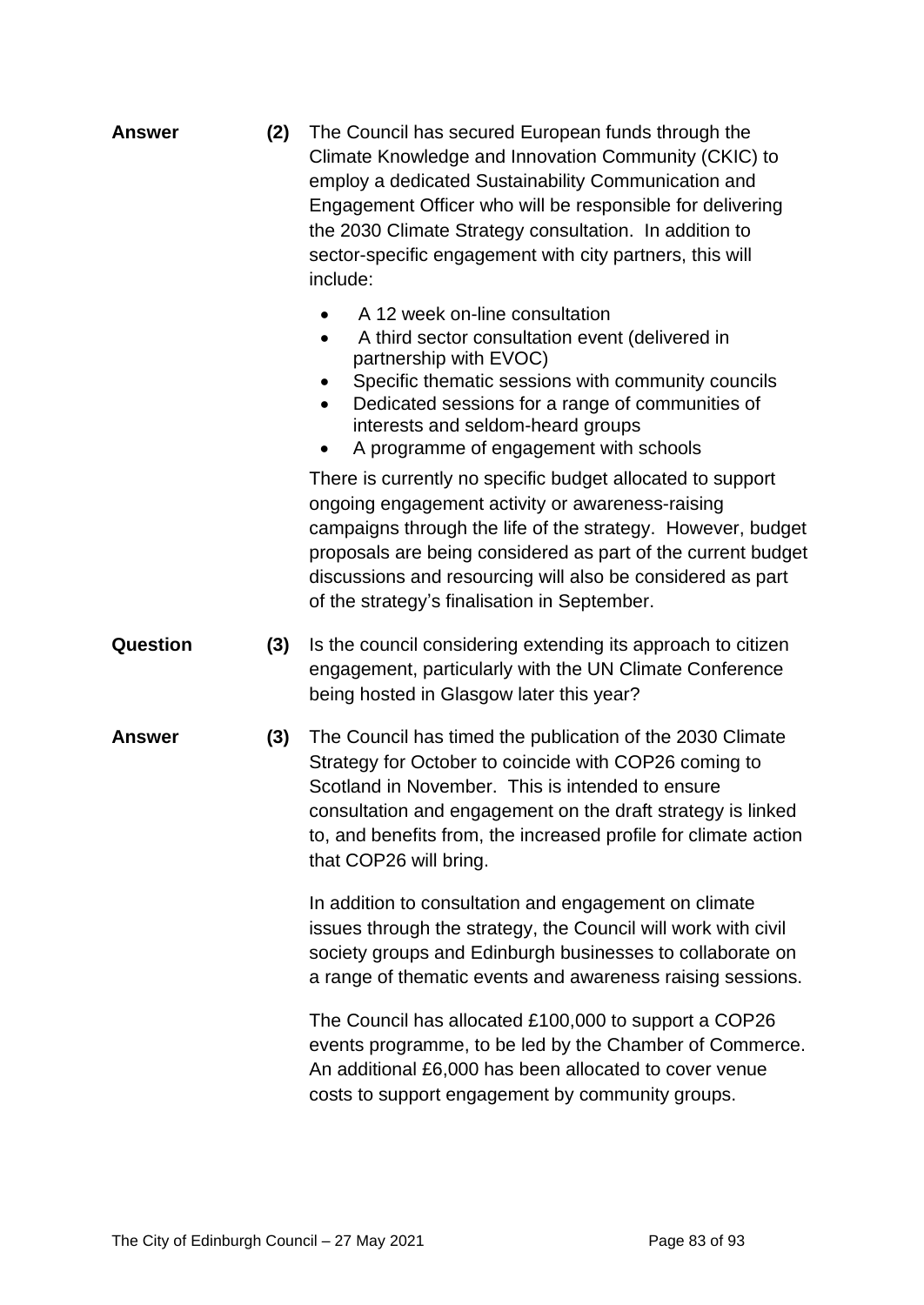| <b>Supplementary</b><br>Question      | Thanks very much for the answers and I very much<br>welcome the council earlier agreed some of the Green<br>proposals on funding for citizen engagement in their budget<br>motion but can I clarify, given the recent opposition to<br>measures for supporting active travel for example, whether<br>an Edinburgh Citizens' Assembly on the climate emergency<br>is something that the coalition might consider setting up in<br>future?                                                                                                                                                                                                                                                                                                                                                                                                                                                                                                                                                                                                                                                                                          |
|---------------------------------------|-----------------------------------------------------------------------------------------------------------------------------------------------------------------------------------------------------------------------------------------------------------------------------------------------------------------------------------------------------------------------------------------------------------------------------------------------------------------------------------------------------------------------------------------------------------------------------------------------------------------------------------------------------------------------------------------------------------------------------------------------------------------------------------------------------------------------------------------------------------------------------------------------------------------------------------------------------------------------------------------------------------------------------------------------------------------------------------------------------------------------------------|
| <b>Supplementary</b><br><b>Answer</b> | Can I thank Councillor Burgess for the question. We have<br>obviously, and we continue to periodically think about the<br>exact mechanisms and tools we use to engage people and<br>we haven't certainly ruled out a Citizens' Assembly as part<br>of that process. Councillor Burgess makes a good point that<br>for some of the big things that we will need to do as a city<br>and every city in the world will need to do in order to make<br>meaningful progress on delivering that net zero position we<br>will have to make sure that citizen understanding is at high<br>level and a citizen sign off is a high level for those actions,<br>we need that buy in, people understand the need to change,<br>people understand the need for the city to decarbonise and<br>we've not ruled out any forms of engagement at this stage in<br>terms of how to do that best. There is obviously not<br>unlimited resource and this is the only caveat I'll put on all<br>that, we do need to focus the resource we do have as<br>effectively as possible to deliver what we need to the city to<br>reach that net zero position. |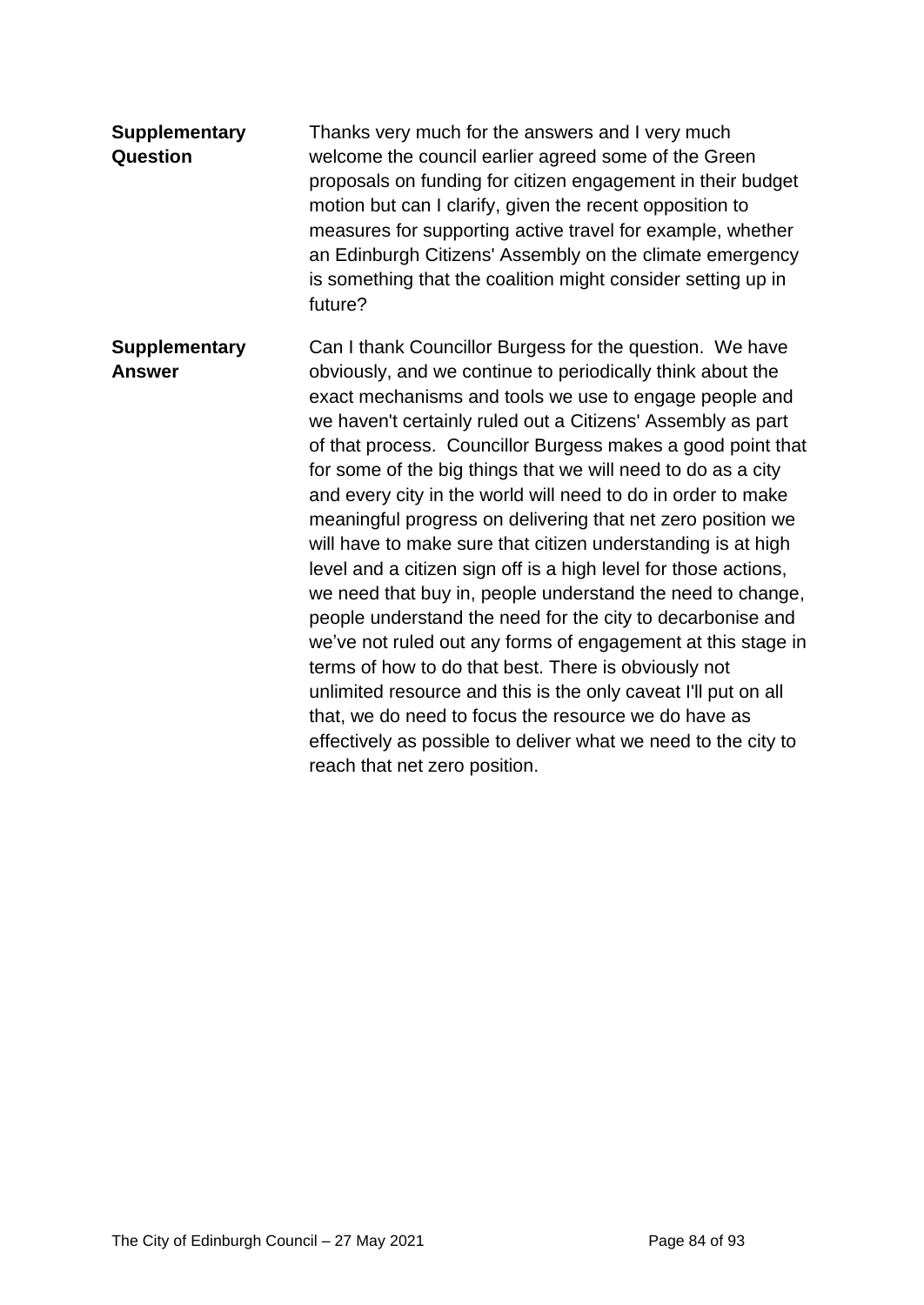**QUESTION NO 12 By Councillor Gloyer for answer by the Convener of the Transport and Environment Committee at a meeting of the Council on 27 May 2021**

| Question | Craigleith Crescent was scheduled for carriageway surface<br>treatment in 2019-20. |                                                                                                                                                                                                                                                         |  |  |
|----------|------------------------------------------------------------------------------------|---------------------------------------------------------------------------------------------------------------------------------------------------------------------------------------------------------------------------------------------------------|--|--|
|          | a)                                                                                 | On what date was the condition of this carriageway<br>last inspected?                                                                                                                                                                                   |  |  |
|          | b)                                                                                 | What was the outcome of that assessment?                                                                                                                                                                                                                |  |  |
| Answer   | a)                                                                                 | A full condition assessment of the carriageway on<br>Craigleith Crescent was carried out in August 2020.                                                                                                                                                |  |  |
|          |                                                                                    | Since then, several safety inspections have been carried out<br>to identify and address any urgent or dangerous defects.<br>The most recent safety inspection took place 15 April 2021.                                                                 |  |  |
|          | b)                                                                                 | The condition assessment in August 2020 identified<br>that Craigleith Crescent merited inclusion in the<br>capital programme but was not suitable for surface<br>treatment. It is now included in 2021/22 capital<br>carriageway resurfacing programme. |  |  |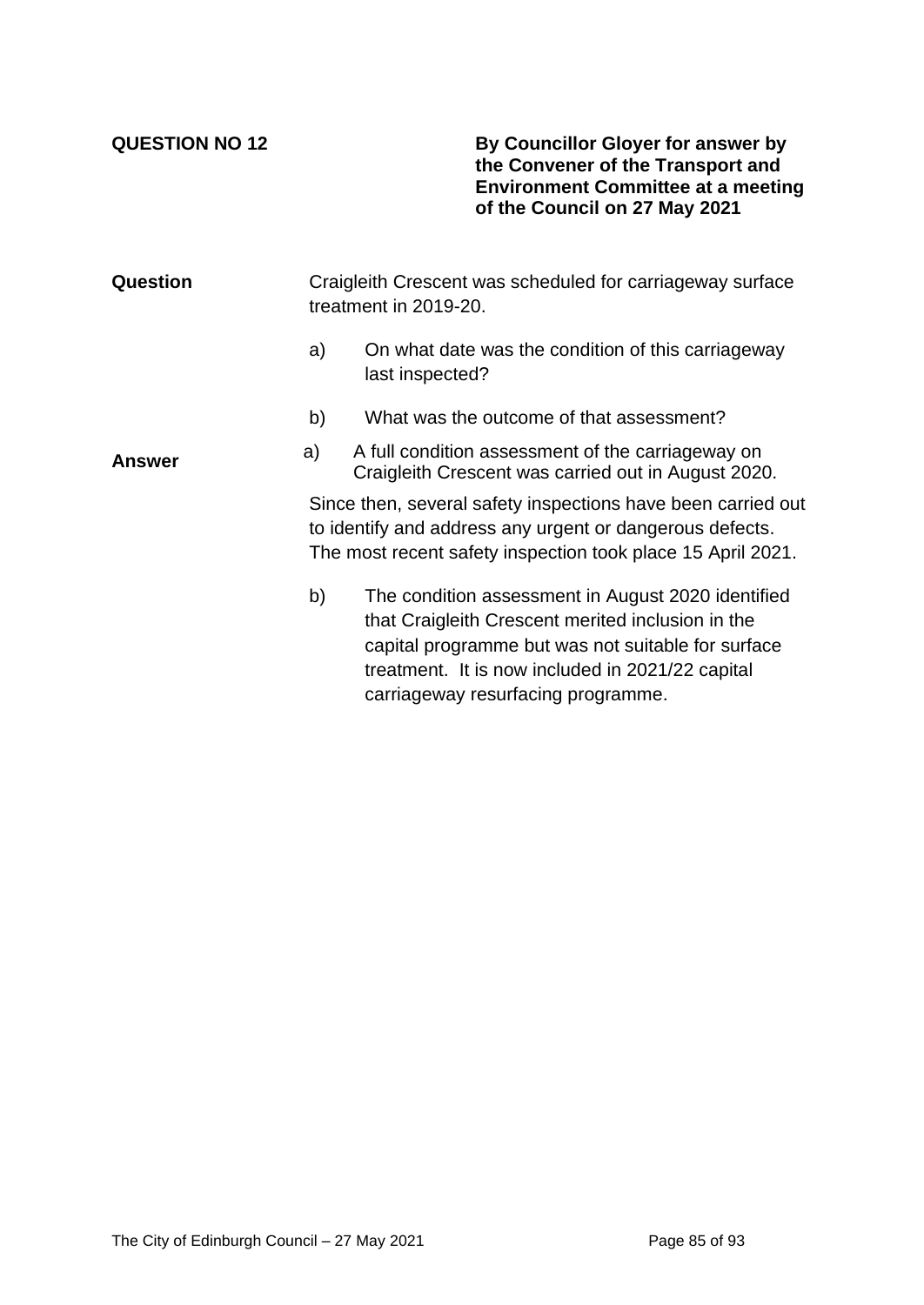| <b>QUESTION NO 13</b>            |     | By Councillor Booth for answer by<br>the Convener of the Planning<br>Committee at a meeting of the<br>Council on 27 May 2021                                                                                                                                                                                                                                                                                                                                                                                                                                                                |
|----------------------------------|-----|---------------------------------------------------------------------------------------------------------------------------------------------------------------------------------------------------------------------------------------------------------------------------------------------------------------------------------------------------------------------------------------------------------------------------------------------------------------------------------------------------------------------------------------------------------------------------------------------|
|                                  |     | Further to his answer to my questions on this subject on 13<br>December 2018, will the Convener please identify:                                                                                                                                                                                                                                                                                                                                                                                                                                                                            |
| Question                         | (1) | When were the technical factsheets "C6, Cycle Parking in<br>New Developments", and "C7, Cycle Parking", published?                                                                                                                                                                                                                                                                                                                                                                                                                                                                          |
| <b>Answer</b>                    | (1) | C6 and C7 are both currently under development. During<br>this work, the scope of the two factsheets has evolved<br>slightly. C7 now deals with all cycle parking and C6<br>addresses other elements of cycling in new developments.                                                                                                                                                                                                                                                                                                                                                        |
| Question                         | (2) | What consultation was carried out prior to their publication?                                                                                                                                                                                                                                                                                                                                                                                                                                                                                                                               |
| <b>Answer</b>                    | (2) | In 2021, consultation on the latest draft of C7 was<br>undertaken with Edinburgh Access Panel, Living Streets,<br>Spokes and Transport for Edinburgh. RNIB were also<br>approached for input but they did not submit a response.                                                                                                                                                                                                                                                                                                                                                            |
| Question                         | (3) | Will the Convener please provide the URL on the council's<br>website where these factsheets can be downloaded?                                                                                                                                                                                                                                                                                                                                                                                                                                                                              |
| Answer                           | (3) | The technical fact sheets that have been published to date<br>can be viewed on the Council's website via the link below:                                                                                                                                                                                                                                                                                                                                                                                                                                                                    |
|                                  |     | https://www.edinburgh.gov.uk/directory/10232/edinburgh-<br>design-guidance                                                                                                                                                                                                                                                                                                                                                                                                                                                                                                                  |
|                                  |     | The both factsheets will be added to this site when ready.                                                                                                                                                                                                                                                                                                                                                                                                                                                                                                                                  |
| <b>Supplementary</b><br>Question |     | Thank you Lord Provost and I thank the Convener for his<br>answer. When I last asked about the publication of these<br>technical fact sheets in 2018 the Convener replied that they<br>would be published as soon as possible, I quote. Please<br>could the Convener clarify why he apparently feels that the<br>definition of "as soon as possible" is nearly three years, can<br>he clarify whether this delay reflects the lack of interest in<br>sustainable transport from the Council's Planning<br>Department and will he provide a date when these<br>factsheets will be published? |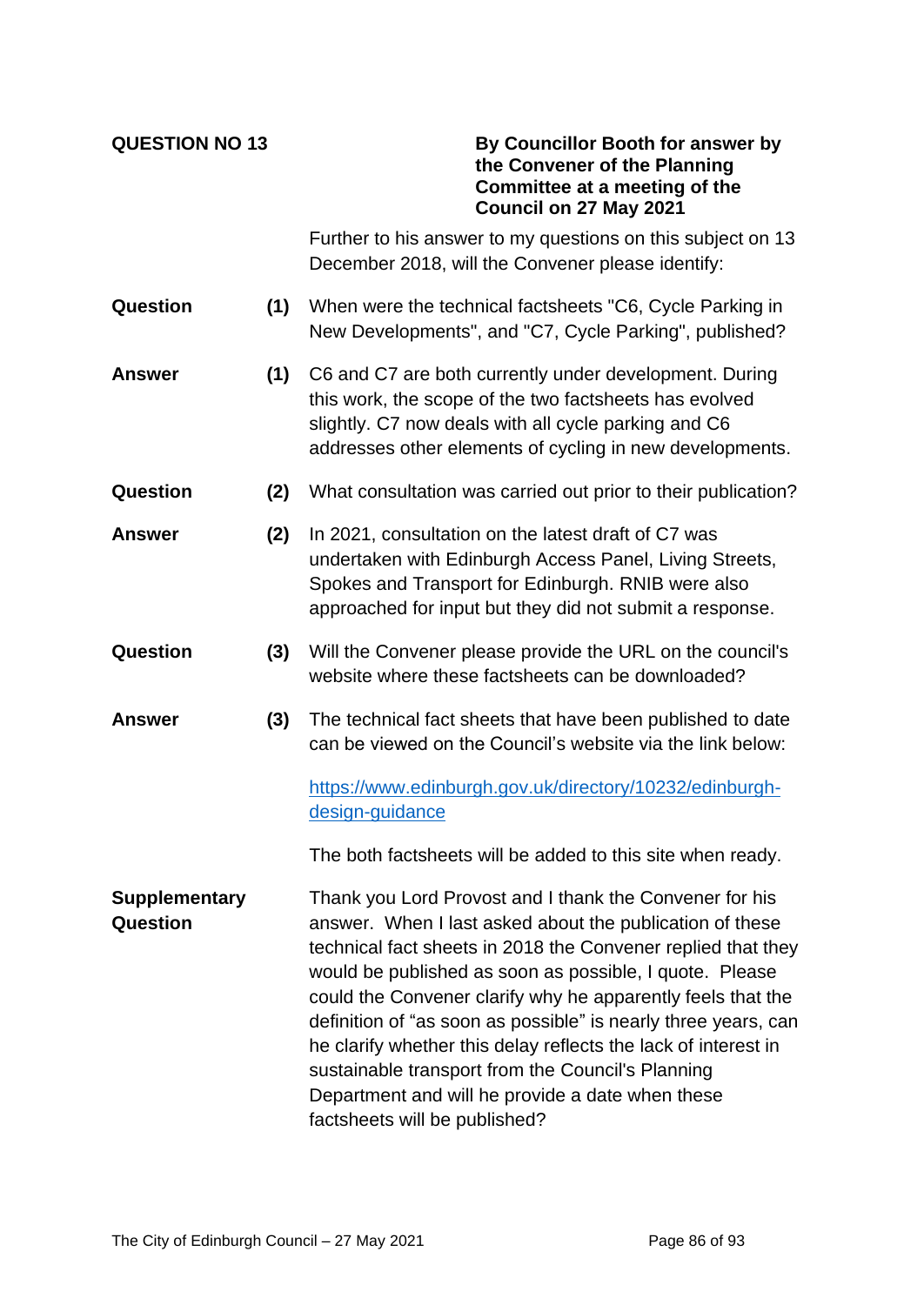## **Supplementary Answer** Thank you Lord Provost. The fact sheets, I have been informed the fact sheet for cycle parking should be ready in 2021 and the one for the cycling and new development will also be done in the financial year 2021/22. The delays are partly due to a pause in work whilst the new contract was let and negotiated with consultants and there was also delays due to Covid and there's resource reprivatisation around that. I don't think that the other parts of your question are fair, I think there's clear direction of travel, not least through the City Plan Choices report and the City Plan which will come to Committee this summer, probably in August, it's quite clear what direction the planning department and the wider council is taking in terms of sustainability, so I hope that answers your question.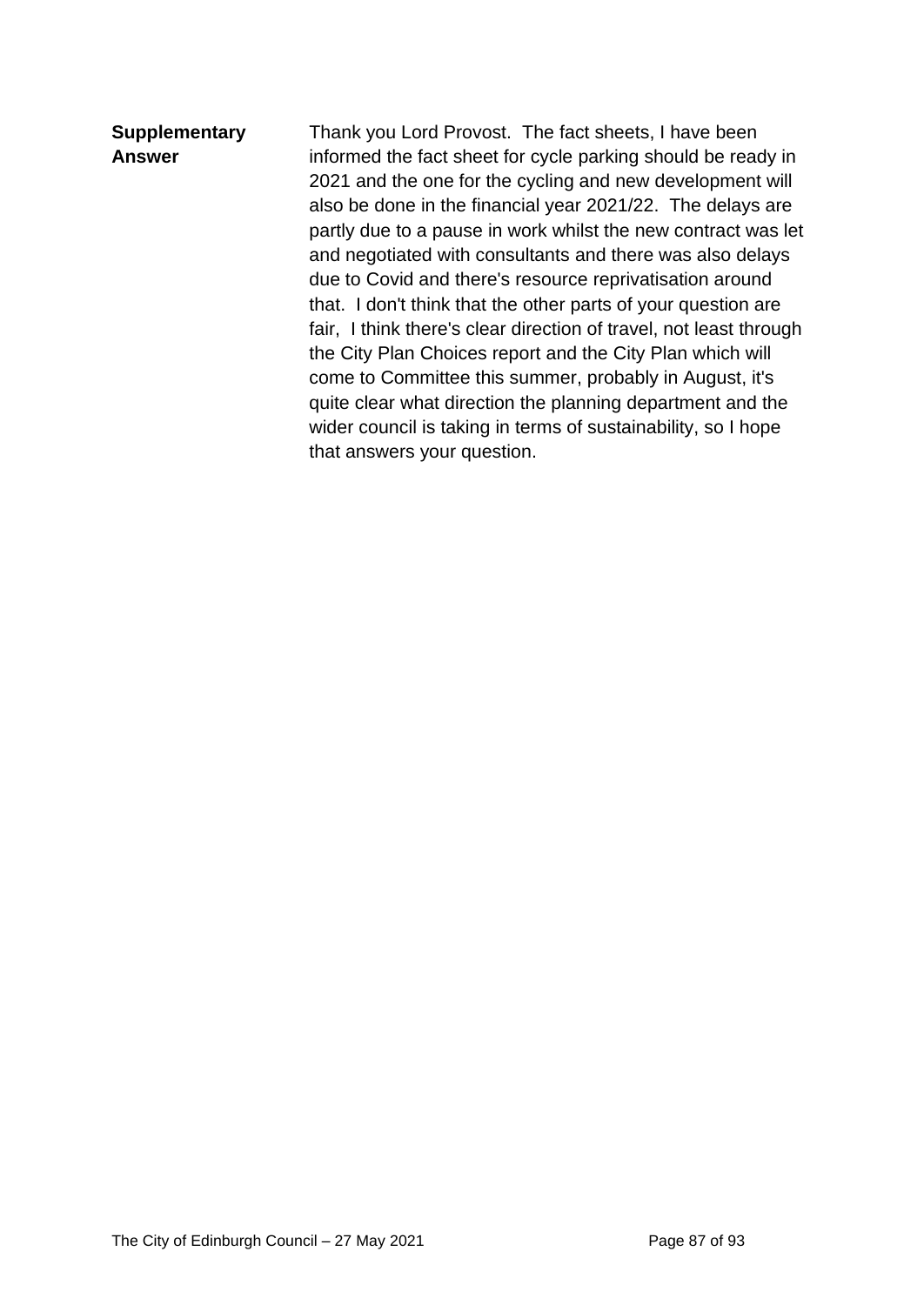**QUESTION NO 14 By Councillor Booth for answer by the Leader of the Council at a meeting of the Council on 27 May 2021**

| Question | Further to his answer to my leader's question on this subject<br>at full council on 29 April 2021, please can the Council<br>Leader confirm: |                                                                                                                                                                                                                                                                                                                             |
|----------|----------------------------------------------------------------------------------------------------------------------------------------------|-----------------------------------------------------------------------------------------------------------------------------------------------------------------------------------------------------------------------------------------------------------------------------------------------------------------------------|
|          | a)                                                                                                                                           | when he made contact with the Cabinet Secretary<br>with responsibility for education;                                                                                                                                                                                                                                       |
|          | b)                                                                                                                                           | whether the pledge for a standalone GME secondary<br>school in central Edinburgh was discussed;                                                                                                                                                                                                                             |
|          | $\mathsf{c})$                                                                                                                                | whether any offer of funding was made by the<br>Scottish Government towards such a school;                                                                                                                                                                                                                                  |
|          | d)                                                                                                                                           | what was the conclusion of the discussion.                                                                                                                                                                                                                                                                                  |
| Answer   | a)                                                                                                                                           | I made contact with the new Cabinet Secretary on<br>19th May 2021 (the day of the First Minster's Cabinet<br>announcement) to arrange a conversation that took<br>place on 24 <sup>th</sup> May 2021.                                                                                                                       |
|          | b)                                                                                                                                           | The Council's GME plans for the future of Gaelic in<br>the City were discussed to ensure this was consistent<br>with the educational aspirations of the Scottish<br>Government.                                                                                                                                             |
|          | $\mathbf{C}$                                                                                                                                 | Capital and operational cost issues were discussed<br>but the discussion focused, rightly, on the educational<br>attainment of young people in GME and this remains<br>the Council's focus.                                                                                                                                 |
|          | d)                                                                                                                                           | The Cabinet Secretary acknowledged the strength of<br>the option of a co-located campus at a new Liberton<br>High. The Cabinet Secretary also committed to<br>responding to the letter of the Education Convener as<br>soon as possible to formally confirm the<br>Government's support for the Council's plan,<br>assuming |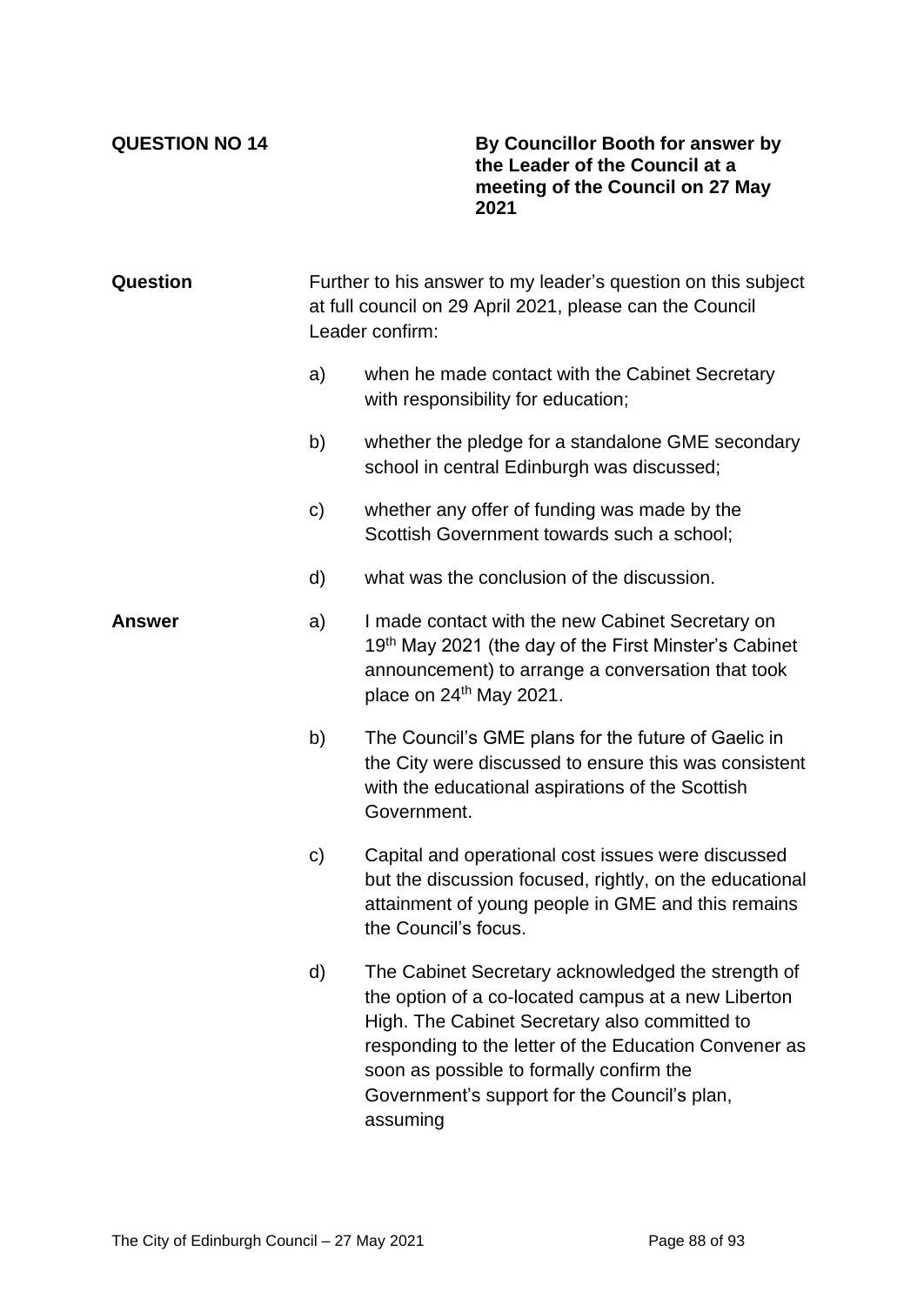### recommendation 1.2 is agree by committee on Friday:

[https://democracy.edinburgh.gov.uk/documents/s34256/4.1%20Gaelic](https://democracy.edinburgh.gov.uk/documents/s34256/4.1%20Gaelic%20Medium%20Education%20in%20Edinburgh%20Statutory%20Consultation.pdf) [%20Medium%20Education%20in%20Edinburgh%20Statutory%20Consu](https://democracy.edinburgh.gov.uk/documents/s34256/4.1%20Gaelic%20Medium%20Education%20in%20Edinburgh%20Statutory%20Consultation.pdf) [ltation.pdf](https://democracy.edinburgh.gov.uk/documents/s34256/4.1%20Gaelic%20Medium%20Education%20in%20Edinburgh%20Statutory%20Consultation.pdf)

- **Supplementary Question** Thank you Lord Provost, I thank the Council Leader for his answer. Please can the Council Leader clarify when he spoke to the Cabinet Secretary for Education about Gaelic in the Capital, did the Council Leader make clear to her that only 15%, one five percent of Gaelic parents surveyed last year support Liberton for GME secondary and that many parents are considering withdrawing their children from GME if Liberton is progressed. Did he make clear to her that expert at research has found ……
- **Comments by the Lord Provost** Excuse me Councillor Booth I gave you a bit of latitude with your first question, it is a supplementary question singular please rather than multiple, so if you have multiple please pick one.
- **Councillor Booth** Can the Council Leader clarify whether he made it clear to the Cabinet Secretary that only 15% of Gaelic parents support Liberton for GME secondary and if he didn't, did he potentially mislead the cabinet secretary?
- **Supplementary Answer** I thank Councillor Booth for that supplementary. I can confirm that we spoke about the very long and exhaustive process including the parent engagement which is obviously very split in terms of first preference opinion, I think it would be fair to say amongst parents just how to go forward. The Cabinet Secretary was very well aware during that conversation from me and from the briefings from her own officials on virtually every aspect of the decision facing us ie in terms of funding, in terms of capacity, in terms of educational attainment and in terms of parent voice.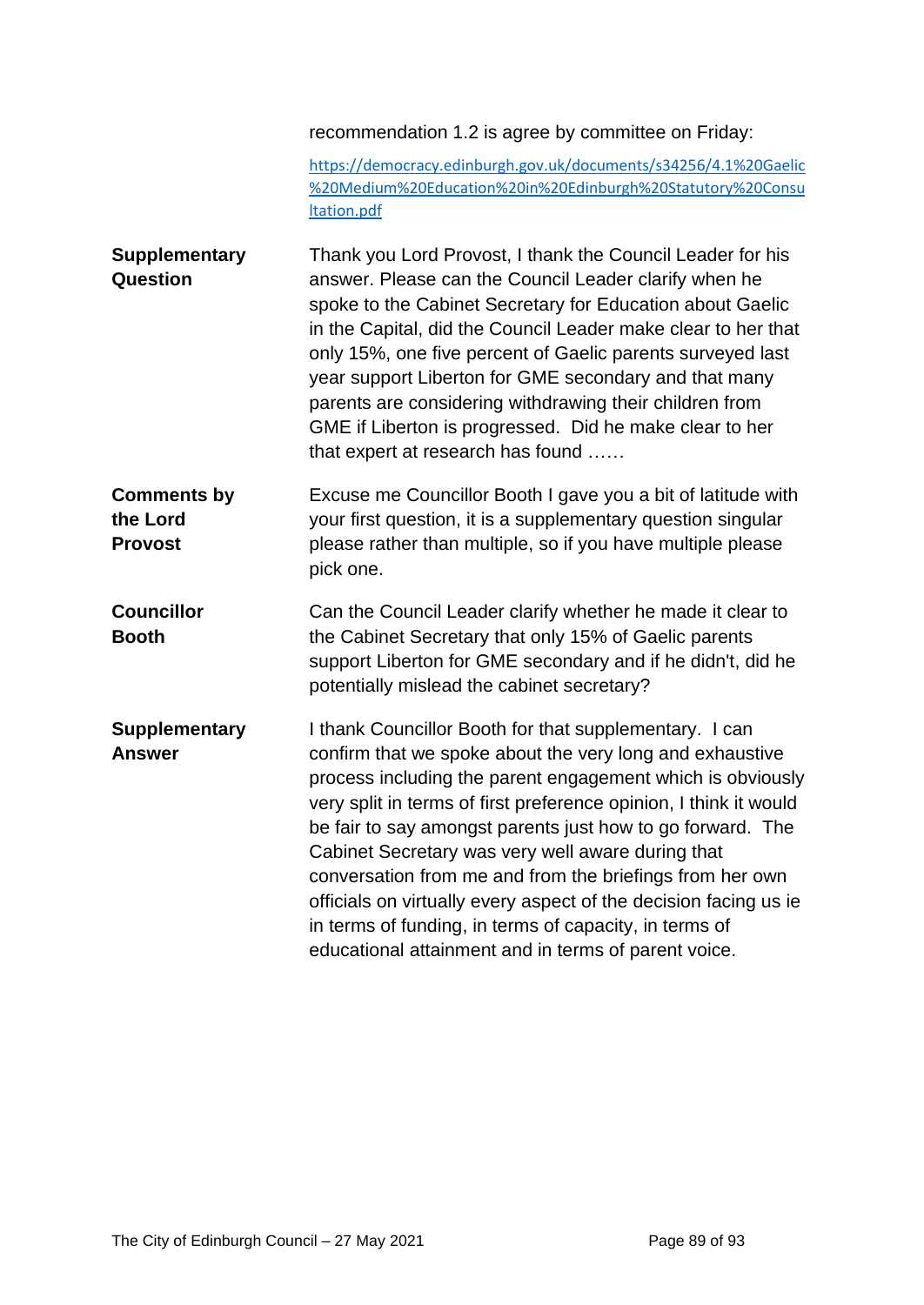**QUESTION NO 15 By Councillor Booth for answer by the Convener of the Housing, Homelessness and Fair Work Committee at a meeting of the Council on 27 May 2021**

| Question |    | Following her answers to my questions on private sector<br>rents on 10 December 2020, please will the Convener<br>clarify:                                                                                                                                                                                    |  |  |
|----------|----|---------------------------------------------------------------------------------------------------------------------------------------------------------------------------------------------------------------------------------------------------------------------------------------------------------------|--|--|
|          | a) | When did the Convenor last meet with the Scottish<br>Government to discuss action to tackle excessive<br>private sector rents, and what was the conclusion of<br>that discussion?                                                                                                                             |  |  |
|          | b) | What action has the council taken to publicise the<br>Rent Service Scotland process for challenging<br>excessive private sector rents?                                                                                                                                                                        |  |  |
| Answer   | a) | The Convener has not met with the Scottish<br>Government since this question was last asked, this<br>is largely due to the election period during which this<br>would have been improper.                                                                                                                     |  |  |
|          |    | The Convener has now written to the new Cabinet<br>Secretary for Social Justice, Housing and Local<br>Government setting out the challenges in Edinburgh<br>and requesting a meeting to discuss a number of<br>issues including grant funding for social housing, rent<br>pressure zones and short term lets. |  |  |
|          | b) | The Council has a communications plan which aims<br>to ensure that private tenants in Edinburgh are aware<br>of their rights and to empower them to take action<br>where required to ensure that they are not being<br>treated unfairly.                                                                      |  |  |
|          |    | The plan includes highlighting the role of the Rent<br>Service Scotland service for challenging excessive<br>private sector rents in Edinburgh and promoting the<br>Private Rented Tenancy, which establishes a legal                                                                                         |  |  |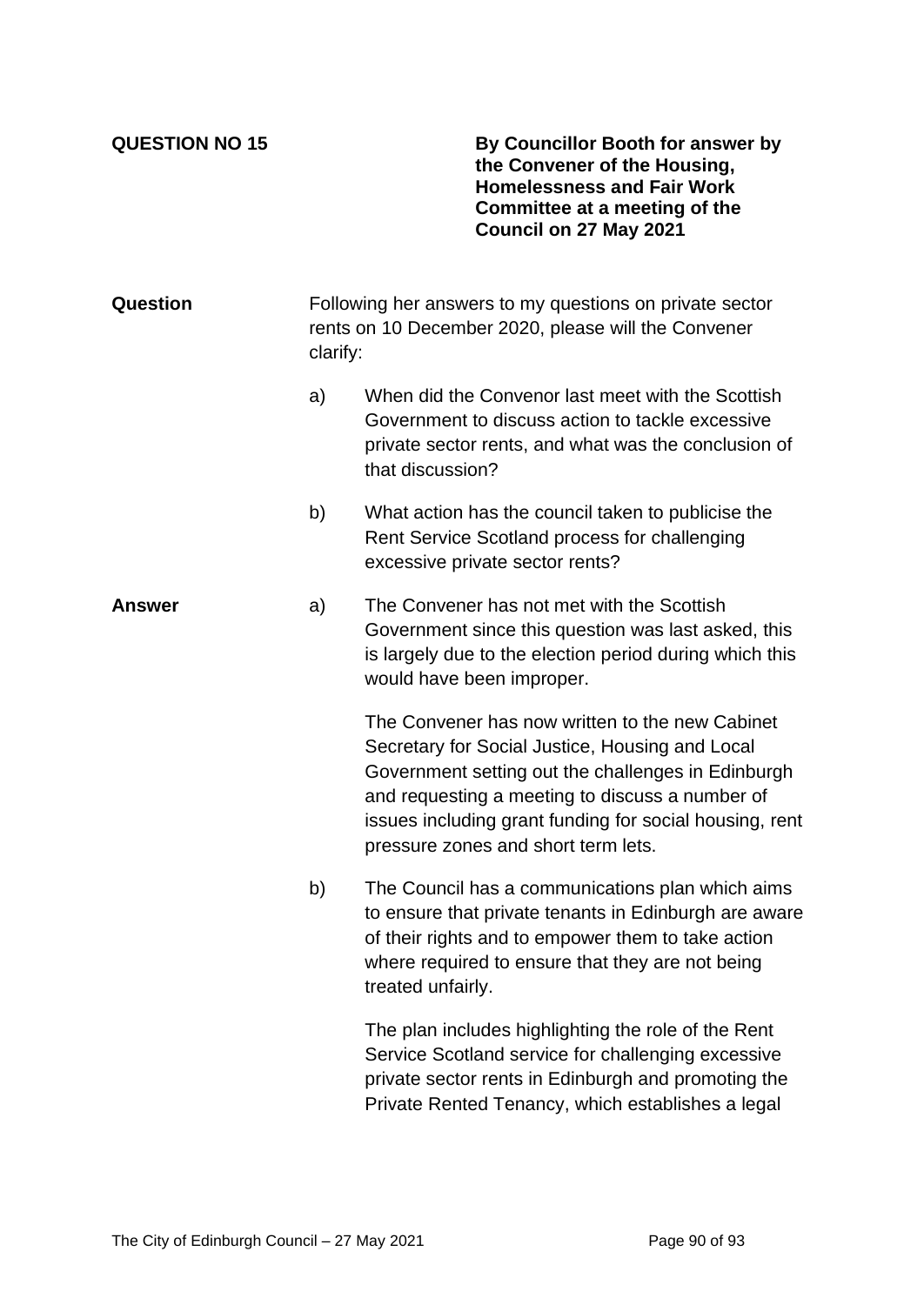|                                  | agreement between the tenant and the landlord. The<br>Council's Private Rented Sector Team help raise the<br>profile of the services available and help private<br>tenants threatened with homelessness.                                                                                                                                               |
|----------------------------------|--------------------------------------------------------------------------------------------------------------------------------------------------------------------------------------------------------------------------------------------------------------------------------------------------------------------------------------------------------|
|                                  | The Council uses its social media channels and is<br>engaging with key Edinburgh stakeholders (such as<br>Crisis, Shelter Scotland, Citizens Advice Bureau and<br>National Union of Students) to reach as wide an<br>audience as possible, in order to promote the<br>support, information and resources available to<br>private tenants in Edinburgh. |
| <b>Supplementary</b><br>Question | Thank you Lord Provost, I thank the Convener for her<br>answer. When I asked this question in December last year<br>the Convener replied that she felt a committee report was<br>needed to address the issue of excessive private sector<br>rents. Please can the Convener clarify when that<br>Committee report will be forthcoming?                  |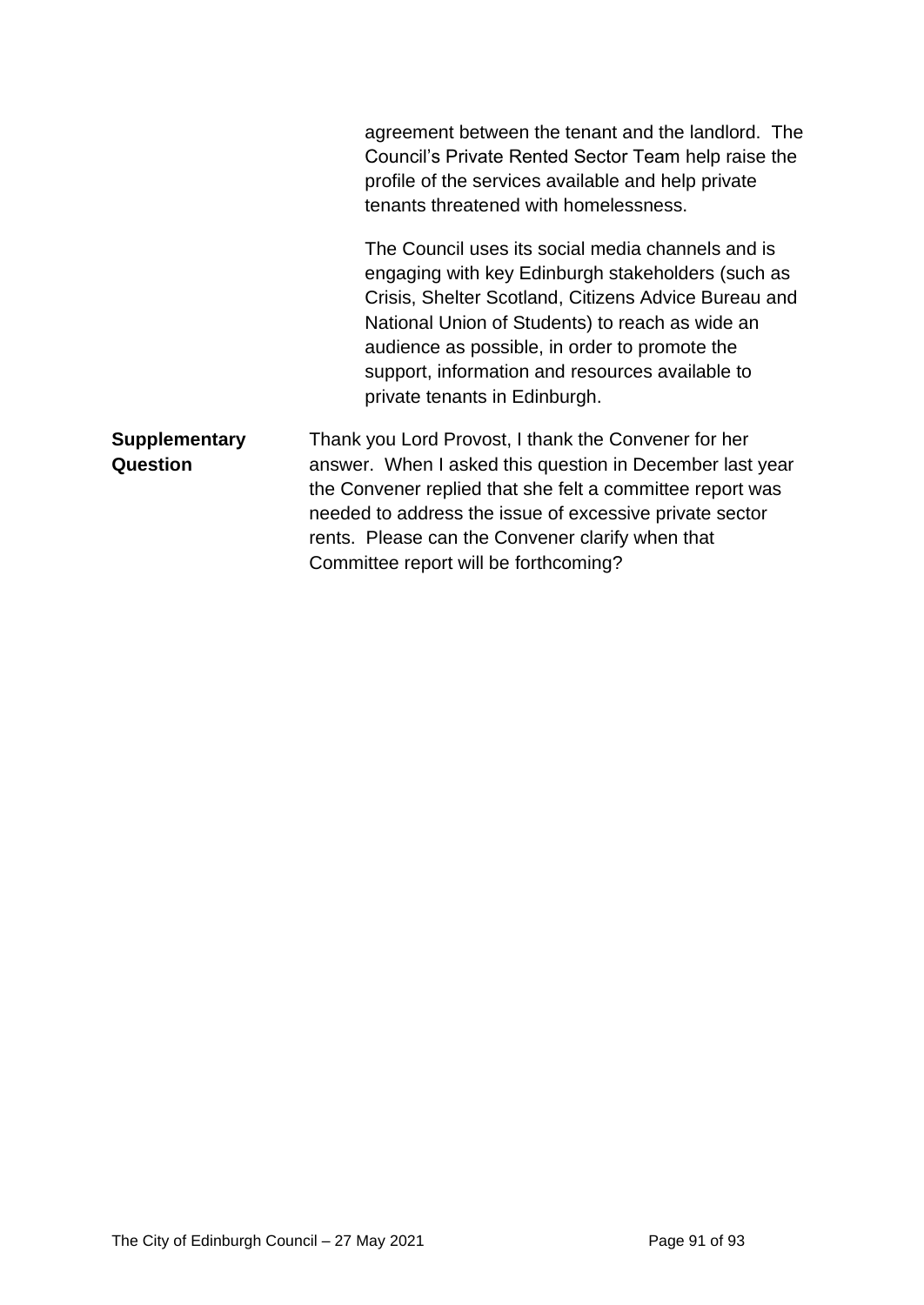# **Supplementary Answer**

I thank Councillor Booth for his question. I think what's important is we've now got a manifesto commitment from the SNP on rent pressure zones, their manifesto that was very much endorsed in Edinburgh as the Council Leader has already said by the increase to the SNP MSP in Edinburgh representing our city and I think that I'm very especially pleased by the commitment on Rent Pressure Zones to reforming Rent Pressure Zones legislation and ensuring that local authorities can use it to cap high rents. When I wrote to the Cabinet Secretary, and we now have a Cabinet Secretary for housing which I think is a clear statement of intent, I made it very clear that I want to accelerate that process, we're already in a working group with Scottish Government officials, our officers are working very hard and have been on the legislation issues as Councillor Booth will know is around data collection, I've written asking to accelerate that work and I have stated a clear intent that I would like Edinburgh to be the first city with the Rent Pressure Zone, I think it is needed here so I'd be very happy to bring back a report to look at that but I think it's important that we give our council officers the opportunity to properly engage with civil servants so that we can really understand what we can deliver, the time frames and make sure that we have the resources to back it.